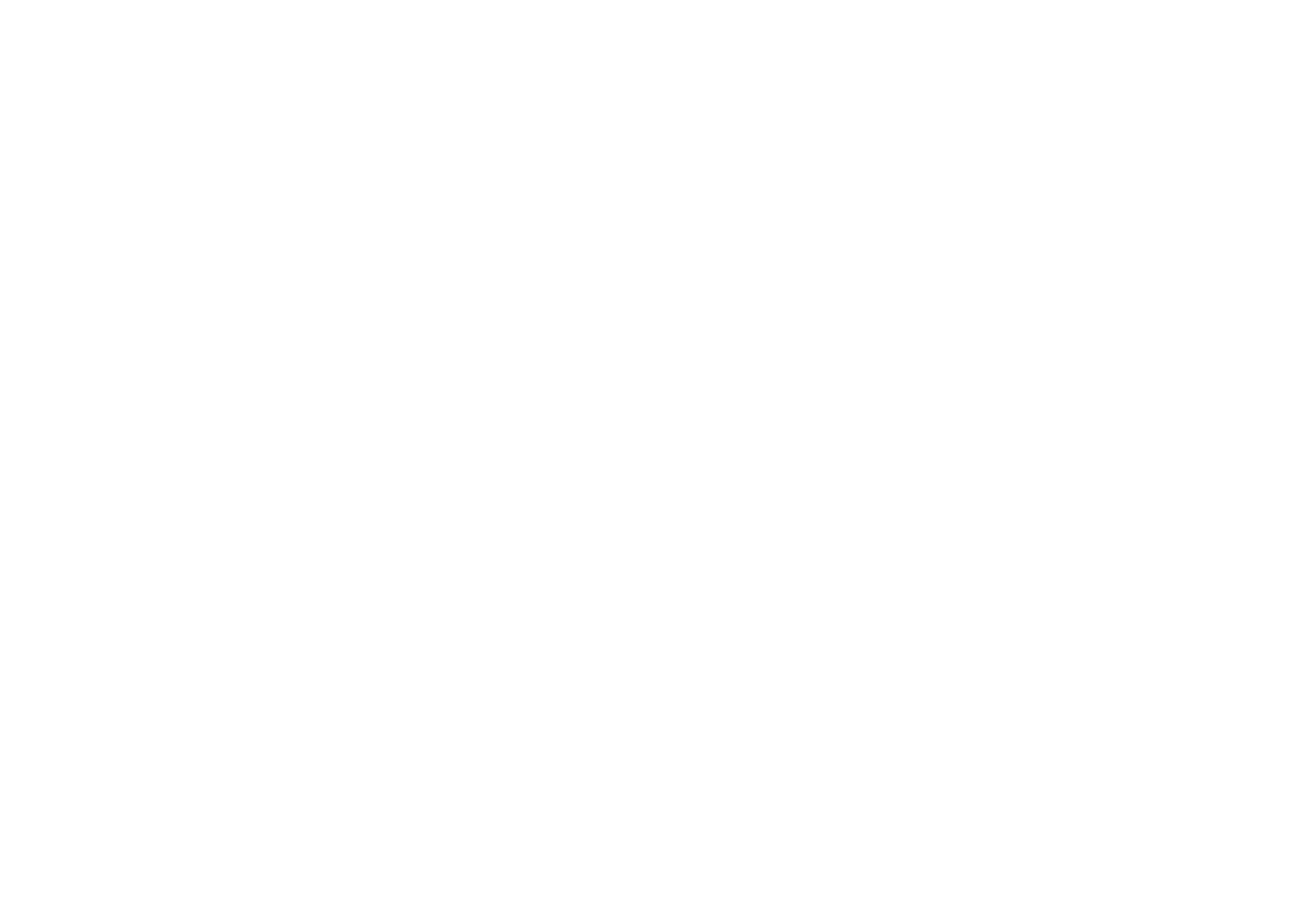# **GRADUATORIA PROVINCIALE DEFINITIVA**

| POS.         | DATI ANAGRAFICI                                      |                 | PROFILO A.T.A.: AA - ASSISTENTE AMMINISTRATIVO                                                                                                                  | IDENT.    |       | <b>PUNTEGGI</b> |        | RIS. | PREF.           | N. LO  |   |       | PUNT. ART.4.2 ART.21 ACQ PAT |            |  |
|--------------|------------------------------------------------------|-----------------|-----------------------------------------------------------------------------------------------------------------------------------------------------------------|-----------|-------|-----------------|--------|------|-----------------|--------|---|-------|------------------------------|------------|--|
| GRAD.        |                                                      |                 |                                                                                                                                                                 |           | PREC. | SERV.           | TITOLI |      |                 | FIG SE |   | TOT.  | $(*)$                        | $(**)$ RIS |  |
|              | 000013 FINIELLO<br>23/03/1959                        | (EE)            | CARMELA<br>****************                                                                                                                                     | UD/002768 |       | 4,30            | 11,33  | **** | ****** **       |        |   | 15,63 | $\star$                      | $\star$    |  |
|              | 000014 CAMERO<br>04/01/1956                          | (FG)            | <b>FRANCESCO</b><br>****************                                                                                                                            | UD/002723 |       | 4,00            | 11,60  |      | ****  ****** ** |        |   | 15,60 | $\star$                      | $\star$    |  |
| 000015 BORIN | 25/06/1970                                           | (UD)            | <b>MICHELE</b><br>****************                                                                                                                              | UD/002573 |       | 4,20            | 9,83   | **** | ****** **       |        |   | 14,03 | $\star$                      | $\star$    |  |
|              | 000016 FASOLO<br>15/12/1967                          | (UD)            | LICIA<br>****************                                                                                                                                       | UD/002771 |       | 0,65            | 13,00  | **** | ****** **       |        | x | 13,65 | $\pmb{\ast}$                 | $\star$    |  |
| 000017 ROSSI | 14/09/1966                                           | (UD)            | <b>MARCO</b><br>****************                                                                                                                                | UD/003028 |       | 1,30            | 12,00  | **** | ****** **       |        |   | 13,30 |                              |            |  |
|              | 000018 DEL ZOTTO<br>23/09/1960                       | $(\texttt{UD})$ | <b>RITA</b><br>****************                                                                                                                                 | UD/002624 |       | 2,00            | 11,00  |      | ****** **       |        |   | 13,00 |                              |            |  |
|              | 000019 MOROCUTTI<br>18/01/1975                       | (UD)            | <b>ARIANNA</b><br>****************                                                                                                                              | UD/002910 |       | 3,50            | 9,50   |      | ****** **       |        |   | 13,00 |                              | $\star$    |  |
|              | 000020 D AMICO<br>19/04/1955                         | (VV)            | MICHELE<br>****************                                                                                                                                     | UD/002657 |       | 3,50            | 9,20   | **** | ****** **       |        |   | 12,70 |                              |            |  |
|              | 000021 TRIGILIA<br>26/07/1973                        | (RG)            | LORENA<br>****************                                                                                                                                      | UD/003125 |       | 1,50            | 11,00  | **** | ****** **       |        |   | 12,50 |                              | $\star$    |  |
|              | 000022 PALESE                                        |                 | <b>ANDREA</b><br>****************                                                                                                                               | UD/003317 |       | 1,50            | 11,00  |      | ****  ****** ** |        |   | 12,50 | $\star$                      | $\star$    |  |
|              | 10/07/1974 (UD)<br>000023 PITTINO<br>28/04/1960 (UD) |                 | GIANNI<br>****************                                                                                                                                      | UD/003033 |       | 2,10            | 10,17  | **** | ****** **       |        |   | 12,27 |                              |            |  |
|              | 000024 SGUBIN                                        |                 | PIERINA                                                                                                                                                         | UD/003158 |       | 3,00            | 9,00   |      |                 |        |   | 12,00 |                              |            |  |
|              |                                                      |                 | 19/02/1962 (UD) ****************<br>ATTENTIONE. PRE ERRITO ORILA LECCE SULLA DIVACY OURSTA STANDA NON CONTIENE ALCUNI DATI PRESONALI E SENSIBILI CHE CONCORDONO |           |       |                 |        |      |                 |        |   |       |                              |            |  |

 **ATTENZIONE: PER EFFETTO DELLA LEGGE SULLA PRIVACY QUESTA STAMPA NON CONTIENE ALCUNI DATI PERSONALI E SENSIBILI CHE CONCORRONO ALLA COSTITUZIONE DELLA STESSA. AGLI STESSI DATI GLI INTERESSATI O CONTROINTERESSATI POTRANNO EVENTUALMENTE ACCEDERE SECONDO LE MODALITA' PREVISTE DALLA LEGGE SULLA TRASPARENZA DEGLI ATTI AMMINISTRATIVI.**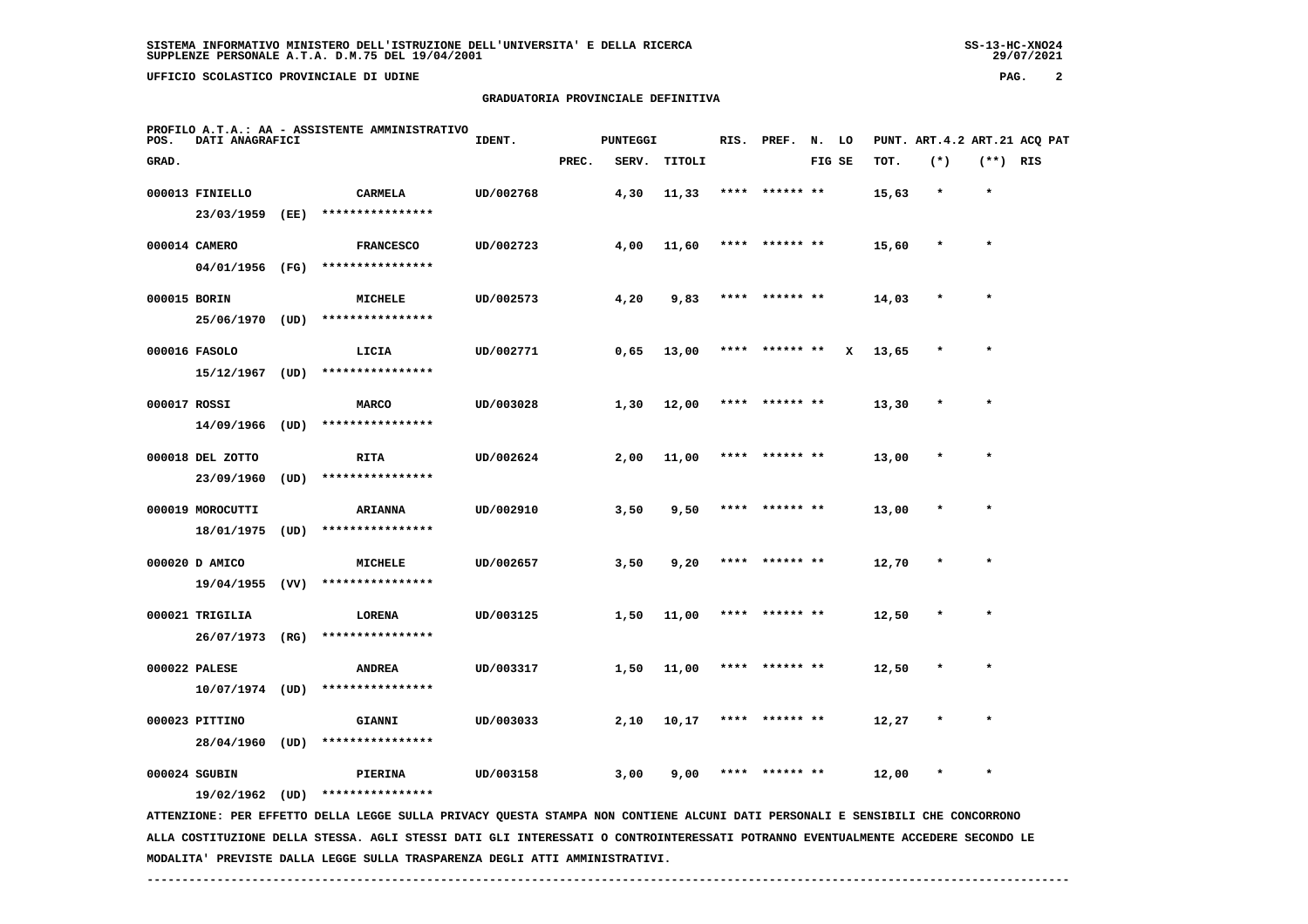**GRADUATORIA PROVINCIALE DEFINITIVA**

| PROFILO A.T.A.: AA - ASSISTENTE AMMINISTRATIVO<br>POS.                                                                          | DATI ANAGRAFICI                                                             |                  | IDENT.         |  |           |  | PUNTEGGI |  |       | RIS. PREF. N. LO |  |                |        | PUNT. ART.4.2 ART.21 ACQ PAT |         |         |     |  |
|---------------------------------------------------------------------------------------------------------------------------------|-----------------------------------------------------------------------------|------------------|----------------|--|-----------|--|----------|--|-------|------------------|--|----------------|--------|------------------------------|---------|---------|-----|--|
| GRAD.                                                                                                                           |                                                                             |                  |                |  |           |  | PREC.    |  | SERV. | TITOLI           |  |                | FIG SE | тот.                         | $(*)$   | $***$   | RIS |  |
| 000025 TELL                                                                                                                     |                                                                             |                  | <b>BARBARA</b> |  | UD/003117 |  |          |  | 1,50  | 10,50            |  | **** ****** ** |        | 12,00                        | $\star$ | $\star$ |     |  |
| 12/10/1971                                                                                                                      | (UD)                                                                        | **************** |                |  |           |  |          |  |       |                  |  |                |        |                              |         |         |     |  |
| ATTENZIONE: PER EFFETTO DELLA LEGGE SULLA PRIVACY OUESTA STAMPA NON CONTIENE ALCUNI DATI PERSONALI E SENSIBILI CHE CONCORRONO   |                                                                             |                  |                |  |           |  |          |  |       |                  |  |                |        |                              |         |         |     |  |
| ALLA COSTITUZIONE DELLA STESSA. AGLI STESSI DATI GLI INTERESSATI O CONTROINTERESSATI POTRANNO EVENTUALMENTE ACCEDERE SECONDO LE |                                                                             |                  |                |  |           |  |          |  |       |                  |  |                |        |                              |         |         |     |  |
|                                                                                                                                 | MODALITA' PREVISTE DALLA LEGGE SULLA TRASPARENZA DEGLI ATTI AMMINISTRATIVI. |                  |                |  |           |  |          |  |       |                  |  |                |        |                              |         |         |     |  |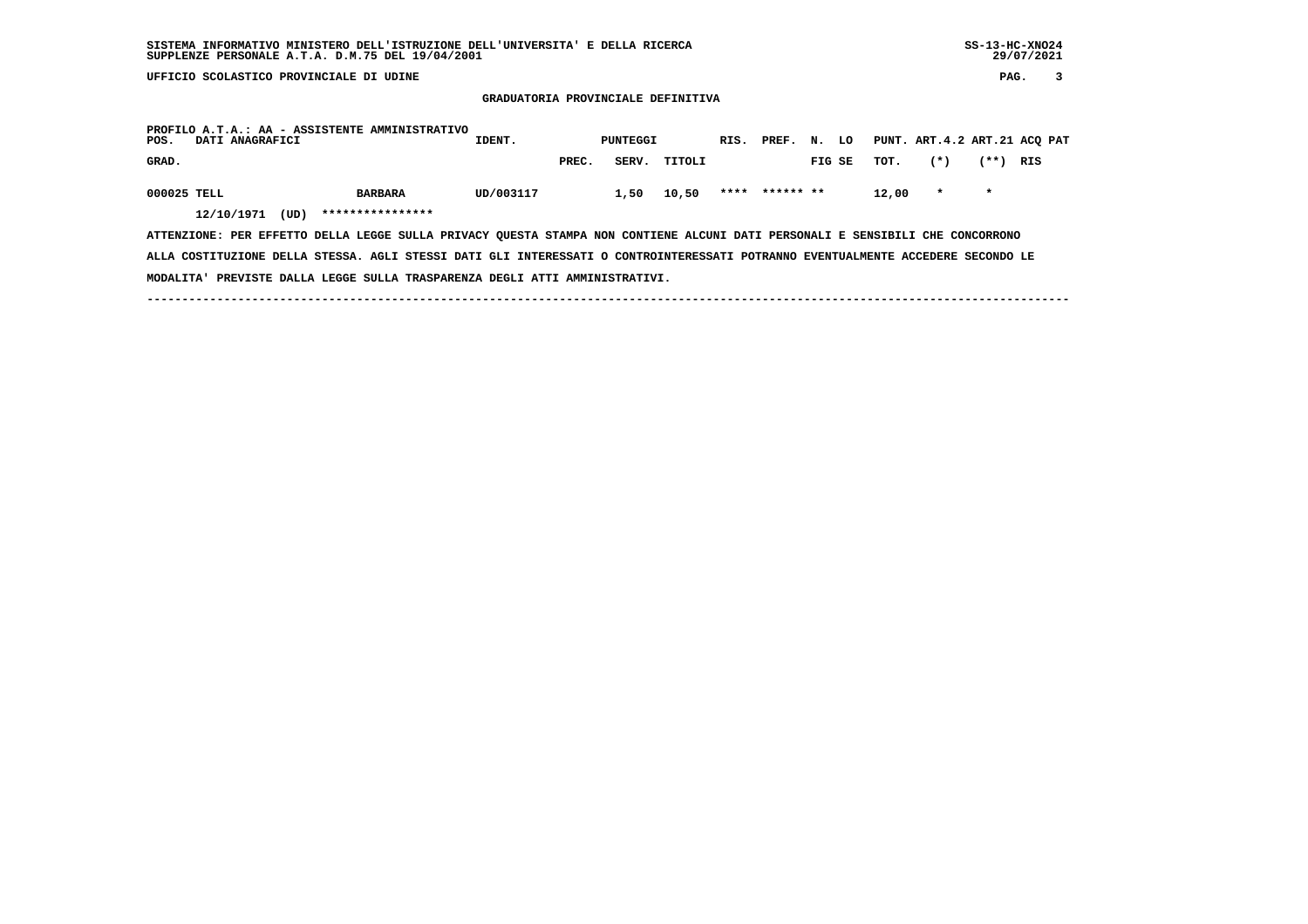**GRADUATORIA PROVINCIALE DEFINITIVA**

| <b>AREA</b><br>POS. | DATI ANAGRAFICI             |      | PROFILO A.T.A.: AT - ASSISTENTE TECNICO<br>PROFESSIONALE: AR02 - ELETTRONICA ED ELETTROTECNICA                                | IDENT.    |       | PUNTEGGI |        | RIS. PREF.     | N. | LO     |       |         |         | PUNT. ART.4.2 ART.21 ACQ PAT |
|---------------------|-----------------------------|------|-------------------------------------------------------------------------------------------------------------------------------|-----------|-------|----------|--------|----------------|----|--------|-------|---------|---------|------------------------------|
| GRAD.               |                             |      |                                                                                                                               |           | PREC. | SERV.    | TITOLI |                |    | FIG SE | TOT.  | $(*)$   | $***)$  | RIS                          |
|                     | 000001 TRENGA<br>10/01/1969 | (SA) | GIUSEPPE<br>****************                                                                                                  | UD/003146 |       | 6,10     | 12,20  | **** ****** ** |    |        | 18,30 | $\star$ | $\star$ |                              |
| 000002 SASSU        | 10/07/1970                  | (UD) | <b>CHRISTIAN</b><br>****************                                                                                          | UD/003152 |       | 1,50     | 9,67   | **** ****** ** |    |        | 11,17 | $\star$ | $\star$ |                              |
|                     |                             |      | ATTENZIONE: PER EFFETTO DELLA LEGGE SULLA PRIVACY QUESTA STAMPA NON CONTIENE ALCUNI DATI PERSONALI E SENSIBILI CHE CONCORRONO |           |       |          |        |                |    |        |       |         |         |                              |

 **ALLA COSTITUZIONE DELLA STESSA. AGLI STESSI DATI GLI INTERESSATI O CONTROINTERESSATI POTRANNO EVENTUALMENTE ACCEDERE SECONDO LE MODALITA' PREVISTE DALLA LEGGE SULLA TRASPARENZA DEGLI ATTI AMMINISTRATIVI.**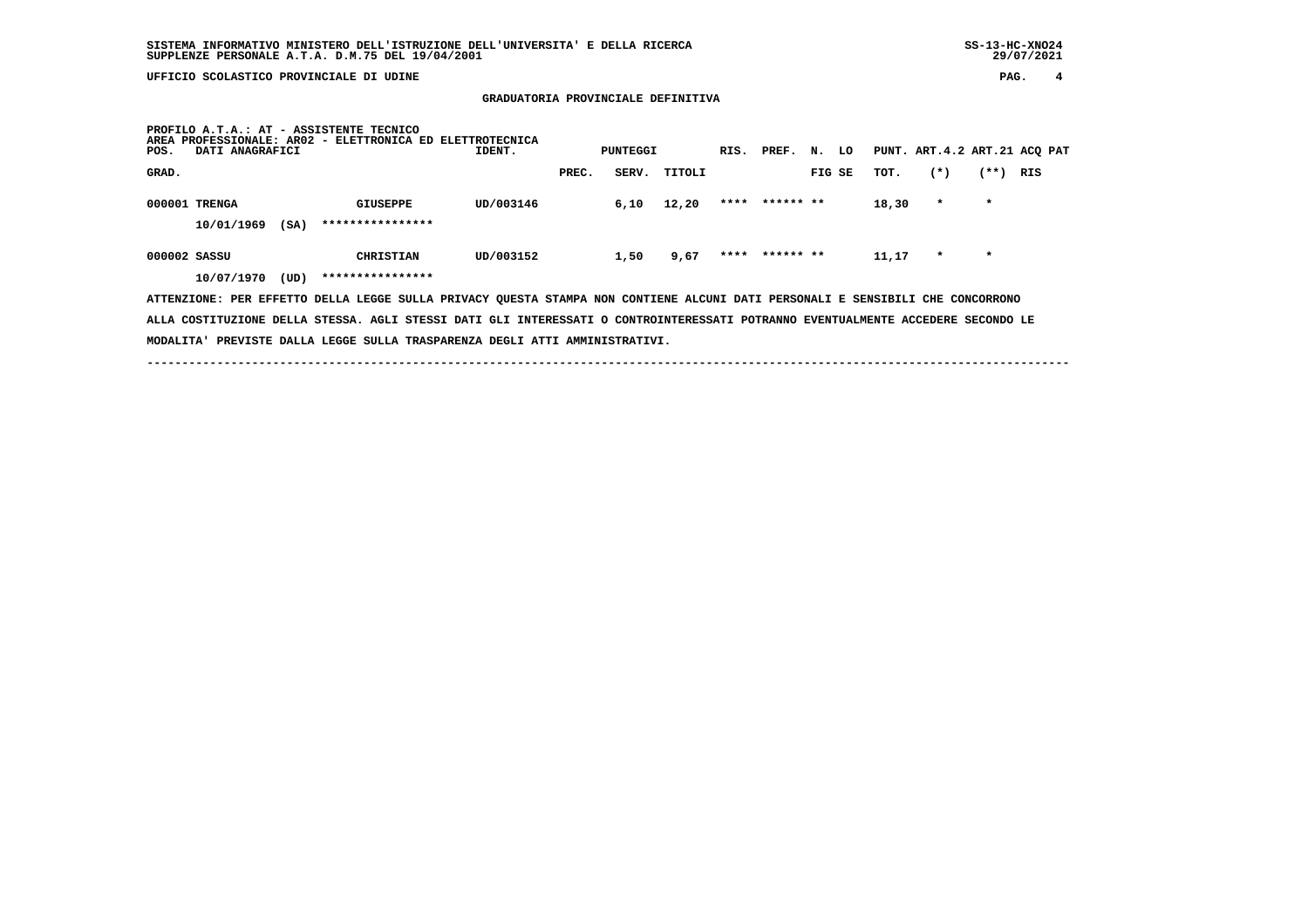**MODALITA' PREVISTE DALLA LEGGE SULLA TRASPARENZA DEGLI ATTI AMMINISTRATIVI.**

 **UFFICIO SCOLASTICO PROVINCIALE DI UDINE PAG. 5**

# **GRADUATORIA PROVINCIALE DEFINITIVA**

| <b>AREA</b><br>POS. | PROFESSIONALE: AR08 - FISICA<br>DATI ANAGRAFICI |      | PROFILO A.T.A.: AT - ASSISTENTE TECNICO                                                                                       | IDENT.    |       | <b>PUNTEGGI</b> |        | RIS. PREF.     | N.     | LO |       |         |         | PUNT. ART. 4.2 ART. 21 ACQ PAT |
|---------------------|-------------------------------------------------|------|-------------------------------------------------------------------------------------------------------------------------------|-----------|-------|-----------------|--------|----------------|--------|----|-------|---------|---------|--------------------------------|
| GRAD.               |                                                 |      |                                                                                                                               |           | PREC. | SERV.           | TITOLI |                | FIG SE |    | TOT.  | $(*)$   | $(**)$  | RIS                            |
|                     | 000001 TRENGA                                   |      | GIUSEPPE                                                                                                                      | UD/003146 |       | 6,10            | 12,20  | **** ****** ** |        |    | 18,30 | $\star$ | $\star$ |                                |
|                     | 10/01/1969                                      | (SA) | ****************                                                                                                              |           |       |                 |        |                |        |    |       |         |         |                                |
|                     | 000002 CUTRINO                                  |      | DORIS                                                                                                                         | UD/002643 |       | 3,15            | 13,00  | **** ****** ** |        |    | 16,15 | $\star$ | $\star$ |                                |
|                     | 13/03/1966                                      | (EE) | ****************                                                                                                              |           |       |                 |        |                |        |    |       |         |         |                                |
|                     | 000003 SALERNO                                  |      | <b>VERONICA</b>                                                                                                               | UD/003177 |       | 2,10            | 11,00  | **** ****** ** |        |    | 13,10 | $\star$ | $\star$ |                                |
|                     | 22/02/1976                                      | (SA) | ****************                                                                                                              |           |       |                 |        |                |        |    |       |         |         |                                |
|                     | 000004 SASSU                                    |      | <b>CHRISTIAN</b>                                                                                                              | UD/003152 |       | 1,50            | 9,67   | **** ****** ** |        |    | 11,17 | $\star$ | $\star$ |                                |
|                     | 10/07/1970                                      | (UD) | ****************                                                                                                              |           |       |                 |        |                |        |    |       |         |         |                                |
|                     |                                                 |      | ATTENZIONE: PER EFFETTO DELLA LEGGE SULLA PRIVACY QUESTA STAMPA NON CONTIENE ALCUNI DATI PERSONALI E SENSIBILI CHE CONCORRONO |           |       |                 |        |                |        |    |       |         |         |                                |

 **------------------------------------------------------------------------------------------------------------------------------------**

 **ALLA COSTITUZIONE DELLA STESSA. AGLI STESSI DATI GLI INTERESSATI O CONTROINTERESSATI POTRANNO EVENTUALMENTE ACCEDERE SECONDO LE**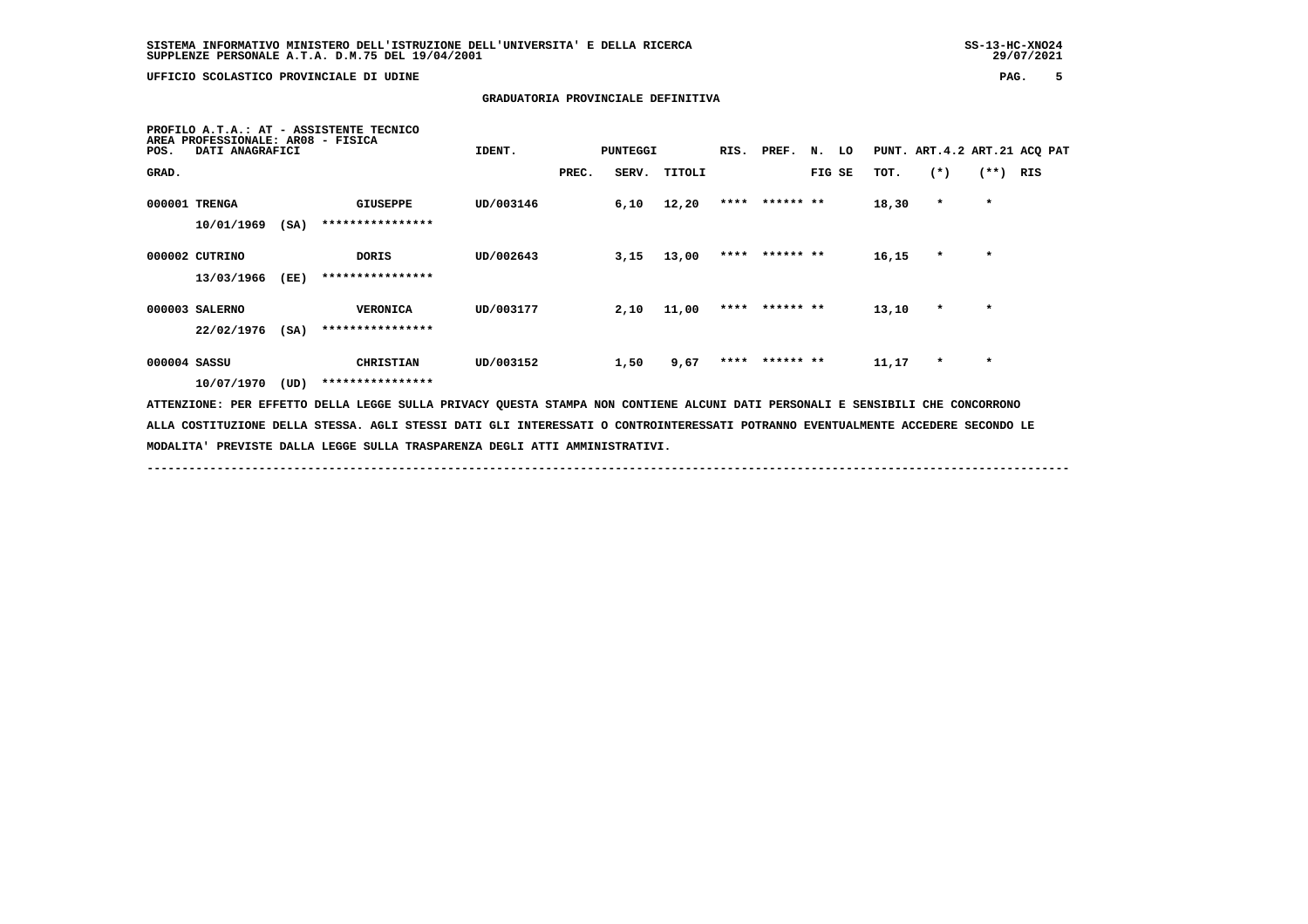# **GRADUATORIA PROVINCIALE DEFINITIVA**

| PROFILO A.T.A.: AT - ASSISTENTE TECNICO<br>AREA PROFESSIONALE: AR10 - EDILE<br>DATI ANAGRAFICI<br>POS.                        | IDENT.    |       | PUNTEGGI |        | RIS. | PREF. N.       |        | LO |       | PUNT. ART. 4.2 ART. 21 ACQ PAT |         |     |
|-------------------------------------------------------------------------------------------------------------------------------|-----------|-------|----------|--------|------|----------------|--------|----|-------|--------------------------------|---------|-----|
| GRAD.                                                                                                                         |           | PREC. | SERV.    | TITOLI |      |                | FIG SE |    | TOT.  | $(*)$                          | (**)    | RIS |
| 000001 PADOVANO<br><b>PAOLO</b>                                                                                               | UD/002976 |       | 2,00     | 12,00  | **** | ****** **      |        |    | 14,00 | $\star$                        | $\star$ |     |
| ****************<br>24/04/1961<br>(UD)                                                                                        |           |       |          |        |      |                |        |    |       |                                |         |     |
| 000002 VENTULINI<br><b>MASSIMO</b>                                                                                            | UD/003064 |       | 1,50     | 11,33  |      | **** ****** ** |        |    | 12,83 | $\star$                        | $\star$ |     |
| ****************<br>(UD)<br>25/04/1974                                                                                        |           |       |          |        |      |                |        |    |       |                                |         |     |
| ATTENZIONE: PER EFFETTO DELLA LEGGE SULLA PRIVACY QUESTA STAMPA NON CONTIENE ALCUNI DATI PERSONALI E SENSIBILI CHE CONCORRONO |           |       |          |        |      |                |        |    |       |                                |         |     |

 **ALLA COSTITUZIONE DELLA STESSA. AGLI STESSI DATI GLI INTERESSATI O CONTROINTERESSATI POTRANNO EVENTUALMENTE ACCEDERE SECONDO LE MODALITA' PREVISTE DALLA LEGGE SULLA TRASPARENZA DEGLI ATTI AMMINISTRATIVI.**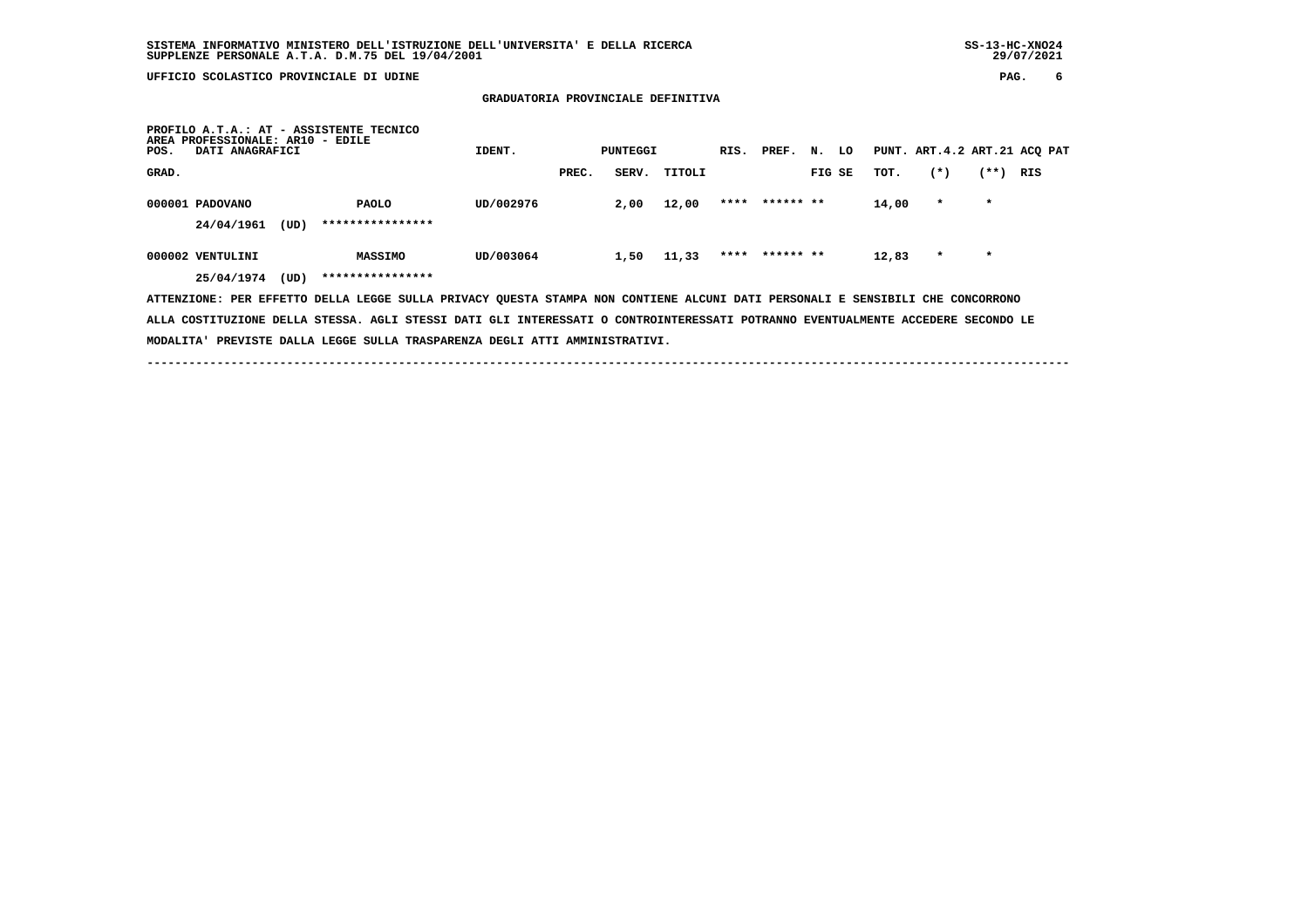**GRADUATORIA PROVINCIALE DEFINITIVA**

| POS.  | AREA PROFESSIONALE: AR23 - CHIMICA<br>DATI ANAGRAFICI |      | PROFILO A.T.A.: AT - ASSISTENTE TECNICO | IDENT.    |       | PUNTEGGI |        | RIS. | PREF.     | N. | LO     |       |         |         | PUNT. ART.4.2 ART.21 ACQ PAT |
|-------|-------------------------------------------------------|------|-----------------------------------------|-----------|-------|----------|--------|------|-----------|----|--------|-------|---------|---------|------------------------------|
| GRAD. |                                                       |      |                                         |           | PREC. | SERV.    | TITOLI |      |           |    | FIG SE | TOT.  | $(*)$   | (**)    | RIS                          |
|       | 000001 CUTRINO<br>13/03/1966                          | (EE) | <b>DORIS</b><br>****************        | UD/002643 |       | 3,15     | 13,00  | **** | ****** ** |    |        | 16,15 | $\star$ | $\star$ |                              |

 **ATTENZIONE: PER EFFETTO DELLA LEGGE SULLA PRIVACY QUESTA STAMPA NON CONTIENE ALCUNI DATI PERSONALI E SENSIBILI CHE CONCORRONO ALLA COSTITUZIONE DELLA STESSA. AGLI STESSI DATI GLI INTERESSATI O CONTROINTERESSATI POTRANNO EVENTUALMENTE ACCEDERE SECONDO LE MODALITA' PREVISTE DALLA LEGGE SULLA TRASPARENZA DEGLI ATTI AMMINISTRATIVI.**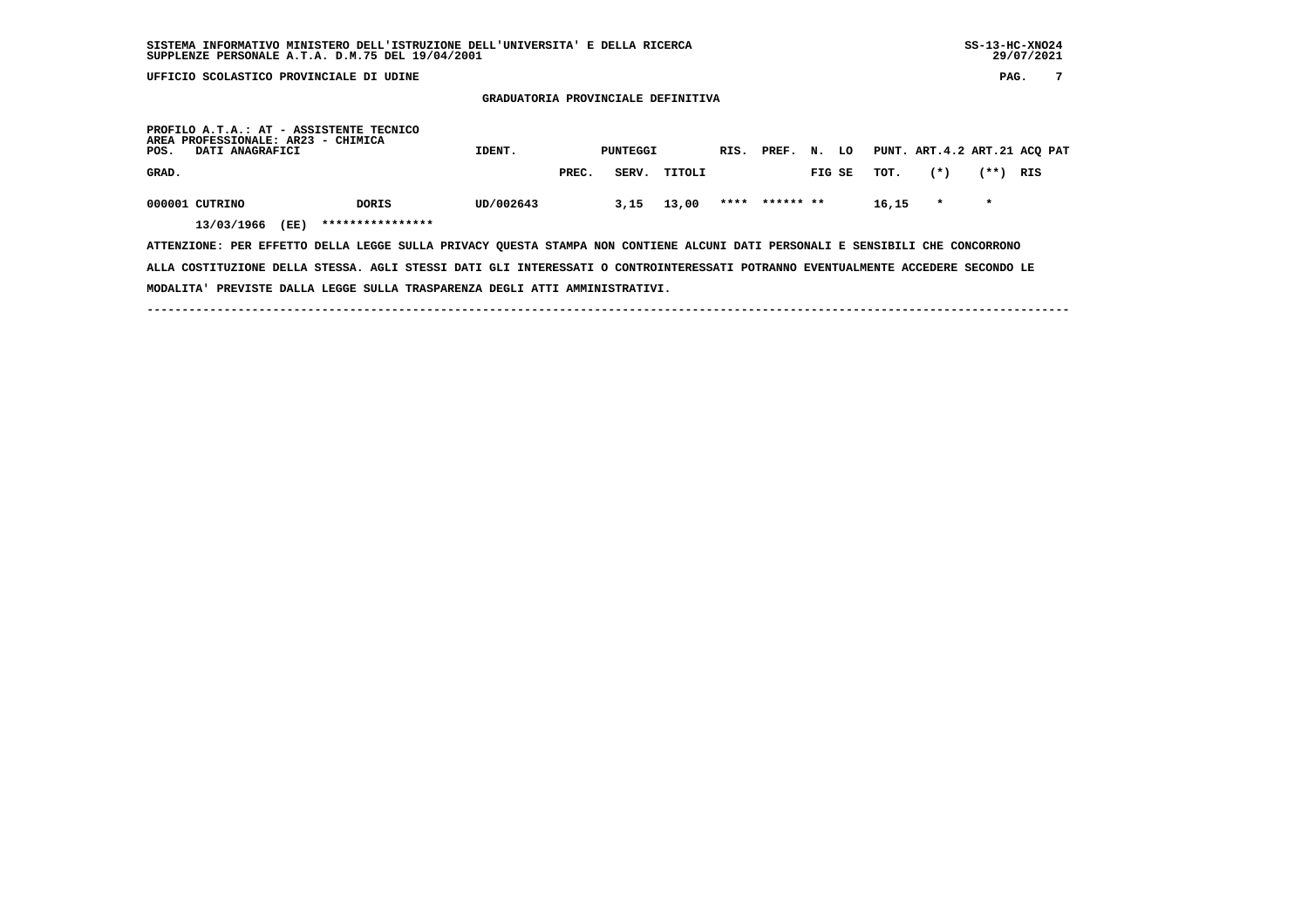**GRADUATORIA PROVINCIALE DEFINITIVA**

| POS.  | DATI ANAGRAFICI              |      | PROFILO A.T.A.: AT - ASSISTENTE TECNICO<br>AREA PROFESSIONALE: AR38 - AGROINDUSTRIALE | IDENT.    |       | PUNTEGGI |        | RIS. | PREF.     | N.     | LO |       |         |         | PUNT. ART.4.2 ART.21 ACQ PAT |
|-------|------------------------------|------|---------------------------------------------------------------------------------------|-----------|-------|----------|--------|------|-----------|--------|----|-------|---------|---------|------------------------------|
| GRAD. |                              |      |                                                                                       |           | PREC. | SERV.    | TITOLI |      |           | FIG SE |    | TOT.  | $(*)$   | (**)    | RIS                          |
|       | 000001 CUTRINO<br>13/03/1966 | (EE) | <b>DORIS</b><br>****************                                                      | UD/002643 |       | 3,15     | 13,00  | **** | ****** ** |        |    | 16,15 | $\star$ | $\star$ |                              |

 **ATTENZIONE: PER EFFETTO DELLA LEGGE SULLA PRIVACY QUESTA STAMPA NON CONTIENE ALCUNI DATI PERSONALI E SENSIBILI CHE CONCORRONO ALLA COSTITUZIONE DELLA STESSA. AGLI STESSI DATI GLI INTERESSATI O CONTROINTERESSATI POTRANNO EVENTUALMENTE ACCEDERE SECONDO LE MODALITA' PREVISTE DALLA LEGGE SULLA TRASPARENZA DEGLI ATTI AMMINISTRATIVI.**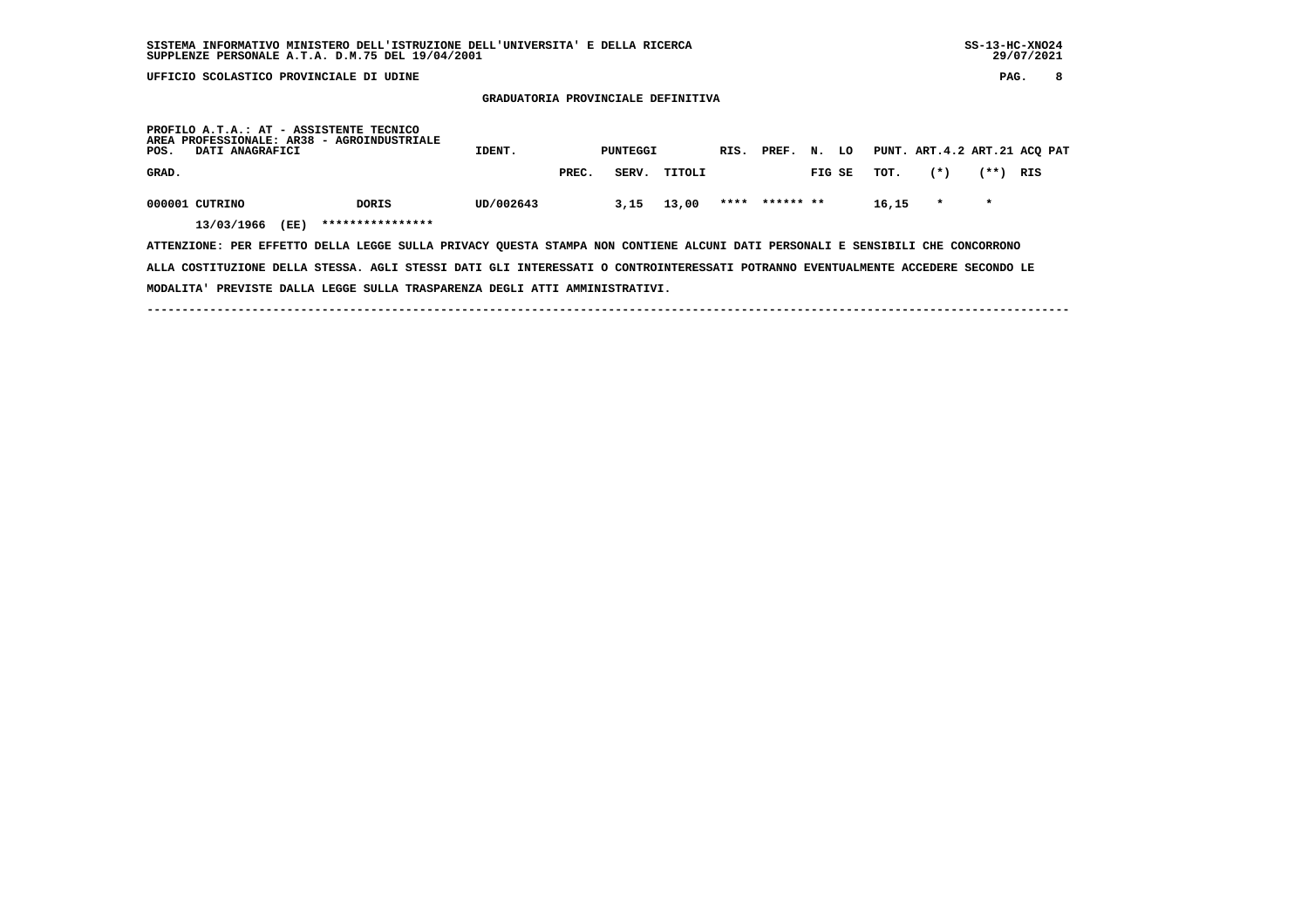| SUPPLENZE PERSONALE A.T.A. D.M.75 DEL 19/04/2001      |                                    |       |                 |        |            |        |      |                              |      | 29/07/2021 |   |
|-------------------------------------------------------|------------------------------------|-------|-----------------|--------|------------|--------|------|------------------------------|------|------------|---|
| UFFICIO SCOLASTICO PROVINCIALE DI UDINE               |                                    |       |                 |        |            |        |      |                              | PAG. |            | 9 |
|                                                       | GRADUATORIA PROVINCIALE DEFINITIVA |       |                 |        |            |        |      |                              |      |            |   |
| PROFILO A.T.A.: CO - CUOCO<br>POS.<br>DATI ANAGRAFICI | IDENT.                             |       | <b>PUNTEGGI</b> |        | RIS. PREF. | N. LO  |      | PUNT. ART.4.2 ART.21 ACQ PAT |      |            |   |
| GRAD.                                                 |                                    | PREC. | SERV.           | TITOLI |            | FIG SE | TOT. | $(*)$                        | (**) | RIS        |   |
|                                                       | NON CI SONO ASPIRANTI DA STAMPARE  |       |                 |        |            |        |      |                              |      |            |   |

 **SISTEMA INFORMATIVO MINISTERO DELL'ISTRUZIONE DELL'UNIVERSITA' E DELLA RICERCA SS-13-HC-XNO24**

 **ATTENZIONE: PER EFFETTO DELLA LEGGE SULLA PRIVACY QUESTA STAMPA NON CONTIENE ALCUNI DATI PERSONALI E SENSIBILI CHE CONCORRONO**

 **ALLA COSTITUZIONE DELLA STESSA. AGLI STESSI DATI GLI INTERESSATI O CONTROINTERESSATI POTRANNO EVENTUALMENTE ACCEDERE SECONDO LE**

 **MODALITA' PREVISTE DALLA LEGGE SULLA TRASPARENZA DEGLI ATTI AMMINISTRATIVI.**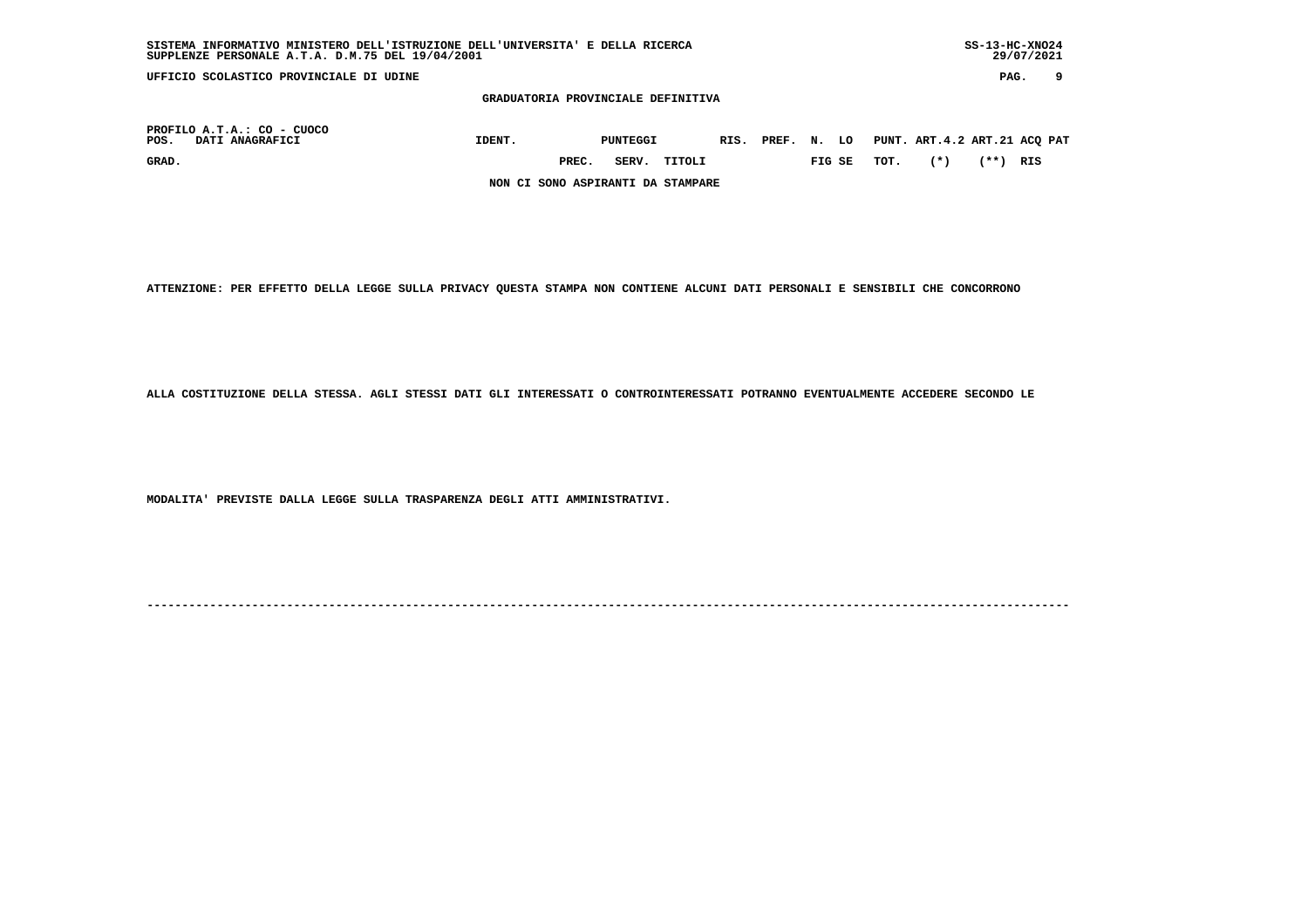# **GRADUATORIA PROVINCIALE DEFINITIVA**

| DATI ANAGRAFICI<br>POS. |      | PROFILO A.T.A.: CR - COLLABORATORE SCOLASTICO TECNICO (ADDETTO AZIENDE AGRARIE)                                                 | IDENT.    |       | <b>PUNTEGGI</b> |              | RIS. | PREF.          | N. LO  |       | PUNT. ART. 4.2 ART. 21 ACO PAT |         |     |  |
|-------------------------|------|---------------------------------------------------------------------------------------------------------------------------------|-----------|-------|-----------------|--------------|------|----------------|--------|-------|--------------------------------|---------|-----|--|
| GRAD.                   |      |                                                                                                                                 |           | PREC. |                 | SERV. TITOLI |      |                | FIG SE | TOT.  | $(*)$                          | $(**+)$ | RIS |  |
| 000001 BERLASSO         |      | <b>SONIA</b>                                                                                                                    | UD/003399 |       | 11,50           | 10,00        |      | **** ****** ** |        | 21,50 | $\star$                        | $\star$ |     |  |
| 12/10/1981              | (UD) | ****************                                                                                                                |           |       |                 |              |      |                |        |       |                                |         |     |  |
| 000002 LANZUTTI         |      | <b>VALENTINO</b>                                                                                                                | UD/003398 |       | 10,65           | 3,00         |      | **** ****** ** |        | 13,65 | $\star$                        | $\star$ |     |  |
| 18/05/1974              | (UD) | ****************                                                                                                                |           |       |                 |              |      |                |        |       |                                |         |     |  |
| 000003 BORTOLUSSI       |      | <b>VANNI</b>                                                                                                                    | UD/003403 |       | 3,50            | 9,00         |      | **** ****** ** |        | 12,50 | $\star$                        | $\star$ |     |  |
| 12/10/1977              | (UD) | ****************                                                                                                                |           |       |                 |              |      |                |        |       |                                |         |     |  |
| 000004 IULA             |      | <b>VITO</b>                                                                                                                     | UD/003404 |       | 3,60            | 3,00         |      | **** ****** ** |        | 6,60  | $\star$                        | $\star$ |     |  |
| 03/01/1975              | (UD) | ****************                                                                                                                |           |       |                 |              |      |                |        |       |                                |         |     |  |
|                         |      | ATTENZIONE: PER EFFETTO DELLA LEGGE SULLA PRIVACY QUESTA STAMPA NON CONTIENE ALCUNI DATI PERSONALI E SENSIBILI CHE CONCORRONO   |           |       |                 |              |      |                |        |       |                                |         |     |  |
|                         |      | ALLA COSTITUZIONE DELLA STESSA. AGLI STESSI DATI GLI INTERESSATI O CONTROINTERESSATI POTRANNO EVENTUALMENTE ACCEDERE SECONDO LE |           |       |                 |              |      |                |        |       |                                |         |     |  |

 **MODALITA' PREVISTE DALLA LEGGE SULLA TRASPARENZA DEGLI ATTI AMMINISTRATIVI.**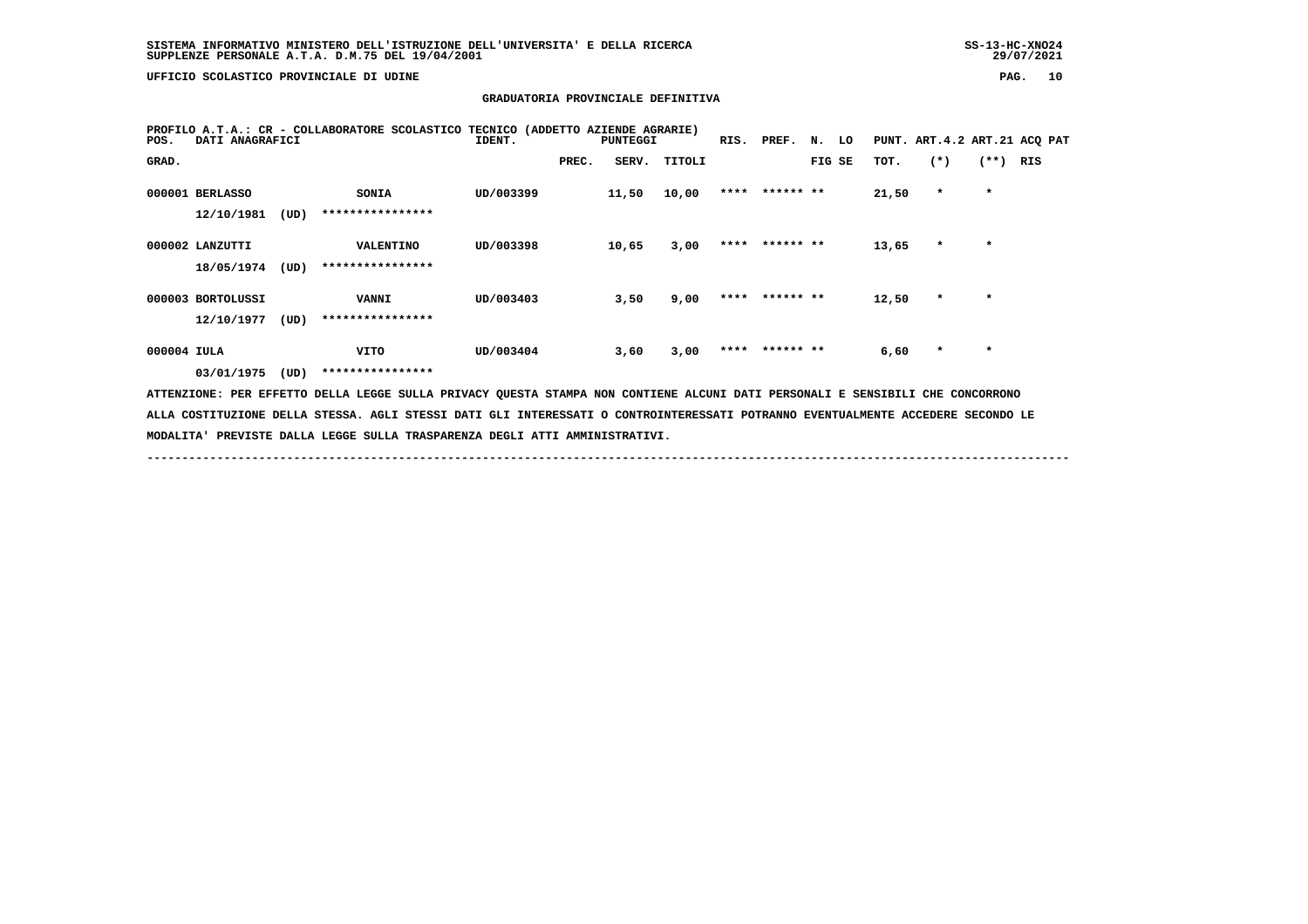$29/07/2021$ 

 **UFFICIO SCOLASTICO PROVINCIALE DI UDINE PAG. 11**

 **GRADUATORIA PROVINCIALE DEFINITIVA**

| POS.  | DATI ANAGRAFICI      |      | PROFILO A.T.A.: CS - COLLABORATORE SCOLASTICO                                                                                   | IDENT.          |       | PUNTEGGI |        | RIS. | PREF.     | N. LO  |       |         |            | PUNT. ART. 4.2 ART. 21 ACQ PAT |
|-------|----------------------|------|---------------------------------------------------------------------------------------------------------------------------------|-----------------|-------|----------|--------|------|-----------|--------|-------|---------|------------|--------------------------------|
| GRAD. |                      |      |                                                                                                                                 |                 | PREC. | SERV.    | TITOLI |      |           | FIG SE | TOT.  | $(*)$   | $(**)$ RIS |                                |
|       | 000001 SCOYNI        |      | <b>CRISTINA</b>                                                                                                                 | UD/003168       |       | 52,00    | 5,50   | **** | ****** ** |        | 57,50 | $\star$ | $\star$    |                                |
|       | 02/07/1965           | (BO) | ****************                                                                                                                |                 |       |          |        |      |           |        |       |         |            |                                |
|       | 000002 PUSCHIASIS    |      | <b>INES</b>                                                                                                                     | UD/003377       |       | 33,20    | 5,00   | **** | ****** ** |        | 38,20 | $\star$ | $\star$    |                                |
|       | 11/06/1969           | (UD) | ****************                                                                                                                |                 |       |          |        |      |           |        |       |         |            |                                |
|       | 000003 FABRISSIN     |      | <b>NICOLETTA</b>                                                                                                                | UD/000031 25,90 |       |          |        |      |           |        | 25,90 |         |            |                                |
|       | 06/02/1965           | (UD) | ****************                                                                                                                |                 |       |          |        |      |           |        |       |         |            |                                |
|       | 000004 ZILLI         |      | <b>NATALINA</b>                                                                                                                 | UD/000020 22,00 |       |          |        |      | ****** ** |        | 22,00 |         | $\star$    |                                |
|       | 07/03/1963           | (UD) | ****************                                                                                                                |                 |       |          |        |      |           |        |       |         |            |                                |
|       | 000005 COLLIMEDAGLIA |      | <b>ALESSANDRA</b>                                                                                                               | UD/000027 21,15 |       |          |        |      |           |        | 21,15 |         |            |                                |
|       | $30/12/1960$ (UD)    |      | ****************                                                                                                                |                 |       |          |        |      |           |        |       |         |            |                                |
|       | 000006 PALUZZANO     |      | MAURIZIO                                                                                                                        | UD/001682 21,15 |       |          |        |      |           |        | 21,15 |         | $\star$    |                                |
|       | 25/07/1955           | (UD) | ****************                                                                                                                |                 |       |          |        |      |           |        |       |         |            |                                |
|       | 000007 BERTOLETTI    |      | <b>GABRIELLA</b>                                                                                                                | UD/000200 20,80 |       |          |        |      |           |        | 20,80 |         |            |                                |
|       | 26/01/1955           | (BS) | ****************                                                                                                                |                 |       |          |        |      |           |        |       |         |            |                                |
|       | 000008 GNOCCATO      |      | PIERLUIGI                                                                                                                       | UD/000008 20,60 |       |          |        |      |           |        | 20,60 |         |            |                                |
|       | 20/07/1958           | (UD) | ****************                                                                                                                |                 |       |          |        |      |           |        |       |         |            |                                |
|       | 000009 PERESSON      |      | MONICA                                                                                                                          | UD/000012 20,50 |       |          |        |      | ****** ** |        | 20,50 |         | $\star$    |                                |
|       | $02/10/1964$ (UD)    |      | ****************                                                                                                                |                 |       |          |        |      |           |        |       |         |            |                                |
|       | 000010 BONATO        |      | GIULIANA                                                                                                                        | UD/000253 20,00 |       |          |        |      | ****** ** |        | 20,00 |         | $\star$    |                                |
|       | $03/07/1965$ (UD)    |      | ****************                                                                                                                |                 |       |          |        |      |           |        |       |         |            |                                |
|       | 000011 ALFIERI       |      | <b>CATERINA</b>                                                                                                                 | UD/000001 19,00 |       |          |        |      |           |        | 19,00 |         |            |                                |
|       | 23/08/1959 (TP)      |      | ****************                                                                                                                |                 |       |          |        |      |           |        |       |         |            |                                |
|       | 000012 DAMIANI       |      | <b>ALESSANDRA</b>                                                                                                               | UD/000007 18,50 |       |          |        |      | ****** ** |        | 18,50 |         | $\star$    |                                |
|       | $05/06/1965$ (UD)    |      | ****************                                                                                                                |                 |       |          |        |      |           |        |       |         |            |                                |
|       |                      |      | ATTENZIONE: PER EFFETTO DELLA LEGGE SULLA PRIVACY QUESTA STAMPA NON CONTIENE ALCUNI DATI PERSONALI E SENSIBILI CHE CONCORRONO   |                 |       |          |        |      |           |        |       |         |            |                                |
|       |                      |      | ALLA COSTITUZIONE DELLA STESSA. AGLI STESSI DATI GLI INTERESSATI O CONTROINTERESSATI POTRANNO EVENTUALMENTE ACCEDERE SECONDO LE |                 |       |          |        |      |           |        |       |         |            |                                |

 **MODALITA' PREVISTE DALLA LEGGE SULLA TRASPARENZA DEGLI ATTI AMMINISTRATIVI.**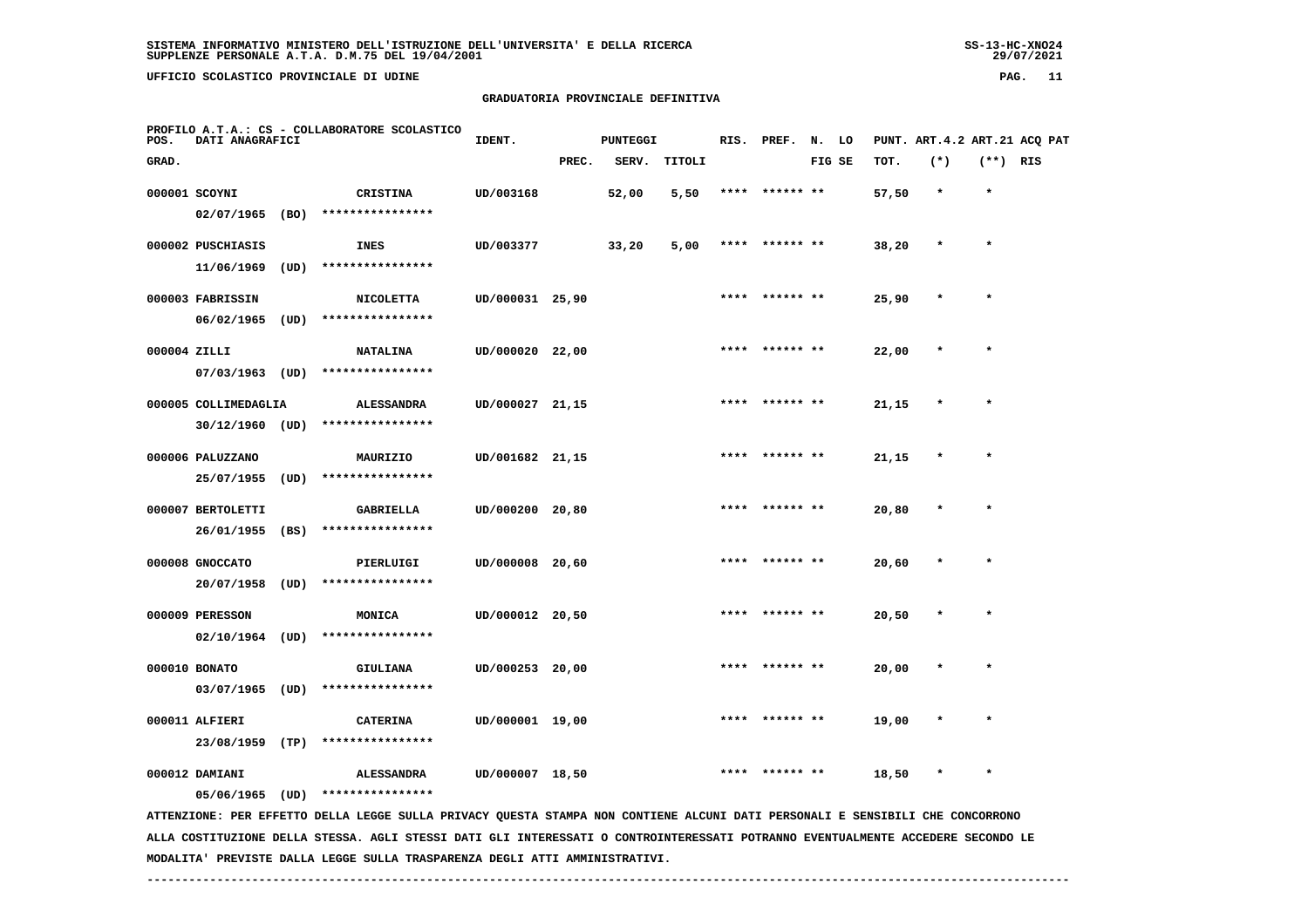29/07/2021

 **UFFICIO SCOLASTICO PROVINCIALE DI UDINE PAG. 12**

 **PROFILO A.T.A.: CS - COLLABORATORE SCOLASTICO**

 **03/03/1957 (UD) \*\*\*\*\*\*\*\*\*\*\*\*\*\*\*\***

# **GRADUATORIA PROVINCIALE DEFINITIVA**

**IDENT.** PUNTEGGI RIS. PREF. N. LO PUNT. ART.4.2 ART.21 ACQ PAT  **GRAD. PREC. SERV. TITOLI FIG SE TOT. (\*) (\*\*) RIS 000013 VESCA CARMEN UD/002386 18,00 \*\*\*\* \*\*\*\*\*\* \*\* 18,00 \* \***

| 000014 CASADONTE  |      | TINA              | UD/000417 17,75 | **** | ****** ** | 17,75 | $\ast$  | $\star$ |
|-------------------|------|-------------------|-----------------|------|-----------|-------|---------|---------|
| 10/08/1968        | (UD) | ****************  |                 |      |           |       |         |         |
| 000015 PASCUTTO   |      | LUCIANA ELENA     | UD/001711 16,50 | **** | ****** ** | 16,50 | $\star$ | $\star$ |
| 08/04/1964        | (UD) | ****************  |                 |      |           |       |         |         |
| 000016 CHIARPARIN |      | <b>GIUSEPPINA</b> | UD/000484 12,00 | **** | ****** ** | 12,00 | $\star$ | $\star$ |

 **31/05/1958 (EE) \*\*\*\*\*\*\*\*\*\*\*\*\*\*\*\***

| 000017 VENUTI | ANGELA UMBERTA                | UD/002375 11,00 |  | **** ****** ** | 11,00 |  |
|---------------|-------------------------------|-----------------|--|----------------|-------|--|
| 12/03/1958    | $\sim$ (UD) ***************** |                 |  |                |       |  |

| 000018 BERRA | <b>BARBARA</b>        | UD/002600 | 4,15 | 5,50 | ****  ****** ** | 9,65 | $\star$ |  |
|--------------|-----------------------|-----------|------|------|-----------------|------|---------|--|
| 16/09/1973   | (UD) **************** |           |      |      |                 |      |         |  |

 **000019 MELI ANTONELLA UD/002915 7,00 2,00 \*\*\*\* \*\*\*\*\*\* \*\* 9,00 \* \* 16/12/1971 (CT) \*\*\*\*\*\*\*\*\*\*\*\*\*\*\*\***

 **000020 PALOMBARO CAMILLO UD/001679 4,00 5,00 \*\*\*\* \*\*\*\*\*\* \*\* 9,00 \* \* 02/07/1960 (LI) \*\*\*\*\*\*\*\*\*\*\*\*\*\*\*\* 000021 VACCA PAOLO UD/002340 8,25 \*\*\*\* \*\*\*\*\*\* \*\* 8,25 \* \***

 **14/11/1967 (CA) \*\*\*\*\*\*\*\*\*\*\*\*\*\*\*\***

 **000022 BATTAINO CARLA UD/002581 1,75 6,00 \*\*\*\* \*\*\*\*\*\* \*\* 7,75 \* \* 01/03/1964 (PN) \*\*\*\*\*\*\*\*\*\*\*\*\*\*\*\***

 **000023 PICCO FABIO UD/002962 2,00 5,50 \*\*\*\* \*\*\*\*\*\* \*\* 7,50 \* \* 08/12/1956 (UD) \*\*\*\*\*\*\*\*\*\*\*\*\*\*\*\***

 **000024 LOMUSCIO ANNA UD/003312 2,35 5,00 \*\*\*\* \*\*\*\*\*\* \*\* 7,35 \* \***

 **31/01/1967 (UD) \*\*\*\*\*\*\*\*\*\*\*\*\*\*\*\***

 **ATTENZIONE: PER EFFETTO DELLA LEGGE SULLA PRIVACY QUESTA STAMPA NON CONTIENE ALCUNI DATI PERSONALI E SENSIBILI CHE CONCORRONO ALLA COSTITUZIONE DELLA STESSA. AGLI STESSI DATI GLI INTERESSATI O CONTROINTERESSATI POTRANNO EVENTUALMENTE ACCEDERE SECONDO LE MODALITA' PREVISTE DALLA LEGGE SULLA TRASPARENZA DEGLI ATTI AMMINISTRATIVI.**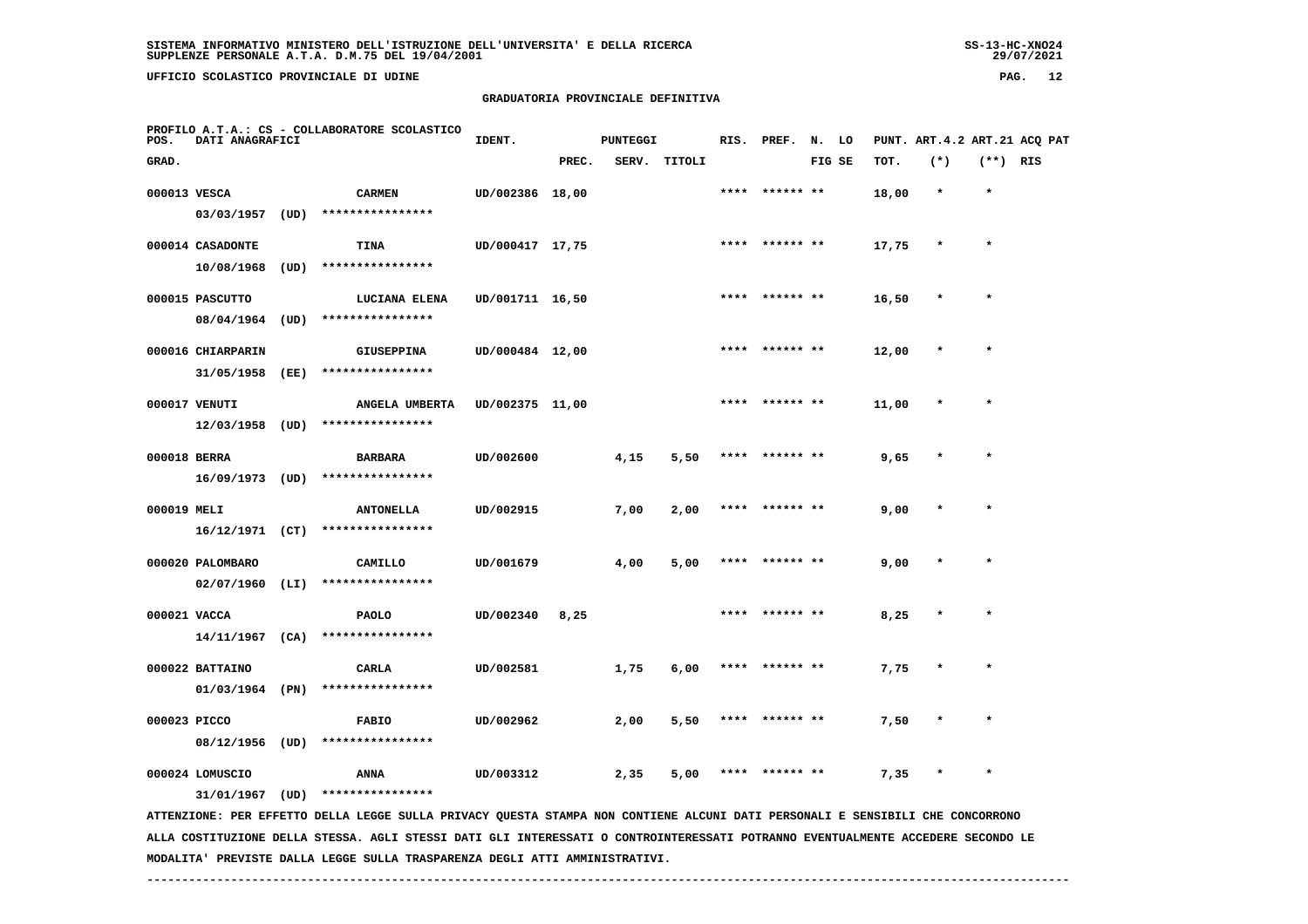**UFFICIO SCOLASTICO PROVINCIALE DI UDINE PAG. 13**

 **GRADUATORIA PROVINCIALE DEFINITIVA**

| $(*)$<br>$(**)$ RIS<br>GRAD.<br>PREC.<br>TITOLI<br>FIG SE<br>TOT.<br>SERV.<br>000025 ACCARDI<br>UD/002541<br>2,00<br>5,00<br>7,00<br>$\star$<br>$\star$<br>VITA MARIA<br>****<br>****** **<br>****************<br>17/03/1962<br>(EE)<br>$\star$<br>000026 PESCE<br>CAROLINA<br>UD/002964<br>1,40<br>5,50<br>**** ****** **<br>6,90<br>$\star$<br>****************<br>14/10/1973<br>(UD)<br>000027 SABBADINI<br>UD/003174<br>1,80<br>6,80<br>$\star$<br><b>SONJA</b><br>5,00<br>****** **<br>****************<br>15/11/1965<br>(EE)<br>000028 RAMON<br>UD/003011<br>MICHELE<br>4,00<br>2,00<br>****** **<br>6,00<br>****************<br>22/05/1961 (VE)<br>$\star$<br>000029 BURELLO<br>UD/002555<br>4,00<br>2,00<br>****** **<br>6,00<br><b>DANIELA</b> | PROFILO A.T.A.: CS - COLLABORATORE SCOLASTICO<br>DATI ANAGRAFICI<br>POS. |  |  |  |  |  |
|---------------------------------------------------------------------------------------------------------------------------------------------------------------------------------------------------------------------------------------------------------------------------------------------------------------------------------------------------------------------------------------------------------------------------------------------------------------------------------------------------------------------------------------------------------------------------------------------------------------------------------------------------------------------------------------------------------------------------------------------------------|--------------------------------------------------------------------------|--|--|--|--|--|
|                                                                                                                                                                                                                                                                                                                                                                                                                                                                                                                                                                                                                                                                                                                                                         |                                                                          |  |  |  |  |  |
|                                                                                                                                                                                                                                                                                                                                                                                                                                                                                                                                                                                                                                                                                                                                                         |                                                                          |  |  |  |  |  |
|                                                                                                                                                                                                                                                                                                                                                                                                                                                                                                                                                                                                                                                                                                                                                         |                                                                          |  |  |  |  |  |
|                                                                                                                                                                                                                                                                                                                                                                                                                                                                                                                                                                                                                                                                                                                                                         |                                                                          |  |  |  |  |  |
|                                                                                                                                                                                                                                                                                                                                                                                                                                                                                                                                                                                                                                                                                                                                                         |                                                                          |  |  |  |  |  |
|                                                                                                                                                                                                                                                                                                                                                                                                                                                                                                                                                                                                                                                                                                                                                         |                                                                          |  |  |  |  |  |
|                                                                                                                                                                                                                                                                                                                                                                                                                                                                                                                                                                                                                                                                                                                                                         |                                                                          |  |  |  |  |  |
|                                                                                                                                                                                                                                                                                                                                                                                                                                                                                                                                                                                                                                                                                                                                                         |                                                                          |  |  |  |  |  |
|                                                                                                                                                                                                                                                                                                                                                                                                                                                                                                                                                                                                                                                                                                                                                         |                                                                          |  |  |  |  |  |
|                                                                                                                                                                                                                                                                                                                                                                                                                                                                                                                                                                                                                                                                                                                                                         |                                                                          |  |  |  |  |  |
| ****************                                                                                                                                                                                                                                                                                                                                                                                                                                                                                                                                                                                                                                                                                                                                        | 08/04/1959<br>(UD)                                                       |  |  |  |  |  |
| 3,50<br>2,50<br>000030 DE BENEDETTI<br><b>GEMMA NATALINA</b><br>UD/002825<br>6,00                                                                                                                                                                                                                                                                                                                                                                                                                                                                                                                                                                                                                                                                       |                                                                          |  |  |  |  |  |
| ****************<br>24/12/1961 (UD)                                                                                                                                                                                                                                                                                                                                                                                                                                                                                                                                                                                                                                                                                                                     |                                                                          |  |  |  |  |  |
| 000031 SALVADOR<br>UD/002042<br>3,80<br><b>PAOLO</b><br>2,00<br>****** **<br>x<br>5,80<br>$\star$                                                                                                                                                                                                                                                                                                                                                                                                                                                                                                                                                                                                                                                       |                                                                          |  |  |  |  |  |
| ****************<br>01/01/1963<br>(UD)                                                                                                                                                                                                                                                                                                                                                                                                                                                                                                                                                                                                                                                                                                                  |                                                                          |  |  |  |  |  |
| $\star$<br>000032 MENEGHIN<br><b>FLAVIA</b><br>UD/002908<br>3,50<br>2,00<br>****** **<br>5,50<br>$\star$<br>****                                                                                                                                                                                                                                                                                                                                                                                                                                                                                                                                                                                                                                        |                                                                          |  |  |  |  |  |
| 01/12/1965<br>(UD)<br>****************                                                                                                                                                                                                                                                                                                                                                                                                                                                                                                                                                                                                                                                                                                                  |                                                                          |  |  |  |  |  |
| 000033 OSSO<br>UD/002897<br>5,50<br>$\star$<br><b>DOMENICA</b><br>3,50<br>2,00<br>****                                                                                                                                                                                                                                                                                                                                                                                                                                                                                                                                                                                                                                                                  |                                                                          |  |  |  |  |  |
| $16/12/1962$ (CS)<br>****************                                                                                                                                                                                                                                                                                                                                                                                                                                                                                                                                                                                                                                                                                                                   |                                                                          |  |  |  |  |  |
| 000034 VENTRICI<br>UD/002366<br>TERESA LUCIA<br>5,50<br>5,50                                                                                                                                                                                                                                                                                                                                                                                                                                                                                                                                                                                                                                                                                            |                                                                          |  |  |  |  |  |
| ****************<br>13/12/1960<br>(CZ)                                                                                                                                                                                                                                                                                                                                                                                                                                                                                                                                                                                                                                                                                                                  |                                                                          |  |  |  |  |  |
| 000035 BARACETTI<br><b>DONATELLA</b><br>UD/000112<br>3,00<br>2,00<br>5,00                                                                                                                                                                                                                                                                                                                                                                                                                                                                                                                                                                                                                                                                               |                                                                          |  |  |  |  |  |
| 11/07/1964<br>(UD)<br>****************                                                                                                                                                                                                                                                                                                                                                                                                                                                                                                                                                                                                                                                                                                                  |                                                                          |  |  |  |  |  |
| 000036 NARDUZZI<br><b>MARIA</b><br>UD/002890<br>2,50<br>2,00<br>4,50<br>$\star$                                                                                                                                                                                                                                                                                                                                                                                                                                                                                                                                                                                                                                                                         |                                                                          |  |  |  |  |  |
| ****************<br>25/05/1963<br>(UD)<br>ATTENZIONE: PER EFFETTO DELLA LEGGE SULLA PRIVACY QUESTA STAMPA NON CONTIENE ALCUNI DATI PERSONALI E SENSIBILI CHE CONCORRONO                                                                                                                                                                                                                                                                                                                                                                                                                                                                                                                                                                                 |                                                                          |  |  |  |  |  |

 **ALLA COSTITUZIONE DELLA STESSA. AGLI STESSI DATI GLI INTERESSATI O CONTROINTERESSATI POTRANNO EVENTUALMENTE ACCEDERE SECONDO LE MODALITA' PREVISTE DALLA LEGGE SULLA TRASPARENZA DEGLI ATTI AMMINISTRATIVI.**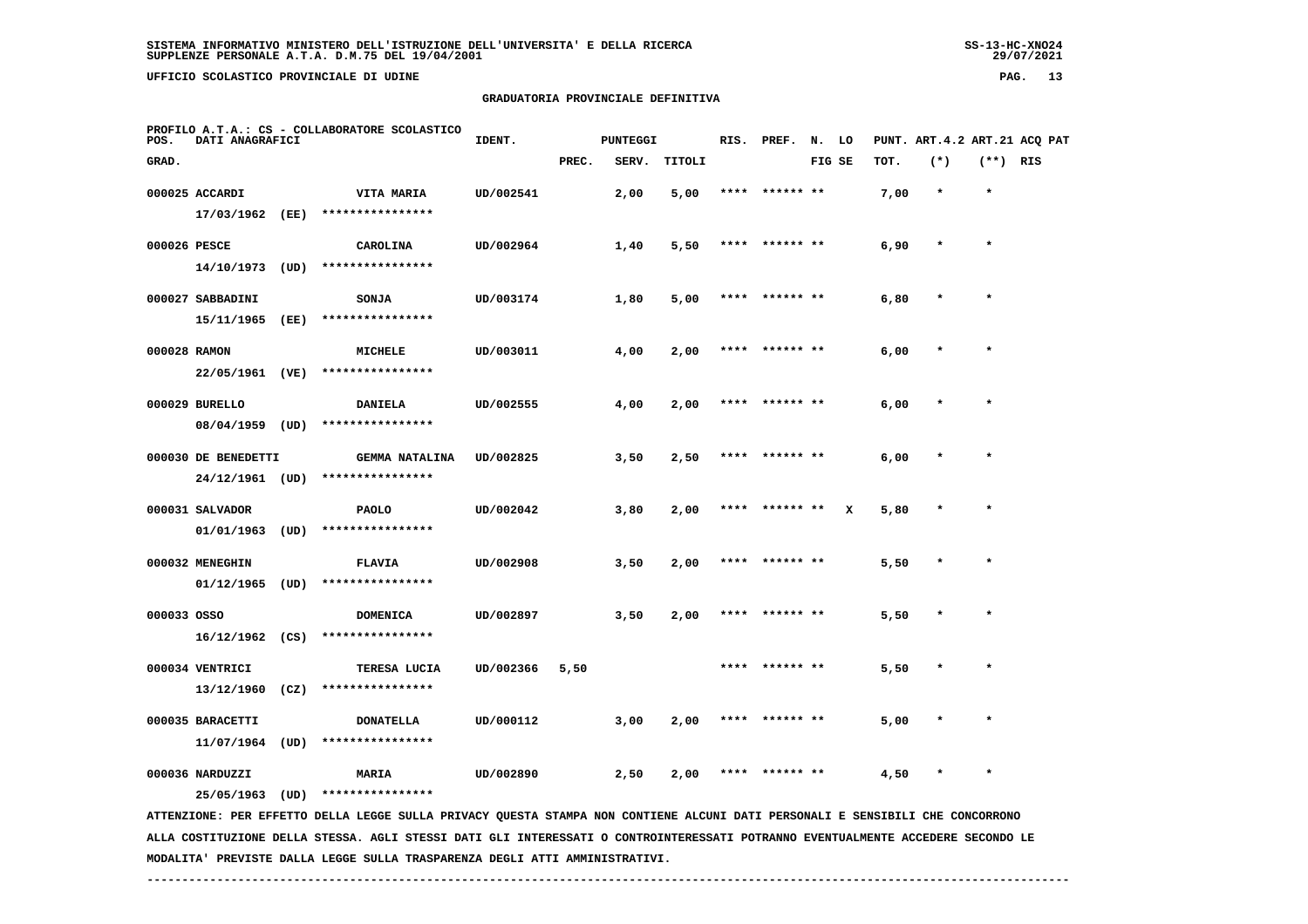29/07/2021

 **UFFICIO SCOLASTICO PROVINCIALE DI UDINE PAG. 14**

 **PROFILO A.T.A.: CS - COLLABORATORE SCOLASTICO**

# **GRADUATORIA PROVINCIALE DEFINITIVA**

 **GRAD. PREC. SERV. TITOLI FIG SE TOT. (\*) (\*\*) RIS**

 **000037 ELETTO PAOLO UD/000891 4,40 \*\*\*\* \*\*\*\*\*\* \*\* 4,40 \* \***

|              | 08/11/1966        | (EE) | ****************           |           |      |      |      |      |                |      |         |         |
|--------------|-------------------|------|----------------------------|-----------|------|------|------|------|----------------|------|---------|---------|
|              | 000038 OSGNACH    |      | CLAUDIO                    | UD/001656 | 4,40 |      |      | **** | ****** **      | 4,40 | $\star$ | $\star$ |
|              | 19/03/1959        | (UD) | ****************           |           |      |      |      |      |                |      |         |         |
|              | 000039 CANTARUTTI |      | <b>NELSA</b>               | UD/000368 | 4,25 |      |      | **** | ****** **      | 4,25 | $\star$ | $\star$ |
|              | 09/11/1965        | (UD) | ****************           |           |      |      |      |      |                |      |         |         |
|              | 000040 ZAMPARUTTI |      | MAURIZIO                   | UD/003083 |      | 2,00 | 2,00 | **** | ****** **      | 4,00 | $\star$ | ÷       |
|              | 18/01/1979        | (UD) | ****************           |           |      |      |      |      |                |      |         |         |
|              | 000041 DEL FABBRO |      | <b>IVANA</b>               | UD/003383 | 4,00 |      |      | **** | ****** **      | 4,00 | $\star$ | $\star$ |
|              | 23/09/1968        | (UD) | ****************           |           |      |      |      |      |                |      |         |         |
|              | 000042 SCAVONE    |      | VINCENZO ANTONIO UD/000016 |           | 4,00 |      |      | **** | ****** **      | 4,00 | $\star$ |         |
|              | 25/06/1968        | (TP) | ****************           |           |      |      |      |      |                |      |         |         |
|              | 000043 SILLETTI   |      | <b>ROSANNA</b>             | UD/000018 | 4,00 |      |      | **** | ****** **      | 4,00 | $\star$ | $\star$ |
|              | 04/12/1966        | (MT) | ****************           |           |      |      |      |      |                |      |         |         |
| 000044 PUDDU |                   |      | TIZIANA                    | UD/002947 |      | 1,22 | 2,50 |      | **** ****** ** | 3,72 | $\star$ | $\star$ |

**IDENT.** PUNTEGGI RIS. PREF. N. LO PUNT. ART.4.2 ART.21 ACQ PAT

 **15/09/1961 (NU) \*\*\*\*\*\*\*\*\*\*\*\*\*\*\*\***

 **000045 BOVO LUCIANA UD/002564 1,50 2,00 \*\*\*\* \*\*\*\*\*\* \*\* 3,50 \* \* 07/01/1962 (UD) \*\*\*\*\*\*\*\*\*\*\*\*\*\*\*\***

000046 CAPORALE **FRANCO** UD/000376 3,35 \*\*\*\* \*\*\*\*\*\* \*\* 3,35  **08/03/1964 (UD) \*\*\*\*\*\*\*\*\*\*\*\*\*\*\*\* 000047 CICOIRA GIUSEPPE UD/000500 3,35 \*\*\*\* \*\*\*\*\*\* \*\* 3,35 \* \***

 **25/01/1958 (LE) \*\*\*\*\*\*\*\*\*\*\*\*\*\*\*\***

 **000048 AVALLINO MARIA ASSUNTA UD/000094 3,20 \*\*\*\* \*\*\*\*\*\* \*\* 3,20 \* \***

 **25/10/1958 (FG) \*\*\*\*\*\*\*\*\*\*\*\*\*\*\*\***

 **ATTENZIONE: PER EFFETTO DELLA LEGGE SULLA PRIVACY QUESTA STAMPA NON CONTIENE ALCUNI DATI PERSONALI E SENSIBILI CHE CONCORRONO ALLA COSTITUZIONE DELLA STESSA. AGLI STESSI DATI GLI INTERESSATI O CONTROINTERESSATI POTRANNO EVENTUALMENTE ACCEDERE SECONDO LE MODALITA' PREVISTE DALLA LEGGE SULLA TRASPARENZA DEGLI ATTI AMMINISTRATIVI.**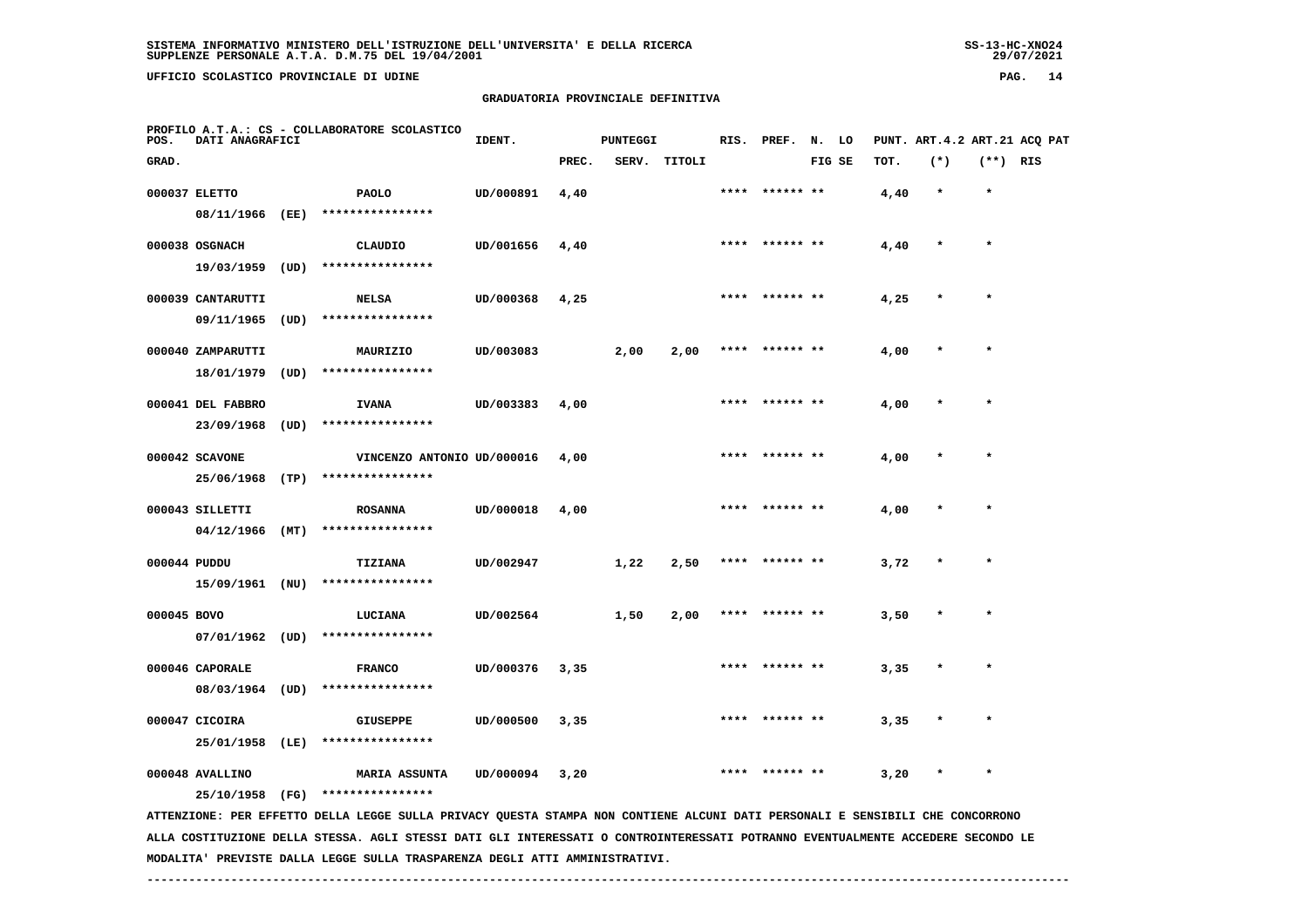**UFFICIO SCOLASTICO PROVINCIALE DI UDINE PAG. 15**

# **GRADUATORIA PROVINCIALE DEFINITIVA**

| PROFILO A.T.A.: CS - COLLABORATORE SCOLASTICO<br>POS.<br>DATI ANAGRAFICI | IDENT. |       | PUNTEGGI |        |  |        |      |       | RIS. PREF. N. LO PUNT. ART.4.2 ART.21 ACO PAT |     |
|--------------------------------------------------------------------------|--------|-------|----------|--------|--|--------|------|-------|-----------------------------------------------|-----|
| GRAD.                                                                    |        | PREC. | SERV.    | TITOLI |  | FIG SE | TOT. | $(*)$ | $(***)$                                       | RIS |

| GRAD.        |                                    |      |                                       |           | PREC. | SERV. | TITOLI |      |                | FIG SE |   | тот. | $(*)$     | (**) RIS |  |
|--------------|------------------------------------|------|---------------------------------------|-----------|-------|-------|--------|------|----------------|--------|---|------|-----------|----------|--|
|              | 000049 SOLDANO<br>01/01/1960       | (AG) | VITO<br>****************              | UD/000019 | 3,15  |       |        | **** | ****** **      |        |   | 3,15 | $\star$   | $\star$  |  |
|              | 000050 PEZZINO<br>14/01/1961 (PA)  |      | MICHELE<br>****************           | UD/001797 | 3,10  |       |        | **** | ****** **      |        |   | 3,10 | $\pmb{*}$ | $\star$  |  |
|              | 000051 PARAVAN                     |      | <b>FABRIZIO</b>                       | UD/001693 | 3,10  |       |        |      | **** ****** ** |        |   | 3,10 |           | $\star$  |  |
|              | 19/11/1960<br>000052 BEGNOZZI      | (UD) | ****************<br><b>DONATELLA</b>  | UD/002603 |       | 1,00  | 2,00   |      |                |        | x | 3,00 |           |          |  |
|              | 16/10/1961<br>000053 BELLUSCI      | (VI) | ****************<br><b>GIUSEPPINA</b> | UD/000158 |       | 0,50  | 2,50   |      |                |        |   | 3,00 |           |          |  |
| 000054 BUZZI | 07/01/1962                         | (CS) | ****************<br><b>SAMANTHA</b>   | UD/002558 |       | 1,00  | 2,00   |      | ****** **      |        |   | 3,00 |           | $\star$  |  |
|              | 13/04/1974 (GO)<br>000055 DI BIASE |      | ****************<br>MARIAROSARIA      | UD/000784 | 3,00  |       |        |      | ****** **      |        |   | 3,00 |           | $\star$  |  |
|              | $04/02/1961$ (NA)<br>000056 SAVONE |      | ****************<br><b>ANGELA</b>     | UD/002073 | 2,95  |       |        |      | **** ****** ** |        |   | 2,95 | $\star$   | $\star$  |  |
|              | 07/08/1964 (PO)                    |      | ****************                      |           |       |       |        |      |                |        |   |      |           |          |  |
|              | 000057 CATAPANO<br>18/05/1956      | (NA) | <b>IMMACOLATA</b><br>**************** | UD/000006 | 2,75  |       |        |      | **** ****** ** |        |   | 2,75 | $\star$   | $\star$  |  |
|              | 000058 AGNOLA<br>21/10/1962        | (UD) | <b>ROSANGELA</b><br>****************  | UD/000048 | 2,70  |       |        |      |                |        |   | 2,70 |           | $\star$  |  |
|              | 000059 PASQUALINI<br>27/04/1959    | (UD) | <b>GABRIELLA</b><br>****************  | UD/003076 |       | 0,66  | 2,00   | **** | ****** **      |        |   | 2,66 | $\star$   | $\star$  |  |
|              | 000060 MENALE<br>20/10/1966        | (NA) | <b>MICHELE</b><br>****************    | UD/001453 | 2,60  |       |        | **** | ****** **      |        |   | 2,60 | $\star$   | $\star$  |  |

 **ATTENZIONE: PER EFFETTO DELLA LEGGE SULLA PRIVACY QUESTA STAMPA NON CONTIENE ALCUNI DATI PERSONALI E SENSIBILI CHE CONCORRONO ALLA COSTITUZIONE DELLA STESSA. AGLI STESSI DATI GLI INTERESSATI O CONTROINTERESSATI POTRANNO EVENTUALMENTE ACCEDERE SECONDO LE MODALITA' PREVISTE DALLA LEGGE SULLA TRASPARENZA DEGLI ATTI AMMINISTRATIVI.**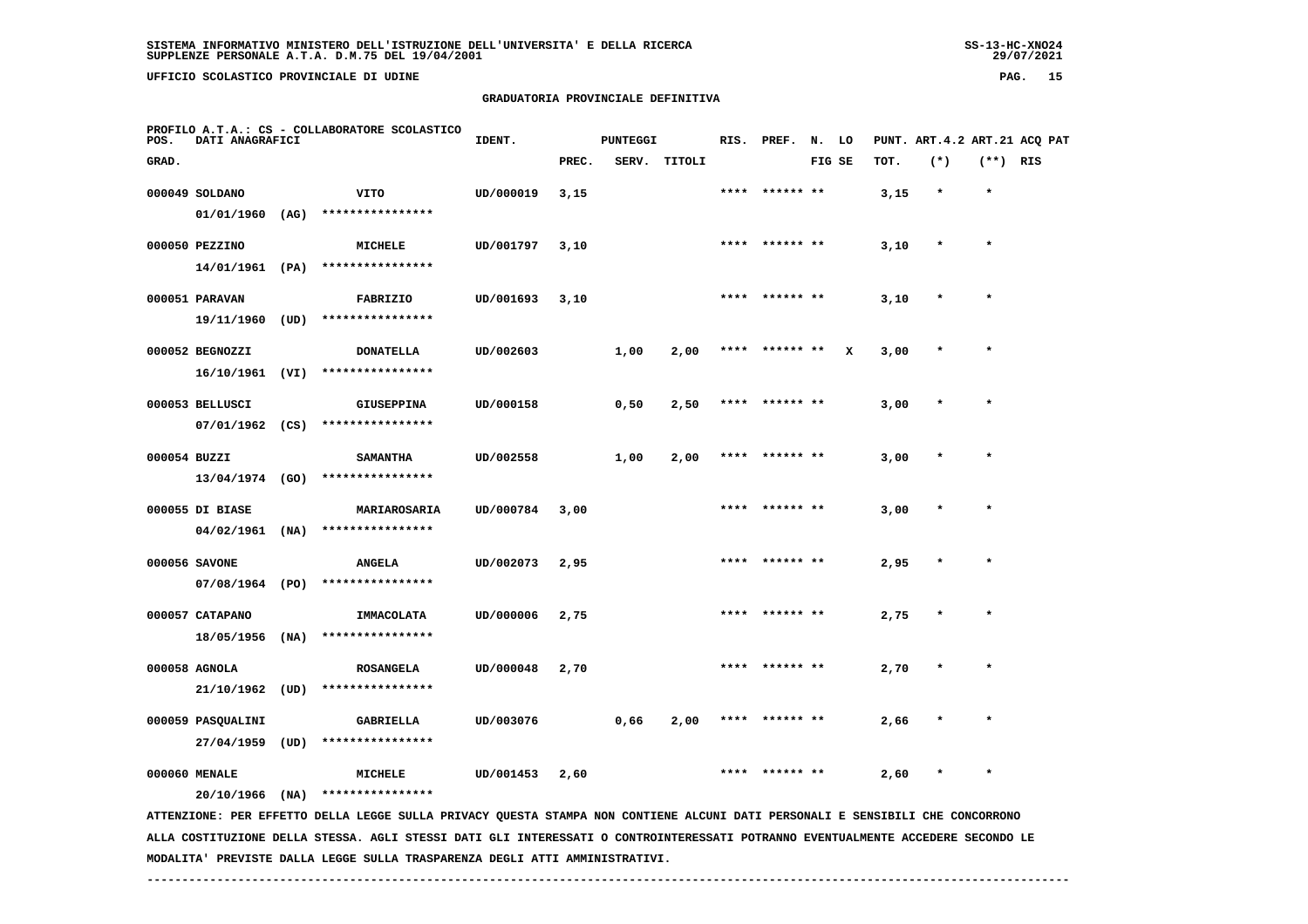-29/07/2021

 **UFFICIO SCOLASTICO PROVINCIALE DI UDINE PAG. 16**

 **PROFILO A.T.A.: CS - COLLABORATORE SCOLASTICO**

# **GRADUATORIA PROVINCIALE DEFINITIVA**

**IDENT.** PUNTEGGI RIS. PREF. N. LO PUNT. ART.4.2 ART.21 ACQ PAT  **GRAD. PREC. SERV. TITOLI FIG SE TOT. (\*) (\*\*) RIS 000061 SPADARO SEBASTIANO UD/002174 2,60 \*\*\*\* \*\*\*\*\*\* \*\* 2,60 \* \***

|               | 24/09/1966                         | (RN) | ****************                     |                |      |      |                |      |         |         |
|---------------|------------------------------------|------|--------------------------------------|----------------|------|------|----------------|------|---------|---------|
| 000062 TAVIAN |                                    |      | <b>MARCO</b>                         | UD/002233 2,60 |      |      | **** ****** ** | 2,60 | $\star$ | $\star$ |
|               | 14/09/1966 (VA)                    |      | ****************                     |                |      |      |                |      |         |         |
|               | 000063 LORUSSO                     |      | RAFFAELE ANTONIO UD/001317 2,60      |                |      |      | **** ****** ** | 2,60 | $\star$ | $\star$ |
|               | 07/09/1966                         | (MI) | ****************                     |                |      |      |                |      |         |         |
|               | 000064 CHIARAMONTE                 |      | GIUSEPPE FILIPPO UD/000483 2,60      |                |      |      | **** ****** ** | 2,60 | $\star$ | $\star$ |
|               | 19/06/1966 (EN)                    |      | ****************                     |                |      |      |                |      |         |         |
|               | 000065 D'AGATA                     |      | SETTIMO MARCELLO UD/000638           |                | 2,60 |      | **** ****** ** | 2,60 | $\star$ | $\star$ |
|               | 16/01/1966 (CT)                    |      | ****************                     |                |      |      |                |      |         |         |
|               | 000066 LA MARCA<br>03/10/1965 (VV) |      | <b>FRANCESCO</b><br>**************** | UD/001236      | 2,60 |      | **** ****** ** | 2,60 | $\star$ | $\star$ |
|               |                                    |      |                                      |                |      |      |                |      |         |         |
|               | 000067 CANCIANI<br>06/09/1965      | (EE) | EDI<br>****************              | UD/000353      | 2,60 |      | **** ****** ** | 2,60 | $\star$ | $\star$ |
|               |                                    |      |                                      |                |      |      | **** ****** ** |      |         | $\star$ |
|               | 000068 PRIOLO<br>09/01/1961        | (RC) | <b>PASQUALE</b><br>****************  | UD/001899      | 2,60 |      |                | 2,60 |         |         |
| 000069 ASARO  |                                    |      | LEONARDO FRANCES UD/000091           |                | 2,60 | **** |                | 2,60 |         | $\star$ |
|               | 03/10/1960                         | (TP) | ****************                     |                |      |      |                |      |         |         |
|               | 000070 CAMPAGNA                    |      | PIERGIORGIO CONC UD/000344 2,60      |                |      | **** | ****** **      | 2,60 | $\star$ | $\star$ |
|               | 25/05/1960                         | (CT) | ****************                     |                |      |      |                |      |         |         |
|               |                                    |      |                                      |                |      |      |                |      |         |         |

 **000071 TRIPALDI GIUSEPPE SERAFIN UD/002312 2,60 \*\*\*\* \*\*\*\*\*\* \*\* 2,60 \* \* 30/03/1959 (VV) \*\*\*\*\*\*\*\*\*\*\*\*\*\*\*\***

 **000072 AVENOSO FRANCESCO UD/000096 2,60 \*\*\*\* \*\*\*\*\*\* \*\* 2,60 \* \* 12/11/1956 (RC) \*\*\*\*\*\*\*\*\*\*\*\*\*\*\*\***

 **ATTENZIONE: PER EFFETTO DELLA LEGGE SULLA PRIVACY QUESTA STAMPA NON CONTIENE ALCUNI DATI PERSONALI E SENSIBILI CHE CONCORRONO ALLA COSTITUZIONE DELLA STESSA. AGLI STESSI DATI GLI INTERESSATI O CONTROINTERESSATI POTRANNO EVENTUALMENTE ACCEDERE SECONDO LE MODALITA' PREVISTE DALLA LEGGE SULLA TRASPARENZA DEGLI ATTI AMMINISTRATIVI.**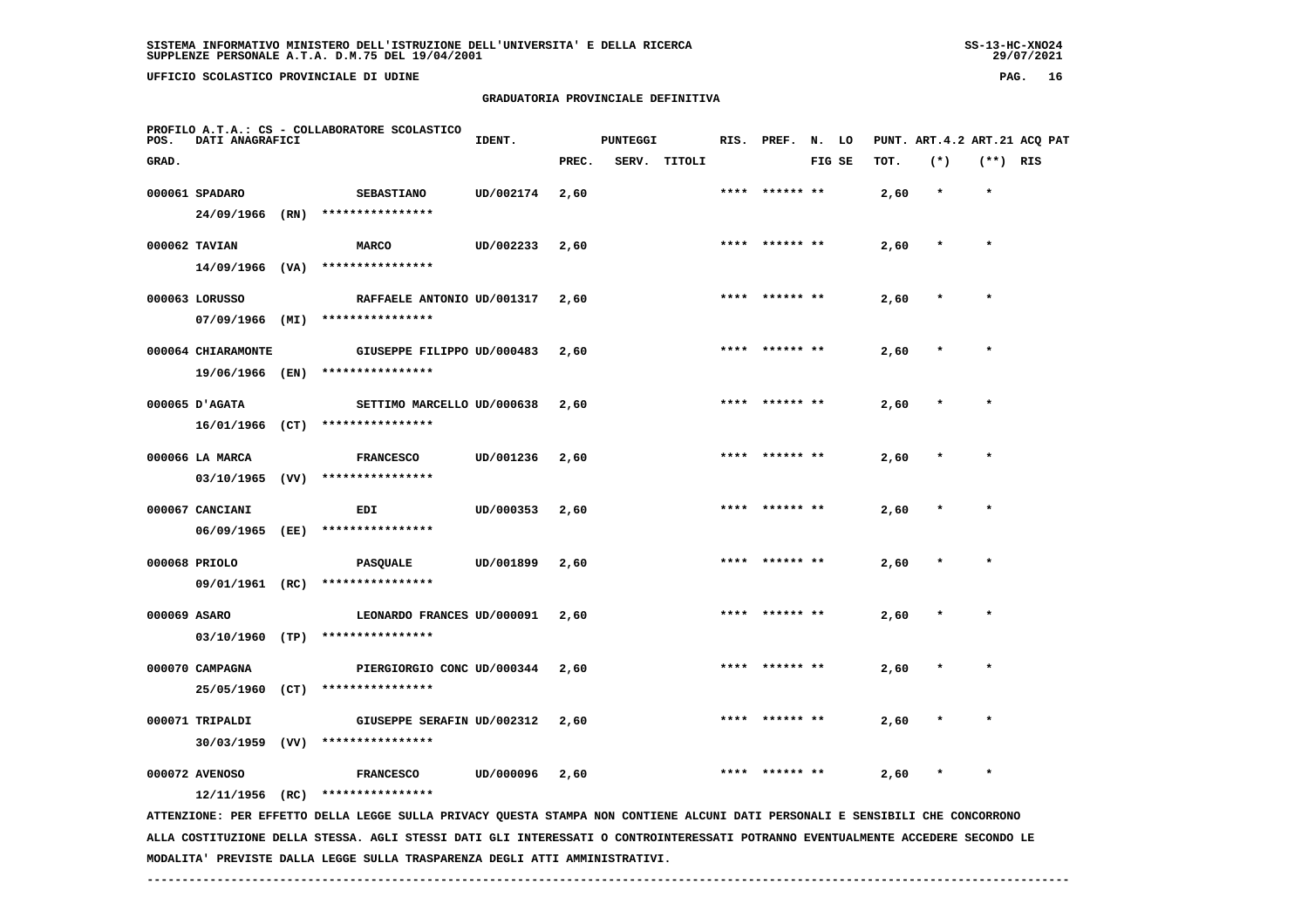**UFFICIO SCOLASTICO PROVINCIALE DI UDINE PAG. 17**

# **GRADUATORIA PROVINCIALE DEFINITIVA**

| POS.  | DATI ANAGRAFICI                         |      | PROFILO A.T.A.: CS - COLLABORATORE SCOLASTICO                                                                                   | IDENT.    |       | <b>PUNTEGGI</b> |        | RIS. PREF. | N. LO  |      |         |            | PUNT. ART. 4.2 ART. 21 ACQ PAT |
|-------|-----------------------------------------|------|---------------------------------------------------------------------------------------------------------------------------------|-----------|-------|-----------------|--------|------------|--------|------|---------|------------|--------------------------------|
| GRAD. |                                         |      |                                                                                                                                 |           | PREC. | SERV.           | TITOLI |            | FIG SE | TOT. | $(*)$   | $(**)$ RIS |                                |
|       | 000073 RANIELI<br>12/01/1955 (VV)       |      | <b>FRANCESCO</b><br>****************                                                                                            | UD/001940 | 2,60  |                 |        | ****** **  |        | 2,60 | $\star$ | $\star$    |                                |
|       | 000074 DUGARO<br>02/11/1966             | (EE) | NADIA CRISTINA<br>****************                                                                                              | UD/000879 | 2,50  |                 |        |            |        | 2,50 | $\ast$  | $\star$    |                                |
|       | 000075 DEL ROSS                         |      | <b>MARIA ROSA</b>                                                                                                               | UD/000750 | 2,50  |                 |        |            |        | 2,50 |         |            |                                |
|       | 15/05/1966<br>000076 DURI'              | (UD) | ****************<br><b>EROS</b>                                                                                                 | UD/003367 | 2,50  |                 |        |            |        | 2,50 |         | $\star$    |                                |
|       | 27/02/1964 (UD)<br>000077 CUMINI        |      | ****************<br>DANILO                                                                                                      | UD/003366 | 2,50  |                 |        |            |        | 2,50 |         |            |                                |
|       | 10/02/1964<br>000078 DI PIAZZA          | (UD) | ****************<br>IRIS                                                                                                        | UD/000828 | 2,50  |                 |        |            |        | 2,50 |         | $\star$    |                                |
|       | 01/11/1963                              | (UD) | ****************                                                                                                                |           |       |                 |        |            |        |      |         |            |                                |
|       | 000079 CEDARMAS<br>15/03/1963           | (UD) | <b>SEVERINO</b><br>****************                                                                                             | UD/000453 | 2,50  |                 |        |            |        | 2,50 |         |            |                                |
|       | 000080 BUJAN<br>20/09/1961 (UD)         |      | <b>MARZIO</b><br>****************                                                                                               | UD/000312 | 2,50  |                 |        |            |        | 2,50 |         | $\star$    |                                |
|       | 000081 DE LAURENTIIS<br>24/01/1961 (NA) |      | <b>CUONO</b><br>****************                                                                                                | UD/000701 | 2,50  |                 |        |            |        | 2,50 |         |            |                                |
|       | 000082 CONCHIONE<br>21/09/1959          | (UD) | <b>ANGELA</b><br>****************                                                                                               | UD/000574 | 2,50  |                 |        |            |        | 2,50 |         |            |                                |
|       | 000083 ROSSO                            |      | PIERINO                                                                                                                         | UD/002010 | 2,50  |                 |        |            |        | 2,50 |         |            |                                |
|       | 25/02/1958<br>000084 BELTRAME           | (UD) | ****************<br><b>MARISA ELENA</b>                                                                                         | UD/000162 | 2,50  |                 |        |            |        | 2,50 |         |            |                                |
|       | 28/04/1956                              | (EE) | ****************                                                                                                                |           |       |                 |        |            |        |      |         |            |                                |
|       |                                         |      | ATTENZIONE: PER EFFETTO DELLA LEGGE SULLA PRIVACY QUESTA STAMPA NON CONTIENE ALCUNI DATI PERSONALI E SENSIBILI CHE CONCORRONO   |           |       |                 |        |            |        |      |         |            |                                |
|       |                                         |      | ALLA COSTITUZIONE DELLA STESSA. AGLI STESSI DATI GLI INTERESSATI O CONTROINTERESSATI POTRANNO EVENTUALMENTE ACCEDERE SECONDO LE |           |       |                 |        |            |        |      |         |            |                                |

 **MODALITA' PREVISTE DALLA LEGGE SULLA TRASPARENZA DEGLI ATTI AMMINISTRATIVI.**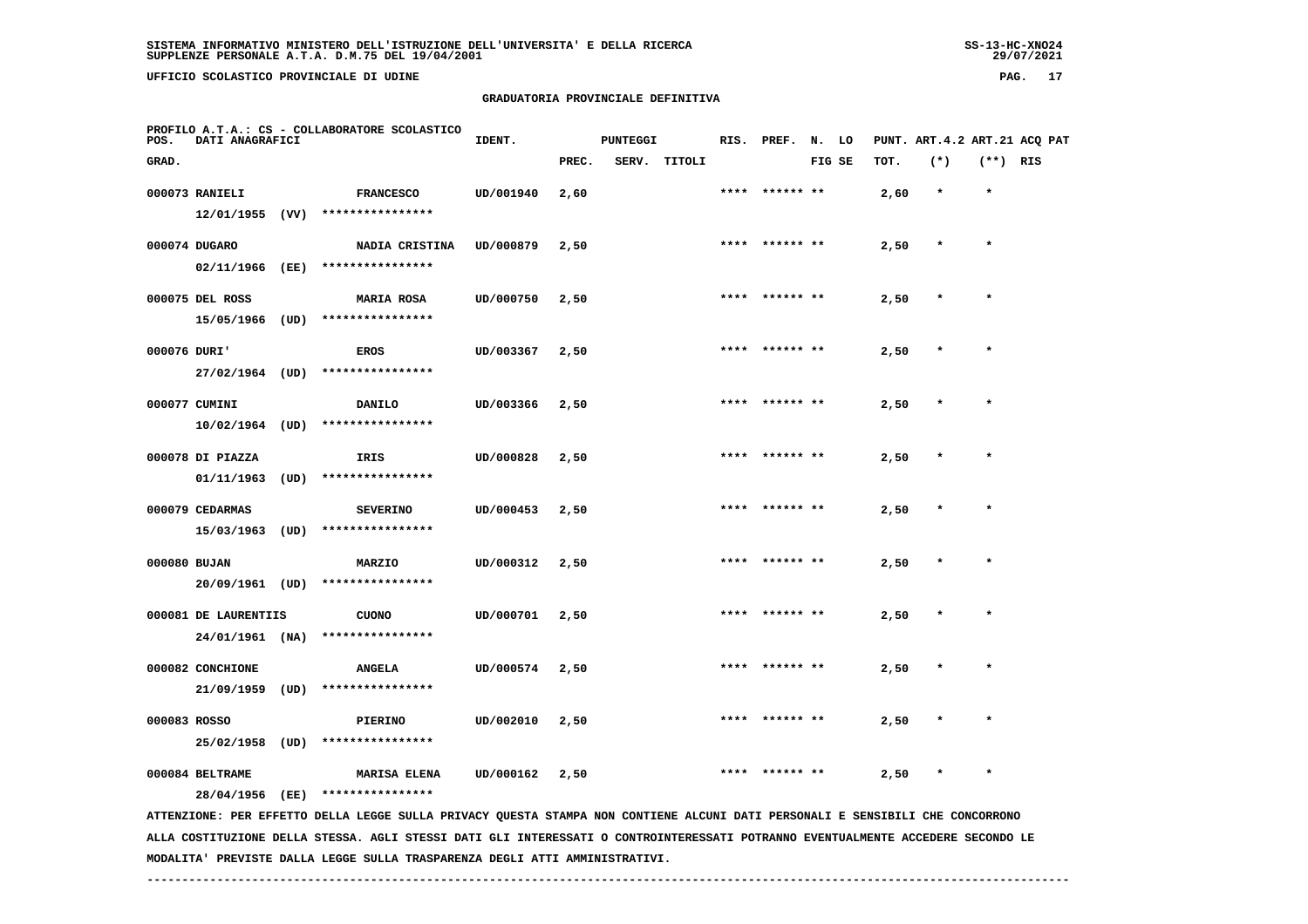**UFFICIO SCOLASTICO PROVINCIALE DI UDINE PAG. 18**

 **PROFILO A.T.A.: CS - COLLABORATORE SCOLASTICO**

#### **GRADUATORIA PROVINCIALE DEFINITIVA**

 **GRAD. PREC. SERV. TITOLI FIG SE TOT. (\*) (\*\*) RIS**

**IDENT.** PUNTEGGI RIS. PREF. N. LO PUNT. ART.4.2 ART.21 ACQ PAT

|              | 000085 SERAVALLI  | <b>CATIA</b>                                                                                                                            | UD/000039 | 2,30 |      | **** ****** **  |                | 2,30 |         |         |
|--------------|-------------------|-----------------------------------------------------------------------------------------------------------------------------------------|-----------|------|------|-----------------|----------------|------|---------|---------|
|              | $06/08/1962$ (UD) | ****************                                                                                                                        |           |      |      |                 |                |      |         |         |
| 000086 RASO  |                   | <b>GIUSEPPE</b>                                                                                                                         | UD/001942 | 2,30 |      |                 | **** ****** ** | 2,30 |         | $\star$ |
|              | $11/01/1959$ (RC) | ****************                                                                                                                        |           |      |      |                 |                |      |         |         |
|              | 000087 PENNESI    | GLORIA MARIALINA UD/001754                                                                                                              |           | 2,25 |      | ****  ****** ** |                | 2,25 |         | $\star$ |
|              | 08/06/1959 (EE)   | ****************                                                                                                                        |           |      |      |                 |                |      |         |         |
| 000088 BELLI |                   | <b>ROBERTA</b>                                                                                                                          | UD/000151 | 2,15 | **** |                 | ****** **      | 2,15 |         |         |
|              | 28/07/1966 (UD)   | ****************                                                                                                                        |           |      |      |                 |                |      |         |         |
|              | 000089 TROINA     |                                                                                                                                         |           |      | **** |                 | ****** **      |      |         | *       |
|              | $07/03/1966$ (UD) | <b>DANIELA</b><br>****************                                                                                                      | UD/002316 | 2,15 |      |                 |                | 2,15 |         |         |
|              |                   |                                                                                                                                         |           |      |      |                 |                |      |         |         |
| 000090 CIRIO |                   | <b>CATIA</b>                                                                                                                            | UD/000516 | 2,15 |      |                 | **** ****** ** | 2,15 | $\star$ | $\star$ |
|              | $07/08/1965$ (UD) | ****************                                                                                                                        |           |      |      |                 |                |      |         |         |
|              | 000091 GASPARINI  | <b>BRUNA</b>                                                                                                                            | UD/001071 | 2,15 |      |                 | **** ****** ** | 2,15 | $\star$ | $\star$ |
|              | 29/12/1964 (UD)   | ****************                                                                                                                        |           |      |      |                 |                |      |         |         |
|              | 000092 MORGANTE   | CINZIA                                                                                                                                  | UD/001567 | 2,15 |      |                 | **** ****** ** | 2,15 |         | $\star$ |
|              | 25/10/1964 (UD)   | ****************                                                                                                                        |           |      |      |                 |                |      |         |         |
| 000093 ROSSI |                   | <b>ALESSANDRA</b>                                                                                                                       | UD/001998 | 2,15 |      |                 | **** ****** ** | 2,15 |         | $\star$ |
|              | $02/06/1964$ (UD) | ****************                                                                                                                        |           |      |      |                 |                |      |         |         |
| 000094 MIANI |                   | PATRIZIA                                                                                                                                | UD/001482 | 2,15 | **** |                 | ****** **      | 2,15 |         | $\star$ |
|              | $13/10/1963$ (UD) | ****************                                                                                                                        |           |      |      |                 |                |      |         |         |
|              |                   |                                                                                                                                         |           |      |      |                 |                |      |         |         |
| 000095 BRIZ  |                   | <b>DANIELA</b><br>****************                                                                                                      | UD/000295 | 2,15 |      |                 |                | 2,15 |         | $\star$ |
|              | $10/10/1963$ (UD) |                                                                                                                                         |           |      |      |                 |                |      |         |         |
|              | 000096 BERTOLI    | <b>GIANNA</b>                                                                                                                           | UD/000202 | 2,15 | **** |                 | *** **         | 2,15 |         | $\star$ |
|              | 30/08/1963 (UD)   | ****************<br>ATTRODUCTONE. DED EESTER A TECHO CUITA DOTUACY OUESEA STANDA NON CONTIENT ALCUNITARE ATOUR CENSIFITY OUE CONCORDONO |           |      |      |                 |                |      |         |         |

 **ATTENZIONE: PER EFFETTO DELLA LEGGE SULLA PRIVACY QUESTA STAMPA NON CONTIENE ALCUNI DATI PERSONALI E SENSIBILI CHE CONCORRONO ALLA COSTITUZIONE DELLA STESSA. AGLI STESSI DATI GLI INTERESSATI O CONTROINTERESSATI POTRANNO EVENTUALMENTE ACCEDERE SECONDO LE MODALITA' PREVISTE DALLA LEGGE SULLA TRASPARENZA DEGLI ATTI AMMINISTRATIVI.**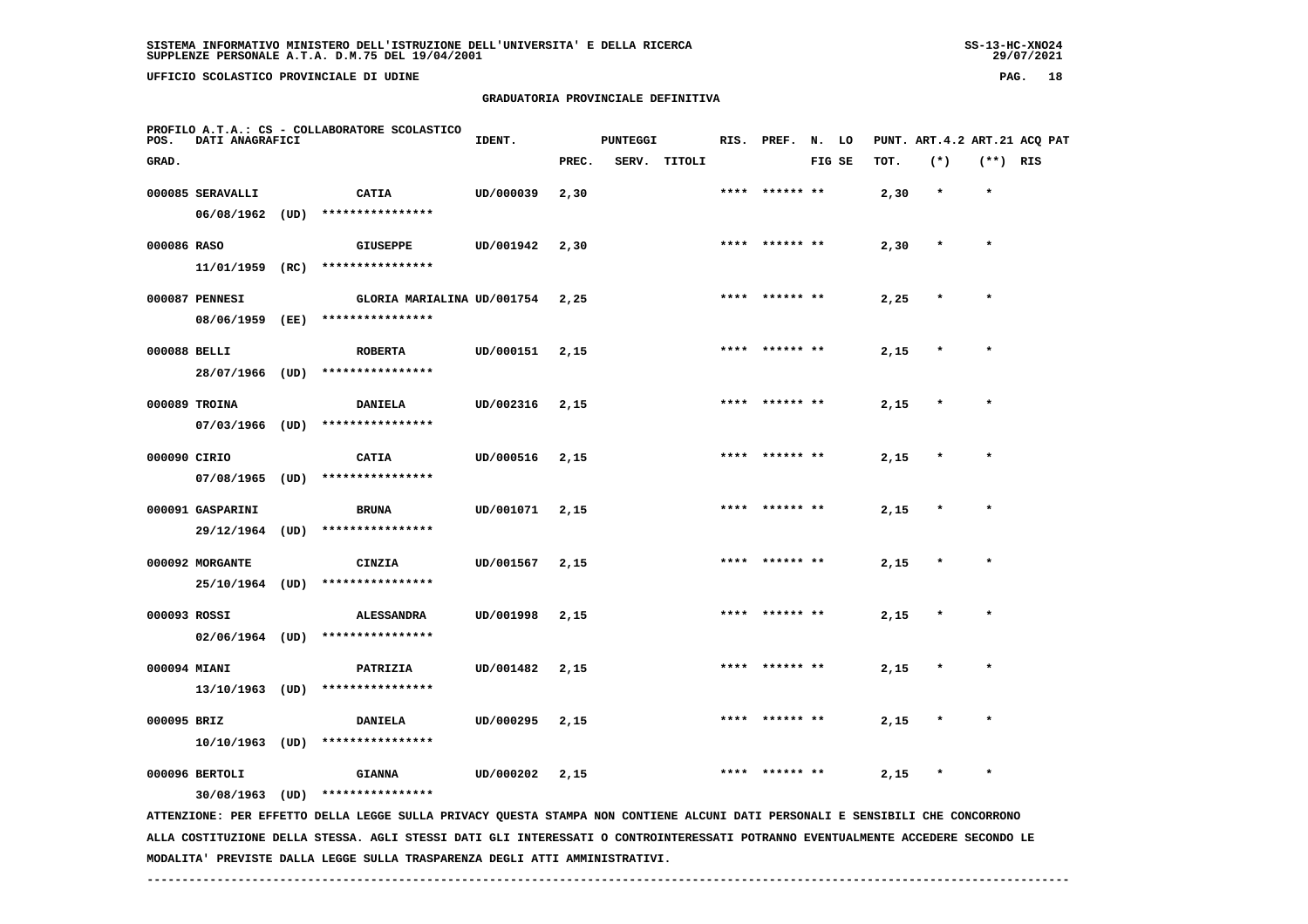29/07/2021

 **UFFICIO SCOLASTICO PROVINCIALE DI UDINE PAG. 19**

 **PROFILO A.T.A.: CS - COLLABORATORE SCOLASTICO**

 **05/08/1963 (UD) \*\*\*\*\*\*\*\*\*\*\*\*\*\*\*\***

#### **GRADUATORIA PROVINCIALE DEFINITIVA**

 **GRAD. PREC. SERV. TITOLI FIG SE TOT. (\*) (\*\*) RIS**

 **000097 VISENTINI SANDRA UD/002419 2,15 \*\*\*\* \*\*\*\*\*\* \*\* 2,15 \* \***

**IDENT.** PUNTEGGI RIS. PREF. N. LO PUNT. ART.4.2 ART.21 ACQ PAT

| 000098 ANGELI<br>08/06/1963    | (UD) | LIANA<br>****************           | UD/000065 | 2,15 | **** | ****** **      | 2,15 | $\star$ | $\star$ |
|--------------------------------|------|-------------------------------------|-----------|------|------|----------------|------|---------|---------|
| 000099 SANTILLO<br>31/03/1963  | (BN) | <b>NICOLA</b><br>****************   | UD/002058 | 2,15 |      | **** ****** ** | 2,15 | $\star$ | $\star$ |
| 000100 BEORCHIA<br>08/12/1962  | (UD) | <b>ANNA</b><br>****************     | UD/000180 | 2,15 | **** | ****** **      | 2,15 | $\star$ | $\star$ |
| 000101 CASSINA<br>19/10/1962   | (UD) | LAURA<br>****************           | UD/000427 | 2,15 | **** | ****** **      | 2,15 | $\star$ | $\star$ |
| 000102 MICHIELI<br>31/03/1962  | (MN) | <b>ROSETTA</b><br>****************  | UD/001496 | 2,15 |      | **** ****** ** | 2,15 | $\star$ | $\star$ |
| 000103 TOMASETIG<br>21/06/1961 | (UD) | <b>SANDRA</b><br>****************   | UD/002257 | 2,15 |      | **** ****** ** | 2,15 | $\star$ | $\star$ |
| 000104 BURAGHI<br>03/02/1960   | (AL) | <b>SANDRA</b><br>****************   | UD/000317 | 2,15 | **** | ****** **      | 2,15 | $\star$ | $\star$ |
| 000105 DI SANO<br>02/10/1959   | (CT) | <b>VINCENZA</b><br>**************** | UD/000835 | 2,15 | **** | ****** **      | 2,15 | $\star$ | $\star$ |

 **000106 MILAZZO ANGELA UD/001506 2,15 \*\*\*\* \*\*\*\*\*\* \*\* 2,15 \* \* 11/07/1959 (CT) \*\*\*\*\*\*\*\*\*\*\*\*\*\*\*\* 000107 GUARAN ANDREA UD/001166 2,15 \*\*\*\* \*\*\*\*\*\* \*\* 2,15 \* \***

 **000108 FASTELLI SANDRINA UD/000938 2,15 \*\*\*\* \*\*\*\*\*\* \*\* 2,15 \* \***

 **21/03/1957 (PA) \*\*\*\*\*\*\*\*\*\*\*\*\*\*\*\***

 **18/08/1958 (UD) \*\*\*\*\*\*\*\*\*\*\*\*\*\*\*\***

 **ATTENZIONE: PER EFFETTO DELLA LEGGE SULLA PRIVACY QUESTA STAMPA NON CONTIENE ALCUNI DATI PERSONALI E SENSIBILI CHE CONCORRONO ALLA COSTITUZIONE DELLA STESSA. AGLI STESSI DATI GLI INTERESSATI O CONTROINTERESSATI POTRANNO EVENTUALMENTE ACCEDERE SECONDO LE MODALITA' PREVISTE DALLA LEGGE SULLA TRASPARENZA DEGLI ATTI AMMINISTRATIVI.**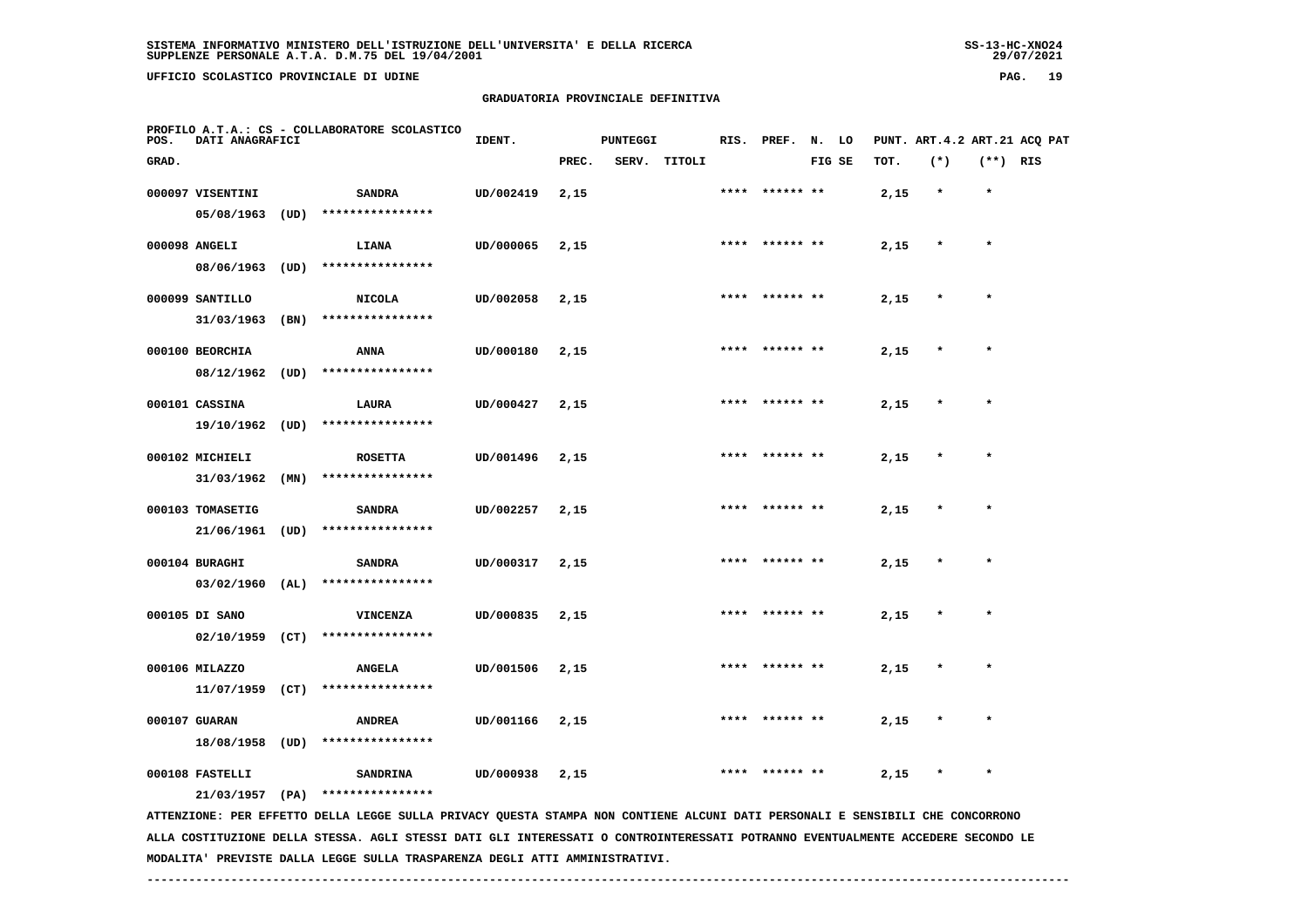**UFFICIO SCOLASTICO PROVINCIALE DI UDINE PAG. 20**

# **GRADUATORIA PROVINCIALE DEFINITIVA**

| POS.         | DATI ANAGRAFICI   |      | PROFILO A.T.A.: CS - COLLABORATORE SCOLASTICO                                                                                 | IDENT.    |       | <b>PUNTEGGI</b> |              |      | RIS. PREF. N. LO |        |   |      | PUNT. ART. 4.2 ART. 21 ACQ PAT |            |  |
|--------------|-------------------|------|-------------------------------------------------------------------------------------------------------------------------------|-----------|-------|-----------------|--------------|------|------------------|--------|---|------|--------------------------------|------------|--|
| GRAD.        |                   |      |                                                                                                                               |           | PREC. |                 | SERV. TITOLI |      |                  | FIG SE |   | TOT. | $(*)$                          | $(**)$ RIS |  |
|              | 000109 GRIMALDI   |      | <b>SAVERIO</b>                                                                                                                | UD/001160 | 2,10  |                 |              |      | ****  ****** **  |        |   | 2,10 | $\star$                        | $\star$    |  |
|              | 15/02/1965        | (BA) | ****************                                                                                                              |           |       |                 |              |      |                  |        |   |      |                                |            |  |
|              | 000110 PICOTTI    |      | <b>ALESSANDRA</b>                                                                                                             | UD/001817 | 2,10  |                 |              |      | **** ****** **   |        |   | 2,10 |                                | $\star$    |  |
|              | 22/05/1961 (UD)   |      | ****************                                                                                                              |           |       |                 |              |      |                  |        |   |      |                                |            |  |
|              | 000111 BENEDETTO  |      | <b>FILIPPO</b>                                                                                                                | UD/000176 | 2,10  |                 |              | **** |                  |        |   | 2,10 | $\star$                        | $\star$    |  |
|              | 15/12/1958        | (RC) | ****************                                                                                                              |           |       |                 |              |      |                  |        |   |      |                                |            |  |
| 000112 TOMAT |                   |      | <b>UMBERTO</b>                                                                                                                | UD/002267 | 2,10  |                 |              |      |                  |        |   | 2,10 |                                |            |  |
|              | 22/09/1956 (UD)   |      | ****************                                                                                                              |           |       |                 |              |      |                  |        |   |      |                                |            |  |
|              | 000113 PICCIN     |      | <b>ELEONORA</b>                                                                                                               | UD/001807 | 2,10  |                 |              |      |                  |        |   | 2,10 |                                |            |  |
|              | 28/07/1956 (RM)   |      | ****************                                                                                                              |           |       |                 |              |      |                  |        |   |      |                                |            |  |
|              | 000114 AZZANO     |      | <b>PAOLA</b>                                                                                                                  | UD/000021 | 2,07  |                 |              |      | **** ****** **   |        |   | 2,07 |                                | $\star$    |  |
|              | $02/07/1961$ (UD) |      | ****************                                                                                                              |           |       |                 |              |      |                  |        |   |      |                                |            |  |
|              | 000115 PELLIZZARI |      | <b>DANIELA</b>                                                                                                                | UD/001749 | 2,05  |                 |              | **** | ****** **        |        |   | 2,05 |                                | $\star$    |  |
|              | 23/08/1963        | (UD) | ****************                                                                                                              |           |       |                 |              |      |                  |        |   |      |                                |            |  |
|              | 000116 NICASTRO   |      | <b>GIACOMO</b>                                                                                                                | UD/001612 | 2,05  |                 |              |      | **** ****** **   |        |   | 2,05 | $\ast$                         | $\star$    |  |
|              | 20/09/1957        | (CT) | ****************                                                                                                              |           |       |                 |              |      |                  |        |   |      |                                |            |  |
|              | 000117 LONGHINO   |      | <b>MANOLA</b>                                                                                                                 | UD/001310 | 2,00  |                 |              |      |                  |        | x | 2,00 |                                |            |  |
|              | 07/03/1961 (TO)   |      | ****************                                                                                                              |           |       |                 |              |      |                  |        |   |      |                                |            |  |
|              | 000118 BAGOLIN    |      | <b>FEDERICA</b>                                                                                                               | UD/000103 | 2,00  |                 |              |      |                  |        |   | 2,00 |                                |            |  |
|              | 30/05/1969 (UD)   |      | ****************                                                                                                              |           |       |                 |              |      |                  |        |   |      |                                |            |  |
|              | 000119 SINIGAGLIA |      | <b>KATIA</b>                                                                                                                  | UD/002160 | 2,00  |                 |              |      | ****  ****** **  |        |   | 2,00 |                                | $\star$    |  |
|              | 12/05/1969        | (SS) | ****************                                                                                                              |           |       |                 |              |      |                  |        |   |      |                                |            |  |
|              | 000120 NAPOLITANO |      | <b>DANIELE</b>                                                                                                                | UD/001598 | 2,00  |                 |              | **** | ****** **        |        |   | 2,00 |                                | $\star$    |  |
|              | 21/04/1969        | (NA) | ****************                                                                                                              |           |       |                 |              |      |                  |        |   |      |                                |            |  |
|              |                   |      | ATTENZIONE: PER EFFETTO DELLA LEGGE SULLA PRIVACY QUESTA STAMPA NON CONTIENE ALCUNI DATI PERSONALI E SENSIBILI CHE CONCORRONO |           |       |                 |              |      |                  |        |   |      |                                |            |  |

 **ALLA COSTITUZIONE DELLA STESSA. AGLI STESSI DATI GLI INTERESSATI O CONTROINTERESSATI POTRANNO EVENTUALMENTE ACCEDERE SECONDO LE MODALITA' PREVISTE DALLA LEGGE SULLA TRASPARENZA DEGLI ATTI AMMINISTRATIVI.**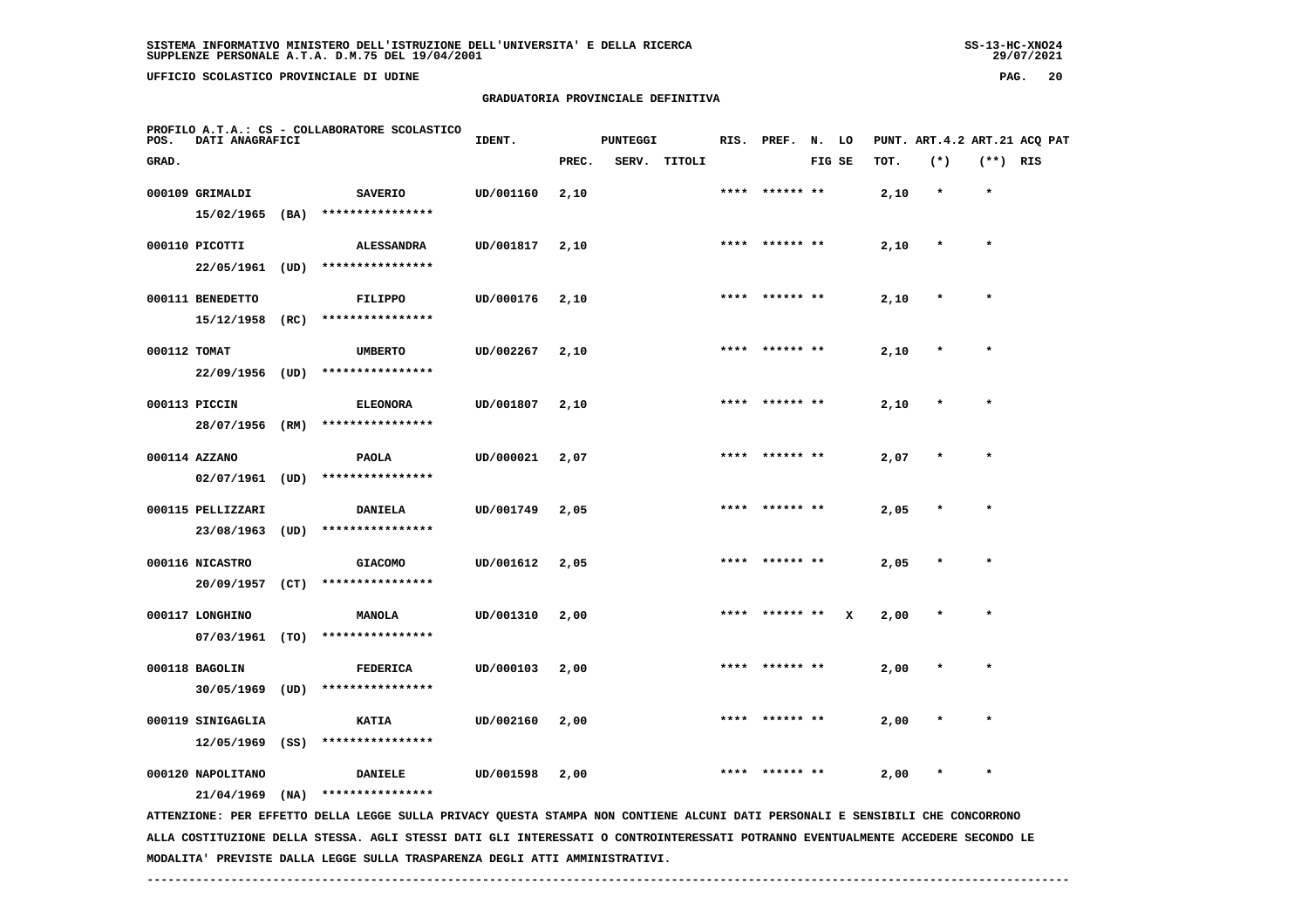**UFFICIO SCOLASTICO PROVINCIALE DI UDINE PAG. 21**

# **GRADUATORIA PROVINCIALE DEFINITIVA**

| POS.         | DATI ANAGRAFICI   |      | PROFILO A.T.A.: CS - COLLABORATORE SCOLASTICO                                                                                 | IDENT.    |       | <b>PUNTEGGI</b> |        |      | RIS. PREF. N. LO |        |      |         |            | PUNT. ART.4.2 ART.21 ACQ PAT |
|--------------|-------------------|------|-------------------------------------------------------------------------------------------------------------------------------|-----------|-------|-----------------|--------|------|------------------|--------|------|---------|------------|------------------------------|
| GRAD.        |                   |      |                                                                                                                               |           | PREC. | SERV.           | TITOLI |      |                  | FIG SE | TOT. | $(*)$   | $(**)$ RIS |                              |
|              | 000121 DEL FRATE  |      | FABIOLA                                                                                                                       | UD/000716 | 2,00  |                 |        | **** | ****** **        |        | 2,00 | $\star$ | $\star$    |                              |
|              | 30/03/1969        | (UD) | ****************                                                                                                              |           |       |                 |        |      |                  |        |      |         |            |                              |
| 000122 BOTTO |                   |      | <b>NICOLA</b>                                                                                                                 | UD/000278 | 2,00  |                 |        |      | **** ****** **   |        | 2,00 | $\ast$  | $\star$    |                              |
|              | 19/03/1969        | (UD) | ****************                                                                                                              |           |       |                 |        |      |                  |        |      |         |            |                              |
|              | 000123 TONUTTO    |      | <b>RAFFAELA</b>                                                                                                               | UD/002280 | 2,00  |                 |        |      | ****  ****** **  |        | 2,00 |         | $\star$    |                              |
|              | 12/03/1969        | (UD) | ****************                                                                                                              |           |       |                 |        |      |                  |        |      |         |            |                              |
| 000124 BOTTA |                   |      | <b>GIUSEPPE</b>                                                                                                               | UD/000277 | 2,00  |                 |        |      |                  |        | 2,00 |         |            |                              |
|              | $16/02/1969$ (SA) |      | ****************                                                                                                              |           |       |                 |        |      |                  |        |      |         |            |                              |
|              | 000125 MERLINI    |      | <b>FABIO</b>                                                                                                                  | UD/001463 | 2,00  |                 |        |      |                  |        | 2,00 |         |            |                              |
|              | 26/01/1969        | (LO) | ****************                                                                                                              |           |       |                 |        |      |                  |        |      |         |            |                              |
|              | 000126 SANFILIPPO |      | FRANCESCO PAOLO UD/002049                                                                                                     |           | 2,00  |                 |        |      | **** ****** **   |        | 2,00 |         | $\star$    |                              |
|              | 25/01/1969        | (VR) | ****************                                                                                                              |           |       |                 |        |      |                  |        |      |         |            |                              |
|              | 000127 SCHIFFO    |      | <b>MAURO</b>                                                                                                                  | UD/002106 | 2,00  |                 |        |      | **** ****** **   |        | 2,00 |         | $\star$    |                              |
|              | 22/01/1969 (UD)   |      | ****************                                                                                                              |           |       |                 |        |      |                  |        |      |         |            |                              |
| 000128 PAVAN |                   |      | CLAUDIO                                                                                                                       | UD/001732 | 2,00  |                 |        | **** | ****** **        |        | 2,00 |         |            |                              |
|              | 18/12/1968 (UD)   |      | ****************                                                                                                              |           |       |                 |        |      |                  |        |      |         |            |                              |
|              | 000129 PELLEGRINI |      | <b>ELENA</b>                                                                                                                  | UD/001745 | 2,00  |                 |        | **** | ****** **        |        | 2,00 |         | $\star$    |                              |
|              | 15/11/1968        | (UD) | ****************                                                                                                              |           |       |                 |        |      |                  |        |      |         |            |                              |
| 000130 MIANI |                   |      | MICHELE                                                                                                                       | UD/001480 | 2,00  |                 |        |      | ****** **        |        | 2,00 |         |            |                              |
|              | 11/11/1968        | (UD) | ****************                                                                                                              |           |       |                 |        |      |                  |        |      |         |            |                              |
|              | 000131 FRANCO     |      | <b>MICHELE</b>                                                                                                                | UD/001013 | 2,00  |                 |        |      |                  |        | 2,00 |         |            |                              |
|              | 28/10/1968        | (UD) | ****************                                                                                                              |           |       |                 |        |      |                  |        |      |         |            |                              |
|              | 000132 SANTOCONO  |      | CARMELA                                                                                                                       | UD/002060 | 2,00  |                 |        |      |                  |        | 2,00 | $\ast$  | $\star$    |                              |
|              | 23/09/1968        | (RG) | ****************                                                                                                              |           |       |                 |        |      |                  |        |      |         |            |                              |
|              |                   |      | ATTENZIONE: PER EFFETTO DELLA LEGGE SULLA PRIVACY QUESTA STAMPA NON CONTIENE ALCUNI DATI PERSONALI E SENSIBILI CHE CONCORRONO |           |       |                 |        |      |                  |        |      |         |            |                              |

 **ALLA COSTITUZIONE DELLA STESSA. AGLI STESSI DATI GLI INTERESSATI O CONTROINTERESSATI POTRANNO EVENTUALMENTE ACCEDERE SECONDO LE MODALITA' PREVISTE DALLA LEGGE SULLA TRASPARENZA DEGLI ATTI AMMINISTRATIVI.**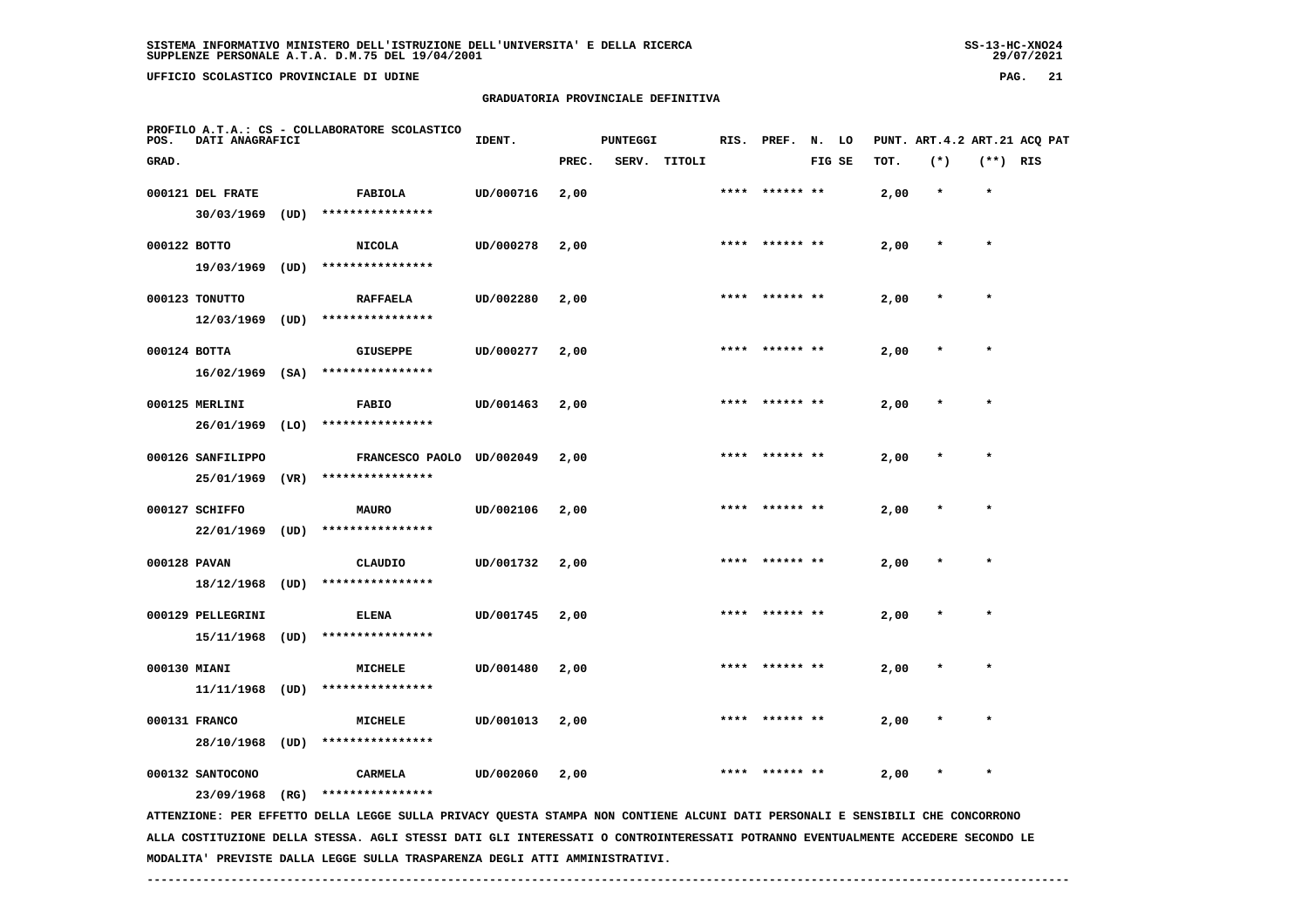**UFFICIO SCOLASTICO PROVINCIALE DI UDINE PAG. 22**

# **GRADUATORIA PROVINCIALE DEFINITIVA**

| POS.  | DATI ANAGRAFICI                         |      | PROFILO A.T.A.: CS - COLLABORATORE SCOLASTICO                                                                                                                                                                                                                    | IDENT.    |       | <b>PUNTEGGI</b> |              | RIS. | PREF.          | N. LO  |      |         |            | PUNT. ART. 4.2 ART. 21 ACO PAT |
|-------|-----------------------------------------|------|------------------------------------------------------------------------------------------------------------------------------------------------------------------------------------------------------------------------------------------------------------------|-----------|-------|-----------------|--------------|------|----------------|--------|------|---------|------------|--------------------------------|
| GRAD. |                                         |      |                                                                                                                                                                                                                                                                  |           | PREC. |                 | SERV. TITOLI |      |                | FIG SE | TOT. | $(*)$   | $(**)$ RIS |                                |
|       | 000133 DE BLASIO<br>19/09/1968          | (BN) | <b>MARIANNA</b><br>****************                                                                                                                                                                                                                              | UD/000683 | 2,00  |                 |              |      | **** ****** ** |        | 2,00 | $\star$ | $\star$    |                                |
|       | 000134 DEL ZOTTO                        |      | SONJA PAOLA                                                                                                                                                                                                                                                      | UD/000754 | 2,00  |                 |              |      | **** ****** ** |        | 2,00 | $\star$ | $\star$    |                                |
|       | 18/09/1968                              | (UD) | ****************                                                                                                                                                                                                                                                 |           |       |                 |              |      |                |        |      |         |            |                                |
|       | 000135 CUCIT<br>11/09/1968 (GO)         |      | <b>LORENA</b><br>****************                                                                                                                                                                                                                                | UD/000627 | 2,00  |                 |              |      |                |        | 2,00 |         |            |                                |
|       | 000136 ELLERO                           |      | <b>CHIARA</b>                                                                                                                                                                                                                                                    | UD/000894 | 2,00  |                 |              |      |                |        | 2,00 |         |            |                                |
|       | $01/09/1968$ (UD)<br>000137 DRIGO       |      | ****************<br><b>MARCO</b>                                                                                                                                                                                                                                 | UD/000873 | 2,00  |                 |              | **** | ****** **      |        | 2,00 |         |            |                                |
|       | 30/07/1968 (UD)                         |      | ****************                                                                                                                                                                                                                                                 |           |       |                 |              |      |                |        |      |         |            |                                |
|       | 000138 LEONARDUZZI<br>$30/07/1968$ (UD) |      | <b>NICOLETTA</b><br>****************                                                                                                                                                                                                                             | UD/001267 | 2,00  |                 |              | **** |                |        | 2,00 |         | $\star$    |                                |
|       | 000139 DECORTE                          |      | <b>ORIETTA</b>                                                                                                                                                                                                                                                   | UD/000689 | 2,00  |                 |              |      |                |        | 2,00 |         |            |                                |
|       | 08/07/1968<br>000140 LAUZZANA           | (UD) | ****************<br><b>NICOLA</b>                                                                                                                                                                                                                                | UD/001254 | 2,00  |                 |              |      |                |        | 2,00 |         |            |                                |
|       | 05/07/1968                              | (UD) | ****************                                                                                                                                                                                                                                                 |           |       |                 |              |      |                |        |      |         |            |                                |
|       | 000141 CARLIG<br>04/07/1968             | (EE) | LUCIA<br>****************                                                                                                                                                                                                                                        | UD/000401 | 2,00  |                 |              |      | ****** **      |        | 2,00 |         |            |                                |
|       | 000142 VESNAVER                         |      | <b>MARINA</b>                                                                                                                                                                                                                                                    | UD/002388 | 2,00  |                 |              | **** | ****** **      |        | 2,00 |         | $\star$    |                                |
|       | 04/07/1968<br>000143 ROMANELLO          | (UD) | ****************<br><b>SABRINA</b>                                                                                                                                                                                                                               | UD/001982 | 2,00  |                 |              |      |                |        | 2,00 |         |            |                                |
|       | 01/06/1968                              | (UD) | ****************                                                                                                                                                                                                                                                 |           |       |                 |              |      |                |        |      |         |            |                                |
|       | 000144 FLAUGNACCO                       |      | DAMIANO                                                                                                                                                                                                                                                          | UD/000977 | 2,00  |                 |              |      |                |        | 2,00 |         | $\star$    |                                |
|       | 18/05/1968                              | (UD) | ****************                                                                                                                                                                                                                                                 |           |       |                 |              |      |                |        |      |         |            |                                |
|       |                                         |      | ATTENZIONE: PER EFFETTO DELLA LEGGE SULLA PRIVACY QUESTA STAMPA NON CONTIENE ALCUNI DATI PERSONALI E SENSIBILI CHE CONCORRONO<br>ALLA COSTITUZIONE DELLA STESSA. AGLI STESSI DATI GLI INTERESSATI O CONTROINTERESSATI POTRANNO EVENTUALMENTE ACCEDERE SECONDO LE |           |       |                 |              |      |                |        |      |         |            |                                |

 **MODALITA' PREVISTE DALLA LEGGE SULLA TRASPARENZA DEGLI ATTI AMMINISTRATIVI.**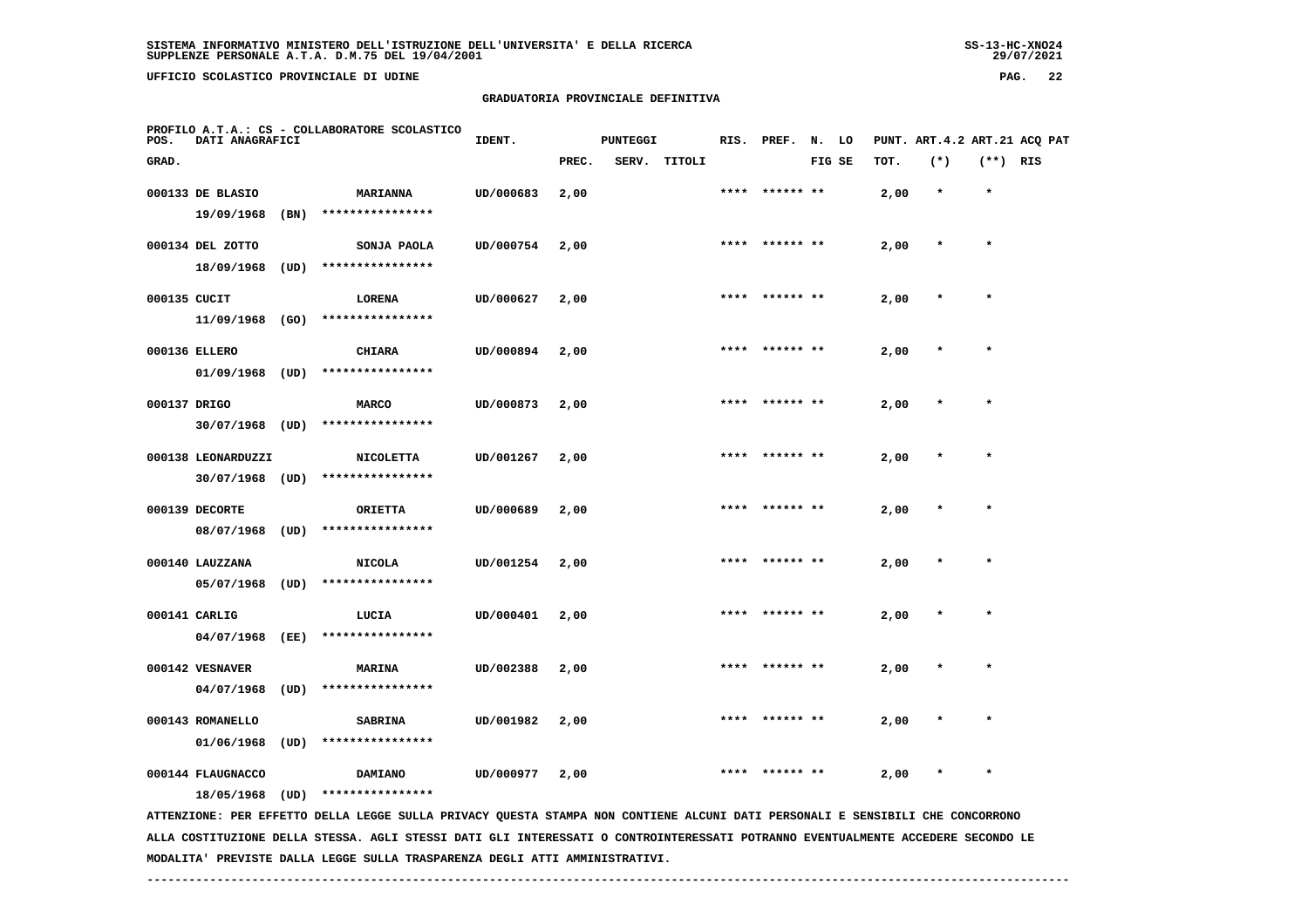**UFFICIO SCOLASTICO PROVINCIALE DI UDINE PAG. 23**

# **GRADUATORIA PROVINCIALE DEFINITIVA**

| POS.         | DATI ANAGRAFICI    |      | PROFILO A.T.A.: CS - COLLABORATORE SCOLASTICO                                                                                   | IDENT.    |       | <b>PUNTEGGI</b> |              | RIS. | PREF.          | N. LO  |      |         |            | PUNT. ART.4.2 ART.21 ACQ PAT |
|--------------|--------------------|------|---------------------------------------------------------------------------------------------------------------------------------|-----------|-------|-----------------|--------------|------|----------------|--------|------|---------|------------|------------------------------|
| GRAD.        |                    |      |                                                                                                                                 |           | PREC. |                 | SERV. TITOLI |      |                | FIG SE | TOT. | $(*)$   | $(**)$ RIS |                              |
|              | 000145 TAMUSSIN    |      | <b>LORETTA</b>                                                                                                                  | UD/002218 | 2,00  |                 |              |      | **** ****** ** |        | 2,00 | $\star$ | $\star$    |                              |
|              | 05/05/1968         | (UD) | ****************                                                                                                                |           |       |                 |              |      |                |        |      |         |            |                              |
|              | 000146 CRISTOFOLI  |      | <b>SABRINA</b>                                                                                                                  | UD/000618 | 2,00  |                 |              |      | **** ****** ** |        | 2,00 | $\star$ | $\star$    |                              |
|              | 04/05/1968         | (UD) | ****************                                                                                                                |           |       |                 |              |      |                |        |      |         |            |                              |
|              | 000147 MANISCALCHI |      | <b>GRAZIA</b>                                                                                                                   | UD/001358 | 2,00  |                 |              |      |                |        | 2,00 |         |            |                              |
|              | 29/04/1968         | (TP) | ****************                                                                                                                |           |       |                 |              |      |                |        |      |         |            |                              |
|              | 000148 DI BIASIO   |      | <b>SANDRA</b>                                                                                                                   | UD/000786 | 2,00  |                 |              |      |                |        | 2,00 |         |            |                              |
|              | 25/04/1968         | (UD) | ****************                                                                                                                |           |       |                 |              |      |                |        |      |         |            |                              |
|              | 000149 MELCHIOR    |      | <b>ANNALISA</b>                                                                                                                 | UD/001449 | 2,00  |                 |              | **** | ****** **      |        | 2,00 |         | $\star$    |                              |
|              | 13/04/1968         | (UD) | ****************                                                                                                                |           |       |                 |              |      |                |        |      |         |            |                              |
| 000150 FILEI |                    |      | GIULIANO                                                                                                                        | UD/000969 | 2,00  |                 |              | **** |                |        | 2,00 |         | $\star$    |                              |
|              | 17/03/1968 (UD)    |      | ****************                                                                                                                |           |       |                 |              |      |                |        |      |         |            |                              |
| 000151 PACCO |                    |      | LIANA                                                                                                                           | UD/001658 | 2,00  |                 |              |      |                |        | 2,00 |         |            |                              |
|              | $16/02/1968$ (UD)  |      | ****************                                                                                                                |           |       |                 |              |      |                |        |      |         |            |                              |
|              | 000152 IPAVIZ      |      | <b>MARCO</b>                                                                                                                    | UD/001214 | 2,00  |                 |              |      |                |        | 2,00 |         |            |                              |
|              | $12/02/1968$ (UD)  |      | ****************                                                                                                                |           |       |                 |              |      |                |        |      |         |            |                              |
| 000153 MASIN |                    |      | ANNA                                                                                                                            | UD/001423 | 2,00  |                 |              |      | ****** **      |        | 2,00 |         |            |                              |
|              | 08/02/1968         | (UD) | ****************                                                                                                                |           |       |                 |              |      |                |        |      |         |            |                              |
| 000154 TOMAT |                    |      | <b>FULVIO</b>                                                                                                                   | UD/002262 | 2,00  |                 |              | **** | ****** **      |        | 2,00 |         | $\star$    |                              |
|              | 08/02/1968         | (UD) | ****************                                                                                                                |           |       |                 |              |      |                |        |      |         |            |                              |
|              | 000155 COLAETTA    |      | TIZIANA                                                                                                                         | UD/000536 | 2,00  |                 |              |      |                |        | 2,00 |         |            |                              |
|              | 02/02/1968         | (UD) | ****************                                                                                                                |           |       |                 |              |      |                |        |      |         |            |                              |
|              | 000156 CAPISANI    |      | VITTORINA                                                                                                                       | UD/000371 | 2,00  |                 |              |      |                |        | 2,00 |         | $\star$    |                              |
|              | 29/01/1968         | (FE) | ****************                                                                                                                |           |       |                 |              |      |                |        |      |         |            |                              |
|              |                    |      | ATTENZIONE: PER EFFETTO DELLA LEGGE SULLA PRIVACY QUESTA STAMPA NON CONTIENE ALCUNI DATI PERSONALI E SENSIBILI CHE CONCORRONO   |           |       |                 |              |      |                |        |      |         |            |                              |
|              |                    |      | ALLA COSTITUZIONE DELLA STESSA. AGLI STESSI DATI GLI INTERESSATI O CONTROINTERESSATI POTRANNO EVENTUALMENTE ACCEDERE SECONDO LE |           |       |                 |              |      |                |        |      |         |            |                              |

 **MODALITA' PREVISTE DALLA LEGGE SULLA TRASPARENZA DEGLI ATTI AMMINISTRATIVI.**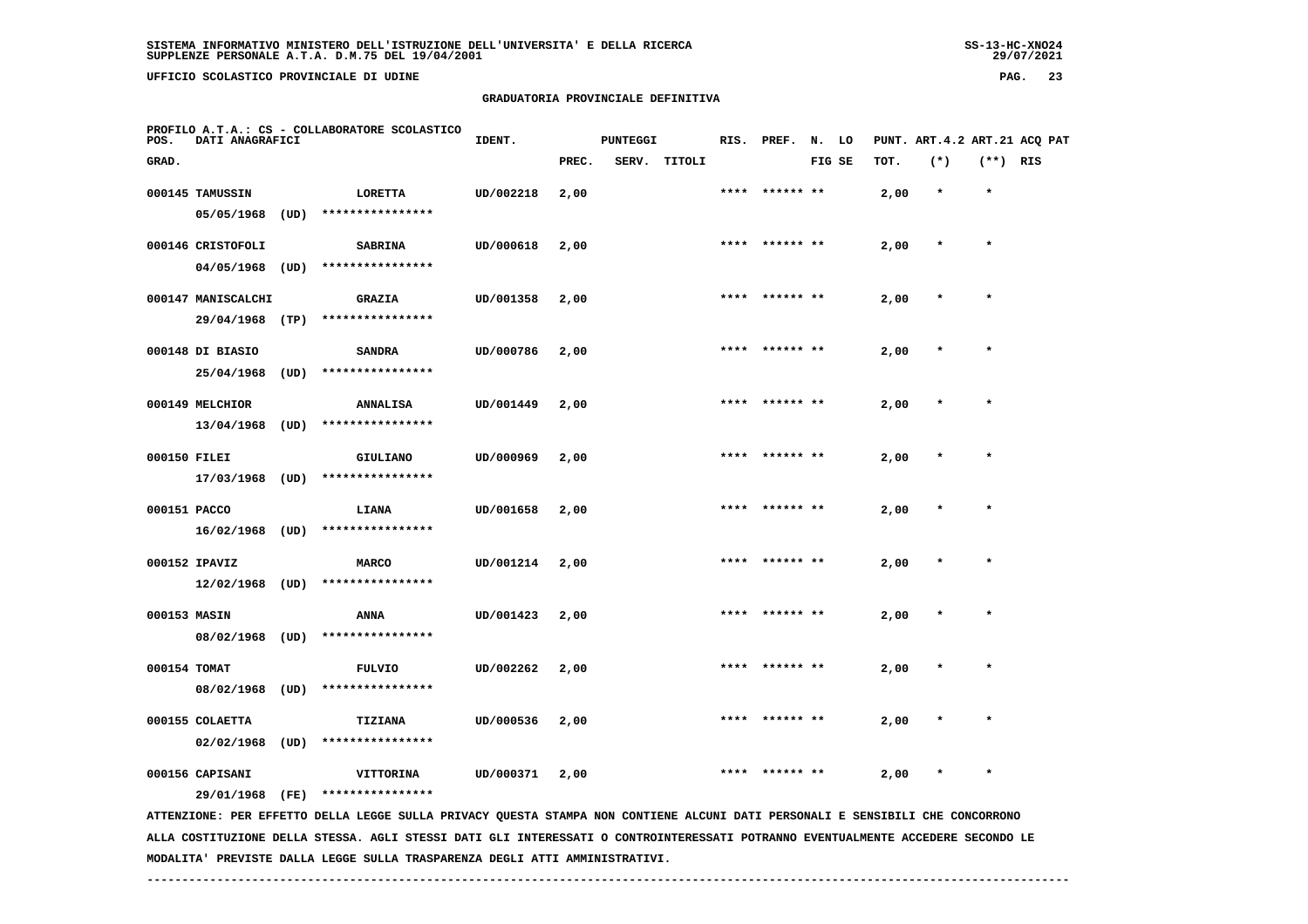**UFFICIO SCOLASTICO PROVINCIALE DI UDINE PAG. 24**

#### **GRADUATORIA PROVINCIALE DEFINITIVA**

| POS.  | DATI ANAGRAFICI  |      | PROFILO A.T.A.: CS - COLLABORATORE SCOLASTICO                                                                                   | IDENT.    |       | <b>PUNTEGGI</b> |        | RIS. | PREF.     | N.     | LO |      |         |            | PUNT. ART. 4.2 ART. 21 ACQ PAT |
|-------|------------------|------|---------------------------------------------------------------------------------------------------------------------------------|-----------|-------|-----------------|--------|------|-----------|--------|----|------|---------|------------|--------------------------------|
| GRAD. |                  |      |                                                                                                                                 |           | PREC. | SERV.           | TITOLI |      |           | FIG SE |    | TOT. | $(*)$   | $(**)$ RIS |                                |
|       | 000157 RENNA     |      | COSIMINA                                                                                                                        | UD/001950 | 2,00  |                 |        | **** | ****** ** |        |    | 2,00 | $\star$ | $\star$    |                                |
|       | 27/01/1968       | (LE) | ****************                                                                                                                |           |       |                 |        |      |           |        |    |      |         |            |                                |
|       | 000158 SBRISSA   |      | <b>STEFANO</b>                                                                                                                  | UD/002077 | 2,00  |                 |        |      |           |        |    | 2,00 |         | $\star$    |                                |
|       | 04/01/1968       | (UD) | ****************                                                                                                                |           |       |                 |        |      |           |        |    |      |         |            |                                |
|       | 000159 D'ANTONI  |      | MASSIMO                                                                                                                         | UD/000668 | 2,00  |                 |        |      |           |        |    | 2,00 |         |            |                                |
|       | 01/01/1968       | (UD) | ****************                                                                                                                |           |       |                 |        |      |           |        |    |      |         |            |                                |
|       | 000160 BERTOIA   |      | <b>EMILIO</b>                                                                                                                   | UD/000198 | 2,00  |                 |        |      | ****** ** |        |    | 2,00 |         | $\star$    |                                |
|       | 20/11/1967       | (UD) | ****************                                                                                                                |           |       |                 |        |      |           |        |    |      |         |            |                                |
|       | 000161 DE RONCH  |      | <b>ALBERTO</b>                                                                                                                  | UD/000770 | 2,00  |                 |        |      | ****** ** |        |    | 2,00 |         |            |                                |
|       | 28/10/1967       | (UD) | ****************                                                                                                                |           |       |                 |        |      |           |        |    |      |         |            |                                |
|       | 000162 MAJOLIN   |      | <b>KATIA</b>                                                                                                                    | UD/001348 | 2,00  |                 |        |      |           |        |    | 2,00 |         | $\star$    |                                |
|       | 30/09/1967       | (UD) | ****************                                                                                                                |           |       |                 |        |      |           |        |    |      |         |            |                                |
|       | 000163 ZINGARO   |      | <b>SERGIO</b>                                                                                                                   | UD/002499 | 2,00  |                 |        |      |           |        |    | 2,00 |         |            |                                |
|       | 04/09/1967       | (EE) | ****************                                                                                                                |           |       |                 |        |      |           |        |    |      |         |            |                                |
|       | 000164 ROMANIN   |      | LORENZA                                                                                                                         | UD/001985 | 2,00  |                 |        |      |           |        |    | 2,00 |         | $\star$    |                                |
|       | 09/08/1967       | (UD) | ****************                                                                                                                |           |       |                 |        |      |           |        |    |      |         |            |                                |
|       | 000165 TONUTTI   |      | <b>STEFANO</b>                                                                                                                  | UD/002279 | 2,00  |                 |        |      | ****** ** |        |    | 2,00 |         |            |                                |
|       | 03/08/1967       | (UD) | ****************                                                                                                                |           |       |                 |        |      |           |        |    |      |         |            |                                |
|       | 000166 ROMANO    |      | <b>MARIA PIA</b>                                                                                                                | UD/001988 | 2,00  |                 |        | **** | ****** ** |        |    | 2,00 |         | $\star$    |                                |
|       | 02/08/1967       | (UD) | ****************                                                                                                                |           |       |                 |        |      |           |        |    |      |         |            |                                |
|       | 000167 DE BLASIO |      | <b>GIUSEPPE</b>                                                                                                                 | UD/000682 | 2,00  |                 |        |      |           |        |    | 2,00 |         |            |                                |
|       | 18/07/1967       | (BN) | ****************                                                                                                                |           |       |                 |        |      |           |        |    |      |         |            |                                |
|       | 000168 FELETTIGH |      | <b>IVAS</b>                                                                                                                     | UD/000947 | 2,00  |                 |        |      |           |        |    | 2,00 |         |            |                                |
|       | 04/06/1967       | (UD) | ****************                                                                                                                |           |       |                 |        |      |           |        |    |      |         |            |                                |
|       |                  |      | ATTENZIONE: PER EFFETTO DELLA LEGGE SULLA PRIVACY QUESTA STAMPA NON CONTIENE ALCUNI DATI PERSONALI E SENSIBILI CHE CONCORRONO   |           |       |                 |        |      |           |        |    |      |         |            |                                |
|       |                  |      | ALLA COSTITUZIONE DELLA STESSA. AGLI STESSI DATI GLI INTERESSATI O CONTROINTERESSATI POTRANNO EVENTUALMENTE ACCEDERE SECONDO LE |           |       |                 |        |      |           |        |    |      |         |            |                                |

 **MODALITA' PREVISTE DALLA LEGGE SULLA TRASPARENZA DEGLI ATTI AMMINISTRATIVI.**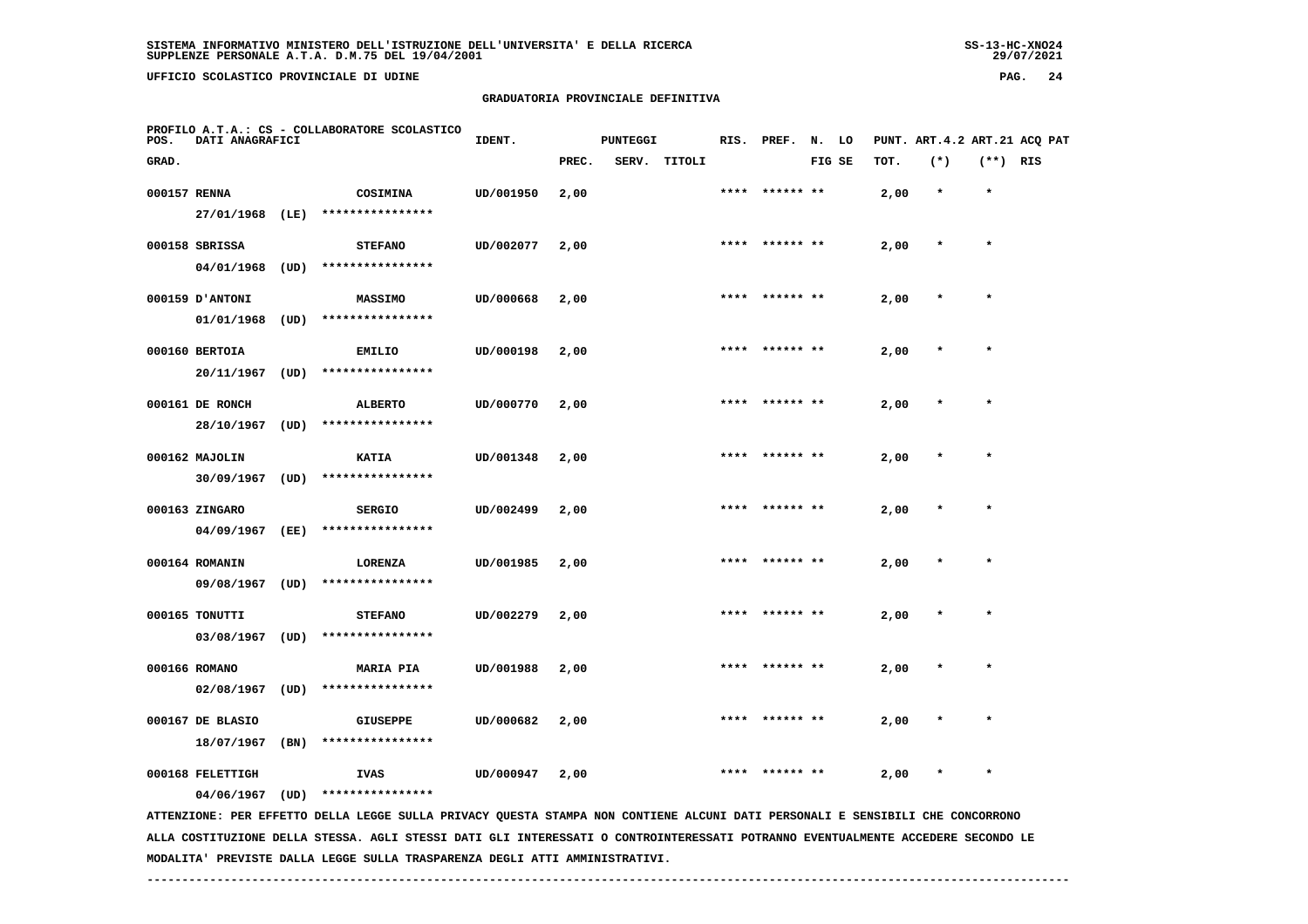**UFFICIO SCOLASTICO PROVINCIALE DI UDINE PAG. 25**

# **GRADUATORIA PROVINCIALE DEFINITIVA**

| POS.         | DATI ANAGRAFICI    |      | PROFILO A.T.A.: CS - COLLABORATORE SCOLASTICO                                                                                 | IDENT.    |       | <b>PUNTEGGI</b> |        | RIS. | PREF.          | N. LO  |      |         |            | PUNT. ART.4.2 ART.21 ACQ PAT |
|--------------|--------------------|------|-------------------------------------------------------------------------------------------------------------------------------|-----------|-------|-----------------|--------|------|----------------|--------|------|---------|------------|------------------------------|
| GRAD.        |                    |      |                                                                                                                               |           | PREC. | SERV.           | TITOLI |      |                | FIG SE | TOT. | $(*)$   | $(**)$ RIS |                              |
|              | 000169 DEL FRATE   |      | <b>ALESSANDRO</b>                                                                                                             | UD/000715 | 2,00  |                 |        |      |                |        | 2,00 | $\star$ | $\star$    |                              |
|              | 16/05/1967         | (UD) | ****************                                                                                                              |           |       |                 |        |      |                |        |      |         |            |                              |
|              | 000170 SCHIFFO     |      | LAURA                                                                                                                         | UD/002105 | 2,00  |                 |        |      | **** ****** ** |        | 2,00 | $\star$ | $\star$    |                              |
|              | 15/05/1967         | (UD) | ****************                                                                                                              |           |       |                 |        |      |                |        |      |         |            |                              |
| 000171 MAURO |                    |      | MARIO                                                                                                                         | UD/001441 | 2,00  |                 |        | **** | ****** **      |        | 2,00 |         | $\star$    |                              |
|              | 05/05/1967         | (UD) | ****************                                                                                                              |           |       |                 |        |      |                |        |      |         |            |                              |
|              | 000172 FERRANTE    |      | MANUELA                                                                                                                       | UD/000955 | 2,00  |                 |        |      |                |        | 2,00 |         |            |                              |
|              | 12/04/1967         | (UD) | ****************                                                                                                              |           |       |                 |        |      |                |        |      |         |            |                              |
| 000173 CORVA |                    |      | <b>KATIA</b>                                                                                                                  | UD/000595 | 2,00  |                 |        |      |                |        | 2,00 |         | $\star$    |                              |
|              | 11/04/1967         | (EE) | ****************                                                                                                              |           |       |                 |        |      |                |        |      |         |            |                              |
|              | 000174 GASPARINI   |      | <b>KATIUSHA</b>                                                                                                               | UD/001072 | 2,00  |                 |        | **** | ****** **      |        | 2,00 |         |            |                              |
|              | 05/04/1967         | (UD) | ****************                                                                                                              |           |       |                 |        |      |                |        |      |         |            |                              |
|              | 000175 CAVASSI     |      | <b>PAOLO</b>                                                                                                                  | UD/000446 | 2,00  |                 |        |      | **** ****** ** |        | 2,00 |         | $\star$    |                              |
|              | 26/03/1967         | (UD) | ****************                                                                                                              |           |       |                 |        |      |                |        |      |         |            |                              |
|              | 000176 ZABRIESZACH |      | <b>MARINA</b>                                                                                                                 | UD/002447 | 2,00  |                 |        | **** | ****** **      |        | 2,00 |         | $\star$    |                              |
|              | 24/03/1967         | (UD) | ****************                                                                                                              |           |       |                 |        |      |                |        |      |         |            |                              |
| 000177 BASSI |                    |      | <b>PAOLO</b>                                                                                                                  | UD/000136 | 2,00  |                 |        |      |                |        | 2,00 |         |            |                              |
|              | 14/03/1967         | (UD) | ****************                                                                                                              |           |       |                 |        |      |                |        |      |         |            |                              |
|              | 000178 NASCIMBENI  |      | <b>FRANCESCA</b>                                                                                                              | UD/001604 | 2,00  |                 |        |      |                |        | 2,00 |         | $\star$    |                              |
|              | 10/03/1967         | (UD) | ****************                                                                                                              |           |       |                 |        |      |                |        |      |         |            |                              |
|              | 000179 VOLPONI     |      | <b>GIANPAOLO</b>                                                                                                              | UD/002439 | 2,00  |                 |        |      | ****** **      |        | 2,00 |         |            |                              |
|              | 05/03/1967         | (RM) | ****************                                                                                                              |           |       |                 |        |      |                |        |      |         |            |                              |
| 000180 OLIVA |                    |      | <b>PASQUALE</b>                                                                                                               | UD/001640 | 2,00  |                 |        |      |                |        | 2,00 |         | $\star$    |                              |
|              | 20/02/1967 (CE)    |      | ****************                                                                                                              |           |       |                 |        |      |                |        |      |         |            |                              |
|              |                    |      | ATTENZIONE: PER EFFETTO DELLA LEGGE SULLA PRIVACY QUESTA STAMPA NON CONTIENE ALCUNI DATI PERSONALI E SENSIBILI CHE CONCORRONO |           |       |                 |        |      |                |        |      |         |            |                              |

 **ALLA COSTITUZIONE DELLA STESSA. AGLI STESSI DATI GLI INTERESSATI O CONTROINTERESSATI POTRANNO EVENTUALMENTE ACCEDERE SECONDO LE MODALITA' PREVISTE DALLA LEGGE SULLA TRASPARENZA DEGLI ATTI AMMINISTRATIVI.**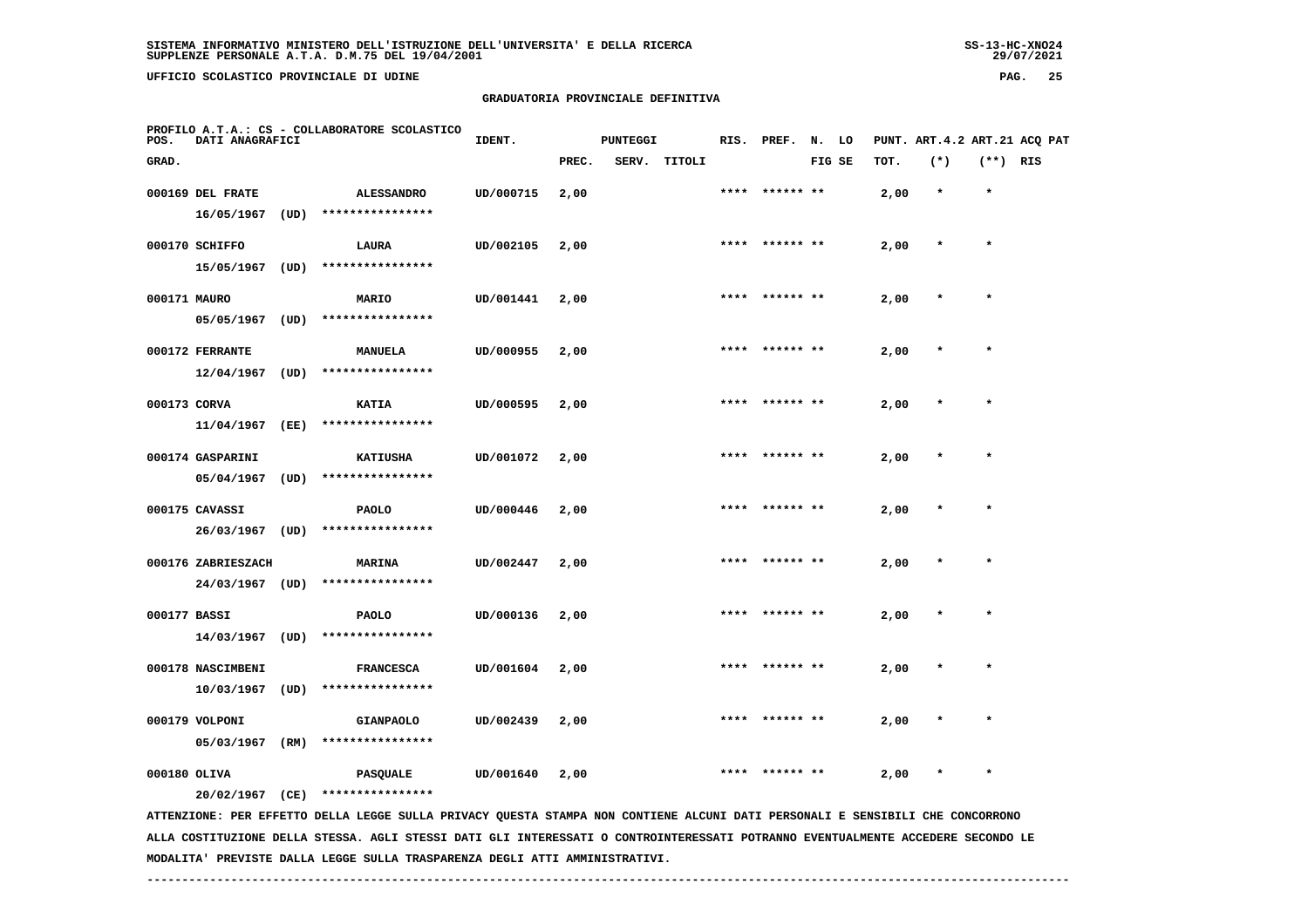**UFFICIO SCOLASTICO PROVINCIALE DI UDINE PAG. 26**

# **GRADUATORIA PROVINCIALE DEFINITIVA**

| POS.         | DATI ANAGRAFICI             |      | PROFILO A.T.A.: CS - COLLABORATORE SCOLASTICO                                                                                 | IDENT.    |       | <b>PUNTEGGI</b> |              |      | RIS. PREF.     | N. LO  |      | PUNT. ART. 4.2 ART. 21 ACQ PAT |            |  |
|--------------|-----------------------------|------|-------------------------------------------------------------------------------------------------------------------------------|-----------|-------|-----------------|--------------|------|----------------|--------|------|--------------------------------|------------|--|
| GRAD.        |                             |      |                                                                                                                               |           | PREC. |                 | SERV. TITOLI |      |                | FIG SE | TOT. | $(*)$                          | $(**)$ RIS |  |
|              | 000181 BRAIDA               |      | <b>GERMANA</b>                                                                                                                | UD/000284 | 2,00  |                 |              |      | **** ****** ** |        | 2,00 | $\star$                        | $\star$    |  |
|              | 18/02/1967                  | (UD) | ****************                                                                                                              |           |       |                 |              |      |                |        |      |                                |            |  |
|              | 000182 COLLINI              |      | <b>ANITA</b>                                                                                                                  | UD/000545 | 2,00  |                 |              |      | **** ****** ** |        | 2,00 |                                | $\star$    |  |
|              | 18/02/1967                  | (UD) | ****************                                                                                                              |           |       |                 |              |      |                |        |      |                                |            |  |
|              |                             |      |                                                                                                                               |           |       |                 |              |      |                |        |      |                                | $\star$    |  |
|              | 000183 LANUTO<br>27/01/1967 | (NA) | <b>ANGELO</b><br>****************                                                                                             | UD/001245 | 2,00  |                 |              |      |                |        | 2,00 |                                |            |  |
|              |                             |      |                                                                                                                               |           |       |                 |              |      |                |        |      |                                |            |  |
|              | 000184 COMUGNERO            |      | <b>SONIA</b>                                                                                                                  | UD/000567 | 2,00  |                 |              |      |                |        | 2,00 |                                |            |  |
|              | 26/01/1967                  | (UD) | ****************                                                                                                              |           |       |                 |              |      |                |        |      |                                |            |  |
|              | 000185 ZULIANI              |      | <b>PAOLA</b>                                                                                                                  | UD/002524 | 2,00  |                 |              |      |                |        | 2,00 |                                | $\star$    |  |
|              | 03/01/1967                  | (UD) | ****************                                                                                                              |           |       |                 |              |      |                |        |      |                                |            |  |
|              | 000186 ARMANTE              |      | <b>EGIDIO</b>                                                                                                                 | UD/000080 | 2,00  |                 |              | **** | ****** **      |        | 2,00 |                                | $\star$    |  |
|              | 27/12/1966 (CE)             |      | ****************                                                                                                              |           |       |                 |              |      |                |        |      |                                |            |  |
|              |                             |      |                                                                                                                               |           |       |                 |              |      |                |        |      |                                |            |  |
|              | 000187 CORTOLEZZIS          |      | <b>MARINO</b><br>****************                                                                                             | UD/000594 | 2,00  |                 |              |      | **** ****** ** |        | 2,00 |                                | $\star$    |  |
|              | 21/12/1966 (UD)             |      |                                                                                                                               |           |       |                 |              |      |                |        |      |                                |            |  |
|              | 000188 ESPOSITO             |      | <b>GIUSEPPE</b>                                                                                                               | UD/000909 | 2,00  |                 |              | **** | ****** **      |        | 2,00 |                                | $\star$    |  |
|              | 11/12/1966                  | (NA) | ****************                                                                                                              |           |       |                 |              |      |                |        |      |                                |            |  |
|              | 000189 BELTRAME             |      | <b>SABRINA</b>                                                                                                                | UD/000165 | 2,00  |                 |              |      |                |        | 2,00 |                                |            |  |
|              | 10/12/1966                  | (PV) | ****************                                                                                                              |           |       |                 |              |      |                |        |      |                                |            |  |
|              | 000190 DREOSTO              |      | <b>MAURO</b>                                                                                                                  | UD/000867 | 2,00  |                 |              |      |                |        | 2,00 |                                |            |  |
|              | 01/12/1966                  | (UD) | ****************                                                                                                              |           |       |                 |              |      |                |        |      |                                |            |  |
|              |                             |      |                                                                                                                               |           |       |                 |              |      |                |        |      |                                |            |  |
| 000191 FABRO |                             |      | <b>ALESSANDRO</b>                                                                                                             | UD/000918 | 2,00  |                 |              |      | ****** **      |        | 2,00 |                                |            |  |
|              | 25/11/1966 (UD)             |      | ****************                                                                                                              |           |       |                 |              |      |                |        |      |                                |            |  |
| 000192 CIROI |                             |      | MONICA                                                                                                                        | UD/000518 | 2,00  |                 |              |      |                |        | 2,00 |                                | $\star$    |  |
|              | 23/10/1966 (UD)             |      | ****************                                                                                                              |           |       |                 |              |      |                |        |      |                                |            |  |
|              |                             |      | ATTENZIONE: PER EFFETTO DELLA LEGGE SULLA PRIVACY QUESTA STAMPA NON CONTIENE ALCUNI DATI PERSONALI E SENSIBILI CHE CONCORRONO |           |       |                 |              |      |                |        |      |                                |            |  |

 **ALLA COSTITUZIONE DELLA STESSA. AGLI STESSI DATI GLI INTERESSATI O CONTROINTERESSATI POTRANNO EVENTUALMENTE ACCEDERE SECONDO LE MODALITA' PREVISTE DALLA LEGGE SULLA TRASPARENZA DEGLI ATTI AMMINISTRATIVI.**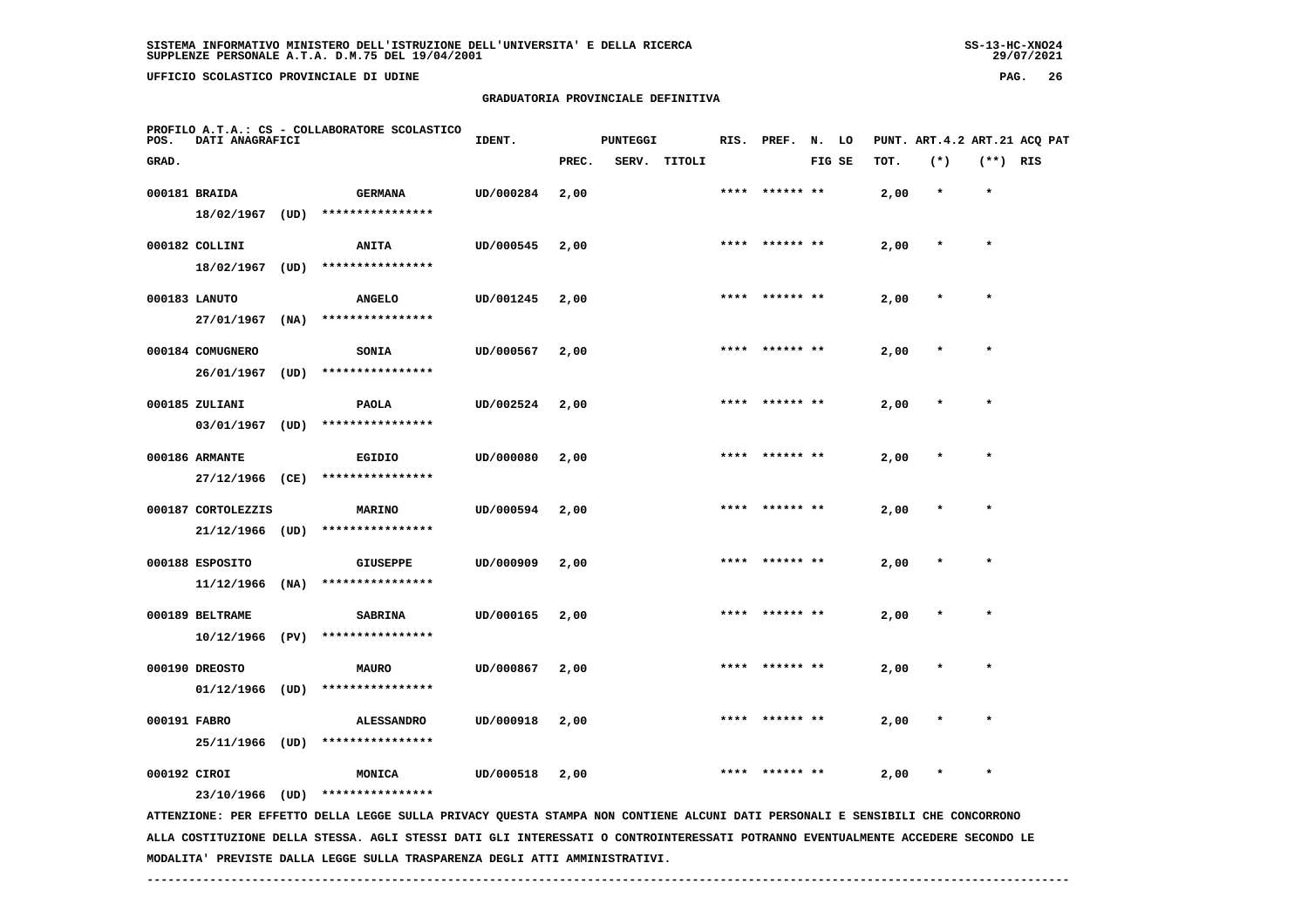$29/07/2021$ 

 **UFFICIO SCOLASTICO PROVINCIALE DI UDINE PAG. 27**

# **GRADUATORIA PROVINCIALE DEFINITIVA**

| POS.        | DATI ANAGRAFICI   |      | PROFILO A.T.A.: CS - COLLABORATORE SCOLASTICO                                                                                   | IDENT.    |       | <b>PUNTEGGI</b> |              | RIS. | PREF.          | N. LO  |      |         |            | PUNT. ART. 4.2 ART. 21 ACO PAT |
|-------------|-------------------|------|---------------------------------------------------------------------------------------------------------------------------------|-----------|-------|-----------------|--------------|------|----------------|--------|------|---------|------------|--------------------------------|
| GRAD.       |                   |      |                                                                                                                                 |           | PREC. |                 | SERV. TITOLI |      |                | FIG SE | TOT. | $(*)$   | $(**)$ RIS |                                |
| 000193 PEZ  |                   |      | PIERA                                                                                                                           | UD/001793 | 2,00  |                 |              |      | **** ****** ** |        | 2,00 | $\star$ | $\star$    |                                |
|             | $22/10/1966$ (UD) |      | ****************                                                                                                                |           |       |                 |              |      |                |        |      |         |            |                                |
|             | 000194 TITTON     |      | LORENA                                                                                                                          | UD/002244 | 2,00  |                 |              |      | **** ****** ** |        | 2,00 | $\star$ | $\star$    |                                |
|             | 20/10/1966        | (UD) | ****************                                                                                                                |           |       |                 |              |      |                |        |      |         |            |                                |
|             | 000195 FERRARELLI |      | <b>ISABELLA</b>                                                                                                                 | UD/000958 | 2,00  |                 |              |      |                |        | 2,00 |         |            |                                |
|             | 19/10/1966        | (UD) | ****************                                                                                                                |           |       |                 |              |      |                |        |      |         |            |                                |
|             | 000196 NICOLETTO  |      | <b>RENATA</b>                                                                                                                   | UD/001615 | 2,00  |                 |              |      |                |        | 2,00 |         |            |                                |
|             | 03/10/1966        | (UD) | ****************                                                                                                                |           |       |                 |              |      |                |        |      |         |            |                                |
|             | 000197 TARONDO    |      | <b>DANIA</b>                                                                                                                    | UD/002225 | 2,00  |                 |              | **** | ****** **      |        | 2,00 |         | $\star$    |                                |
|             | 05/08/1966        | (UD) | ****************                                                                                                                |           |       |                 |              |      |                |        |      |         |            |                                |
|             | 000198 CHIARVESIO |      | <b>FAUSTO</b>                                                                                                                   | UD/000486 | 2,00  |                 |              | **** |                |        | 2,00 |         | $\star$    |                                |
|             | 03/08/1966        | (UD) | ****************                                                                                                                |           |       |                 |              |      |                |        |      |         |            |                                |
|             | 000199 SCARBOLO   |      | <b>SIMONETTA</b>                                                                                                                | UD/002092 | 2,00  |                 |              |      |                |        | 2,00 |         |            |                                |
|             | 26/07/1966        | (UD) | ****************                                                                                                                |           |       |                 |              |      |                |        |      |         |            |                                |
| 000200 IZZO |                   |      | <b>GIOACCHINO</b>                                                                                                               | UD/001225 | 2,00  |                 |              |      |                |        | 2,00 |         |            |                                |
|             | 18/07/1966        | (NA) | ****************                                                                                                                |           |       |                 |              |      |                |        |      |         |            |                                |
|             | 000201 CHIANDETTI |      | <b>ELISABETTA</b>                                                                                                               | UD/000471 | 2,00  |                 |              |      | ****** **      |        | 2,00 |         |            |                                |
|             | 12/07/1966        | (UD) | ****************                                                                                                                |           |       |                 |              |      |                |        |      |         |            |                                |
|             | 000202 CAMPIGOTTO |      | TIZIANO                                                                                                                         | UD/000349 | 2,00  |                 |              | **** | ****** **      |        | 2,00 |         | $\star$    |                                |
|             | 01/07/1966        | (UD) | ****************                                                                                                                |           |       |                 |              |      |                |        |      |         |            |                                |
|             | 000203 FRESCURA   |      | <b>SABRINA</b>                                                                                                                  | UD/001031 | 2,00  |                 |              |      |                |        | 2,00 |         |            |                                |
|             | 15/06/1966        | (UD) | ****************                                                                                                                |           |       |                 |              |      |                |        |      |         |            |                                |
|             | 000204 LENOCI     |      | <b>MARIA SAVERIA</b>                                                                                                            | UD/001263 | 2,00  |                 |              |      |                |        | 2,00 |         | $\star$    |                                |
|             | 13/06/1966 (UD)   |      | ****************                                                                                                                |           |       |                 |              |      |                |        |      |         |            |                                |
|             |                   |      | ATTENZIONE: PER EFFETTO DELLA LEGGE SULLA PRIVACY QUESTA STAMPA NON CONTIENE ALCUNI DATI PERSONALI E SENSIBILI CHE CONCORRONO   |           |       |                 |              |      |                |        |      |         |            |                                |
|             |                   |      | ALLA COSTITUZIONE DELLA STESSA. AGLI STESSI DATI GLI INTERESSATI O CONTROINTERESSATI POTRANNO EVENTUALMENTE ACCEDERE SECONDO LE |           |       |                 |              |      |                |        |      |         |            |                                |

 **MODALITA' PREVISTE DALLA LEGGE SULLA TRASPARENZA DEGLI ATTI AMMINISTRATIVI.**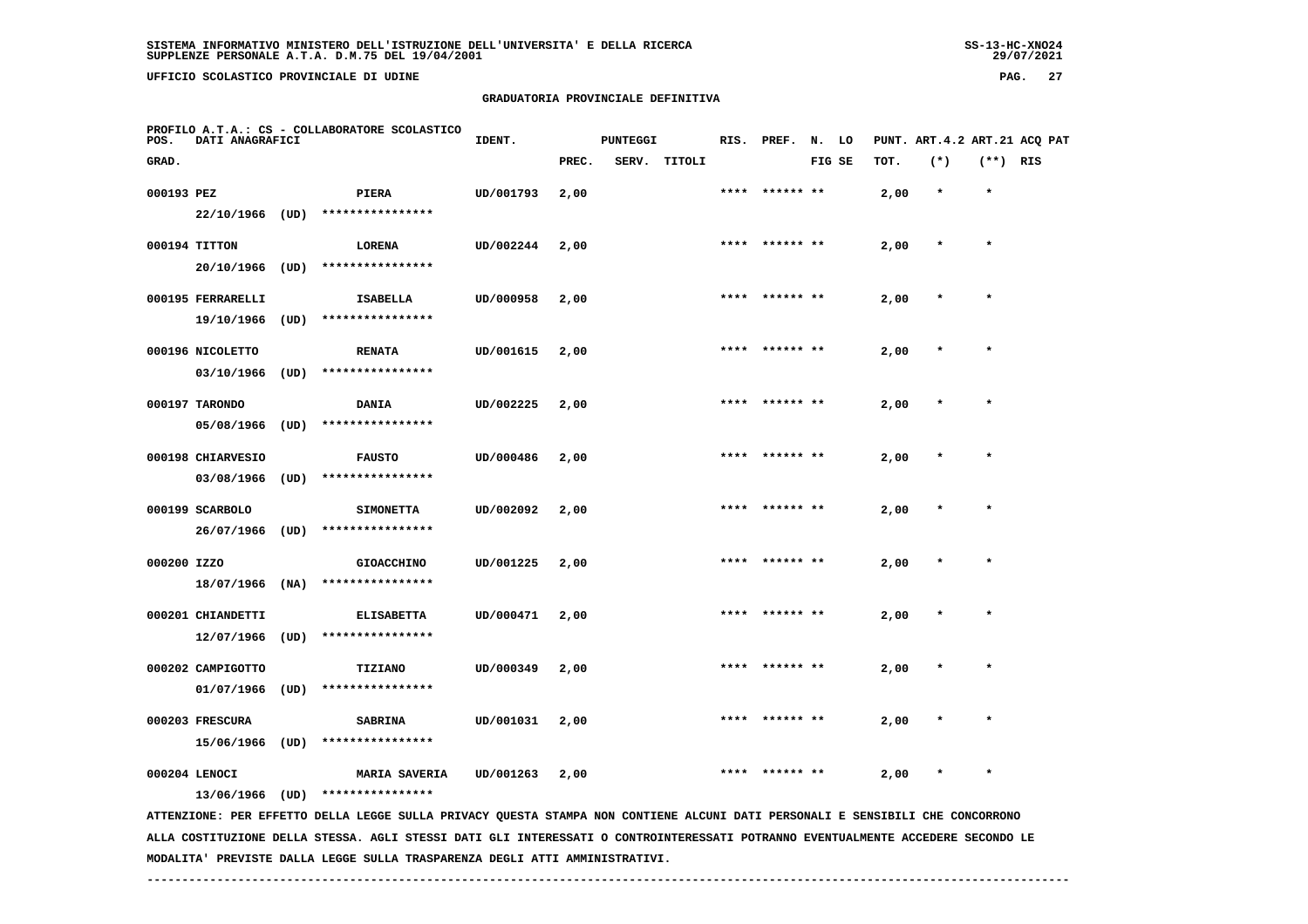**UFFICIO SCOLASTICO PROVINCIALE DI UDINE PAG. 28**

# **GRADUATORIA PROVINCIALE DEFINITIVA**

| POS.         | DATI ANAGRAFICI      |      | PROFILO A.T.A.: CS - COLLABORATORE SCOLASTICO                                                                                 | IDENT.    |       | <b>PUNTEGGI</b> |        |      | RIS. PREF.     | N. LO  |      |         |            | PUNT. ART.4.2 ART.21 ACQ PAT |
|--------------|----------------------|------|-------------------------------------------------------------------------------------------------------------------------------|-----------|-------|-----------------|--------|------|----------------|--------|------|---------|------------|------------------------------|
| GRAD.        |                      |      |                                                                                                                               |           | PREC. | SERV.           | TITOLI |      |                | FIG SE | TOT. | $(*)$   | $(**)$ RIS |                              |
|              | 000205 DI FANT       |      | LUCA                                                                                                                          | UD/000794 | 2,00  |                 |        | **** | ****** **      |        | 2,00 | $\star$ | $\star$    |                              |
|              | $12/06/1966$ (UD)    |      | ****************                                                                                                              |           |       |                 |        |      |                |        |      |         |            |                              |
| 000206 GAZZO |                      |      | <b>FRANCO</b>                                                                                                                 | UD/001080 | 2,00  |                 |        | **** |                |        | 2,00 | $\ast$  | $\star$    |                              |
|              | $12/06/1966$ (CL)    |      | ****************                                                                                                              |           |       |                 |        |      |                |        |      |         |            |                              |
| 000207 IURI  |                      |      | <b>LORENZO</b>                                                                                                                | UD/001218 | 2,00  |                 |        | **** | ****** **      |        | 2,00 |         | $\star$    |                              |
|              | 11/06/1966 (UD)      |      | ****************                                                                                                              |           |       |                 |        |      |                |        |      |         |            |                              |
|              | 000208 MANZON        |      | <b>PAOLO</b>                                                                                                                  | UD/001367 | 2,00  |                 |        |      |                |        | 2,00 |         |            |                              |
|              | 11/06/1966           | (UD) | ****************                                                                                                              |           |       |                 |        |      |                |        |      |         |            |                              |
|              | 000209 VIDONI        |      | <b>MARINA</b>                                                                                                                 | UD/002399 | 2,00  |                 |        |      |                |        | 2,00 |         |            |                              |
|              | 08/06/1966           | (UD) | ****************                                                                                                              |           |       |                 |        |      |                |        |      |         |            |                              |
|              | 000210 BULFONE       |      | <b>ALESSANDRO</b>                                                                                                             | UD/000314 | 2,00  |                 |        | **** | ****** **      |        | 2,00 |         | $\star$    |                              |
|              | 31/05/1966 (UD)      |      | ****************                                                                                                              |           |       |                 |        |      |                |        |      |         |            |                              |
|              | 000211 SEBASTIANUTTI |      | <b>DORIS</b>                                                                                                                  | UD/002121 | 2,00  |                 |        |      | **** ****** ** |        | 2,00 |         | $\star$    |                              |
|              | 22/05/1966 (EE)      |      | ****************                                                                                                              |           |       |                 |        |      |                |        |      |         |            |                              |
|              | 000212 BLANDINO      |      | NIVES MARIA                                                                                                                   | UD/000231 | 2,00  |                 |        |      |                |        | 2,00 |         |            |                              |
|              | 25/03/1966 (UD)      |      | ****************                                                                                                              |           |       |                 |        |      |                |        |      |         |            |                              |
| 000213 LEONE |                      |      | <b>STEFANIA</b>                                                                                                               | UD/001269 | 2,00  |                 |        | **** | ****** **      |        | 2,00 |         |            |                              |
|              | 15/03/1966 (UD)      |      | ****************                                                                                                              |           |       |                 |        |      |                |        |      |         |            |                              |
|              | 000214 BALDASSARRE   |      | <b>NICOLETTA</b>                                                                                                              | UD/000106 | 2,00  |                 |        |      |                |        | 2,00 |         |            |                              |
|              | 27/02/1966           | (UD) | ****************                                                                                                              |           |       |                 |        |      |                |        |      |         |            |                              |
|              | 000215 COLUCCI       |      | <b>LEONARDO</b>                                                                                                               | UD/000552 | 2,00  |                 |        |      |                |        | 2,00 |         |            |                              |
|              | 01/02/1966           | (EE) | ****************                                                                                                              |           |       |                 |        |      |                |        |      |         |            |                              |
|              | 000216 NOVELLO       |      | <b>ANTONELLA</b>                                                                                                              | UD/001632 | 2,00  |                 |        |      |                |        | 2,00 |         | $\star$    |                              |
|              | 30/01/1966           | (UD) | ****************                                                                                                              |           |       |                 |        |      |                |        |      |         |            |                              |
|              |                      |      | ATTENZIONE: PER EFFETTO DELLA LEGGE SULLA PRIVACY QUESTA STAMPA NON CONTIENE ALCUNI DATI PERSONALI E SENSIBILI CHE CONCORRONO |           |       |                 |        |      |                |        |      |         |            |                              |

 **ALLA COSTITUZIONE DELLA STESSA. AGLI STESSI DATI GLI INTERESSATI O CONTROINTERESSATI POTRANNO EVENTUALMENTE ACCEDERE SECONDO LE MODALITA' PREVISTE DALLA LEGGE SULLA TRASPARENZA DEGLI ATTI AMMINISTRATIVI.**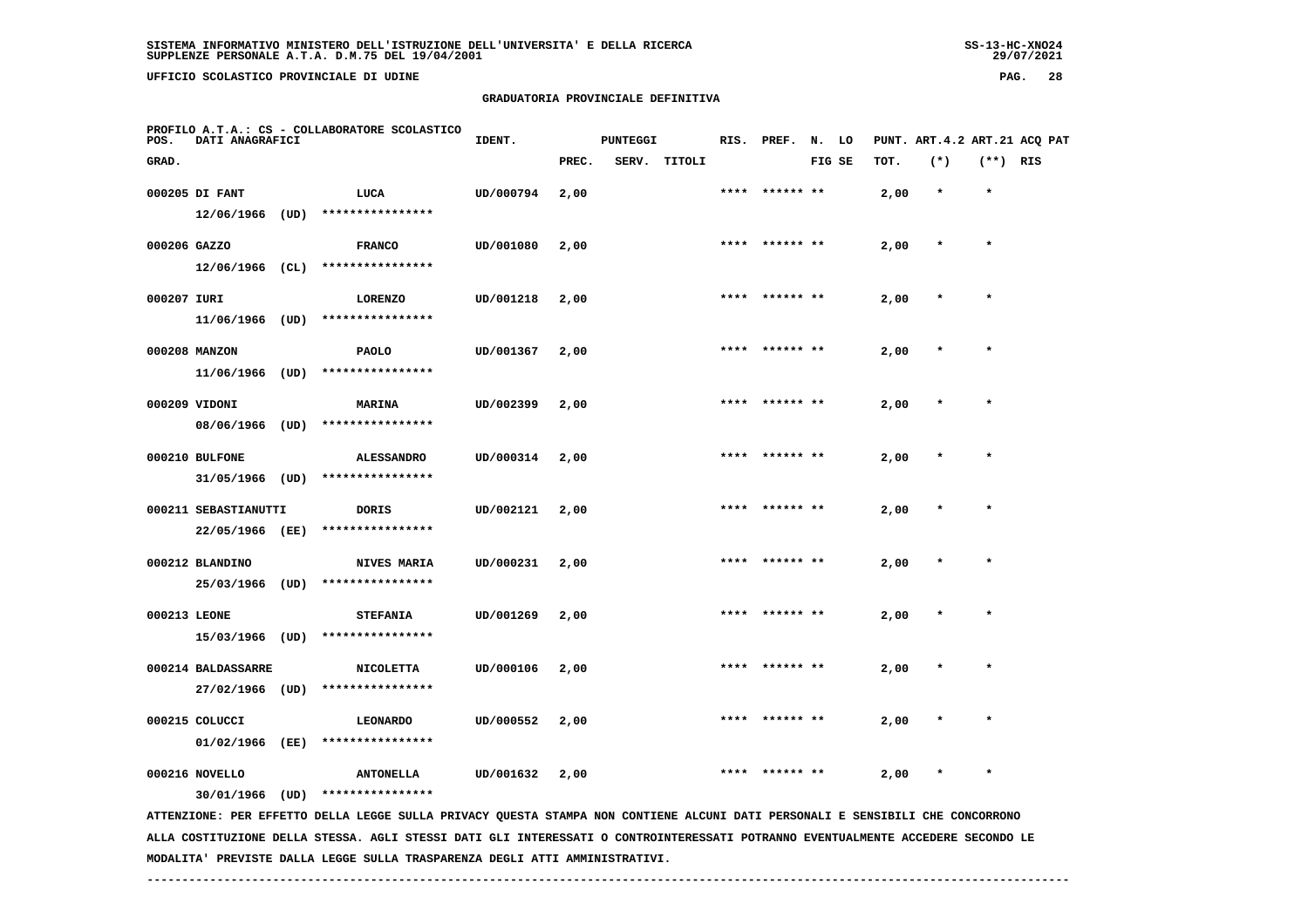**UFFICIO SCOLASTICO PROVINCIALE DI UDINE PAG. 29**

#### **GRADUATORIA PROVINCIALE DEFINITIVA**

| POS.         | DATI ANAGRAFICI                    |      | PROFILO A.T.A.: CS - COLLABORATORE SCOLASTICO                                                                                 | IDENT.    |       | <b>PUNTEGGI</b> |        |      | RIS. PREF.     | N. LO |        |      | PUNT. ART. 4.2 ART. 21 ACQ PAT |            |  |
|--------------|------------------------------------|------|-------------------------------------------------------------------------------------------------------------------------------|-----------|-------|-----------------|--------|------|----------------|-------|--------|------|--------------------------------|------------|--|
| GRAD.        |                                    |      |                                                                                                                               |           | PREC. | SERV.           | TITOLI |      |                |       | FIG SE | TOT. | $(*)$                          | $(**)$ RIS |  |
|              | 000217 POCOVAZ                     |      | <b>MILENA</b>                                                                                                                 | UD/001871 | 2,00  |                 |        |      |                |       |        | 2,00 | $\star$                        | $\star$    |  |
|              | 27/01/1966 (EE)                    |      | ****************                                                                                                              |           |       |                 |        |      |                |       |        |      |                                |            |  |
| 000218 ROSSO |                                    |      | <b>FABIANO</b>                                                                                                                | UD/002009 | 2,00  |                 |        | **** | ****** **      |       |        | 2,00 |                                | $\star$    |  |
|              | 25/12/1965                         | (UD) | ****************                                                                                                              |           |       |                 |        |      |                |       |        |      |                                |            |  |
|              | 000219 BARTOLINI                   |      | <b>NICOLETTA</b>                                                                                                              | UD/000130 | 2,00  |                 |        |      |                |       |        | 2,00 |                                |            |  |
|              | 14/12/1965                         | (UD) | ****************                                                                                                              |           |       |                 |        |      |                |       |        |      |                                |            |  |
|              |                                    |      |                                                                                                                               |           |       |                 |        |      |                |       |        |      |                                |            |  |
|              | 000220 DELNERI                     |      | <b>GRAZIANO</b><br>****************                                                                                           | UD/000746 | 2,00  |                 |        |      | **** ****** ** |       |        | 2,00 |                                | $\star$    |  |
|              | 11/12/1965                         | (UD) |                                                                                                                               |           |       |                 |        |      |                |       |        |      |                                |            |  |
|              | 000221 PETRIS                      |      | <b>RAFFAELLA</b>                                                                                                              | UD/001781 | 2,00  |                 |        |      | **** ****** ** |       |        | 2,00 |                                | $\star$    |  |
|              | 19/11/1965 (UD)                    |      | ****************                                                                                                              |           |       |                 |        |      |                |       |        |      |                                |            |  |
| 000222 PITTA |                                    |      | <b>MIRELLA</b>                                                                                                                | UD/001846 | 2,00  |                 |        |      | **** ****** ** |       |        | 2,00 |                                | $\star$    |  |
|              | 30/10/1965                         | (UD) | ****************                                                                                                              |           |       |                 |        |      |                |       |        |      |                                |            |  |
|              | 000223 STRAULINO                   |      | <b>DINA</b>                                                                                                                   | UD/002198 | 2,00  |                 |        | **** |                |       |        | 2,00 |                                | $\star$    |  |
|              | 18/10/1965                         | (UD) | ****************                                                                                                              |           |       |                 |        |      |                |       |        |      |                                |            |  |
|              | 000224 CLOCCHIATTI                 |      | LORENA                                                                                                                        | UD/000525 | 2,00  |                 |        |      |                |       |        | 2,00 |                                |            |  |
|              | 25/09/1965                         | (UD) | ****************                                                                                                              |           |       |                 |        |      |                |       |        |      |                                |            |  |
|              | 000225 ARMANTE                     |      | LUIGI                                                                                                                         | UD/000081 | 2,00  |                 |        |      |                |       |        | 2,00 |                                | $\star$    |  |
|              | 28/08/1965 (CE)                    |      | ****************                                                                                                              |           |       |                 |        |      |                |       |        |      |                                |            |  |
|              |                                    |      |                                                                                                                               |           |       |                 |        |      |                |       |        |      |                                |            |  |
|              | 000226 TAVOSCHI<br>28/08/1965 (UD) |      | <b>ROBERTA</b><br>****************                                                                                            | UD/002234 | 2,00  |                 |        |      |                |       |        | 2,00 |                                |            |  |
|              |                                    |      |                                                                                                                               |           |       |                 |        |      |                |       |        |      |                                |            |  |
|              | 000227 IDEARI                      |      | <b>EMANUELA</b>                                                                                                               | UD/001200 | 2,00  |                 |        |      | **** ****** ** |       |        | 2,00 |                                | $\star$    |  |
|              | 25/08/1965 (PN)                    |      | ****************                                                                                                              |           |       |                 |        |      |                |       |        |      |                                |            |  |
| 000228 DOSE  |                                    |      | <b>ROBERTO</b>                                                                                                                | UD/000859 | 2,00  |                 |        |      |                |       |        | 2,00 |                                |            |  |
|              | 15/08/1965                         | (UD) | ****************                                                                                                              |           |       |                 |        |      |                |       |        |      |                                |            |  |
|              |                                    |      | ATTENZIONE: PER EFFETTO DELLA LEGGE SULLA PRIVACY QUESTA STAMPA NON CONTIENE ALCUNI DATI PERSONALI E SENSIBILI CHE CONCORRONO |           |       |                 |        |      |                |       |        |      |                                |            |  |

 **ALLA COSTITUZIONE DELLA STESSA. AGLI STESSI DATI GLI INTERESSATI O CONTROINTERESSATI POTRANNO EVENTUALMENTE ACCEDERE SECONDO LE MODALITA' PREVISTE DALLA LEGGE SULLA TRASPARENZA DEGLI ATTI AMMINISTRATIVI.**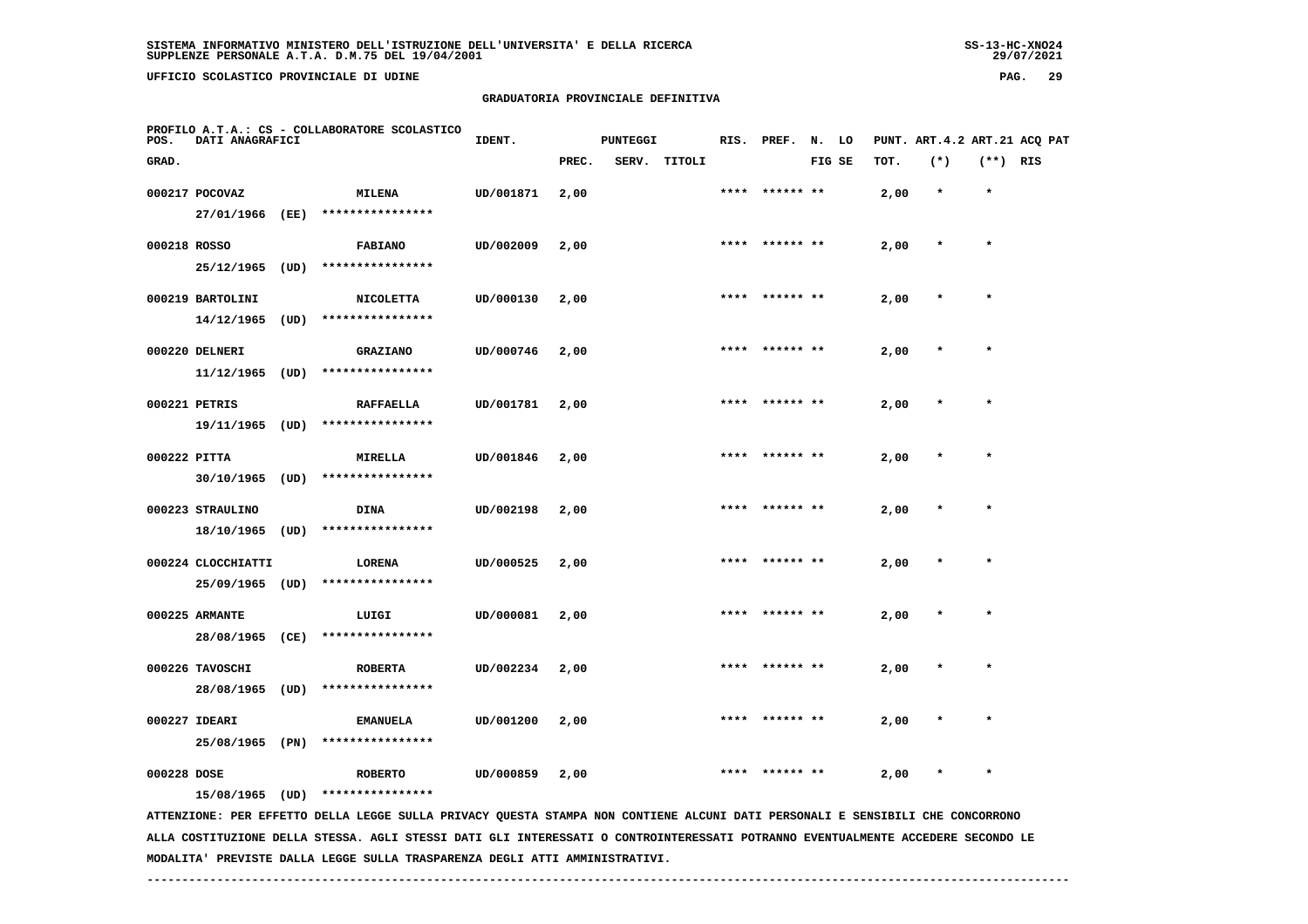**UFFICIO SCOLASTICO PROVINCIALE DI UDINE PAG. 30**

#### **GRADUATORIA PROVINCIALE DEFINITIVA**

| POS.         | DATI ANAGRAFICI   |      | PROFILO A.T.A.: CS - COLLABORATORE SCOLASTICO                                                                                 | IDENT.    |       | <b>PUNTEGGI</b> |        |      | RIS. PREF. N. LO |        |      |         |            | PUNT. ART.4.2 ART.21 ACQ PAT |
|--------------|-------------------|------|-------------------------------------------------------------------------------------------------------------------------------|-----------|-------|-----------------|--------|------|------------------|--------|------|---------|------------|------------------------------|
| GRAD.        |                   |      |                                                                                                                               |           | PREC. | SERV.           | TITOLI |      |                  | FIG SE | TOT. | $(*)$   | $(**)$ RIS |                              |
| 000229 ROSSI |                   |      | <b>ROSA RITA</b>                                                                                                              | UD/002002 | 2,00  |                 |        |      |                  |        | 2,00 | $\star$ | $\star$    |                              |
|              | 30/07/1965 (CE)   |      | ****************                                                                                                              |           |       |                 |        |      |                  |        |      |         |            |                              |
|              | 000230 GARDIN     |      | VITTORIO                                                                                                                      | UD/001062 | 2,00  |                 |        |      | **** ****** **   |        | 2,00 | $\star$ | $\star$    |                              |
|              | 28/07/1965 (UD)   |      | ****************                                                                                                              |           |       |                 |        |      |                  |        |      |         |            |                              |
| 000231 LIANI |                   |      | <b>MANUELA</b>                                                                                                                | UD/001279 | 2,00  |                 |        | **** | ****** **        |        | 2,00 |         | $\star$    |                              |
|              | 02/06/1965        | (UD) | ****************                                                                                                              |           |       |                 |        |      |                  |        |      |         |            |                              |
|              | 000232 BARBINI    |      | <b>FIORENZO</b>                                                                                                               | UD/000124 | 2,00  |                 |        |      |                  |        | 2,00 |         |            |                              |
|              | 03/05/1965        | (UD) | ****************                                                                                                              |           |       |                 |        |      |                  |        |      |         |            |                              |
|              | 000233 ERBOGASTO  |      | <b>CRISTINA</b>                                                                                                               | UD/000898 | 2,00  |                 |        |      |                  |        | 2,00 |         | $\star$    |                              |
|              | 18/04/1965        | (UD) | ****************                                                                                                              |           |       |                 |        |      |                  |        |      |         |            |                              |
|              | 000234 CAROLETTI  |      | PALMIRA                                                                                                                       | UD/000405 | 2,00  |                 |        | **** | ****** **        |        | 2,00 |         |            |                              |
|              | 17/04/1965        | (UD) | ****************                                                                                                              |           |       |                 |        |      |                  |        |      |         |            |                              |
|              | 000235 ZANANTONI  |      | LORENA                                                                                                                        | UD/002461 | 2,00  |                 |        |      |                  |        | 2,00 |         | $\star$    |                              |
|              | 08/04/1965        | (UD) | ****************                                                                                                              |           |       |                 |        |      |                  |        |      |         |            |                              |
| 000236 FOLLI |                   |      | <b>PAOLA</b>                                                                                                                  | UD/000990 | 2,00  |                 |        | **** | ****** **        |        | 2,00 |         | $\star$    |                              |
|              | $03/04/1965$ (UD) |      | ****************                                                                                                              |           |       |                 |        |      |                  |        |      |         |            |                              |
|              | 000237 QUALANO    |      | <b>OTTAVIO</b>                                                                                                                | UD/001927 | 2,00  |                 |        |      |                  |        | 2,00 |         |            |                              |
|              | 29/03/1965        | (NA) | ****************                                                                                                              |           |       |                 |        |      |                  |        |      |         |            |                              |
|              | 000238 PASSON     |      | <b>ANDREA</b>                                                                                                                 | UD/001719 | 2,00  |                 |        |      |                  |        | 2,00 |         |            |                              |
|              | $11/03/1965$ (UD) |      | ****************                                                                                                              |           |       |                 |        |      |                  |        |      |         |            |                              |
| 000239 ERMEN |                   |      | <b>FLAVIA</b>                                                                                                                 | UD/000903 | 2,00  |                 |        |      | ****** **        |        | 2,00 |         |            |                              |
|              | 09/03/1965 (UD)   |      | ****************                                                                                                              |           |       |                 |        |      |                  |        |      |         |            |                              |
|              | 000240 BALZANO    |      | <b>CHIARA</b>                                                                                                                 | UD/000110 | 2,00  |                 |        |      |                  |        | 2,00 |         | $\star$    |                              |
|              | $02/03/1965$ (UD) |      | ****************                                                                                                              |           |       |                 |        |      |                  |        |      |         |            |                              |
|              |                   |      | ATTENZIONE: PER EFFETTO DELLA LEGGE SULLA PRIVACY QUESTA STAMPA NON CONTIENE ALCUNI DATI PERSONALI E SENSIBILI CHE CONCORRONO |           |       |                 |        |      |                  |        |      |         |            |                              |

 **ALLA COSTITUZIONE DELLA STESSA. AGLI STESSI DATI GLI INTERESSATI O CONTROINTERESSATI POTRANNO EVENTUALMENTE ACCEDERE SECONDO LE MODALITA' PREVISTE DALLA LEGGE SULLA TRASPARENZA DEGLI ATTI AMMINISTRATIVI.**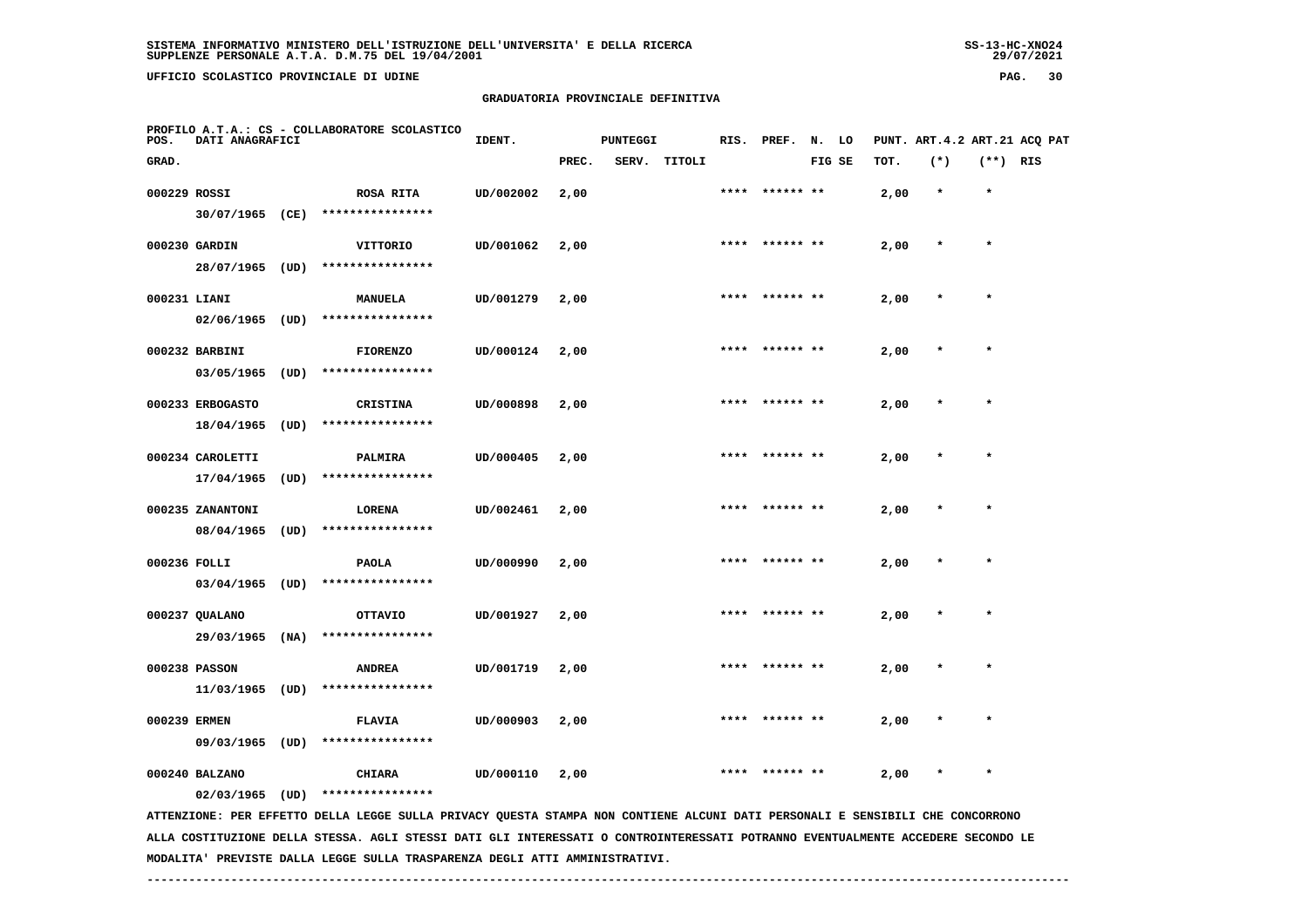**UFFICIO SCOLASTICO PROVINCIALE DI UDINE PAG. 31**

#### **GRADUATORIA PROVINCIALE DEFINITIVA**

| POS.         | DATI ANAGRAFICI   |      | PROFILO A.T.A.: CS - COLLABORATORE SCOLASTICO                                                                                                     | IDENT.    |       | <b>PUNTEGGI</b> |        |      | RIS. PREF. | N.     | LO |      |         |            | PUNT. ART. 4.2 ART. 21 ACQ PAT |
|--------------|-------------------|------|---------------------------------------------------------------------------------------------------------------------------------------------------|-----------|-------|-----------------|--------|------|------------|--------|----|------|---------|------------|--------------------------------|
| GRAD.        |                   |      |                                                                                                                                                   |           | PREC. | SERV.           | TITOLI |      |            | FIG SE |    | TOT. | $(*)$   | $(**)$ RIS |                                |
|              | 000241 BELTRAME   |      | <b>ROSANNA</b>                                                                                                                                    | UD/000164 | 2,00  |                 |        | **** | ****** **  |        |    | 2,00 | $\star$ | $\star$    |                                |
|              | 08/02/1965        | (UD) | ****************                                                                                                                                  |           |       |                 |        |      |            |        |    |      |         |            |                                |
|              | 000242 BLASONI    |      | <b>SANDRO</b>                                                                                                                                     | UD/000233 | 2,00  |                 |        | **** |            |        |    | 2,00 | $\ast$  | $\star$    |                                |
|              | 07/02/1965        | (UD) | ****************                                                                                                                                  |           |       |                 |        |      |            |        |    |      |         |            |                                |
|              | 000243 DI GIUSTO  |      | <b>ENZO</b>                                                                                                                                       | UD/000801 | 2,00  |                 |        |      |            |        |    | 2,00 |         |            |                                |
|              | 25/01/1965        | (UD) | ****************                                                                                                                                  |           |       |                 |        |      |            |        |    |      |         |            |                                |
|              | 000244 GASPARINI  |      | <b>RENATA</b>                                                                                                                                     | UD/001073 | 2,00  |                 |        |      | ****** **  |        |    | 2,00 |         | $\star$    |                                |
|              | 22/01/1965        | (UD) | ****************                                                                                                                                  |           |       |                 |        |      |            |        |    |      |         |            |                                |
|              | 000245 LUCIANO    |      | <b>GIUSEPPE</b>                                                                                                                                   | UD/001324 | 2,00  |                 |        | **** | ****** **  |        |    | 2,00 |         | $\star$    |                                |
|              | 20/01/1965        | (RC) | ****************                                                                                                                                  |           |       |                 |        |      |            |        |    |      |         |            |                                |
|              | 000246 GUMIERO    |      | <b>ALBERTO</b>                                                                                                                                    | UD/001173 | 2,00  |                 |        | **** | ****** **  |        |    | 2,00 | $\star$ | $\star$    |                                |
|              | 14/01/1965        | (UD) | ****************                                                                                                                                  |           |       |                 |        |      |            |        |    |      |         |            |                                |
| 000247 ADDEO |                   |      | <b>ANTONIO</b>                                                                                                                                    | UD/000047 | 2,00  |                 |        |      |            |        |    | 2,00 |         |            |                                |
|              | $27/12/1964$ (NA) |      | ****************                                                                                                                                  |           |       |                 |        |      |            |        |    |      |         |            |                                |
|              | 000248 PIVESAN    |      | AURA                                                                                                                                              | UD/001861 | 2,00  |                 |        |      |            |        |    | 2,00 |         |            |                                |
|              | $10/12/1964$ (UD) |      | ****************                                                                                                                                  |           |       |                 |        |      |            |        |    |      |         |            |                                |
|              | 000249 GIABBAI    |      | <b>SABRINA</b>                                                                                                                                    | UD/001093 | 2,00  |                 |        |      | ****** **  |        |    | 2,00 |         |            |                                |
|              | $03/12/1964$ (UD) |      | ****************                                                                                                                                  |           |       |                 |        |      |            |        |    |      |         |            |                                |
|              | 000250 TOSORATTI  |      | <b>MANUELA</b>                                                                                                                                    | UD/002294 | 2,00  |                 |        | **** | ****** **  |        |    | 2,00 |         | $\star$    |                                |
|              | 23/11/1964        | (UD) | ****************                                                                                                                                  |           |       |                 |        |      |            |        |    |      |         |            |                                |
|              | 000251 D'AGARO    |      | <b>FRANCA</b>                                                                                                                                     | UD/000637 | 2,00  |                 |        |      |            |        |    | 2,00 |         |            |                                |
|              | 14/11/1964 (UD)   |      | ****************                                                                                                                                  |           |       |                 |        |      |            |        |    |      |         |            |                                |
| 000252 IURI  |                   |      | MARIACRISTINA                                                                                                                                     | UD/001219 | 2,00  |                 |        |      |            |        |    | 2,00 |         |            |                                |
|              | 12/11/1964 (UD)   |      | ****************<br>ATTENZIONE: PER EFFETTO DELLA LEGGE SULLA PRIVACY QUESTA STAMPA NON CONTIENE ALCUNI DATI PERSONALI E SENSIBILI CHE CONCORRONO |           |       |                 |        |      |            |        |    |      |         |            |                                |
|              |                   |      | ALLA COSTITUZIONE DELLA STESSA. AGLI STESSI DATI GLI INTERESSATI O CONTROINTERESSATI POTRANNO EVENTUALMENTE ACCEDERE SECONDO LE                   |           |       |                 |        |      |            |        |    |      |         |            |                                |

 **MODALITA' PREVISTE DALLA LEGGE SULLA TRASPARENZA DEGLI ATTI AMMINISTRATIVI.**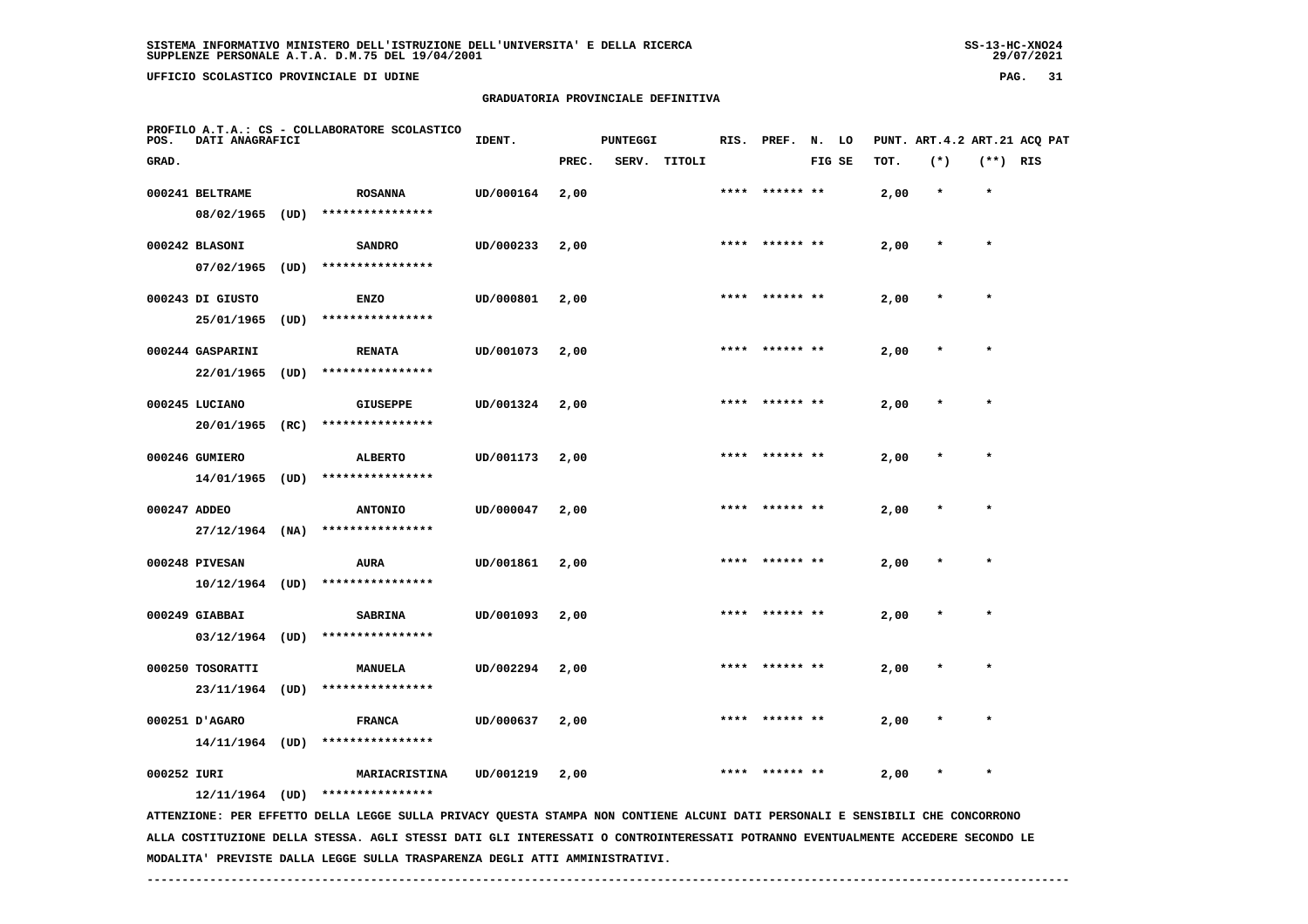**UFFICIO SCOLASTICO PROVINCIALE DI UDINE PAG. 32**

# **GRADUATORIA PROVINCIALE DEFINITIVA**

| POS.        | DATI ANAGRAFICI   | PROFILO A.T.A.: CS - COLLABORATORE SCOLASTICO                                                                                 | IDENT.    |       | <b>PUNTEGGI</b> |              |      | RIS. PREF. N. LO |        |      |         |            | PUNT. ART.4.2 ART.21 ACQ PAT |
|-------------|-------------------|-------------------------------------------------------------------------------------------------------------------------------|-----------|-------|-----------------|--------------|------|------------------|--------|------|---------|------------|------------------------------|
| GRAD.       |                   |                                                                                                                               |           | PREC. |                 | SERV. TITOLI |      |                  | FIG SE | TOT. | $(*)$   | $(**)$ RIS |                              |
|             | 000253 CANTALE    | <b>GIUSEPPE</b>                                                                                                               | UD/000366 | 2,00  |                 |              |      | **** ****** **   |        | 2,00 | $\star$ | $\star$    |                              |
|             | 10/11/1964 (VE)   | ****************                                                                                                              |           |       |                 |              |      |                  |        |      |         |            |                              |
| 000254 MEOT |                   | <b>STEFANIA</b>                                                                                                               | UD/001461 | 2,00  |                 |              |      | **** ****** **   |        | 2,00 | $\ast$  | $\star$    |                              |
|             | $04/11/1964$ (UD) | ****************                                                                                                              |           |       |                 |              |      |                  |        |      |         |            |                              |
|             | 000255 CAPITAN    | LIVIO                                                                                                                         | UD/000372 | 2,00  |                 |              | **** |                  |        | 2,00 | $\star$ | $\star$    |                              |
|             |                   | 08/10/1964 (UD) ****************                                                                                              |           |       |                 |              |      |                  |        |      |         |            |                              |
|             | 000256 CORTAZZO   | <b>GIUSEPPE MARIO</b>                                                                                                         | UD/000593 | 2,00  |                 |              |      |                  |        | 2,00 |         |            |                              |
|             | $04/10/1964$ (SA) | ****************                                                                                                              |           |       |                 |              |      |                  |        |      |         |            |                              |
|             | 000257 CECERE     | <b>MARIO</b>                                                                                                                  | UD/000449 | 2,00  |                 |              |      | **** ****** **   |        | 2,00 |         |            |                              |
|             | 09/09/1964 (AV)   | ****************                                                                                                              |           |       |                 |              |      |                  |        |      |         |            |                              |
|             | 000258 VIDOTTO    | <b>ENORE</b>                                                                                                                  | UD/002402 | 2,00  |                 |              | **** | ****** **        |        | 2,00 |         | $\ast$     |                              |
|             | $06/09/1964$ (UD) | ****************                                                                                                              |           |       |                 |              |      |                  |        |      |         |            |                              |
|             | 000259 LOCONTE    | PIETRO                                                                                                                        | UD/001299 | 2,00  |                 |              |      | ****  ****** **  |        | 2,00 |         | $\star$    |                              |
|             | 31/08/1964 (FG)   | ****************                                                                                                              |           |       |                 |              |      |                  |        |      |         |            |                              |
|             | 000260 PETRACCONE | <b>ANTONIO</b>                                                                                                                | UD/001776 | 2,00  |                 |              |      | ****** **        |        | 2,00 | $\ast$  | $\star$    |                              |
|             | 19/08/1964 (PZ)   | ****************                                                                                                              |           |       |                 |              |      |                  |        |      |         |            |                              |
|             | 000261 FLEBUS     | GIULIANA                                                                                                                      | UD/000978 | 2,00  |                 |              |      | ****  ****** **  |        | 2,00 |         | $\star$    |                              |
|             |                   | $11/08/1964$ (UD) *****************                                                                                           |           |       |                 |              |      |                  |        |      |         |            |                              |
|             | 000262 DECORTE    | <b>ALESSANDRO</b>                                                                                                             | UD/000688 | 2,00  |                 |              |      |                  |        | 2,00 |         |            |                              |
|             | $07/08/1964$ (UD) | ****************                                                                                                              |           |       |                 |              |      |                  |        |      |         |            |                              |
|             | 000263 SIMEONI    | <b>SANDRA</b>                                                                                                                 | UD/002154 | 2,00  |                 |              |      |                  |        | 2,00 |         |            |                              |
|             | $02/08/1964$ (UD) | ****************                                                                                                              |           |       |                 |              |      |                  |        |      |         |            |                              |
|             | 000264 DEGANUTTI  | <b>FOSCA</b>                                                                                                                  | UD/000028 | 2,00  |                 |              |      |                  |        | 2,00 |         |            |                              |
|             | 29/07/1964 (UD)   | ****************                                                                                                              |           |       |                 |              |      |                  |        |      |         |            |                              |
|             |                   | ATTENZIONE: PER EFFETTO DELLA LEGGE SULLA PRIVACY QUESTA STAMPA NON CONTIENE ALCUNI DATI PERSONALI E SENSIBILI CHE CONCORRONO |           |       |                 |              |      |                  |        |      |         |            |                              |

 **ALLA COSTITUZIONE DELLA STESSA. AGLI STESSI DATI GLI INTERESSATI O CONTROINTERESSATI POTRANNO EVENTUALMENTE ACCEDERE SECONDO LE MODALITA' PREVISTE DALLA LEGGE SULLA TRASPARENZA DEGLI ATTI AMMINISTRATIVI.**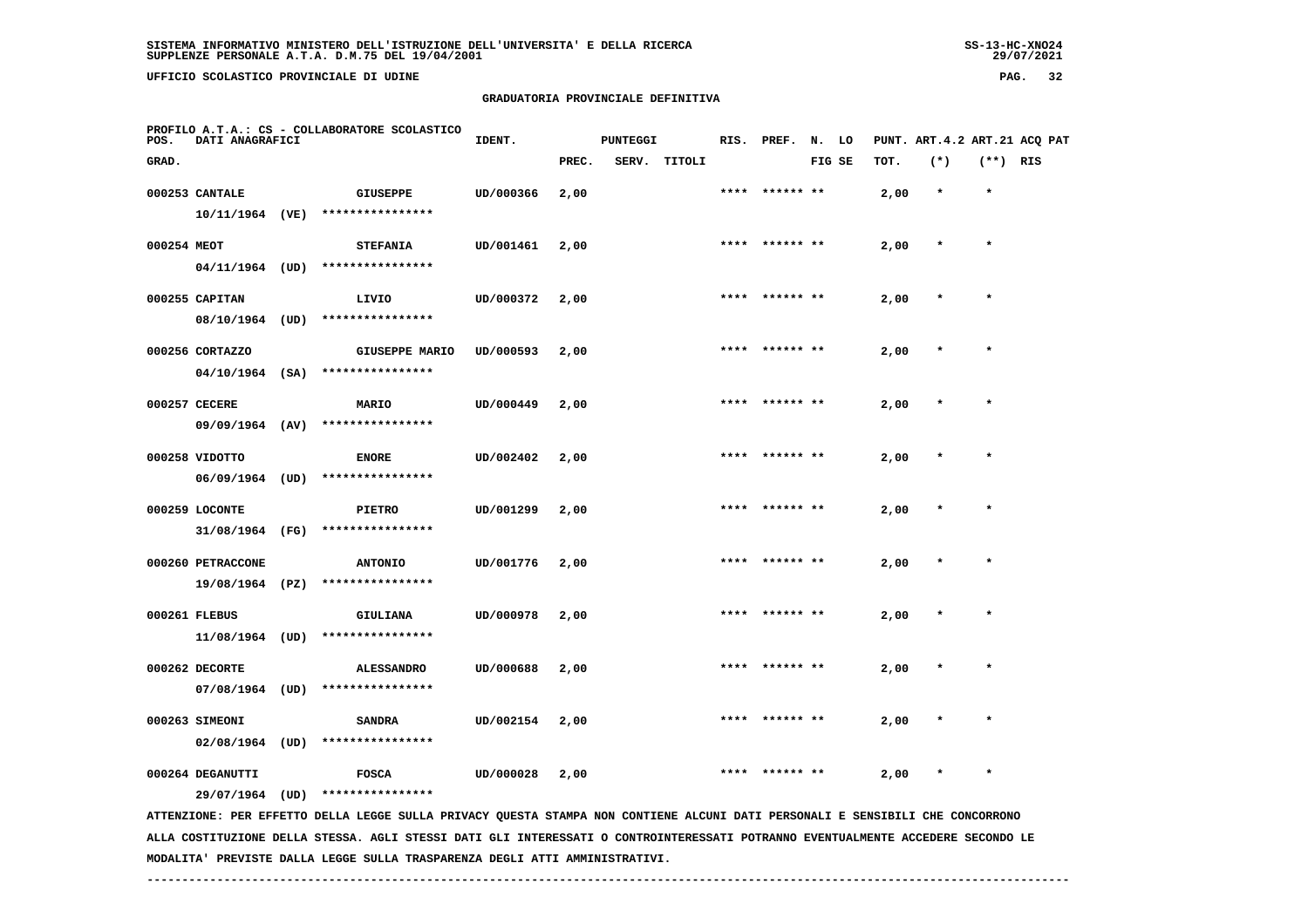**UFFICIO SCOLASTICO PROVINCIALE DI UDINE PAG. 33**

# **GRADUATORIA PROVINCIALE DEFINITIVA**

| POS.         | DATI ANAGRAFICI                        |      | PROFILO A.T.A.: CS - COLLABORATORE SCOLASTICO                                                                                 | IDENT.    |       | <b>PUNTEGGI</b> |        | RIS. | PREF.          | N. LO  |      | PUNT. ART.4.2 ART.21 ACQ PAT |            |  |
|--------------|----------------------------------------|------|-------------------------------------------------------------------------------------------------------------------------------|-----------|-------|-----------------|--------|------|----------------|--------|------|------------------------------|------------|--|
| GRAD.        |                                        |      |                                                                                                                               |           | PREC. | SERV.           | TITOLI |      |                | FIG SE | TOT. | $(*)$                        | $(**)$ RIS |  |
|              | 000265 BARBINA<br>11/07/1964 (UD)      |      | <b>DANIELA</b><br>****************                                                                                            | UD/000123 | 2,00  |                 |        |      |                |        | 2,00 |                              | $\star$    |  |
|              | 000266 MARGINAI<br>08/07/1964 (UD)     |      | <b>ALESSANDRA</b><br>****************                                                                                         | UD/001390 | 2,00  |                 |        |      |                |        | 2,00 |                              |            |  |
|              | 000267 DELLA VEDOVA<br>21/06/1964 (UD) |      | <b>ALESSANDRA</b><br>****************                                                                                         | UD/000733 | 2,00  |                 |        | **** |                |        | 2,00 | $\star$                      | $\star$    |  |
|              | 000268 FANZUTTI<br>19/06/1964 (UD)     |      | <b>NICOLA</b><br>****************                                                                                             | UD/000932 | 2,00  |                 |        |      |                |        | 2,00 |                              |            |  |
|              | 000269 MALGHIN<br>27/05/1964           | (EE) | <b>SANDRA</b><br>****************                                                                                             | UD/001349 | 2,00  |                 |        |      | **** ****** ** |        | 2,00 |                              | $\star$    |  |
|              | 000270 PITTIONI<br>19/05/1964          | (UD) | <b>ISABELLA</b><br>****************                                                                                           | UD/001849 | 2,00  |                 |        |      |                |        | 2,00 |                              |            |  |
|              | 000271 TREVISAN<br>13/05/1964 (UD)     |      | <b>ROMANA</b><br>****************                                                                                             | UD/002305 | 2,00  |                 |        | **** | ****** **      |        | 2,00 |                              | $\star$    |  |
| 000272 RUPIL | 08/05/1964 (UD)                        |      | <b>SILVANA</b><br>****************                                                                                            | UD/002021 | 2,00  |                 |        | **** |                |        | 2,00 |                              | $\star$    |  |
|              | 000273 LA GROTTERIA<br>26/04/1964 (VV) |      | <b>ANNINA</b><br>****************                                                                                             | UD/001231 | 2,00  |                 |        |      |                |        | 2,00 |                              |            |  |
|              | 000274 CORNACCHINI<br>18/04/1964 (UD)  |      | <b>SIMONETTA</b><br>****************                                                                                          | UD/000591 | 2,00  |                 |        |      |                |        | 2,00 |                              |            |  |
|              | 000275 FRANZIL<br>$10/04/1964$ (CO)    |      | <b>ROSSELLA</b><br>****************                                                                                           | UD/001019 | 2,00  |                 |        |      |                |        | 2,00 |                              |            |  |
|              | 000276 LODOLO<br>28/03/1964 (UD)       |      | <b>CATERINA</b><br>****************                                                                                           | UD/000036 | 2,00  |                 |        |      |                |        | 2,00 |                              |            |  |
|              |                                        |      | ATTENZIONE: PER EFFETTO DELLA LEGGE SULLA PRIVACY QUESTA STAMPA NON CONTIENE ALCUNI DATI PERSONALI E SENSIBILI CHE CONCORRONO |           |       |                 |        |      |                |        |      |                              |            |  |

 **ALLA COSTITUZIONE DELLA STESSA. AGLI STESSI DATI GLI INTERESSATI O CONTROINTERESSATI POTRANNO EVENTUALMENTE ACCEDERE SECONDO LE MODALITA' PREVISTE DALLA LEGGE SULLA TRASPARENZA DEGLI ATTI AMMINISTRATIVI.**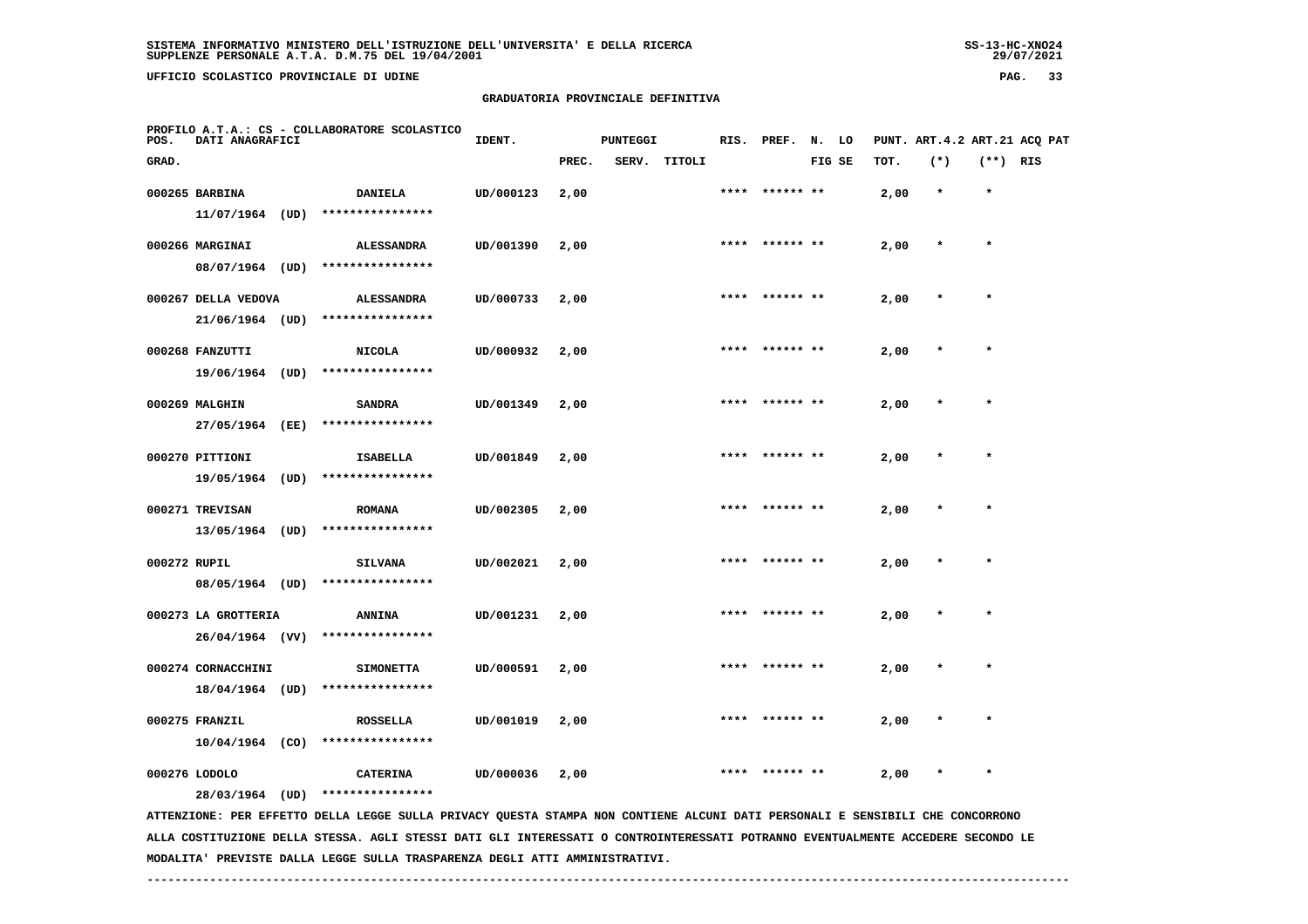**UFFICIO SCOLASTICO PROVINCIALE DI UDINE PAG. 34**

#### **GRADUATORIA PROVINCIALE DEFINITIVA**

| PROFILO A.T.A.: CS - COLLABORATORE SCOLASTICO<br><b>DATI ANAGRAFICI</b><br>POS. |                   |  | IDENT.                                                                                                                        | <b>PUNTEGGI</b> |       |  | RIS. PREF. N. LO |      |                 | PUNT. ART.4.2 ART.21 ACQ PAT |      |         |            |  |
|---------------------------------------------------------------------------------|-------------------|--|-------------------------------------------------------------------------------------------------------------------------------|-----------------|-------|--|------------------|------|-----------------|------------------------------|------|---------|------------|--|
| GRAD.                                                                           |                   |  |                                                                                                                               |                 | PREC. |  | SERV. TITOLI     |      |                 | FIG SE                       | TOT. | $(*)$   | $(**)$ RIS |  |
| 000277 BERT                                                                     |                   |  | <b>ASCANIO</b>                                                                                                                | UD/000193       | 2,00  |  |                  |      | **** ****** **  |                              | 2,00 | $\star$ | $\star$    |  |
|                                                                                 | 28/03/1964 (UD)   |  | ****************                                                                                                              |                 |       |  |                  |      |                 |                              |      |         |            |  |
|                                                                                 | 000278 PREDAN     |  | LORETTA                                                                                                                       | UD/001892       | 2,00  |  |                  | **** | ****** **       |                              | 2,00 | $\star$ | $\star$    |  |
|                                                                                 | 26/03/1964 (UD)   |  | ****************                                                                                                              |                 |       |  |                  |      |                 |                              |      |         |            |  |
|                                                                                 | 000279 LEPORE     |  | <b>MARCO</b>                                                                                                                  | UD/001271       | 2,00  |  |                  |      | **** ****** **  |                              | 2,00 | $\star$ | $\star$    |  |
|                                                                                 | 28/02/1964 (UD)   |  | ****************                                                                                                              |                 |       |  |                  |      |                 |                              |      |         |            |  |
|                                                                                 | 000280 BERTOLINI  |  | PAOLA                                                                                                                         | UD/000208       | 2,00  |  |                  | **** | ****** **       |                              | 2,00 | $\star$ | $\star$    |  |
|                                                                                 | $26/02/1964$ (UD) |  | ****************                                                                                                              |                 |       |  |                  |      |                 |                              |      |         |            |  |
|                                                                                 | 000281 OLERNI     |  | LAURA                                                                                                                         | UD/001639       | 2,00  |  |                  |      |                 |                              | 2,00 |         |            |  |
|                                                                                 | 24/02/1964 (EE)   |  | ****************                                                                                                              |                 |       |  |                  |      |                 |                              |      |         |            |  |
| 000282 PICCO                                                                    |                   |  | <b>SIMONETTA</b>                                                                                                              | UD/001813       | 2,00  |  |                  |      | ****** **       |                              | 2,00 |         | $\star$    |  |
|                                                                                 | $22/02/1964$ (UD) |  | ****************                                                                                                              |                 |       |  |                  |      |                 |                              |      |         |            |  |
|                                                                                 | 000283 CLERICI    |  | <b>MANUELA</b>                                                                                                                | UD/000523       | 2,00  |  |                  |      | **** ****** **  |                              | 2,00 | $\ast$  | $\star$    |  |
|                                                                                 | 29/01/1964 (UD)   |  | ****************                                                                                                              |                 |       |  |                  |      |                 |                              |      |         |            |  |
| 000284 BON                                                                      |                   |  | PAOLO                                                                                                                         | UD/000248       | 2,00  |  |                  |      |                 |                              | 2,00 |         |            |  |
|                                                                                 | 22/01/1964 (UD)   |  | ****************                                                                                                              |                 |       |  |                  |      |                 |                              |      |         |            |  |
|                                                                                 | 000285 BASSETTI   |  | <b>FRANCA</b>                                                                                                                 | UD/000022       | 2,00  |  |                  |      | ****  ****** ** |                              | 2,00 | $\ast$  | $\star$    |  |
|                                                                                 | 16/01/1964 (UD)   |  | ****************                                                                                                              |                 |       |  |                  |      |                 |                              |      |         |            |  |
|                                                                                 | 000286 NARDINI    |  | ORNELLA                                                                                                                       | UD/001600       | 2,00  |  |                  |      |                 |                              | 2,00 |         |            |  |
|                                                                                 | $30/12/1963$ (UD) |  | ****************                                                                                                              |                 |       |  |                  |      |                 |                              |      |         |            |  |
|                                                                                 | 000287 COLUSSA    |  | TIZIANA                                                                                                                       | UD/000553       | 2,00  |  |                  |      |                 |                              | 2,00 |         |            |  |
|                                                                                 | 28/12/1963 (UD)   |  | ****************                                                                                                              |                 |       |  |                  |      |                 |                              |      |         |            |  |
| 000288 BELLO                                                                    |                   |  | <b>ANNALISA</b>                                                                                                               | UD/000156       | 2,00  |  |                  |      |                 |                              | 2,00 | $\star$ | $\star$    |  |
|                                                                                 |                   |  | 27/12/1963 (UD) ****************                                                                                              |                 |       |  |                  |      |                 |                              |      |         |            |  |
|                                                                                 |                   |  | ATTENZIONE: PER EFFETTO DELLA LEGGE SULLA PRIVACY QUESTA STAMPA NON CONTIENE ALCUNI DATI PERSONALI E SENSIBILI CHE CONCORRONO |                 |       |  |                  |      |                 |                              |      |         |            |  |

 **ALLA COSTITUZIONE DELLA STESSA. AGLI STESSI DATI GLI INTERESSATI O CONTROINTERESSATI POTRANNO EVENTUALMENTE ACCEDERE SECONDO LE MODALITA' PREVISTE DALLA LEGGE SULLA TRASPARENZA DEGLI ATTI AMMINISTRATIVI.**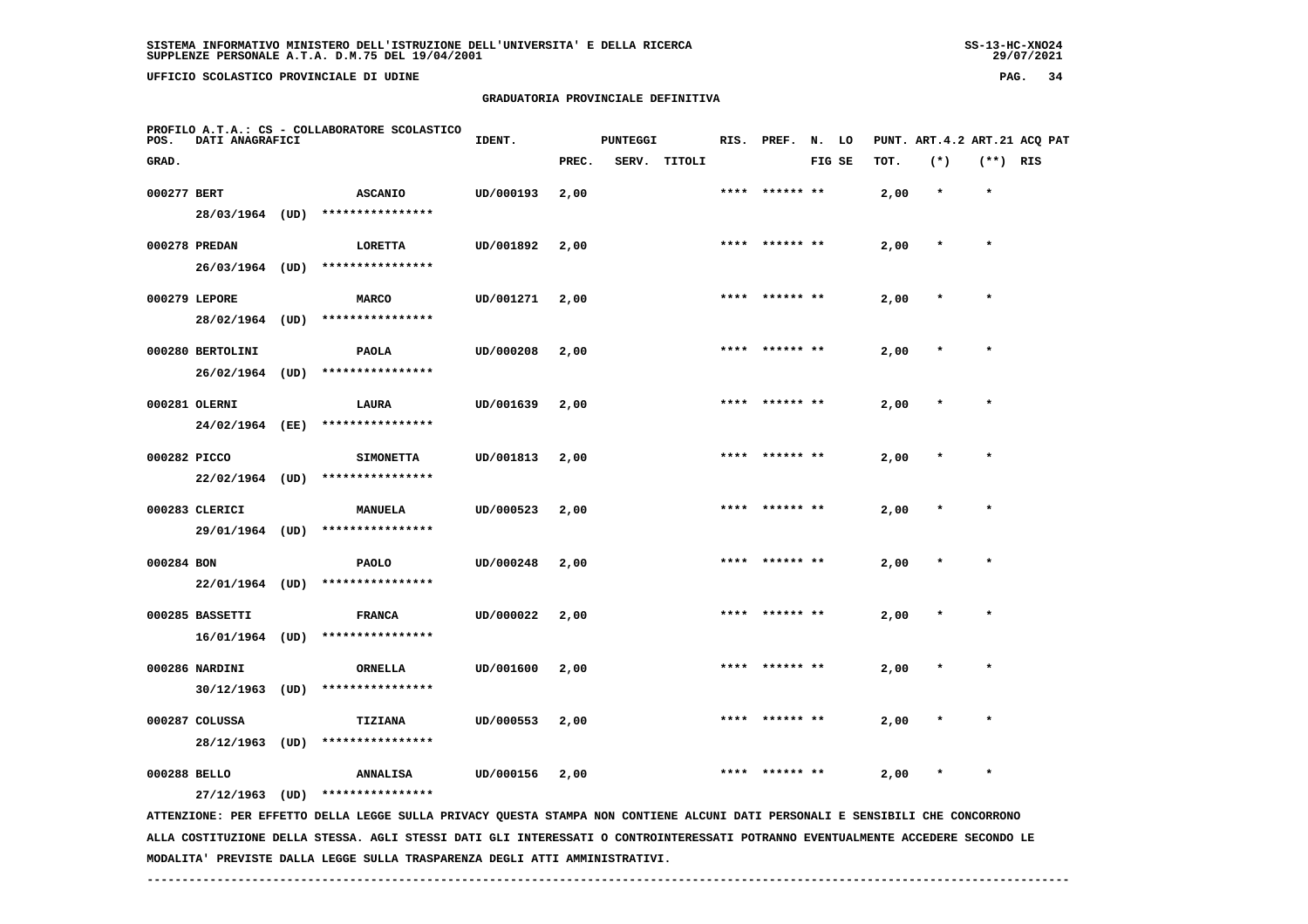**UFFICIO SCOLASTICO PROVINCIALE DI UDINE PAG. 35**

# **GRADUATORIA PROVINCIALE DEFINITIVA**

| POS.                                                                                                                          | PROFILO A.T.A.: CS - COLLABORATORE SCOLASTICO<br>DATI ANAGRAFICI |      |                  | IDENT.    | <b>PUNTEGGI</b> |  |              |      | RIS. PREF. N. LO |        |  | PUNT. ART. 4.2 ART. 21 ACQ PAT |         |            |  |  |
|-------------------------------------------------------------------------------------------------------------------------------|------------------------------------------------------------------|------|------------------|-----------|-----------------|--|--------------|------|------------------|--------|--|--------------------------------|---------|------------|--|--|
| GRAD.                                                                                                                         |                                                                  |      |                  |           | PREC.           |  | SERV. TITOLI |      |                  | FIG SE |  | TOT.                           | $(*)$   | $(**)$ RIS |  |  |
|                                                                                                                               | 000289 BERGAGNA                                                  |      | <b>CRISTINA</b>  | UD/000183 | 2,00            |  |              |      | **** ****** **   |        |  | 2,00                           | $\star$ | $\star$    |  |  |
|                                                                                                                               | 22/12/1963                                                       | (UD) | **************** |           |                 |  |              |      |                  |        |  |                                |         |            |  |  |
|                                                                                                                               | 000290 VIGNUDA                                                   |      | <b>LORENA</b>    | UD/002403 | 2,00            |  |              |      | **** ****** **   |        |  | 2,00                           | $\ast$  | $\star$    |  |  |
|                                                                                                                               | 17/12/1963                                                       | (UD) | **************** |           |                 |  |              |      |                  |        |  |                                |         |            |  |  |
|                                                                                                                               | 000291 DE GIOVANNI                                               |      | <b>FRANCESCO</b> | UD/000700 | 2,00            |  |              | **** |                  |        |  | 2,00                           |         | $\star$    |  |  |
|                                                                                                                               | $02/12/1963$ (SA)                                                |      | **************** |           |                 |  |              |      |                  |        |  |                                |         |            |  |  |
|                                                                                                                               | 000292 DOMINUTTI                                                 |      | <b>GIORGIO</b>   | UD/000847 | 2,00            |  |              |      |                  |        |  | 2,00                           |         |            |  |  |
|                                                                                                                               | 27/11/1963                                                       | (UD) | **************** |           |                 |  |              |      |                  |        |  |                                |         |            |  |  |
|                                                                                                                               | 000293 TESSARO                                                   |      | LOREDANA         | UD/002241 | 2,00            |  |              | **** | ****** **        |        |  | 2,00                           |         | $\star$    |  |  |
|                                                                                                                               | 26/11/1963                                                       | (UD) | **************** |           |                 |  |              |      |                  |        |  |                                |         |            |  |  |
| 000294 MIAN                                                                                                                   |                                                                  |      | <b>GIUSEPPE</b>  | UD/001475 | 2,00            |  |              |      | **** ****** **   |        |  | 2,00                           |         | $\star$    |  |  |
|                                                                                                                               | 24/11/1963                                                       | (UD) | **************** |           |                 |  |              |      |                  |        |  |                                |         |            |  |  |
|                                                                                                                               | 000295 IANICH                                                    |      | <b>PAOLO</b>     | UD/001191 | 2,00            |  |              |      |                  |        |  | 2,00                           |         | $\star$    |  |  |
|                                                                                                                               | 22/11/1963 (UD)                                                  |      | **************** |           |                 |  |              |      |                  |        |  |                                |         |            |  |  |
|                                                                                                                               | 000296 MOLINO                                                    |      | <b>CRISTINA</b>  | UD/001542 | 2,00            |  |              | **** | ****** **        |        |  | 2,00                           |         | $\star$    |  |  |
|                                                                                                                               | 20/11/1963 (UD)                                                  |      | **************** |           |                 |  |              |      |                  |        |  |                                |         |            |  |  |
|                                                                                                                               | 000297 SCAINI                                                    |      | MANUELA          | UD/002084 | 2,00            |  |              | **** | ****** **        |        |  | 2,00                           |         |            |  |  |
|                                                                                                                               | 16/11/1963                                                       | (EE) | **************** |           |                 |  |              |      |                  |        |  |                                |         |            |  |  |
| 000298 PEPE                                                                                                                   |                                                                  |      | <b>ROSA</b>      | UD/001757 | 2,00            |  |              |      |                  |        |  | 2,00                           |         |            |  |  |
|                                                                                                                               | $03/11/1963$ (SA)                                                |      | **************** |           |                 |  |              |      |                  |        |  |                                |         |            |  |  |
|                                                                                                                               | 000299 JANTUONO                                                  |      | <b>MICHELINA</b> | UD/000669 | 2,00            |  |              |      |                  |        |  | 2,00                           |         |            |  |  |
|                                                                                                                               | 31/10/1963                                                       | (FG) | **************** |           |                 |  |              |      |                  |        |  |                                |         |            |  |  |
|                                                                                                                               | 000300 CEDARMAS                                                  |      | <b>SILVANO</b>   | UD/000454 | 2,00            |  |              | **** |                  |        |  | 2,00                           | $\ast$  | $\star$    |  |  |
|                                                                                                                               | 25/10/1963                                                       | (UD) | **************** |           |                 |  |              |      |                  |        |  |                                |         |            |  |  |
| ATTENZIONE: PER EFFETTO DELLA LEGGE SULLA PRIVACY QUESTA STAMPA NON CONTIENE ALCUNI DATI PERSONALI E SENSIBILI CHE CONCORRONO |                                                                  |      |                  |           |                 |  |              |      |                  |        |  |                                |         |            |  |  |

 **ALLA COSTITUZIONE DELLA STESSA. AGLI STESSI DATI GLI INTERESSATI O CONTROINTERESSATI POTRANNO EVENTUALMENTE ACCEDERE SECONDO LE MODALITA' PREVISTE DALLA LEGGE SULLA TRASPARENZA DEGLI ATTI AMMINISTRATIVI.**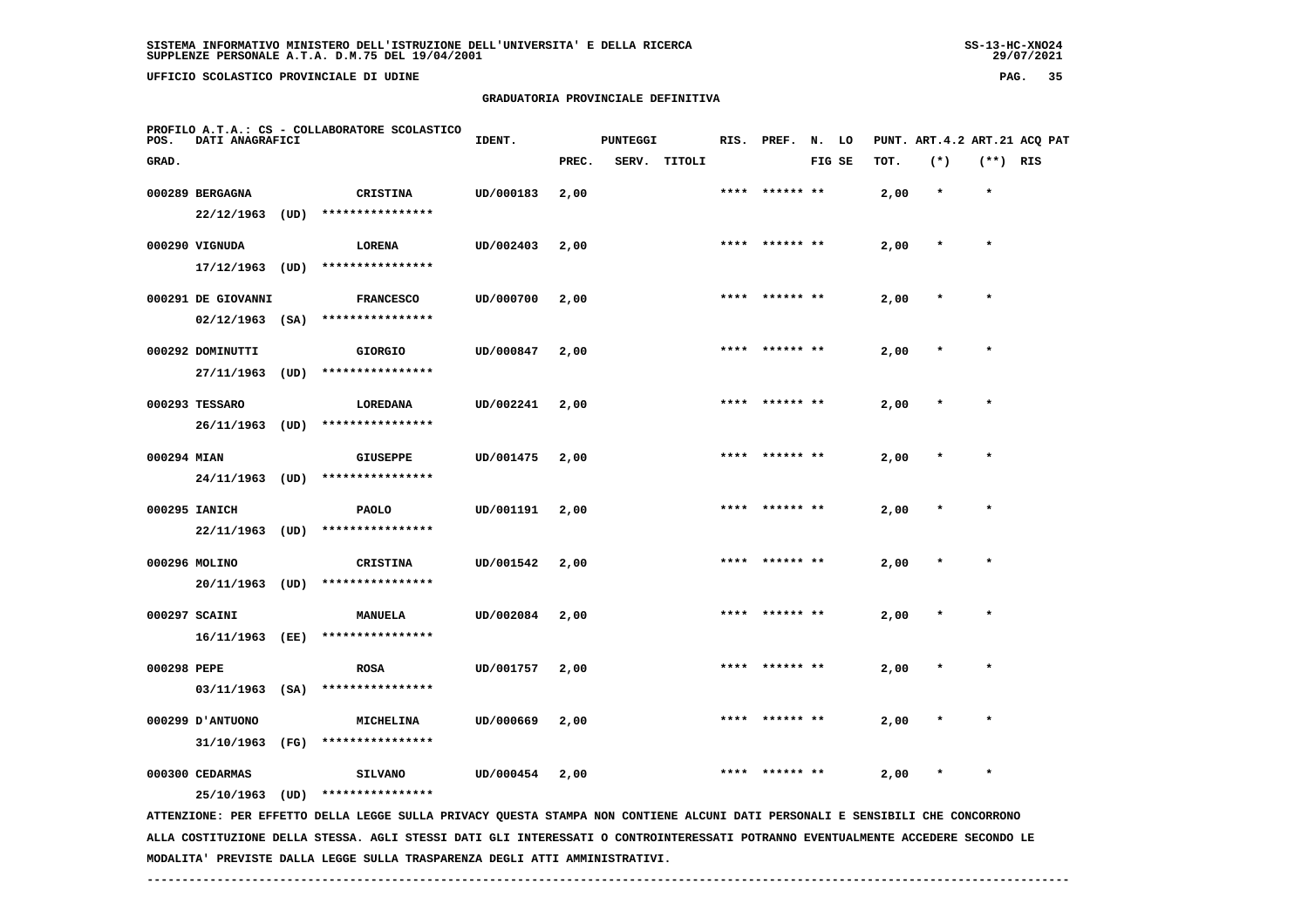**UFFICIO SCOLASTICO PROVINCIALE DI UDINE PAG. 36**

## **GRADUATORIA PROVINCIALE DEFINITIVA**

| POS.  | DATI ANAGRAFICI   |      | PROFILO A.T.A.: CS - COLLABORATORE SCOLASTICO                                                                                                                                                                                                                    | IDENT.    |       | <b>PUNTEGGI</b> |        |      | RIS. PREF. | N.     | LO |      |         |            | PUNT. ART. 4.2 ART. 21 ACQ PAT |
|-------|-------------------|------|------------------------------------------------------------------------------------------------------------------------------------------------------------------------------------------------------------------------------------------------------------------|-----------|-------|-----------------|--------|------|------------|--------|----|------|---------|------------|--------------------------------|
| GRAD. |                   |      |                                                                                                                                                                                                                                                                  |           | PREC. | SERV.           | TITOLI |      |            | FIG SE |    | TOT. | $(*)$   | $(**)$ RIS |                                |
|       | 000301 PUGLISI    |      | <b>FAUSA</b>                                                                                                                                                                                                                                                     | UD/001907 | 2,00  |                 |        | **** | ****** **  |        |    | 2,00 | $\star$ | $\star$    |                                |
|       | 24/10/1963        | (AG) | ****************                                                                                                                                                                                                                                                 |           |       |                 |        |      |            |        |    |      |         |            |                                |
|       | 000302 BELLANA    |      | <b>FRANCESCO</b>                                                                                                                                                                                                                                                 | UD/000150 | 2,00  |                 |        |      |            |        |    | 2,00 |         | $\star$    |                                |
|       | 18/10/1963        | (UD) | ****************                                                                                                                                                                                                                                                 |           |       |                 |        |      |            |        |    |      |         |            |                                |
|       | 000303 IANNOLLI   |      | <b>MICHELE</b>                                                                                                                                                                                                                                                   | UD/001195 | 2,00  |                 |        |      |            |        |    | 2,00 |         |            |                                |
|       | 12/10/1963        | (SA) | ****************                                                                                                                                                                                                                                                 |           |       |                 |        |      |            |        |    |      |         |            |                                |
|       | 000304 BRAGANO'   |      | LUISA                                                                                                                                                                                                                                                            | UD/000282 | 2,00  |                 |        |      | ****** **  |        |    | 2,00 |         | $\star$    |                                |
|       | 06/10/1963        | (UD) | ****************                                                                                                                                                                                                                                                 |           |       |                 |        |      |            |        |    |      |         |            |                                |
|       | 000305 CILENTO    |      | <b>GIORGIO</b>                                                                                                                                                                                                                                                   | UD/000504 | 2,00  |                 |        |      | ****** **  |        |    | 2,00 |         |            |                                |
|       | 01/10/1963        | (CE) | ****************                                                                                                                                                                                                                                                 |           |       |                 |        |      |            |        |    |      |         |            |                                |
|       | 000306 DELNERI    |      | TAMARA                                                                                                                                                                                                                                                           | UD/000747 | 2,00  |                 |        |      |            |        |    | 2,00 |         | $\star$    |                                |
|       | 24/09/1963        | (UD) | ****************                                                                                                                                                                                                                                                 |           |       |                 |        |      |            |        |    |      |         |            |                                |
|       | 000307 SORATO     |      | <b>PAOLA</b>                                                                                                                                                                                                                                                     | UD/002167 | 2,00  |                 |        |      |            |        |    | 2,00 |         |            |                                |
|       | 20/09/1963        | (UD) | ****************                                                                                                                                                                                                                                                 |           |       |                 |        |      |            |        |    |      |         |            |                                |
|       | 000308 BENETTIN   |      | <b>FLAVIA</b>                                                                                                                                                                                                                                                    | UD/000178 | 2,00  |                 |        |      |            |        |    | 2,00 |         | $\star$    |                                |
|       | 19/09/1963        | (UD) | ****************                                                                                                                                                                                                                                                 |           |       |                 |        |      |            |        |    |      |         |            |                                |
|       | 000309 BRUMAT     |      | <b>ALBERTO</b>                                                                                                                                                                                                                                                   | UD/000301 | 2,00  |                 |        |      | ****** **  |        |    | 2,00 |         |            |                                |
|       | 18/09/1963        | (GO) | ****************                                                                                                                                                                                                                                                 |           |       |                 |        |      |            |        |    |      |         |            |                                |
|       | 000310 DEL BIANCO |      | <b>BRUNO</b>                                                                                                                                                                                                                                                     | UD/000703 | 2,00  |                 |        | **** | ****** **  |        |    | 2,00 |         | $\star$    |                                |
|       | 17/09/1963        | (UD) | ****************                                                                                                                                                                                                                                                 |           |       |                 |        |      |            |        |    |      |         |            |                                |
|       | 000311 PAGANO     |      | <b>MARIA CATENA</b>                                                                                                                                                                                                                                              | UD/001668 | 2,00  |                 |        |      |            |        |    | 2,00 |         |            |                                |
|       | $14/09/1963$ (CT) |      | ****************                                                                                                                                                                                                                                                 |           |       |                 |        |      |            |        |    |      |         |            |                                |
|       | 000312 OTTOGALLI  |      | SILVIA                                                                                                                                                                                                                                                           | UD/000011 | 2,00  |                 |        |      |            |        |    | 2,00 |         |            |                                |
|       | 09/09/1963        | (UD) | ****************                                                                                                                                                                                                                                                 |           |       |                 |        |      |            |        |    |      |         |            |                                |
|       |                   |      | ATTENZIONE: PER EFFETTO DELLA LEGGE SULLA PRIVACY QUESTA STAMPA NON CONTIENE ALCUNI DATI PERSONALI E SENSIBILI CHE CONCORRONO<br>ALLA COSTITUZIONE DELLA STESSA. AGLI STESSI DATI GLI INTERESSATI O CONTROINTERESSATI POTRANNO EVENTUALMENTE ACCEDERE SECONDO LE |           |       |                 |        |      |            |        |    |      |         |            |                                |

 **MODALITA' PREVISTE DALLA LEGGE SULLA TRASPARENZA DEGLI ATTI AMMINISTRATIVI.**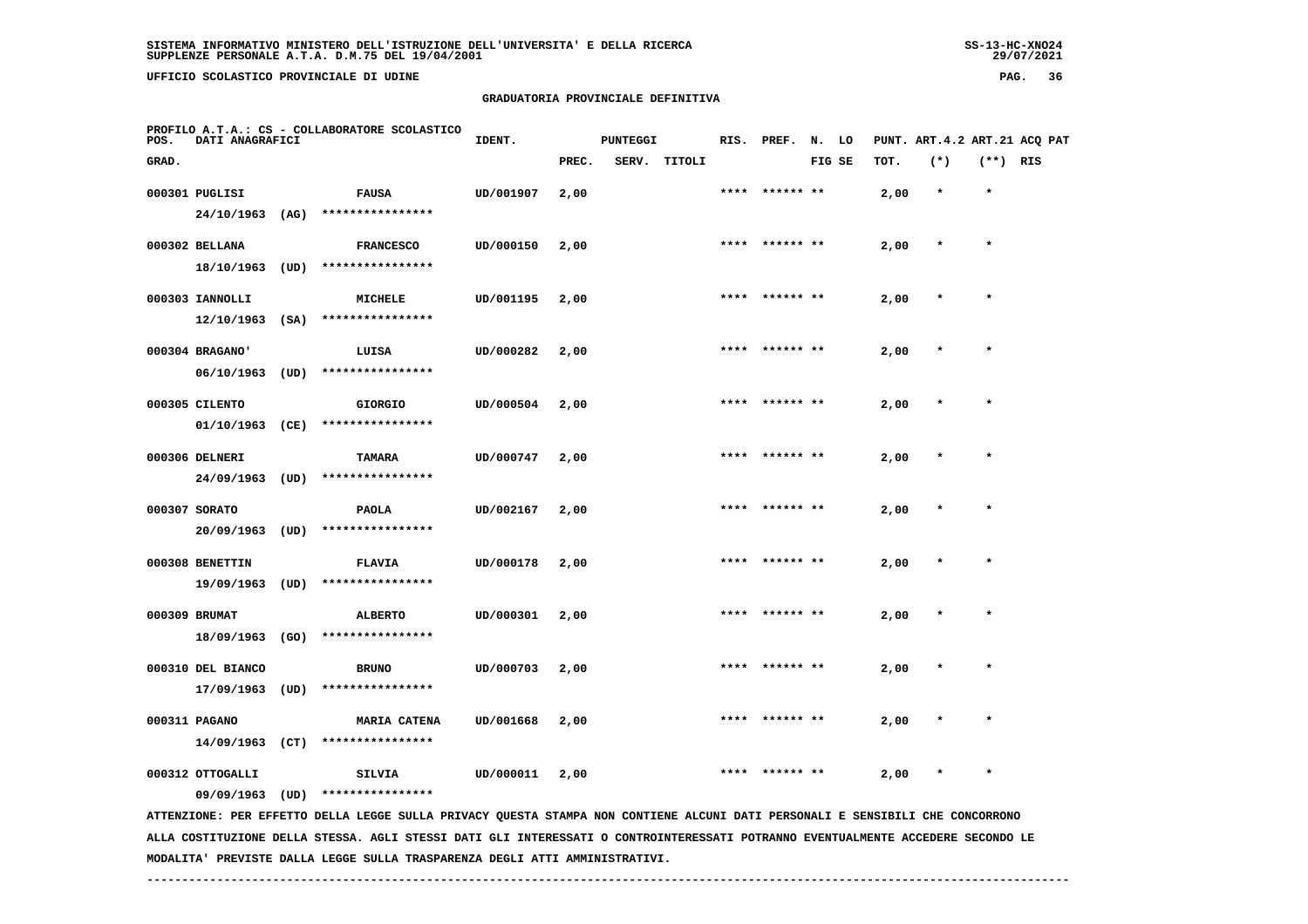**UFFICIO SCOLASTICO PROVINCIALE DI UDINE PAG. 37**

#### **GRADUATORIA PROVINCIALE DEFINITIVA**

| POS.         | DATI ANAGRAFICI   |      | PROFILO A.T.A.: CS - COLLABORATORE SCOLASTICO                                                                                 | IDENT.    |       | <b>PUNTEGGI</b> |        | RIS. | PREF.           | N. LO  |      |        |            | PUNT. ART.4.2 ART.21 ACQ PAT |
|--------------|-------------------|------|-------------------------------------------------------------------------------------------------------------------------------|-----------|-------|-----------------|--------|------|-----------------|--------|------|--------|------------|------------------------------|
| GRAD.        |                   |      |                                                                                                                               |           | PREC. | SERV.           | TITOLI |      |                 | FIG SE | тот. | $(*)$  | $(**)$ RIS |                              |
|              | 000313 PETRIS     |      | <b>ELSO</b>                                                                                                                   | UD/001780 | 2,00  |                 |        | **** | ****** **       |        | 2,00 | $\ast$ | $\star$    |                              |
|              | 06/09/1963 (EE)   |      | ****************                                                                                                              |           |       |                 |        |      |                 |        |      |        |            |                              |
| 000314 GIOIA |                   |      | <b>DANIELA</b>                                                                                                                | UD/001105 | 2,00  |                 |        |      |                 |        | 2,00 |        |            |                              |
|              | 03/09/1963        | (UD) | ****************                                                                                                              |           |       |                 |        |      |                 |        |      |        |            |                              |
|              | 000315 VALERI     |      | <b>LORENZO</b>                                                                                                                | UD/002347 | 2,00  |                 |        |      | ****  ****** ** |        | 2,00 |        | $\star$    |                              |
|              | 02/09/1963        | (TV) | ****************                                                                                                              |           |       |                 |        |      |                 |        |      |        |            |                              |
|              | 000316 BUONAIUTO  |      | <b>CARMINE</b>                                                                                                                | UD/000316 | 2,00  |                 |        |      |                 |        | 2,00 |        |            |                              |
|              | 01/09/1963        | (NA) | ****************                                                                                                              |           |       |                 |        |      |                 |        |      |        |            |                              |
|              | 000317 ADDAMO     |      | <b>CALOGERO</b>                                                                                                               | UD/000046 | 2,00  |                 |        |      |                 |        | 2,00 |        |            |                              |
|              | $31/08/1963$ (CL) |      | ****************                                                                                                              |           |       |                 |        |      |                 |        |      |        |            |                              |
|              | 000318 STOCCO     |      | CLAUDIA                                                                                                                       | UD/002195 | 2,00  |                 |        |      | **** ****** **  |        | 2,00 |        |            |                              |
|              | $30/08/1963$ (UD) |      | ****************                                                                                                              |           |       |                 |        |      |                 |        |      |        |            |                              |
|              | 000319 ABRAMO     |      | <b>CRISTINA</b>                                                                                                               | UD/000044 | 2,00  |                 |        |      | **** ****** **  |        | 2,00 |        | $\star$    |                              |
|              | 20/08/1963 (UD)   |      | ****************                                                                                                              |           |       |                 |        |      |                 |        |      |        |            |                              |
| 000320 BO'   |                   |      | <b>FRANCESCA</b>                                                                                                              | UD/000235 | 2,00  |                 |        |      |                 |        | 2,00 |        | $\star$    |                              |
|              | 19/08/1963 (UD)   |      | ****************                                                                                                              |           |       |                 |        |      |                 |        |      |        |            |                              |
|              | 000321 CUDICIO    |      | <b>DINO</b>                                                                                                                   | UD/000628 | 2,00  |                 |        |      |                 |        | 2,00 |        |            |                              |
|              | 19/08/1963        | (UD) | ****************                                                                                                              |           |       |                 |        |      |                 |        |      |        |            |                              |
|              | 000322 ATTANASIO  |      | PASQUALE                                                                                                                      | UD/000092 | 2,00  |                 |        |      |                 |        | 2,00 |        | $\star$    |                              |
|              | 09/08/1963        | (NA) | ****************                                                                                                              |           |       |                 |        |      |                 |        |      |        |            |                              |
|              | 000323 ZUIANI     |      | <b>ALESSANDRA</b>                                                                                                             | UD/002520 | 2,00  |                 |        |      | ****** **       |        | 2,00 |        |            |                              |
|              | 27/07/1963        | (EE) | ****************                                                                                                              |           |       |                 |        |      |                 |        |      |        |            |                              |
|              | 000324 D'ANGELO   |      | MAURIZIO                                                                                                                      | UD/000666 | 2,00  |                 |        |      |                 |        | 2,00 |        | $\star$    |                              |
|              | 25/07/1963 (UD)   |      | ****************                                                                                                              |           |       |                 |        |      |                 |        |      |        |            |                              |
|              |                   |      | ATTENZIONE: PER EFFETTO DELLA LEGGE SULLA PRIVACY QUESTA STAMPA NON CONTIENE ALCUNI DATI PERSONALI E SENSIBILI CHE CONCORRONO |           |       |                 |        |      |                 |        |      |        |            |                              |

 **ALLA COSTITUZIONE DELLA STESSA. AGLI STESSI DATI GLI INTERESSATI O CONTROINTERESSATI POTRANNO EVENTUALMENTE ACCEDERE SECONDO LE MODALITA' PREVISTE DALLA LEGGE SULLA TRASPARENZA DEGLI ATTI AMMINISTRATIVI.**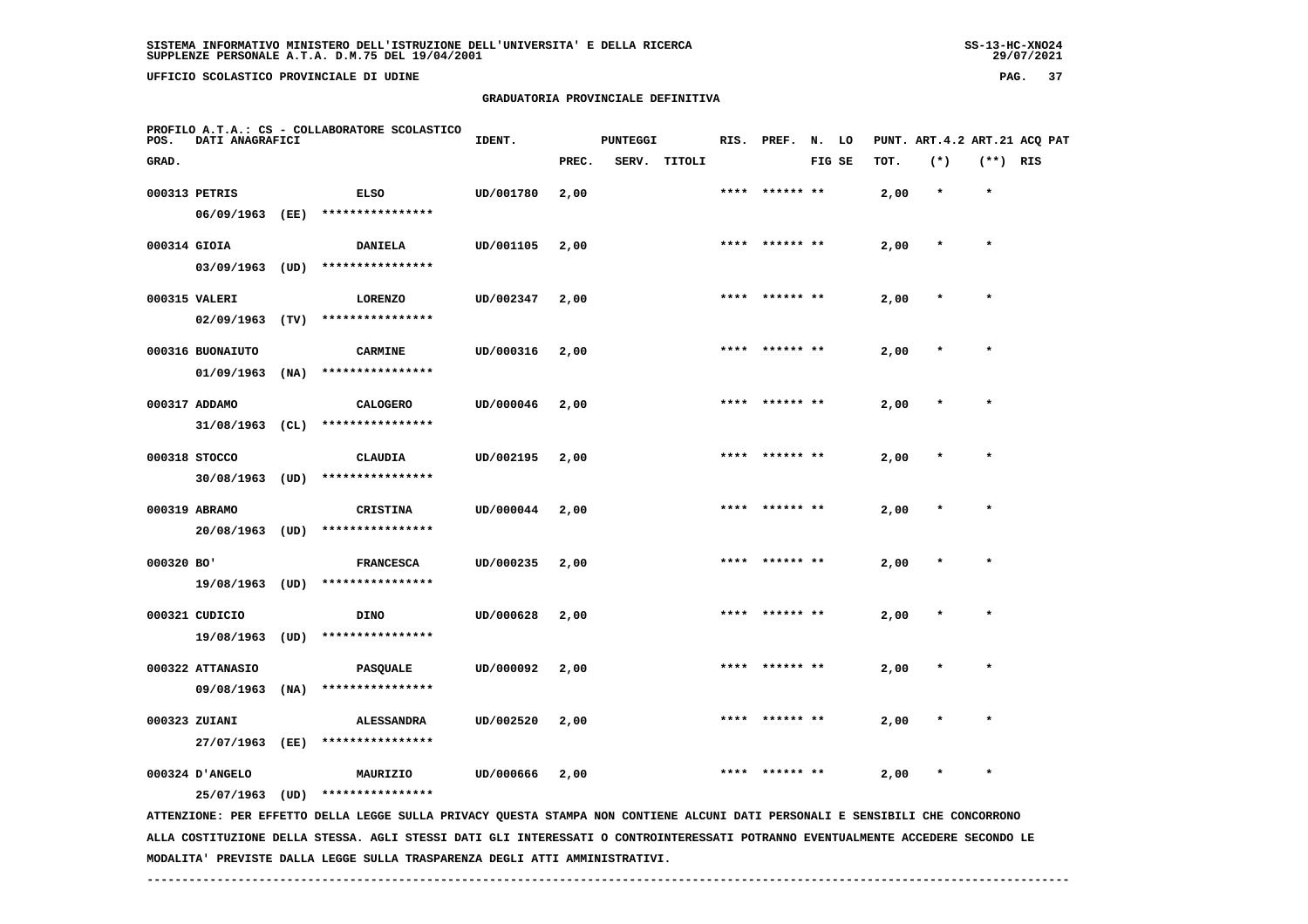**UFFICIO SCOLASTICO PROVINCIALE DI UDINE PAG. 38**

## **GRADUATORIA PROVINCIALE DEFINITIVA**

| POS.         | DATI ANAGRAFICI                   |      | PROFILO A.T.A.: CS - COLLABORATORE SCOLASTICO                                                                                 | IDENT.    |       | <b>PUNTEGGI</b> |        | RIS. | PREF.          | N. LO  |      |         |            | PUNT. ART.4.2 ART.21 ACQ PAT |
|--------------|-----------------------------------|------|-------------------------------------------------------------------------------------------------------------------------------|-----------|-------|-----------------|--------|------|----------------|--------|------|---------|------------|------------------------------|
| GRAD.        |                                   |      |                                                                                                                               |           | PREC. | SERV.           | TITOLI |      |                | FIG SE | тот. | $(*)$   | $(**)$ RIS |                              |
|              | 000325 MANIERI<br>25/07/1963      | (UD) | CORRADO<br>****************                                                                                                   | UD/001356 | 2,00  |                 |        | **** | ****** **      |        | 2,00 | $\star$ | $\star$    |                              |
|              | 000326 PELLEGRINA                 |      | SONIA                                                                                                                         | UD/001744 | 2,00  |                 |        |      |                |        | 2,00 |         | $\star$    |                              |
|              | 23/07/1963                        | (UD) | ****************                                                                                                              |           |       |                 |        |      |                |        |      |         |            |                              |
| 000327 TOROS | 16/07/1963                        | (GO) | <b>CARMEN</b><br>****************                                                                                             | UD/002284 | 2,00  |                 |        | **** | ****** **      |        | 2,00 | $\ast$  | $\star$    |                              |
|              | 000328 IMPARATO<br>13/07/1963     | (NA) | MARIALUISA<br>****************                                                                                                | UD/001202 | 2,00  |                 |        |      |                |        | 2,00 |         |            |                              |
|              | 000329 GRANATO<br>09/07/1963 (SA) |      | <b>ANTONIO</b><br>****************                                                                                            | UD/001144 | 2,00  |                 |        |      |                |        | 2,00 |         |            |                              |
|              | 000330 ZUCCOLO                    |      | GABRIELLA                                                                                                                     | UD/002515 | 2,00  |                 |        |      | **** ****** ** |        | 2,00 |         | $\star$    |                              |
|              | 06/07/1963<br>000331 TORNESE      | (UD) | ****************<br><b>ANGELINA</b>                                                                                           | UD/002282 | 2,00  |                 |        |      | **** ****** ** |        | 2,00 |         | $\star$    |                              |
|              | 21/06/1963<br>000332 PALOMBA      | (EE) | ****************<br><b>VINCENZO</b>                                                                                           | UD/001678 | 2,00  |                 |        |      |                |        | 2,00 |         | $\star$    |                              |
|              | 20/06/1963                        | (NA) | ****************                                                                                                              |           |       |                 |        |      |                |        |      |         |            |                              |
|              | 000333 QUALIZZA<br>13/06/1963     | (EE) | <b>ALESSANDRO</b><br>****************                                                                                         | UD/001928 | 2,00  |                 |        |      |                |        | 2,00 |         |            |                              |
|              | 000334 CRISTOFARO<br>23/05/1963   | (CZ) | MARIA<br>****************                                                                                                     | UD/000616 | 2,00  |                 |        |      |                |        | 2,00 |         | $\star$    |                              |
| 000335 MIANI |                                   |      | <b>PAOLA</b>                                                                                                                  | UD/001481 | 2,00  |                 |        |      |                |        | 2,00 |         |            |                              |
|              | 19/05/1963<br>000336 DAL PONTE    | (UD) | ****************<br>EDA                                                                                                       | UD/000655 | 2,00  |                 |        |      |                |        | 2,00 |         |            |                              |
|              | 05/05/1963                        | (UD) | ****************                                                                                                              |           |       |                 |        |      |                |        |      |         |            |                              |
|              |                                   |      | ATTENZIONE: PER EFFETTO DELLA LEGGE SULLA PRIVACY QUESTA STAMPA NON CONTIENE ALCUNI DATI PERSONALI E SENSIBILI CHE CONCORRONO |           |       |                 |        |      |                |        |      |         |            |                              |

 **ALLA COSTITUZIONE DELLA STESSA. AGLI STESSI DATI GLI INTERESSATI O CONTROINTERESSATI POTRANNO EVENTUALMENTE ACCEDERE SECONDO LE MODALITA' PREVISTE DALLA LEGGE SULLA TRASPARENZA DEGLI ATTI AMMINISTRATIVI.**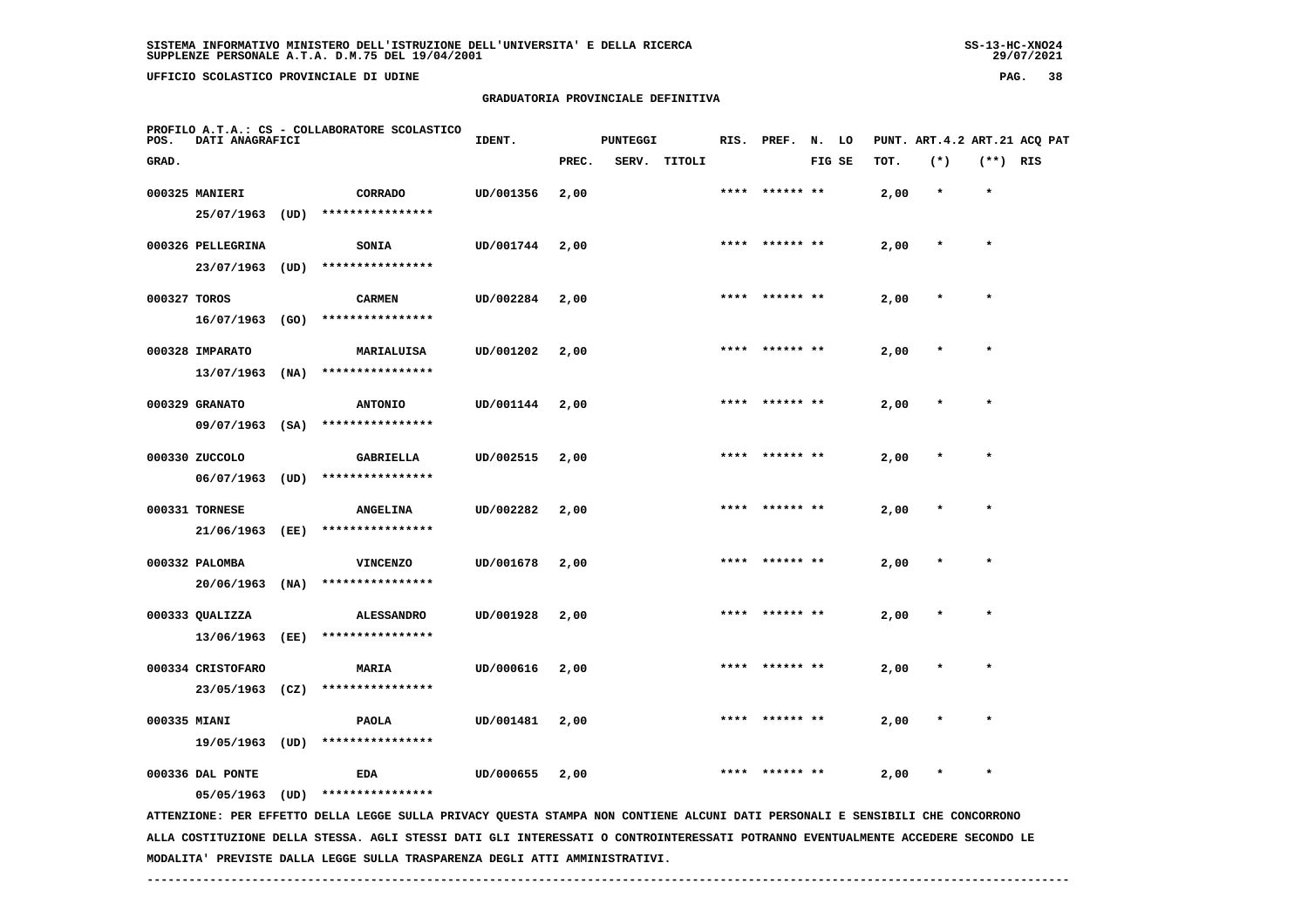**UFFICIO SCOLASTICO PROVINCIALE DI UDINE PAG. 39**

## **GRADUATORIA PROVINCIALE DEFINITIVA**

| POS.         | DATI ANAGRAFICI    |      | PROFILO A.T.A.: CS - COLLABORATORE SCOLASTICO                                                                                 | IDENT.    |       | <b>PUNTEGGI</b> |              |      | RIS. PREF. N. LO |        |      | PUNT. ART.4.2 ART.21 ACQ PAT |            |  |
|--------------|--------------------|------|-------------------------------------------------------------------------------------------------------------------------------|-----------|-------|-----------------|--------------|------|------------------|--------|------|------------------------------|------------|--|
| GRAD.        |                    |      |                                                                                                                               |           | PREC. |                 | SERV. TITOLI |      |                  | FIG SE | TOT. | $(*)$                        | $(**)$ RIS |  |
| 000337 LIANI |                    |      | <b>ORIANA</b>                                                                                                                 | UD/001280 | 2,00  |                 |              |      | **** ****** **   |        | 2,00 | $\star$                      | $\star$    |  |
|              | $02/05/1963$ (LC)  |      | ****************                                                                                                              |           |       |                 |              |      |                  |        |      |                              |            |  |
|              | 000338 GARDEL      |      | <b>IVANA</b>                                                                                                                  | UD/001059 | 2,00  |                 |              | **** | ****** **        |        | 2,00 |                              | $\star$    |  |
|              | $01/05/1963$ (UD)  |      | ****************                                                                                                              |           |       |                 |              |      |                  |        |      |                              |            |  |
|              | 000339 AMADIO      |      | <b>EMANUELA</b>                                                                                                               | UD/000058 | 2,00  |                 |              |      | **** ****** **   |        | 2,00 | $\star$                      | $\star$    |  |
|              | 17/04/1963 (UD)    |      | ****************                                                                                                              |           |       |                 |              |      |                  |        |      |                              |            |  |
|              | 000340 CHIARANDINI |      | <b>ARIANNA</b>                                                                                                                | UD/000478 | 2,00  |                 |              |      |                  |        | 2,00 |                              |            |  |
|              | 17/04/1963 (UD)    |      | ****************                                                                                                              |           |       |                 |              |      |                  |        |      |                              |            |  |
|              | 000341 CHIARANDINI |      | <b>DANIELA</b>                                                                                                                | UD/000479 | 2,00  |                 |              |      | **** ****** **   |        | 2,00 |                              |            |  |
|              | 17/04/1963 (UD)    |      | ****************                                                                                                              |           |       |                 |              |      |                  |        |      |                              |            |  |
|              | 000342 MARTINIS    |      | <b>CRISTINA</b>                                                                                                               | UD/001414 | 2,00  |                 |              | **** | ****** **        |        | 2,00 |                              | $\star$    |  |
|              | $17/04/1963$ (UD)  |      | ****************                                                                                                              |           |       |                 |              |      |                  |        |      |                              |            |  |
|              |                    |      |                                                                                                                               |           |       |                 |              |      | ****** **        |        |      |                              |            |  |
| 000343 MORES | 06/04/1963         | (UD) | CINZIA<br>****************                                                                                                    | UD/001562 | 2,00  |                 |              |      |                  |        | 2,00 |                              |            |  |
|              |                    |      |                                                                                                                               |           |       |                 |              |      |                  |        |      |                              |            |  |
| 000344 DUCA  |                    |      | <b>MARINA</b>                                                                                                                 | UD/000876 | 2,00  |                 |              | **** | ****** **        |        | 2,00 | $\star$                      | $\star$    |  |
|              | $03/04/1963$ (UD)  |      | ****************                                                                                                              |           |       |                 |              |      |                  |        |      |                              |            |  |
|              | 000345 ANTONIALI   |      | <b>PAOLA</b>                                                                                                                  | UD/000068 | 2,00  |                 |              |      |                  |        | 2,00 |                              |            |  |
|              | $02/04/1963$ (UD)  |      | ****************                                                                                                              |           |       |                 |              |      |                  |        |      |                              |            |  |
|              | 000346 BOSCHI      |      | LUCA                                                                                                                          | UD/000274 | 2,00  |                 |              | **** | ****** **        |        | 2,00 |                              |            |  |
|              | $01/04/1963$ (MI)  |      | ****************                                                                                                              |           |       |                 |              |      |                  |        |      |                              |            |  |
| 000347 INDRI |                    |      | LUIGI                                                                                                                         | UD/001205 | 2,00  |                 |              |      |                  |        | 2,00 |                              |            |  |
|              | $30/03/1963$ (UD)  |      | ****************                                                                                                              |           |       |                 |              |      |                  |        |      |                              |            |  |
|              | 000348 TRINCA      |      | <b>FRANCO</b>                                                                                                                 | UD/002308 | 2,00  |                 |              |      |                  |        | 2,00 |                              | $\star$    |  |
|              | 28/03/1963 (TV)    |      | ****************                                                                                                              |           |       |                 |              |      |                  |        |      |                              |            |  |
|              |                    |      | ATTENZIONE: PER EFFETTO DELLA LEGGE SULLA PRIVACY QUESTA STAMPA NON CONTIENE ALCUNI DATI PERSONALI E SENSIBILI CHE CONCORRONO |           |       |                 |              |      |                  |        |      |                              |            |  |

 **ALLA COSTITUZIONE DELLA STESSA. AGLI STESSI DATI GLI INTERESSATI O CONTROINTERESSATI POTRANNO EVENTUALMENTE ACCEDERE SECONDO LE MODALITA' PREVISTE DALLA LEGGE SULLA TRASPARENZA DEGLI ATTI AMMINISTRATIVI.**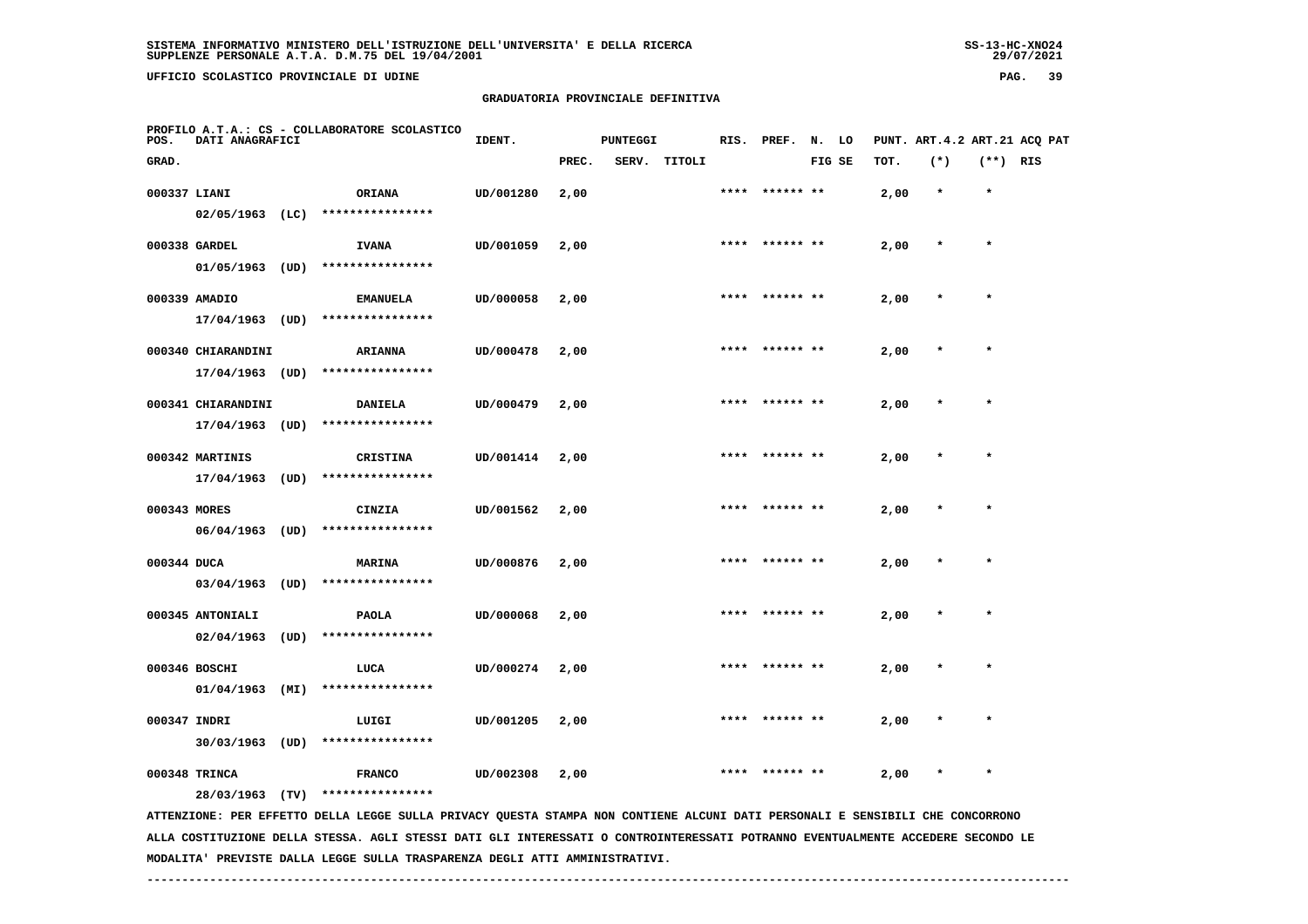**UFFICIO SCOLASTICO PROVINCIALE DI UDINE PAG. 40**

## **GRADUATORIA PROVINCIALE DEFINITIVA**

| POS.         | DATI ANAGRAFICI    |      | PROFILO A.T.A.: CS - COLLABORATORE SCOLASTICO                                                                                   | IDENT.    |       | <b>PUNTEGGI</b> |              | RIS. | PREF.          | N. LO  |      |         |            | PUNT. ART. 4.2 ART. 21 ACQ PAT |
|--------------|--------------------|------|---------------------------------------------------------------------------------------------------------------------------------|-----------|-------|-----------------|--------------|------|----------------|--------|------|---------|------------|--------------------------------|
| GRAD.        |                    |      |                                                                                                                                 |           | PREC. |                 | SERV. TITOLI |      |                | FIG SE | TOT. | $(*)$   | $(**)$ RIS |                                |
|              | 000349 GRANZIERA   |      | <b>PAOLA</b>                                                                                                                    | UD/001147 | 2,00  |                 |              |      | **** ****** ** |        | 2,00 | $\star$ | $\star$    |                                |
|              | 27/03/1963         | (UD) | ****************                                                                                                                |           |       |                 |              |      |                |        |      |         |            |                                |
|              | 000350 VERZEGNASSI |      | <b>GIUSEPPE</b>                                                                                                                 | UD/002384 | 2,00  |                 |              |      | **** ****** ** |        | 2,00 | $\star$ | $\star$    |                                |
|              | 15/03/1963 (UD)    |      | ****************                                                                                                                |           |       |                 |              |      |                |        |      |         |            |                                |
|              | 000351 CECONI      |      | MANUELA                                                                                                                         | UD/000450 | 2,00  |                 |              |      |                |        | 2,00 |         |            |                                |
|              | $05/03/1963$ (UD)  |      | ****************                                                                                                                |           |       |                 |              |      |                |        |      |         |            |                                |
|              | 000352 CAPPETTA    |      | <b>FAUSTA</b>                                                                                                                   | UD/000381 | 2,00  |                 |              |      |                |        | 2,00 |         |            |                                |
|              | 28/02/1963 (SA)    |      | ****************                                                                                                                |           |       |                 |              |      |                |        |      |         |            |                                |
|              | 000353 CALLIGARO   |      | <b>ELENA</b>                                                                                                                    | UD/000336 | 2,00  |                 |              | **** | ****** **      |        | 2,00 |         |            |                                |
|              | 23/02/1963         | (UD) | ****************                                                                                                                |           |       |                 |              |      |                |        |      |         |            |                                |
| 000354 GORI  |                    |      | <b>ALESSANDRA</b>                                                                                                               | UD/000034 | 2,00  |                 |              | **** |                |        | 2,00 |         | $\star$    |                                |
|              | 29/01/1963 (UD)    |      | ****************                                                                                                                |           |       |                 |              |      |                |        |      |         |            |                                |
|              | 000355 MARINO      |      | <b>VINCENZO</b>                                                                                                                 | UD/001400 | 2,00  |                 |              |      |                |        | 2,00 |         |            |                                |
|              | 23/01/1963 (BA)    |      | ****************                                                                                                                |           |       |                 |              |      |                |        |      |         |            |                                |
| 000356 FINOS |                    |      | <b>PAOLA</b>                                                                                                                    | UD/000974 | 2,00  |                 |              |      |                |        | 2,00 |         |            |                                |
|              | 19/01/1963 (EE)    |      | ****************                                                                                                                |           |       |                 |              |      |                |        |      |         |            |                                |
| 000357 LAISO |                    |      | DOMENICO                                                                                                                        | UD/001234 | 2,00  |                 |              | **** | ****** **      |        | 2,00 |         |            |                                |
|              | 15/01/1963 (CE)    |      | ****************                                                                                                                |           |       |                 |              |      |                |        |      |         |            |                                |
|              | 000358 LUCENTE     |      | MARIA                                                                                                                           | UD/001321 | 2,00  |                 |              | **** | ****** **      |        | 2,00 |         | $\star$    |                                |
|              | 04/01/1963         | (EE) | ****************                                                                                                                |           |       |                 |              |      |                |        |      |         |            |                                |
|              | 000359 BEVILACQUA  |      | MANUELA                                                                                                                         | UD/000023 | 2,00  |                 |              |      |                |        | 2,00 |         |            |                                |
|              | 03/01/1963         | (UD) | ****************                                                                                                                |           |       |                 |              |      |                |        |      |         |            |                                |
|              | 000360 PIOVESAN    |      | <b>FRANCESCA</b>                                                                                                                | UD/001831 | 2,00  |                 |              |      |                |        | 2,00 |         | $\star$    |                                |
|              | $03/01/1963$ (UD)  |      | ****************                                                                                                                |           |       |                 |              |      |                |        |      |         |            |                                |
|              |                    |      | ATTENZIONE: PER EFFETTO DELLA LEGGE SULLA PRIVACY QUESTA STAMPA NON CONTIENE ALCUNI DATI PERSONALI E SENSIBILI CHE CONCORRONO   |           |       |                 |              |      |                |        |      |         |            |                                |
|              |                    |      | ALLA COSTITUZIONE DELLA STESSA. AGLI STESSI DATI GLI INTERESSATI O CONTROINTERESSATI POTRANNO EVENTUALMENTE ACCEDERE SECONDO LE |           |       |                 |              |      |                |        |      |         |            |                                |

 **------------------------------------------------------------------------------------------------------------------------------------**

 **MODALITA' PREVISTE DALLA LEGGE SULLA TRASPARENZA DEGLI ATTI AMMINISTRATIVI.**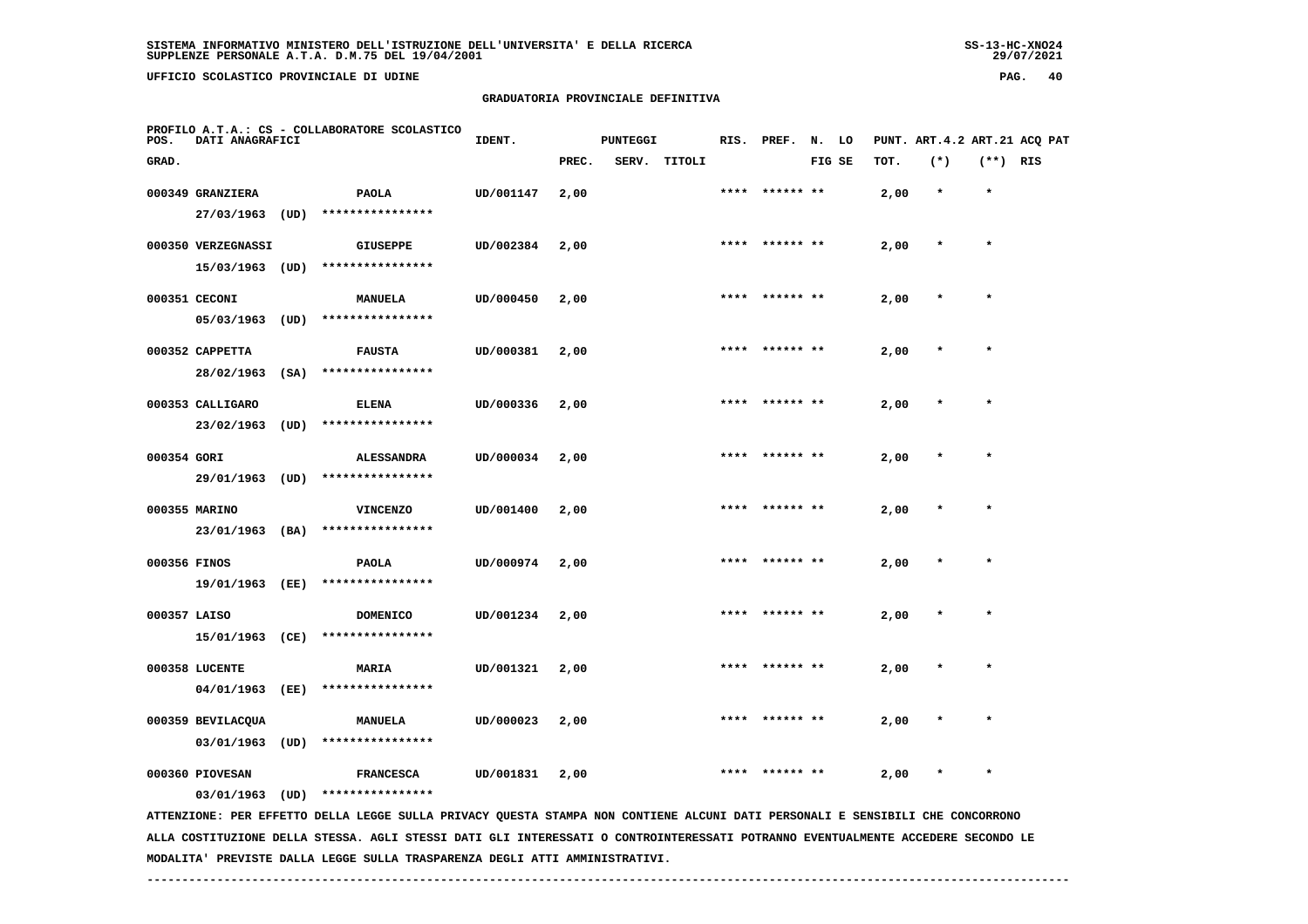**UFFICIO SCOLASTICO PROVINCIALE DI UDINE PAG. 41**

#### **GRADUATORIA PROVINCIALE DEFINITIVA**

| POS.         | DATI ANAGRAFICI   |      | PROFILO A.T.A.: CS - COLLABORATORE SCOLASTICO                                                                                 | IDENT.    |       | <b>PUNTEGGI</b> |              |      | RIS. PREF. N. LO |        |      |         |            | PUNT. ART.4.2 ART.21 ACQ PAT |
|--------------|-------------------|------|-------------------------------------------------------------------------------------------------------------------------------|-----------|-------|-----------------|--------------|------|------------------|--------|------|---------|------------|------------------------------|
| GRAD.        |                   |      |                                                                                                                               |           | PREC. |                 | SERV. TITOLI |      |                  | FIG SE | TOT. | $(*)$   | $(**)$ RIS |                              |
|              | 000361 SCAFFIDI   |      | <b>CARMELO</b>                                                                                                                | UD/002082 | 2,00  |                 |              |      | ****** **        |        | 2,00 | $\star$ | $\star$    |                              |
|              | 01/01/1963        | (ME) | ****************                                                                                                              |           |       |                 |              |      |                  |        |      |         |            |                              |
|              | 000362 BORGHI     |      | <b>SANDRA</b>                                                                                                                 | UD/000025 | 2,00  |                 |              |      | **** ****** **   |        | 2,00 | $\star$ | $\star$    |                              |
|              | $27/12/1962$ (SS) |      | ****************                                                                                                              |           |       |                 |              |      |                  |        |      |         |            |                              |
|              | 000363 MONTUORI   |      | LAURA                                                                                                                         | UD/001552 | 2,00  |                 |              |      |                  |        | 2,00 |         | $\star$    |                              |
|              | 24/12/1962        | (NA) | ****************                                                                                                              |           |       |                 |              |      |                  |        |      |         |            |                              |
|              | 000364 FRANZO     |      | LINA                                                                                                                          | UD/001020 | 2,00  |                 |              |      |                  |        | 2,00 |         |            |                              |
|              | 19/12/1962 (UD)   |      | ****************                                                                                                              |           |       |                 |              |      |                  |        |      |         |            |                              |
| 000365 PICCO |                   |      | DANILA                                                                                                                        | UD/001810 | 2,00  |                 |              |      |                  |        | 2,00 |         | $\star$    |                              |
|              | 08/12/1962 (UD)   |      | ****************                                                                                                              |           |       |                 |              |      |                  |        |      |         |            |                              |
|              | 000366 DANELUZZI  |      | EZIO                                                                                                                          | UD/000663 | 2,00  |                 |              |      | ****  ****** **  |        | 2,00 |         | $\star$    |                              |
|              | 06/12/1962        | (VE) | ****************                                                                                                              |           |       |                 |              |      |                  |        |      |         |            |                              |
|              | 000367 PISTRINO   |      | <b>ANNALISA</b>                                                                                                               | UD/001842 | 2,00  |                 |              |      |                  |        | 2,00 |         |            |                              |
|              | 03/12/1962        | (UD) | ****************                                                                                                              |           |       |                 |              |      |                  |        |      |         |            |                              |
|              | 000368 ANASTASIO  |      | <b>NICOLETTA</b>                                                                                                              | UD/000062 | 2,00  |                 |              | **** | ****** **        |        | 2,00 | $\star$ | $\star$    |                              |
|              | 26/11/1962        | (SA) | ****************                                                                                                              |           |       |                 |              |      |                  |        |      |         |            |                              |
|              | 000369 PAGLIARO   |      | GIANCARLO                                                                                                                     | UD/001669 | 2,00  |                 |              |      |                  |        | 2,00 |         |            |                              |
|              | 18/11/1962 (VI)   |      | ****************                                                                                                              |           |       |                 |              |      |                  |        |      |         |            |                              |
|              | 000370 MARESCHI   |      | <b>ELIANE ANNICH</b>                                                                                                          | UD/001389 | 2,00  |                 |              | **** |                  |        | 2,00 |         | $\star$    |                              |
|              | 12/11/1962        | (EE) | ****************                                                                                                              |           |       |                 |              |      |                  |        |      |         |            |                              |
|              | 000371 TALLONE    |      | <b>NUNZIO</b>                                                                                                                 | UD/002210 | 2,00  |                 |              |      |                  |        | 2,00 |         |            |                              |
|              | 11/11/1962 (FG)   |      | ****************                                                                                                              |           |       |                 |              |      |                  |        |      |         |            |                              |
|              | 000372 ORIFICI    |      | <b>MARIA</b>                                                                                                                  | UD/001647 | 2,00  |                 |              |      |                  |        | 2,00 |         | $\star$    |                              |
|              | 09/11/1962 (ME)   |      | ****************                                                                                                              |           |       |                 |              |      |                  |        |      |         |            |                              |
|              |                   |      | ATTENZIONE: PER EFFETTO DELLA LEGGE SULLA PRIVACY QUESTA STAMPA NON CONTIENE ALCUNI DATI PERSONALI E SENSIBILI CHE CONCORRONO |           |       |                 |              |      |                  |        |      |         |            |                              |

 **ALLA COSTITUZIONE DELLA STESSA. AGLI STESSI DATI GLI INTERESSATI O CONTROINTERESSATI POTRANNO EVENTUALMENTE ACCEDERE SECONDO LE MODALITA' PREVISTE DALLA LEGGE SULLA TRASPARENZA DEGLI ATTI AMMINISTRATIVI.**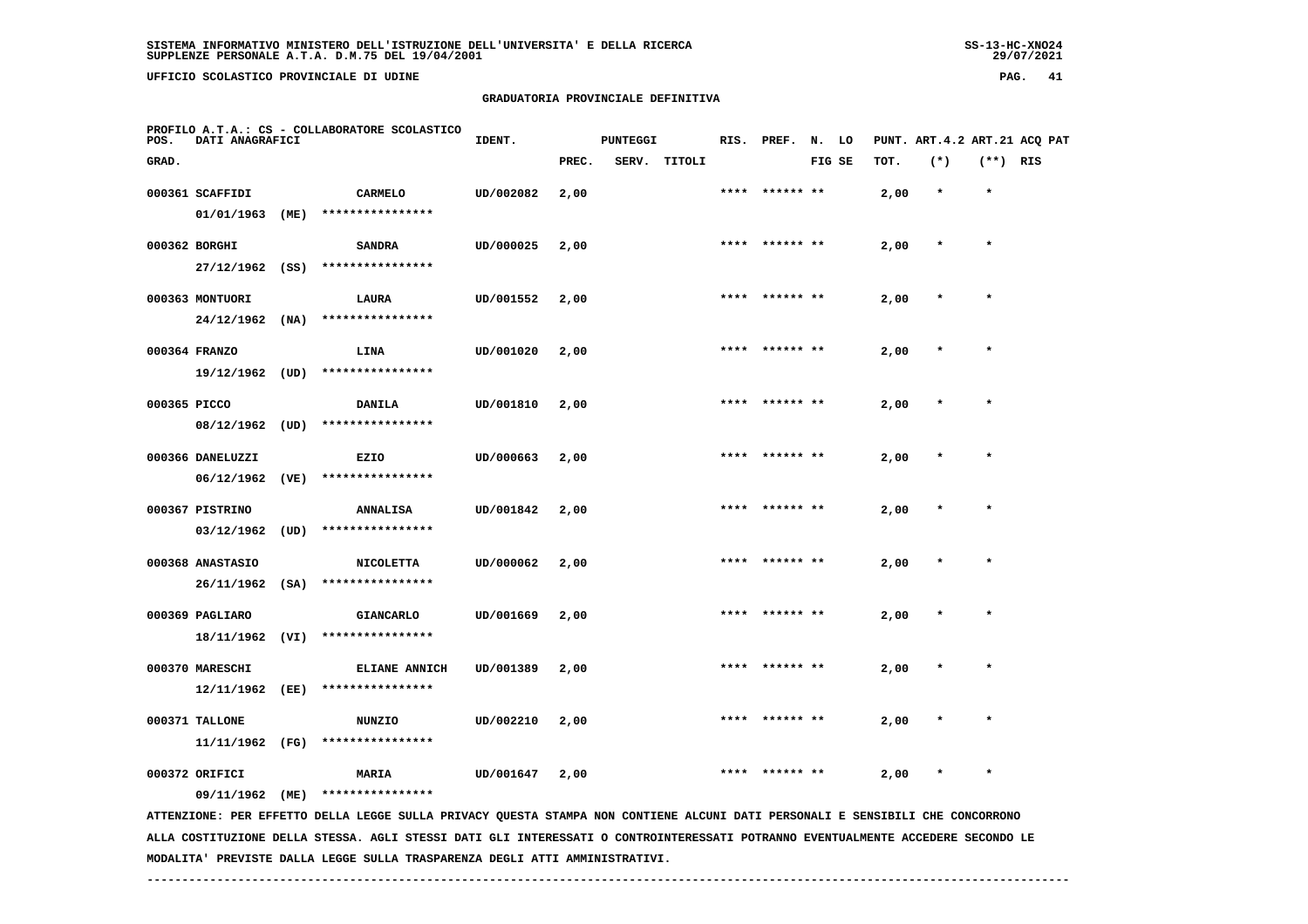**UFFICIO SCOLASTICO PROVINCIALE DI UDINE PAG. 42**

#### **GRADUATORIA PROVINCIALE DEFINITIVA**

| POS.         | DATI ANAGRAFICI    |      | PROFILO A.T.A.: CS - COLLABORATORE SCOLASTICO                                                                                   | IDENT.    |       | PUNTEGGI |              |      | RIS. PREF. N. LO |        |      |         |            | PUNT. ART. 4.2 ART. 21 ACQ PAT |
|--------------|--------------------|------|---------------------------------------------------------------------------------------------------------------------------------|-----------|-------|----------|--------------|------|------------------|--------|------|---------|------------|--------------------------------|
| GRAD.        |                    |      |                                                                                                                                 |           | PREC. |          | SERV. TITOLI |      |                  | FIG SE | TOT. | $(*)$   | $(**)$ RIS |                                |
|              | 000373 SGUASSERO   |      | MILVIA                                                                                                                          | UD/000040 | 2,00  |          |              |      | ****** **        |        | 2,00 | $\star$ | $\star$    |                                |
|              | 01/11/1962         | (UD) | ****************                                                                                                                |           |       |          |              |      |                  |        |      |         |            |                                |
|              | 000374 GOSGNACH    |      | <b>FRANCA</b>                                                                                                                   | UD/001134 | 2,00  |          |              | **** |                  |        | 2,00 | $\ast$  | $\star$    |                                |
|              | 29/10/1962         | (UD) | ****************                                                                                                                |           |       |          |              |      |                  |        |      |         |            |                                |
|              | 000375 LETTIERI    |      | <b>FRANCESCO</b>                                                                                                                | UD/001276 | 2,00  |          |              |      |                  |        | 2,00 |         |            |                                |
|              | 22/10/1962         | (NA) | ****************                                                                                                                |           |       |          |              |      |                  |        |      |         |            |                                |
| 000376 MERET |                    |      | MONICA                                                                                                                          | UD/001462 | 2,00  |          |              |      |                  |        | 2,00 |         |            |                                |
|              | 18/10/1962 (UD)    |      | ****************                                                                                                                |           |       |          |              |      |                  |        |      |         |            |                                |
| 000377 TOSO  |                    |      | MONICA                                                                                                                          | UD/002286 | 2,00  |          |              | **** | ****** **        |        | 2,00 |         |            |                                |
|              | 09/10/1962         | (UD) | ****************                                                                                                                |           |       |          |              |      |                  |        |      |         |            |                                |
|              | 000378 ZANINOTTO   |      | <b>IVANA</b>                                                                                                                    | UD/002481 | 2,00  |          |              | **** |                  |        | 2,00 |         | $\star$    |                                |
|              | 05/10/1962         | (UD) | ****************                                                                                                                |           |       |          |              |      |                  |        |      |         |            |                                |
|              | 000379 CARPENTIERI |      | <b>MARIA TERESA</b>                                                                                                             | UD/000407 | 2,00  |          |              |      |                  |        | 2,00 |         |            |                                |
|              | $03/10/1962$ (SA)  |      | ****************                                                                                                                |           |       |          |              |      |                  |        |      |         |            |                                |
|              | 000380 FENINNO     |      | <b>VITO</b>                                                                                                                     | UD/000949 | 2,00  |          |              |      |                  |        | 2,00 |         | $\star$    |                                |
|              | 23/09/1962 (FG)    |      | ****************                                                                                                                |           |       |          |              |      |                  |        |      |         |            |                                |
|              | 000381 BORDON      |      | <b>MILVA</b>                                                                                                                    | UD/000263 | 2,00  |          |              |      | ****** **        |        | 2,00 |         |            |                                |
|              | 20/09/1962 (TS)    |      | ****************                                                                                                                |           |       |          |              |      |                  |        |      |         |            |                                |
|              | 000382 SPANGARO    |      | <b>ANDREA</b>                                                                                                                   | UD/002179 | 2,00  |          |              | **** | ****** **        |        | 2,00 | $\star$ | $\star$    |                                |
|              | 12/09/1962         | (UD) | ****************                                                                                                                |           |       |          |              |      |                  |        |      |         |            |                                |
|              | 000383 GALDERISI   |      | <b>MARIA</b>                                                                                                                    | UD/001046 | 2,00  |          |              |      |                  |        | 2,00 |         |            |                                |
|              | $09/09/1962$ (SA)  |      | ****************                                                                                                                |           |       |          |              |      |                  |        |      |         |            |                                |
|              |                    |      |                                                                                                                                 |           |       |          |              |      |                  |        |      |         | $\star$    |                                |
|              | 000384 CARBONE     |      | <b>GIOVANNA</b><br>****************                                                                                             | UD/000388 | 2,00  |          |              |      |                  |        | 2,00 |         |            |                                |
|              | $05/09/1962$ (NA)  |      | ATTENZIONE: PER EFFETTO DELLA LEGGE SULLA PRIVACY QUESTA STAMPA NON CONTIENE ALCUNI DATI PERSONALI E SENSIBILI CHE CONCORRONO   |           |       |          |              |      |                  |        |      |         |            |                                |
|              |                    |      | ALLA COSTITUZIONE DELLA STESSA. AGLI STESSI DATI GLI INTERESSATI O CONTROINTERESSATI POTRANNO EVENTUALMENTE ACCEDERE SECONDO LE |           |       |          |              |      |                  |        |      |         |            |                                |

 **MODALITA' PREVISTE DALLA LEGGE SULLA TRASPARENZA DEGLI ATTI AMMINISTRATIVI.**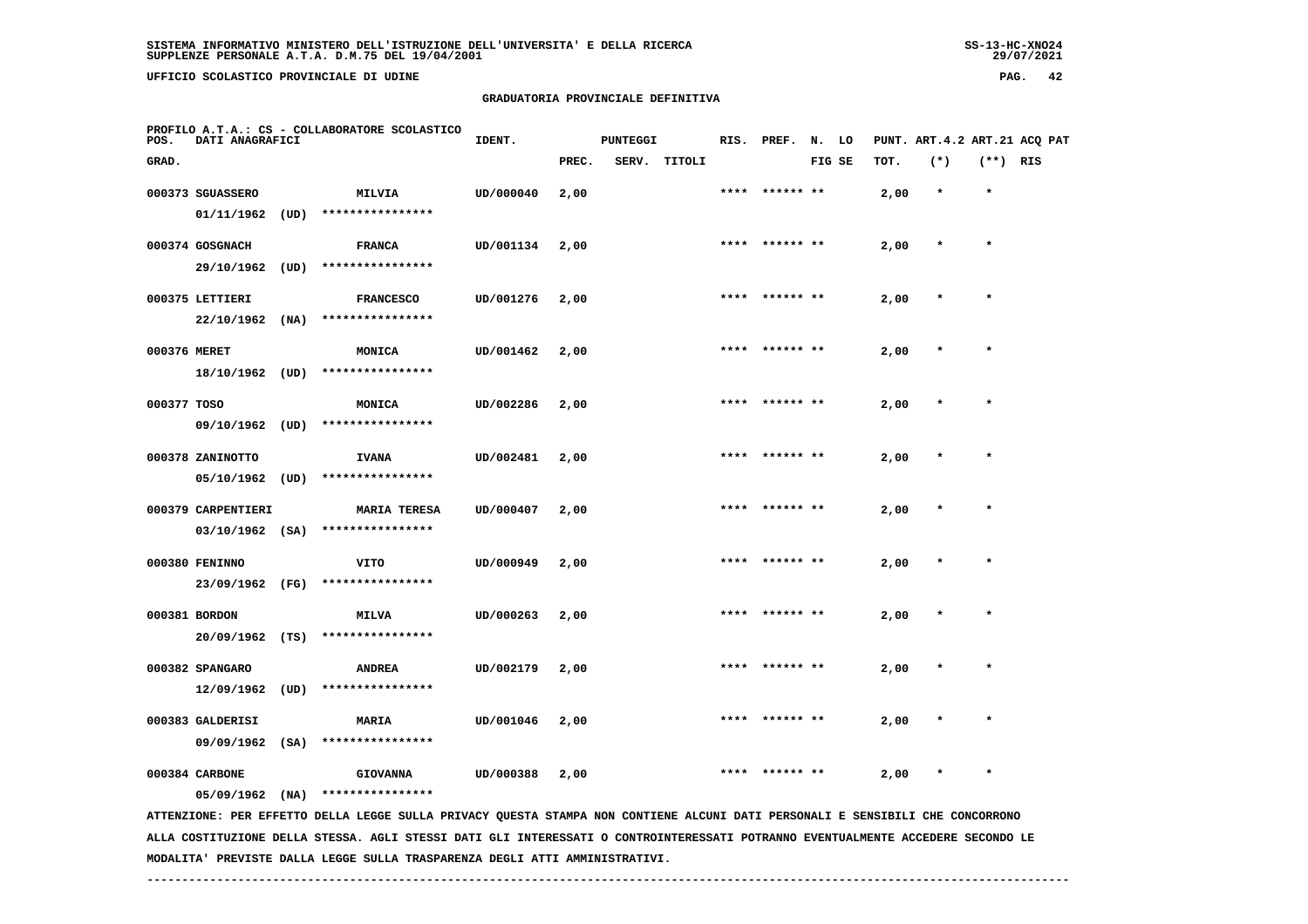**UFFICIO SCOLASTICO PROVINCIALE DI UDINE PAG. 43**

#### **GRADUATORIA PROVINCIALE DEFINITIVA**

| POS.         | DATI ANAGRAFICI   |      | PROFILO A.T.A.: CS - COLLABORATORE SCOLASTICO                                                                                 | IDENT.    |       | <b>PUNTEGGI</b> |        |      | RIS. PREF. | N. LO  |      |         |            | PUNT. ART.4.2 ART.21 ACQ PAT |
|--------------|-------------------|------|-------------------------------------------------------------------------------------------------------------------------------|-----------|-------|-----------------|--------|------|------------|--------|------|---------|------------|------------------------------|
| GRAD.        |                   |      |                                                                                                                               |           | PREC. | SERV.           | TITOLI |      |            | FIG SE | TOT. | $(*)$   | $(**)$ RIS |                              |
|              | 000385 CASTELLANO |      | LUISA                                                                                                                         | UD/000432 | 2,00  |                 |        | **** | ****** **  |        | 2,00 | $\star$ | $\star$    |                              |
|              | 01/09/1962        | (NA) | ****************                                                                                                              |           |       |                 |        |      |            |        |      |         |            |                              |
| 000386 DASSI |                   |      | <b>VELIO</b>                                                                                                                  | UD/000676 | 2,00  |                 |        | **** |            |        | 2,00 | $\star$ | $\star$    |                              |
|              | 30/08/1962 (UD)   |      | ****************                                                                                                              |           |       |                 |        |      |            |        |      |         |            |                              |
|              | 000387 CIGNOLA    |      | <b>GLORIA</b>                                                                                                                 | UD/000501 | 2,00  |                 |        | **** | ****** **  |        | 2,00 |         | $\star$    |                              |
|              | 27/08/1962        | (UD) | ****************                                                                                                              |           |       |                 |        |      |            |        |      |         |            |                              |
|              | 000388 CATAPANO   |      | <b>ROSA ASSUNTA</b>                                                                                                           | UD/000440 | 2,00  |                 |        |      |            |        | 2,00 |         |            |                              |
|              | 25/08/1962        | (NA) | ****************                                                                                                              |           |       |                 |        |      |            |        |      |         |            |                              |
|              | 000389 MARINI     |      | <b>MAURO</b>                                                                                                                  | UD/001395 | 2,00  |                 |        |      |            |        | 2,00 |         |            |                              |
|              | 20/08/1962 (UD)   |      | ****************                                                                                                              |           |       |                 |        |      |            |        |      |         |            |                              |
|              | 000390 ELETTO     |      | <b>LORENO</b>                                                                                                                 | UD/000890 | 2,00  |                 |        | **** | ****** **  |        | 2,00 |         | $\star$    |                              |
|              | 15/08/1962 (UD)   |      | ****************                                                                                                              |           |       |                 |        |      |            |        |      |         |            |                              |
|              | 000391 FALCONE    |      | CONCETTA ANNA                                                                                                                 | UD/000926 | 2,00  |                 |        | **** | ****** **  |        | 2,00 |         | $\star$    |                              |
|              | 10/08/1962 (FG)   |      | ****************                                                                                                              |           |       |                 |        |      |            |        |      |         |            |                              |
|              | 000392 PASSARO    |      | LUCIA                                                                                                                         | UD/001717 | 2,00  |                 |        |      |            |        | 2,00 |         |            |                              |
|              | $14/07/1962$ (SA) |      | ****************                                                                                                              |           |       |                 |        |      |            |        |      |         |            |                              |
|              | 000393 CASCONE    |      | CIRO                                                                                                                          | UD/000424 | 2,00  |                 |        | **** | ****** **  |        | 2,00 |         | $\star$    |                              |
|              | $02/07/1962$ (NA) |      | ****************                                                                                                              |           |       |                 |        |      |            |        |      |         |            |                              |
|              | 000394 DEL BEN    |      | DARIO                                                                                                                         | UD/000702 | 2,00  |                 |        |      |            |        | 2,00 |         |            |                              |
|              | 26/06/1962        | (UD) | ****************                                                                                                              |           |       |                 |        |      |            |        |      |         |            |                              |
|              | 000395 VIZZACCARO |      | <b>ANTONIO</b>                                                                                                                | UD/002429 | 2,00  |                 |        |      |            |        | 2,00 |         |            |                              |
|              | 25/06/1962        | (MA) | ****************                                                                                                              |           |       |                 |        |      |            |        |      |         |            |                              |
|              | 000396 BERTOLISSI |      | ALFA                                                                                                                          | UD/000209 | 2,00  |                 |        |      |            |        | 2,00 |         | $\star$    |                              |
|              | 18/06/1962        | (UD) | ****************                                                                                                              |           |       |                 |        |      |            |        |      |         |            |                              |
|              |                   |      | ATTENZIONE: PER EFFETTO DELLA LEGGE SULLA PRIVACY QUESTA STAMPA NON CONTIENE ALCUNI DATI PERSONALI E SENSIBILI CHE CONCORRONO |           |       |                 |        |      |            |        |      |         |            |                              |

 **ALLA COSTITUZIONE DELLA STESSA. AGLI STESSI DATI GLI INTERESSATI O CONTROINTERESSATI POTRANNO EVENTUALMENTE ACCEDERE SECONDO LE MODALITA' PREVISTE DALLA LEGGE SULLA TRASPARENZA DEGLI ATTI AMMINISTRATIVI.**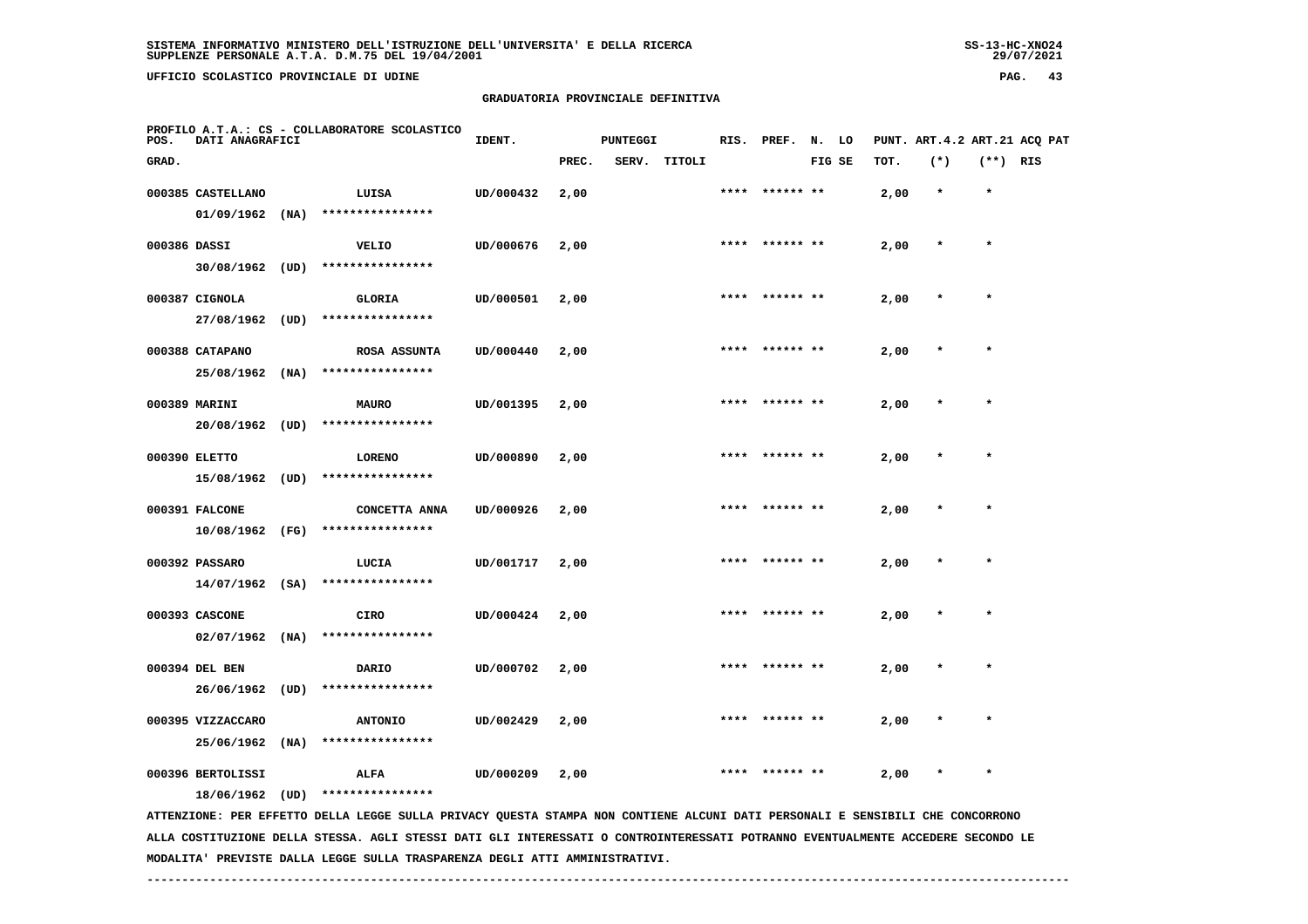**UFFICIO SCOLASTICO PROVINCIALE DI UDINE PAG. 44**

## **GRADUATORIA PROVINCIALE DEFINITIVA**

| POS.        | DATI ANAGRAFICI   | PROFILO A.T.A.: CS - COLLABORATORE SCOLASTICO                                                                                   | IDENT.    |       | <b>PUNTEGGI</b> |              | RIS. | PREF.          | N. LO  |      |         |            | PUNT. ART.4.2 ART.21 ACQ PAT |
|-------------|-------------------|---------------------------------------------------------------------------------------------------------------------------------|-----------|-------|-----------------|--------------|------|----------------|--------|------|---------|------------|------------------------------|
| GRAD.       |                   |                                                                                                                                 |           | PREC. |                 | SERV. TITOLI |      |                | FIG SE | TOT. | $(*)$   | $(**)$ RIS |                              |
| 000397 REGA |                   | GIOVANNI                                                                                                                        | UD/001945 | 2,00  |                 |              |      | **** ****** ** |        | 2,00 | $\star$ | $\star$    |                              |
|             | $11/06/1962$ (SA) | ****************                                                                                                                |           |       |                 |              |      |                |        |      |         |            |                              |
|             | 000398 COPETTI    | <b>ANDREA</b>                                                                                                                   | UD/000585 | 2,00  |                 |              |      | **** ****** ** |        | 2,00 | $\star$ | $\star$    |                              |
|             | $03/06/1962$ (UD) | ****************                                                                                                                |           |       |                 |              |      |                |        |      |         |            |                              |
|             | 000399 DI STEFANO | <b>PAOLO</b>                                                                                                                    | UD/000838 | 2,00  |                 |              |      |                |        | 2,00 |         |            |                              |
|             | 19/05/1962 (UD)   | ****************                                                                                                                |           |       |                 |              |      |                |        |      |         |            |                              |
|             | 000400 CANALAZ    | <b>ADRIANO</b>                                                                                                                  | UD/000350 | 2,00  |                 |              |      |                |        | 2,00 |         |            |                              |
|             | $10/05/1962$ (UD) | ****************                                                                                                                |           |       |                 |              |      |                |        |      |         |            |                              |
|             | 000401 PUSCHIASIS | <b>TIZIANA</b>                                                                                                                  | UD/001919 | 2,00  |                 |              | **** | ****** **      |        | 2,00 |         |            |                              |
|             | $03/05/1962$ (UD) | ****************                                                                                                                |           |       |                 |              |      |                |        |      |         |            |                              |
|             | 000402 GLOAZZO    | <b>DORIANA</b>                                                                                                                  | UD/001116 | 2,00  |                 |              | **** |                |        | 2,00 |         | $\star$    |                              |
|             | $30/04/1962$ (UD) | ****************                                                                                                                |           |       |                 |              |      |                |        |      |         |            |                              |
|             | 000403 PETREI     | <b>RITA</b>                                                                                                                     | UD/001777 | 2,00  |                 |              |      |                |        | 2,00 |         |            |                              |
|             | $22/04/1962$ (UD) | ****************                                                                                                                |           |       |                 |              |      |                |        |      |         |            |                              |
| 000404 IOAN |                   | <b>ROBERTA</b>                                                                                                                  | UD/001208 | 2,00  |                 |              |      |                |        | 2,00 |         |            |                              |
|             | 18/04/1962 (UD)   | ****************                                                                                                                |           |       |                 |              |      |                |        |      |         |            |                              |
|             | 000405 MECCHIA    | <b>ELVIRA</b>                                                                                                                   | UD/001446 | 2,00  |                 |              | **** | ****** **      |        | 2,00 |         |            |                              |
|             | $16/04/1962$ (UD) | ****************                                                                                                                |           |       |                 |              |      |                |        |      |         |            |                              |
|             | 000406 ARTICO     | <b>MORENA</b>                                                                                                                   | UD/000087 | 2,00  |                 |              | **** | ****** **      |        | 2,00 |         | $\star$    |                              |
|             |                   | 06/04/1962 (UD) ****************                                                                                                |           |       |                 |              |      |                |        |      |         |            |                              |
|             | 000407 TORNESE    | <b>ROSANNA</b>                                                                                                                  | UD/002283 | 2,00  |                 |              |      |                |        | 2,00 |         |            |                              |
|             | 05/04/1962 (EE)   | ****************                                                                                                                |           |       |                 |              |      |                |        |      |         |            |                              |
|             | 000408 CUNDARI    | TOMMASO                                                                                                                         | UD/000635 | 2,00  |                 |              |      |                |        | 2,00 |         | $\star$    |                              |
|             | 01/04/1962 (ME)   | ****************                                                                                                                |           |       |                 |              |      |                |        |      |         |            |                              |
|             |                   | ATTENZIONE: PER EFFETTO DELLA LEGGE SULLA PRIVACY QUESTA STAMPA NON CONTIENE ALCUNI DATI PERSONALI E SENSIBILI CHE CONCORRONO   |           |       |                 |              |      |                |        |      |         |            |                              |
|             |                   | ALLA COSTITUZIONE DELLA STESSA. AGLI STESSI DATI GLI INTERESSATI O CONTROINTERESSATI POTRANNO EVENTUALMENTE ACCEDERE SECONDO LE |           |       |                 |              |      |                |        |      |         |            |                              |

 **MODALITA' PREVISTE DALLA LEGGE SULLA TRASPARENZA DEGLI ATTI AMMINISTRATIVI.**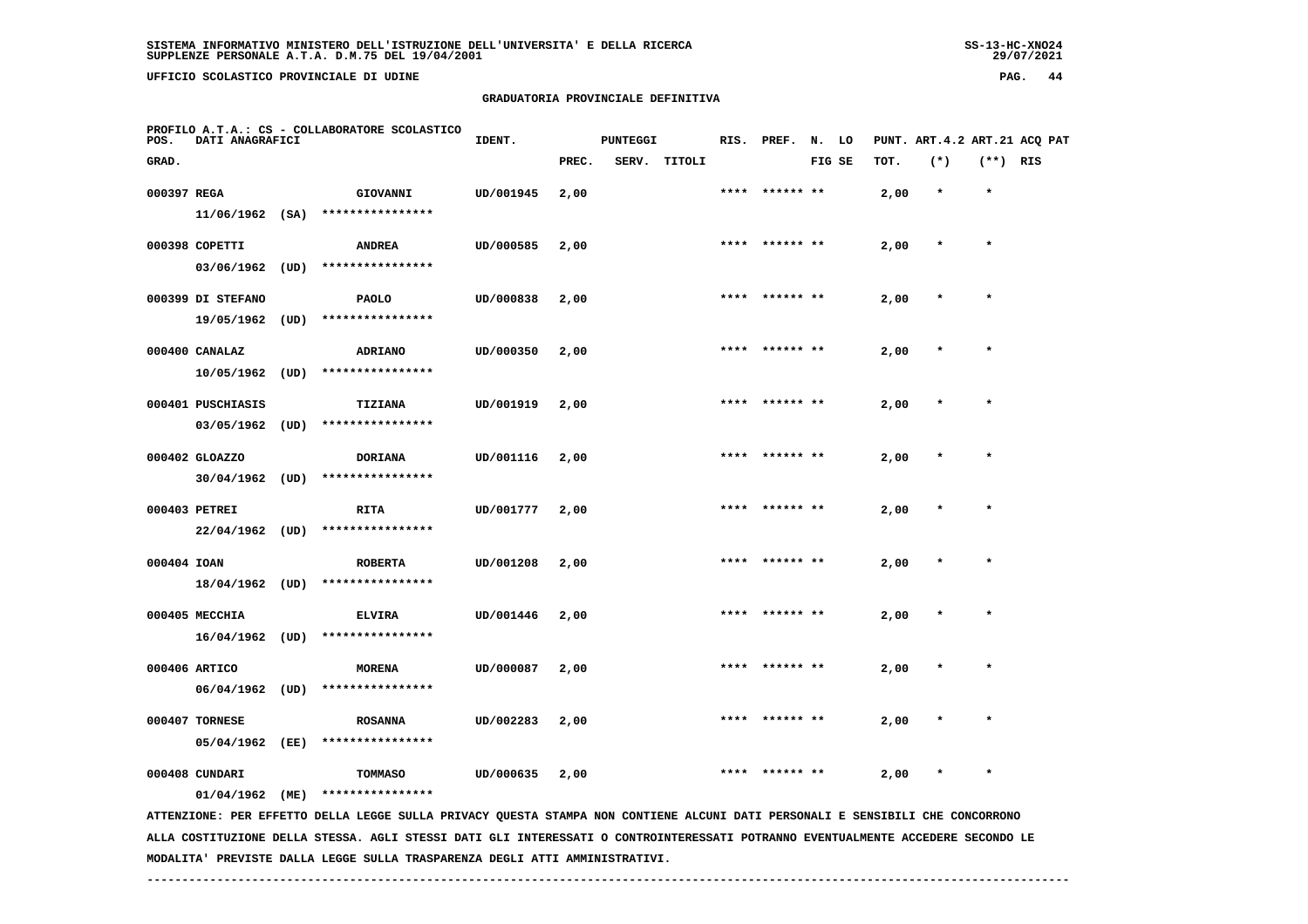**UFFICIO SCOLASTICO PROVINCIALE DI UDINE PAG. 45**

#### **GRADUATORIA PROVINCIALE DEFINITIVA**

| POS.         | DATI ANAGRAFICI                     |      | PROFILO A.T.A.: CS - COLLABORATORE SCOLASTICO                                                                                                                                                                                                                    | IDENT.    |       | <b>PUNTEGGI</b> |              |      | RIS. PREF. N. LO |        |      |         |            | PUNT. ART. 4.2 ART. 21 ACO PAT |
|--------------|-------------------------------------|------|------------------------------------------------------------------------------------------------------------------------------------------------------------------------------------------------------------------------------------------------------------------|-----------|-------|-----------------|--------------|------|------------------|--------|------|---------|------------|--------------------------------|
| GRAD.        |                                     |      |                                                                                                                                                                                                                                                                  |           | PREC. |                 | SERV. TITOLI |      |                  | FIG SE | TOT. | $(*)$   | $(**)$ RIS |                                |
|              | 000409 CUCCHIARO                    |      | FABIOLA                                                                                                                                                                                                                                                          | UD/000624 | 2,00  |                 |              |      |                  |        | 2,00 | $\star$ | $\star$    |                                |
|              | 26/03/1962                          | (UD) | ****************                                                                                                                                                                                                                                                 |           |       |                 |              |      |                  |        |      |         |            |                                |
|              | 000410 PELLEGRINI                   |      | SONIA                                                                                                                                                                                                                                                            | UD/001746 | 2,00  |                 |              |      |                  |        | 2,00 |         |            |                                |
|              | 19/03/1962 (UD)                     |      | ****************                                                                                                                                                                                                                                                 |           |       |                 |              |      |                  |        |      |         |            |                                |
|              | 000411 URBANI                       |      | <b>SIMONETTA</b>                                                                                                                                                                                                                                                 | UD/002334 | 2,00  |                 |              |      | **** ****** **   |        | 2,00 |         |            |                                |
|              | 13/03/1962 (RM)                     |      | ****************                                                                                                                                                                                                                                                 |           |       |                 |              |      |                  |        |      |         |            |                                |
|              | 000412 BOEZIO                       |      | <b>ANGELA</b>                                                                                                                                                                                                                                                    | UD/000239 | 2,00  |                 |              |      | ****  ****** **  |        | 2,00 |         | $\star$    |                                |
|              | $06/03/1962$ (UD)                   |      | ****************                                                                                                                                                                                                                                                 |           |       |                 |              |      |                  |        |      |         |            |                                |
|              | 000413 CATALANO PUMA                |      | <b>SERGIO</b>                                                                                                                                                                                                                                                    | UD/000439 | 2,00  |                 |              |      | **** ****** **   |        | 2,00 |         | $\star$    |                                |
|              | 05/03/1962 (ME)                     |      | ****************                                                                                                                                                                                                                                                 |           |       |                 |              |      |                  |        |      |         |            |                                |
|              | 000414 LAMURA                       |      | <b>NICOLA</b>                                                                                                                                                                                                                                                    | UD/001238 | 2,00  |                 |              | **** | ****** **        |        | 2,00 |         | $\star$    |                                |
|              | $03/03/1962$ (BA)                   |      | ****************                                                                                                                                                                                                                                                 |           |       |                 |              |      |                  |        |      |         |            |                                |
|              | 000415 ARZAND                       |      | <b>FRANCESCO</b>                                                                                                                                                                                                                                                 | UD/000089 | 2,00  |                 |              |      |                  |        | 2,00 |         |            |                                |
|              | 02/03/1962                          | (NA) | ****************                                                                                                                                                                                                                                                 |           |       |                 |              |      |                  |        |      |         |            |                                |
|              | 000416 BENEDETTI                    |      | <b>MAIRA</b>                                                                                                                                                                                                                                                     | UD/000174 | 2,00  |                 |              |      |                  |        | 2,00 |         |            |                                |
|              | 17/02/1962 (UD)                     |      | ****************                                                                                                                                                                                                                                                 |           |       |                 |              |      |                  |        |      |         |            |                                |
|              |                                     |      |                                                                                                                                                                                                                                                                  |           |       |                 |              | **** | ****** **        |        |      |         |            |                                |
|              | 000417 TALOTTI<br>$07/02/1962$ (UD) |      | <b>BEPPINO</b><br>****************                                                                                                                                                                                                                               | UD/002211 | 2,00  |                 |              |      |                  |        | 2,00 |         |            |                                |
|              |                                     |      |                                                                                                                                                                                                                                                                  |           |       |                 |              |      |                  |        |      |         |            |                                |
| 000418 ROSSI | $01/02/1962$ (CE)                   |      | STEFANO CIRO<br>****************                                                                                                                                                                                                                                 | UD/002003 | 2,00  |                 |              |      |                  |        | 2,00 |         |            |                                |
|              |                                     |      |                                                                                                                                                                                                                                                                  |           |       |                 |              |      |                  |        |      |         |            |                                |
| 000419 MICCO | 27/01/1962 (BN)                     |      | <b>LOREDANA</b><br>****************                                                                                                                                                                                                                              | UD/001486 | 2,00  |                 |              |      |                  |        | 2,00 |         |            |                                |
|              |                                     |      |                                                                                                                                                                                                                                                                  |           |       |                 |              |      |                  |        |      |         |            |                                |
|              | 000420 PITTIONI                     |      | <b>BEATRICE</b>                                                                                                                                                                                                                                                  | UD/001848 | 2,00  |                 |              |      |                  |        | 2,00 |         |            |                                |
|              | 26/01/1962 (EE)                     |      | ****************                                                                                                                                                                                                                                                 |           |       |                 |              |      |                  |        |      |         |            |                                |
|              |                                     |      | ATTENZIONE: PER EFFETTO DELLA LEGGE SULLA PRIVACY QUESTA STAMPA NON CONTIENE ALCUNI DATI PERSONALI E SENSIBILI CHE CONCORRONO<br>ALLA COSTITUZIONE DELLA STESSA. AGLI STESSI DATI GLI INTERESSATI O CONTROINTERESSATI POTRANNO EVENTUALMENTE ACCEDERE SECONDO LE |           |       |                 |              |      |                  |        |      |         |            |                                |
|              |                                     |      |                                                                                                                                                                                                                                                                  |           |       |                 |              |      |                  |        |      |         |            |                                |

 **MODALITA' PREVISTE DALLA LEGGE SULLA TRASPARENZA DEGLI ATTI AMMINISTRATIVI.**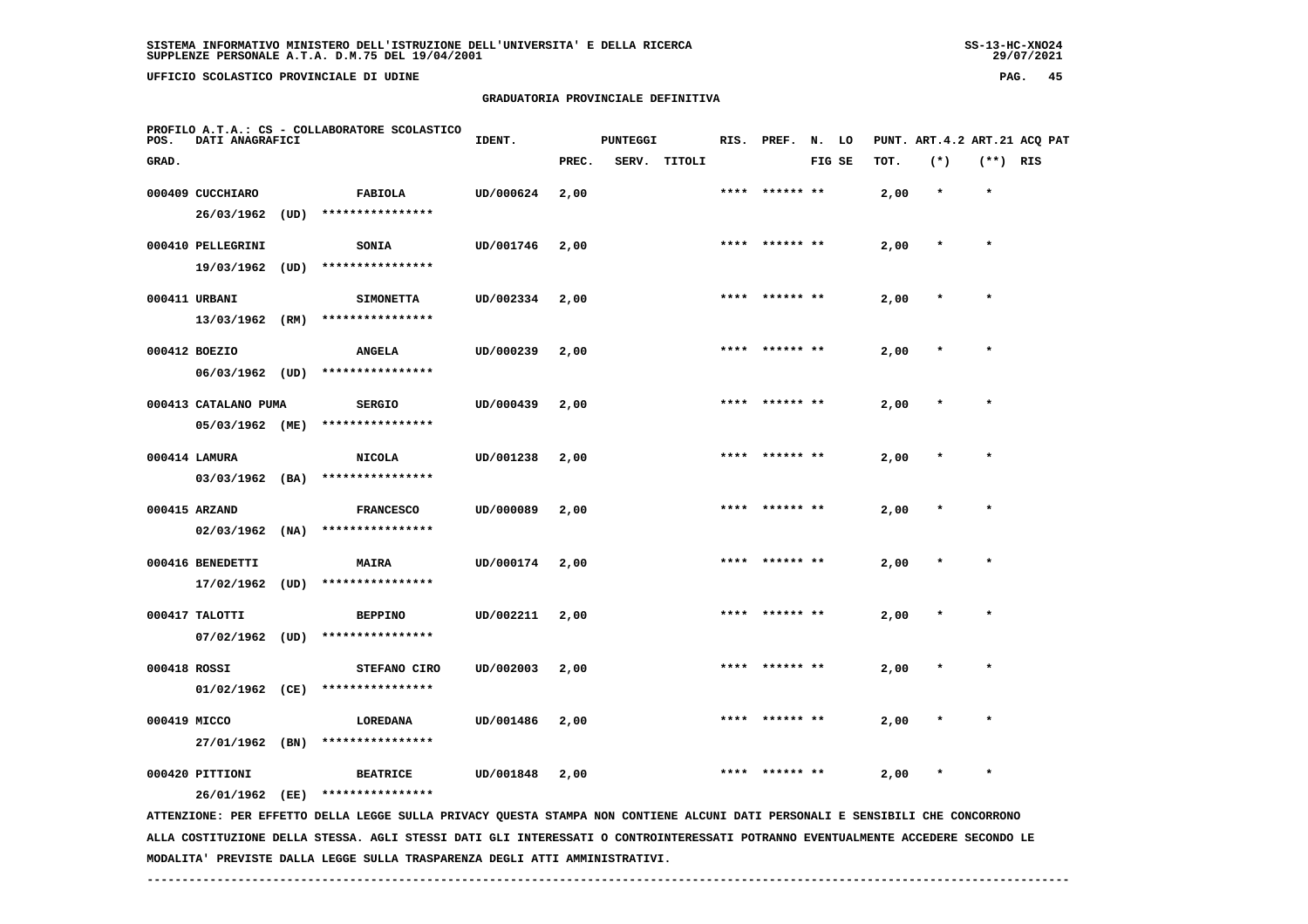**UFFICIO SCOLASTICO PROVINCIALE DI UDINE PAG. 46**

#### **GRADUATORIA PROVINCIALE DEFINITIVA**

| rag.<br>__<br>$\sim$ |  |
|----------------------|--|
|                      |  |
|                      |  |
|                      |  |

| POS.       | DATI ANAGRAFICI                    | PROFILO A.T.A.: CS - COLLABORATORE SCOLASTICO                                                                              | IDENT.    |       | <b>PUNTEGGI</b> |              |      | RIS. PREF. N. LO |        |      | PUNT. ART. 4.2 ART. 21 ACQ PAT |            |  |
|------------|------------------------------------|----------------------------------------------------------------------------------------------------------------------------|-----------|-------|-----------------|--------------|------|------------------|--------|------|--------------------------------|------------|--|
| GRAD.      |                                    |                                                                                                                            |           | PREC. |                 | SERV. TITOLI |      |                  | FIG SE | TOT. | $(*)$                          | $(**)$ RIS |  |
|            | 000421 CICUTTINI                   | <b>MARIAROSA</b>                                                                                                           | UD/000026 | 2,00  |                 |              |      | ****  ****** **  |        | 2,00 | $\star$                        | $\star$    |  |
|            | 22/01/1962 (IM)                    | ****************                                                                                                           |           |       |                 |              |      |                  |        |      |                                |            |  |
|            | 000422 URSELLA                     | LUISA                                                                                                                      | UD/002336 | 2,00  |                 |              | **** |                  |        | 2,00 |                                |            |  |
|            | 10/01/1962 (UD)                    | ****************                                                                                                           |           |       |                 |              |      |                  |        |      |                                |            |  |
|            | 000423 TONIZZO                     | TIZIANA                                                                                                                    | UD/002278 | 2,00  |                 |              |      |                  |        | 2,00 | $\star$                        | $\star$    |  |
|            | $04/01/1962$ (UD)                  | ****************                                                                                                           |           |       |                 |              |      |                  |        |      |                                |            |  |
|            | 000424 LAURENZA                    | LUISA                                                                                                                      | UD/000035 | 2,00  |                 |              | **** |                  |        | 2,00 |                                | $\star$    |  |
|            | 25/12/1961 (CE)                    | ****************                                                                                                           |           |       |                 |              |      |                  |        |      |                                |            |  |
|            | 000425 BORELLO                     | LUCIANO                                                                                                                    | UD/000267 | 2,00  |                 |              | **** |                  |        | 2,00 |                                |            |  |
|            | 20/12/1961 (CE)                    | ****************                                                                                                           |           |       |                 |              |      |                  |        |      |                                |            |  |
|            | 000426 CALDANA                     | <b>ENRICA</b>                                                                                                              | UD/000328 | 2,00  |                 |              |      | **** ****** **   |        | 2,00 |                                | $\star$    |  |
|            | 19/12/1961 (UD)                    | ****************                                                                                                           |           |       |                 |              |      |                  |        |      |                                |            |  |
|            | 000427 SAITTA                      | <b>FRANCESCO</b>                                                                                                           | UD/002037 | 2,00  |                 |              |      |                  |        | 2,00 |                                | $\star$    |  |
|            | $14/12/1961$ (CT)                  | ****************                                                                                                           |           |       |                 |              |      |                  |        |      |                                |            |  |
|            |                                    |                                                                                                                            |           |       |                 |              |      |                  |        |      |                                |            |  |
|            | 000428 NADDEO<br>$06/12/1961$ (SA) | <b>AGNESE</b><br>****************                                                                                          | UD/001595 | 2,00  |                 |              |      |                  |        | 2,00 |                                |            |  |
|            |                                    |                                                                                                                            |           |       |                 |              |      |                  |        |      |                                |            |  |
|            | 000429 ELLERO                      | <b>STEFANIA</b>                                                                                                            | UD/000896 | 2,00  |                 |              | **** | ****** **        |        | 2,00 |                                | $\star$    |  |
|            | $04/12/1961$ (UD)                  | ****************                                                                                                           |           |       |                 |              |      |                  |        |      |                                |            |  |
|            | 000430 FRATELLO                    | <b>VINCENZA</b>                                                                                                            | UD/001026 | 2,00  |                 |              |      | **** ****** **   |        | 2,00 | $\ast$                         | $\star$    |  |
|            | 30/11/1961 (AG)                    | ****************                                                                                                           |           |       |                 |              |      |                  |        |      |                                |            |  |
| 000431 IOB |                                    | <b>DANIELE</b>                                                                                                             | UD/001209 | 2,00  |                 |              |      | **** ****** **   |        | 2,00 | $\star$                        | $\star$    |  |
|            | 20/11/1961 (EE)                    | ****************                                                                                                           |           |       |                 |              |      |                  |        |      |                                |            |  |
|            | 000432 MESSINA                     | <b>ROSARIA</b>                                                                                                             | UD/001472 | 2,00  |                 |              |      |                  |        | 2,00 |                                |            |  |
|            | 19/11/1961 (CE)                    | ****************                                                                                                           |           |       |                 |              |      |                  |        |      |                                |            |  |
|            |                                    | ATTRODUCTONE. DED EEETT A LECCE CULLA DOTUACY OUECTA CTAMDA NON CONTIENT ALCUNIT DATE DEDCONALI E CENCIDITY CUE CONCOODONO |           |       |                 |              |      |                  |        |      |                                |            |  |

 **ATTENZIONE: PER EFFETTO DELLA LEGGE SULLA PRIVACY QUESTA STAMPA NON CONTIENE ALCUNI DATI PERSONALI E SENSIBILI CHE CONCORRONO ALLA COSTITUZIONE DELLA STESSA. AGLI STESSI DATI GLI INTERESSATI O CONTROINTERESSATI POTRANNO EVENTUALMENTE ACCEDERE SECONDO LE MODALITA' PREVISTE DALLA LEGGE SULLA TRASPARENZA DEGLI ATTI AMMINISTRATIVI.**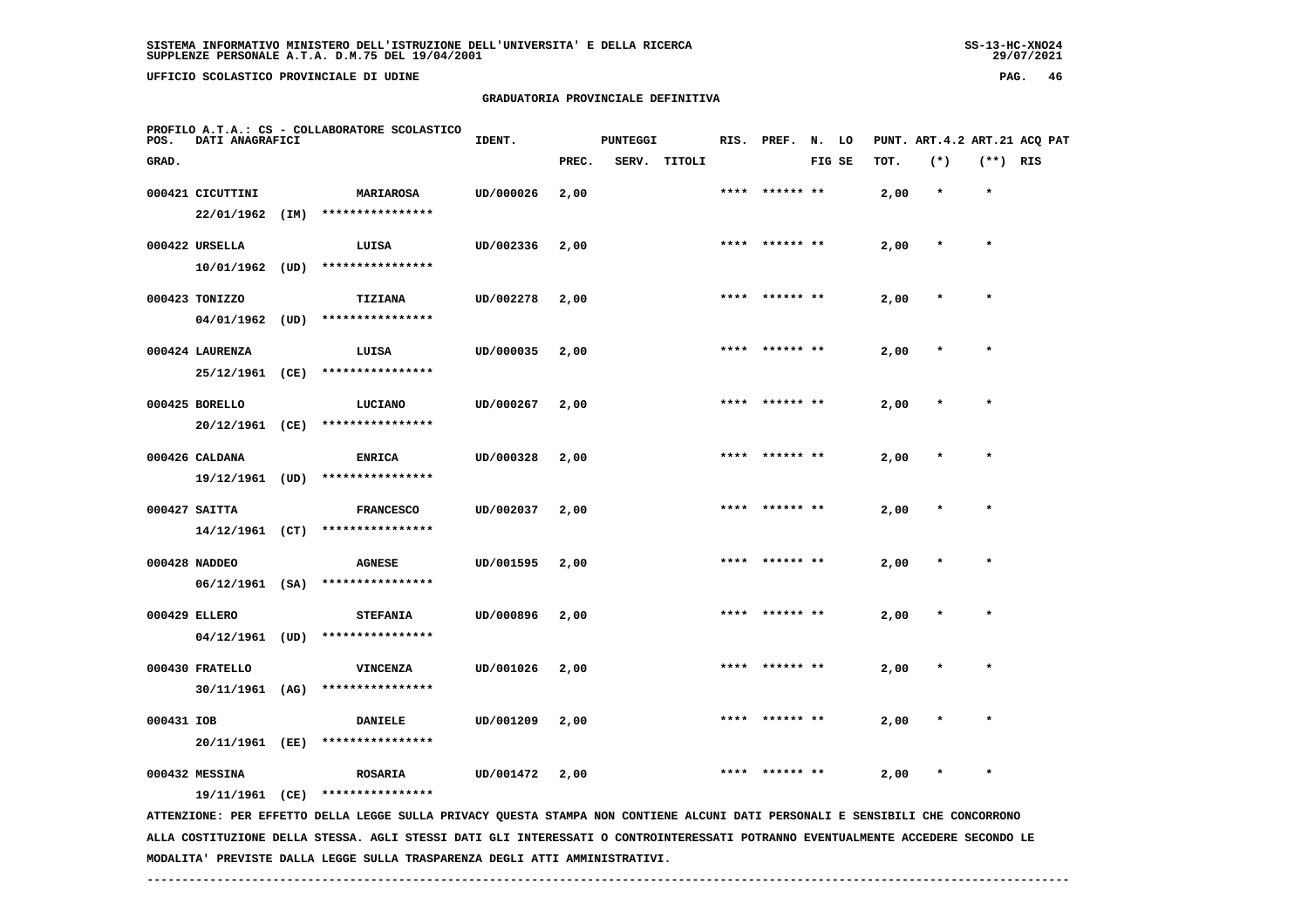**UFFICIO SCOLASTICO PROVINCIALE DI UDINE PAG. 47**

#### **GRADUATORIA PROVINCIALE DEFINITIVA**

| <br>__ |  |
|--------|--|
|        |  |
|        |  |
|        |  |
|        |  |

| POS.       | DATI ANAGRAFICI   |      | PROFILO A.T.A.: CS - COLLABORATORE SCOLASTICO                                                                                 | IDENT.    |       | <b>PUNTEGGI</b> |              |      | RIS. PREF. N. LO |        |      | PUNT. ART.4.2 ART.21 ACQ PAT |            |  |
|------------|-------------------|------|-------------------------------------------------------------------------------------------------------------------------------|-----------|-------|-----------------|--------------|------|------------------|--------|------|------------------------------|------------|--|
| GRAD.      |                   |      |                                                                                                                               |           | PREC. |                 | SERV. TITOLI |      |                  | FIG SE | TOT. | $(*)$                        | $(**)$ RIS |  |
|            | 000433 CALLEGARIN |      | <b>CRISTINA</b>                                                                                                               | UD/000333 | 2,00  |                 |              |      | **** ****** **   |        | 2,00 | $\star$                      | $\star$    |  |
|            | 08/11/1961 (UD)   |      | ****************                                                                                                              |           |       |                 |              |      |                  |        |      |                              |            |  |
|            | 000434 SANTORO    |      | <b>PASQUA</b>                                                                                                                 | UD/002063 | 2,00  |                 |              |      | **** ****** **   |        | 2,00 |                              | $\star$    |  |
|            | 01/11/1961 (ME)   |      | ****************                                                                                                              |           |       |                 |              |      |                  |        |      |                              |            |  |
|            | 000435 ZORZETTO   |      | <b>GIANNA STELLA</b>                                                                                                          | UD/002509 | 2,00  |                 |              |      | **** ****** **   |        | 2,00 | $\star$                      | $\star$    |  |
|            | 31/10/1961 (PN)   |      | ****************                                                                                                              |           |       |                 |              |      |                  |        |      |                              |            |  |
|            | 000436 ROVERE     |      | LORETTA                                                                                                                       | UD/002012 | 2,00  |                 |              |      |                  |        | 2,00 |                              |            |  |
|            | 29/10/1961 (UD)   |      | ****************                                                                                                              |           |       |                 |              |      |                  |        |      |                              |            |  |
|            | 000437 MILAZZO    |      | FRANCESCA GABRIE UD/001507                                                                                                    |           | 2,00  |                 |              | **** | ****** **        |        | 2,00 |                              | $\star$    |  |
|            | 24/10/1961        | (EE) | ****************                                                                                                              |           |       |                 |              |      |                  |        |      |                              |            |  |
|            | 000438 SACCAVINI  |      | <b>ADRIANA</b>                                                                                                                | UD/002032 | 2,00  |                 |              |      |                  |        | 2,00 |                              |            |  |
|            | 15/10/1961        | (UD) | ****************                                                                                                              |           |       |                 |              |      |                  |        |      |                              |            |  |
|            | 000439 TROISI     |      | <b>GAETANO</b>                                                                                                                | UD/002317 | 2,00  |                 |              | **** | ****** **        |        | 2,00 |                              |            |  |
|            | 09/10/1961 (TV)   |      | ****************                                                                                                              |           |       |                 |              |      |                  |        |      |                              |            |  |
|            | 000440 CATUARA    |      | <b>FRANCESCA</b>                                                                                                              | UD/000444 | 2,00  |                 |              |      | ****  ****** **  |        | 2,00 |                              | $\star$    |  |
|            | 22/09/1961 (AG)   |      | ****************                                                                                                              |           |       |                 |              |      |                  |        |      |                              |            |  |
| 000441 PEZ |                   |      | PATRIZIA                                                                                                                      | UD/001792 | 2,00  |                 |              |      |                  |        | 2,00 |                              | $\star$    |  |
|            | 08/09/1961 (UD)   |      | ****************                                                                                                              |           |       |                 |              |      |                  |        |      |                              |            |  |
|            | 000442 JOSVALDO   |      | <b>PIERO</b>                                                                                                                  | UD/000861 | 2,00  |                 |              |      |                  |        | 2,00 |                              |            |  |
|            | 27/08/1961 (EE)   |      | ****************                                                                                                              |           |       |                 |              |      |                  |        |      |                              |            |  |
|            | 000443 FURLANO    |      | <b>VALENTINA</b>                                                                                                              | UD/001037 | 2,00  |                 |              | **** |                  |        | 2,00 |                              |            |  |
|            | 26/08/1961        | (UD) | ****************                                                                                                              |           |       |                 |              |      |                  |        |      |                              |            |  |
|            | 000444 ARMELLINI  |      | <b>GIANNA</b>                                                                                                                 | UD/000083 | 2,00  |                 |              |      |                  |        | 2,00 |                              |            |  |
|            | 16/08/1961 (UD)   |      | ****************                                                                                                              |           |       |                 |              |      |                  |        |      |                              |            |  |
|            |                   |      | ATTENZIONE: PER EFFETTO DELLA LEGGE SULLA PRIVACY QUESTA STAMPA NON CONTIENE ALCUNI DATI PERSONALI E SENSIBILI CHE CONCORRONO |           |       |                 |              |      |                  |        |      |                              |            |  |

 **ALLA COSTITUZIONE DELLA STESSA. AGLI STESSI DATI GLI INTERESSATI O CONTROINTERESSATI POTRANNO EVENTUALMENTE ACCEDERE SECONDO LE MODALITA' PREVISTE DALLA LEGGE SULLA TRASPARENZA DEGLI ATTI AMMINISTRATIVI.**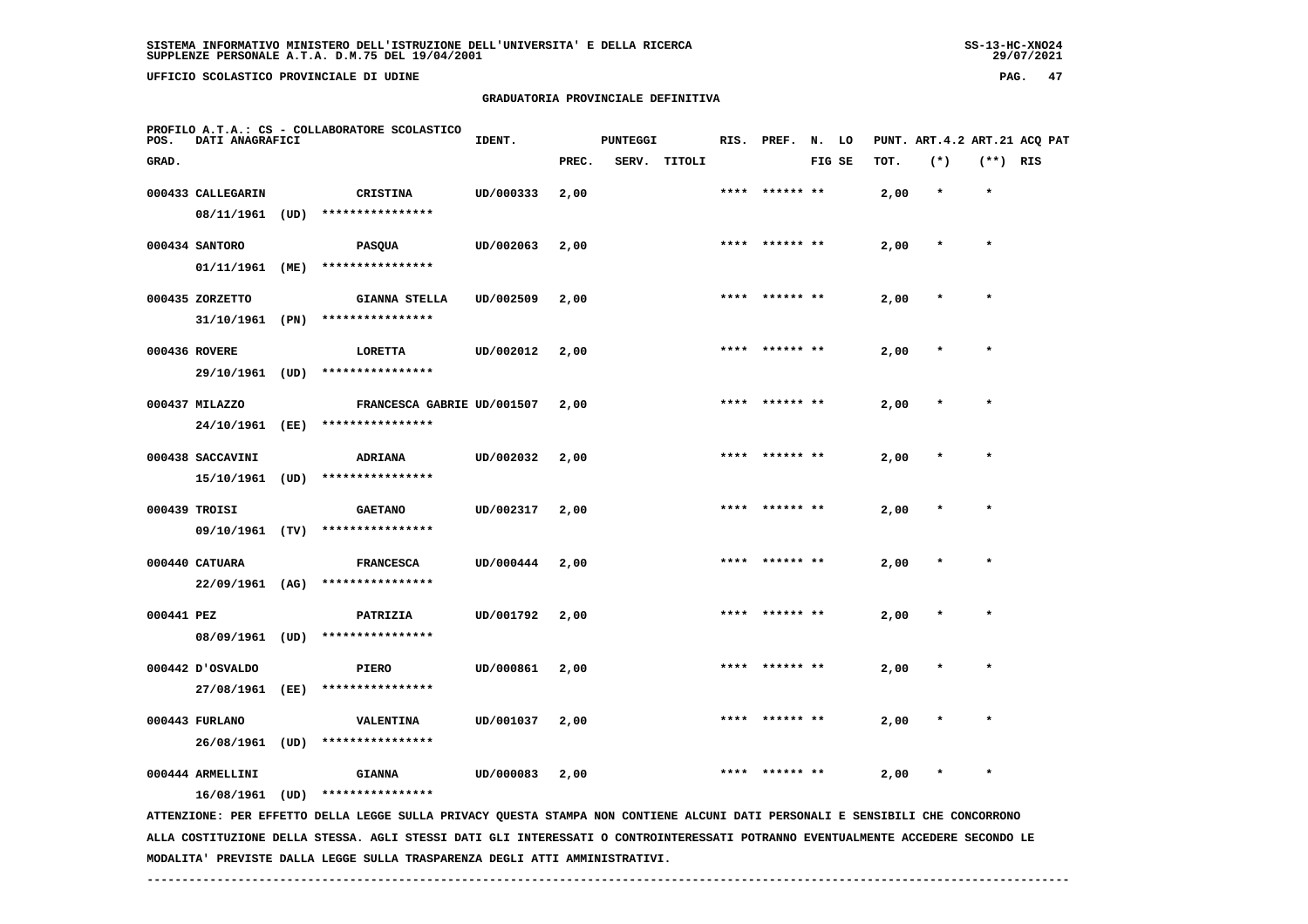**UFFICIO SCOLASTICO PROVINCIALE DI UDINE PAG. 48**

## **GRADUATORIA PROVINCIALE DEFINITIVA**

| POS.         | DATI ANAGRAFICI                      | PROFILO A.T.A.: CS - COLLABORATORE SCOLASTICO                                                                                 | IDENT.    |       | <b>PUNTEGGI</b> |        | RIS. | PREF.           | N. LO  |      | PUNT. ART.4.2 ART.21 ACQ PAT |            |  |
|--------------|--------------------------------------|-------------------------------------------------------------------------------------------------------------------------------|-----------|-------|-----------------|--------|------|-----------------|--------|------|------------------------------|------------|--|
| GRAD.        |                                      |                                                                                                                               |           | PREC. | SERV.           | TITOLI |      |                 | FIG SE | TOT. | $(*)$                        | $(**)$ RIS |  |
|              | 000445 LIGATO<br>$11/08/1961$ (CZ)   | <b>SAVERIO</b><br>****************                                                                                            | UD/001285 | 2,00  |                 |        |      |                 |        | 2,00 | $\star$                      | $\star$    |  |
| 000446 CUM   | 11/07/1961 (UD)                      | <b>MANUELA</b><br>****************                                                                                            | UD/000633 | 2,00  |                 |        |      |                 |        | 2,00 |                              |            |  |
|              | 000447 VIOLINO<br>26/06/1961 (UD)    | LAURA<br>****************                                                                                                     | UD/002410 | 2,00  |                 |        |      | **** ****** **  |        | 2,00 | $\ast$                       | $\star$    |  |
| 000448 MARAN | 20/06/1961 (UD)                      | <b>SIMONETTA</b><br>****************                                                                                          | UD/001369 | 2,00  |                 |        |      |                 |        | 2,00 |                              |            |  |
|              | 000449 SCOZIERO<br>21/05/1961 (UD)   | <b>DANIELA</b><br>****************                                                                                            | UD/002114 | 2,00  |                 |        |      |                 |        | 2,00 |                              |            |  |
|              | 000450 CAPPELLO<br>20/05/1961 (TV)   | <b>NICOLETTA</b><br>****************                                                                                          | UD/000380 | 2,00  |                 |        |      | ****  ****** ** |        | 2,00 |                              | $\star$    |  |
| 000451 CASCO | 18/05/1961 (UD)                      | <b>FRANCESCA</b><br>****************                                                                                          | UD/000423 | 2,00  |                 |        | **** | ****** **       |        | 2,00 |                              |            |  |
|              | 000452 BULFON<br>08/05/1961 (EE)     | CLAUDIO<br>****************                                                                                                   | UD/000313 | 2,00  |                 |        |      | **** ****** **  |        | 2,00 |                              | $\star$    |  |
|              | 000453 PELLEGRINO<br>05/05/1961 (UD) | <b>MIRELLA</b><br>****************                                                                                            | UD/001747 | 2,00  |                 |        |      |                 |        | 2,00 |                              |            |  |
|              | 000454 PAGANI<br>$21/04/1961$ (UD)   | <b>ROSETTA</b><br>****************                                                                                            | UD/001665 | 2,00  |                 |        |      |                 |        | 2,00 |                              |            |  |
| 000455 SIEGA | 18/04/1961 (UD)                      | <b>MARINA</b><br>****************                                                                                             | UD/002145 | 2,00  |                 |        |      | **** ****** **  |        | 2,00 |                              | $\star$    |  |
|              | 000456 RENIER                        | LUCIO<br>****************                                                                                                     | UD/001948 | 2,00  |                 |        | **** | ****** **       |        | 2,00 |                              | $\star$    |  |
|              | $30/03/1961$ (UD)                    | ATTENZIONE: PER EFFETTO DELLA LEGGE SULLA PRIVACY QUESTA STAMPA NON CONTIENE ALCUNI DATI PERSONALI E SENSIBILI CHE CONCORRONO |           |       |                 |        |      |                 |        |      |                              |            |  |

 **ALLA COSTITUZIONE DELLA STESSA. AGLI STESSI DATI GLI INTERESSATI O CONTROINTERESSATI POTRANNO EVENTUALMENTE ACCEDERE SECONDO LE MODALITA' PREVISTE DALLA LEGGE SULLA TRASPARENZA DEGLI ATTI AMMINISTRATIVI.**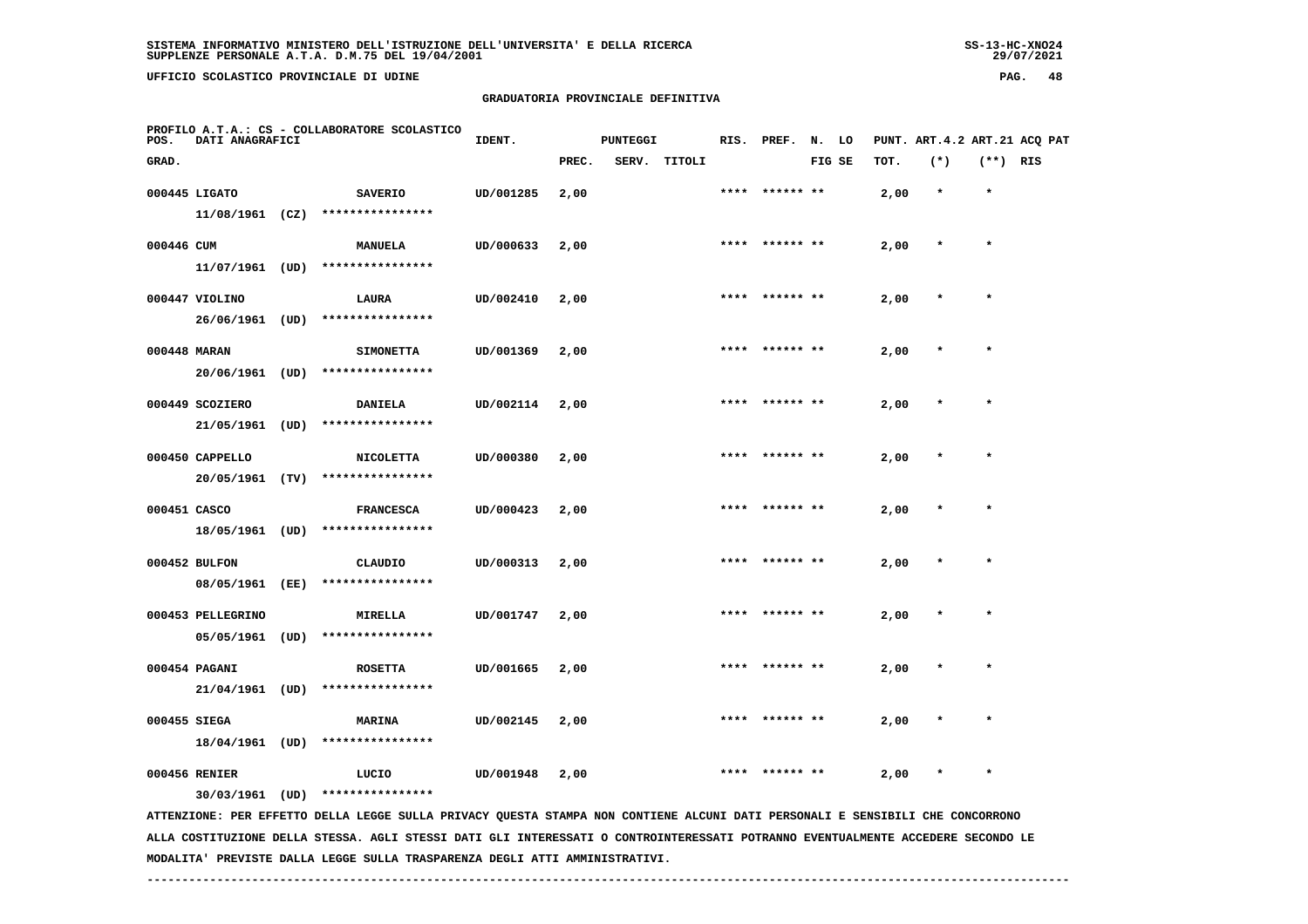UFFICIO SCOLASTICO PROVINCIALE DI UDINE

## **GRADUATORIA PROVINCIALE DEFINITIVA**

| POS.         | DATI ANAGRAFICI                       | PROFILO A.T.A.: CS - COLLABORATORE SCOLASTICO                                                                                                     | IDENT.    |       | <b>PUNTEGGI</b> |        |      | RIS. PREF.      | N. LO  |      |         |          | PUNT. ART.4.2 ART.21 ACQ PAT |
|--------------|---------------------------------------|---------------------------------------------------------------------------------------------------------------------------------------------------|-----------|-------|-----------------|--------|------|-----------------|--------|------|---------|----------|------------------------------|
| GRAD.        |                                       |                                                                                                                                                   |           | PREC. | SERV.           | TITOLI |      |                 | FIG SE | TOT. | $(*)$   | (**) RIS |                              |
|              | 000457 CARPENTIERI<br>23/03/1961 (SA) | <b>ROSA</b><br>****************                                                                                                                   | UD/000408 | 2,00  |                 |        |      | ****** **       |        | 2,00 | $\star$ | $\star$  |                              |
|              | 000458 RENIER                         | <b>MARCO</b><br>****************                                                                                                                  | UD/001949 | 2,00  |                 |        |      | **** ****** **  |        | 2,00 | $\star$ | $\star$  |                              |
|              | 20/03/1961 (UD)<br>000459 SIMONCINI   | <b>MARTA</b><br>****************                                                                                                                  | UD/002156 | 2,00  |                 |        |      | **** ****** **  |        | 2,00 | $\star$ | $\star$  |                              |
| 000460 BENET | 12/03/1961 (UD)                       | ADRIANA                                                                                                                                           | UD/000177 | 2,00  |                 |        | **** |                 |        | 2,00 |         | $\star$  |                              |
|              | 07/03/1961 (UD)<br>000461 INCORVAIA   | ****************<br>CARMELO GIOVANNI UD/001204                                                                                                    |           | 2,00  |                 |        |      |                 |        | 2,00 |         |          |                              |
| 000462 TUDDA | 19/02/1961 (CL)                       | ****************<br><b>PIETRO</b>                                                                                                                 | UD/002322 | 2,00  |                 |        |      |                 |        | 2,00 |         |          |                              |
| 000463 ZUMBO | $10/02/1961$ (CS)                     | ****************<br><b>ROBERTO</b>                                                                                                                | UD/002525 | 2,00  |                 |        |      | ****  ****** ** |        | 2,00 |         | $\star$  |                              |
|              | $10/02/1961$ (IM)<br>000464 DRIUSSI   | ****************<br><b>NICOLA</b>                                                                                                                 | UD/000874 | 2,00  |                 |        |      |                 |        | 2,00 |         |          |                              |
| 000465 MIANO | 08/02/1961 (UD)                       | ****************<br><b>FRANCO</b>                                                                                                                 | UD/001485 | 2,00  |                 |        |      | **** ****** **  |        | 2,00 | $\star$ | $\star$  |                              |
|              | $04/02/1961$ (UD)<br>000466 FIERRO    | ****************<br><b>GIOVANNA</b>                                                                                                               | UD/000967 | 2,00  |                 |        |      | ****  ****** ** |        | 2,00 |         |          |                              |
|              | 000467 LOMBARDI                       | 30/01/1961 (SA) ****************<br>ADRIANA                                                                                                       | UD/001301 | 2,00  |                 |        |      |                 |        | 2,00 |         |          |                              |
|              | 28/01/1961 (FG)<br>000468 PAULUZZI    | ****************<br>FIORELLA                                                                                                                      | UD/001731 | 2,00  |                 |        |      |                 |        | 2,00 |         | $\star$  |                              |
|              | 27/01/1961 (UD)                       | ****************<br>ATTENZIONE: PER EFFETTO DELLA LEGGE SULLA PRIVACY QUESTA STAMPA NON CONTIENE ALCUNI DATI PERSONALI E SENSIBILI CHE CONCORRONO |           |       |                 |        |      |                 |        |      |         |          |                              |

 **ALLA COSTITUZIONE DELLA STESSA. AGLI STESSI DATI GLI INTERESSATI O CONTROINTERESSATI POTRANNO EVENTUALMENTE ACCEDERE SECONDO LE MODALITA' PREVISTE DALLA LEGGE SULLA TRASPARENZA DEGLI ATTI AMMINISTRATIVI.**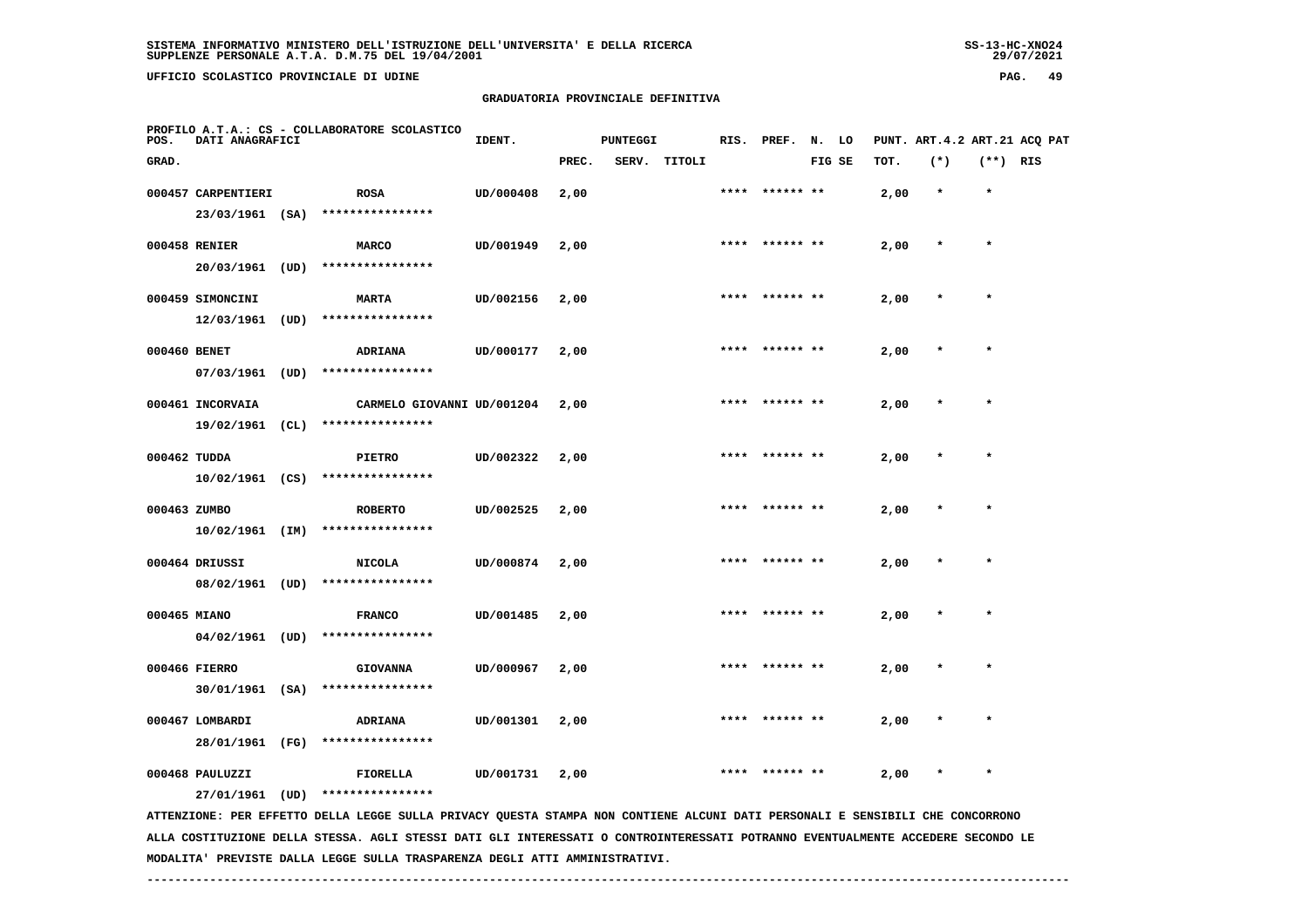**UFFICIO SCOLASTICO PROVINCIALE DI UDINE PAG. 50**

 **PROFILO A.T.A.: CS - COLLABORATORE SCOLASTICO**

#### **GRADUATORIA PROVINCIALE DEFINITIVA**

 **GRAD. PREC. SERV. TITOLI FIG SE TOT. (\*) (\*\*) RIS**

 **000469 SCHIERANO ENRICO UD/002100 2,00 \*\*\*\* \*\*\*\*\*\* \*\* 2,00 \* \***

|              | 08/01/1961       | (UD) | **************** |           |      |      |           |      |         |   |
|--------------|------------------|------|------------------|-----------|------|------|-----------|------|---------|---|
|              | 000470 NOVELLO   |      | LORIS            | UD/001633 | 2,00 | **** | ****** ** | 2,00 | $\star$ |   |
|              | 29/12/1960       | (EE) | **************** |           |      |      |           |      |         |   |
|              | 000471 PUGLIESE  |      | PIO              | UD/001906 | 2,00 | **** | ****** ** | 2,00 | $\star$ |   |
|              | 22/12/1960       | (NA) | **************** |           |      |      |           |      |         |   |
|              | 000472 PONTONI   |      | CARLO            | UD/001882 | 2,00 | **** | ****** ** | 2,00 | $\star$ |   |
|              | 20/12/1960       | (UD) | **************** |           |      |      |           |      |         |   |
|              | 000473 RUOTOLO   |      | <b>MICHELE</b>   | UD/002018 | 2,00 | **** | ****** ** | 2,00 | $\star$ |   |
|              | 07/12/1960       | (NA) | **************** |           |      |      |           |      |         |   |
|              | 000474 FONTANINI |      | MARINA           | UD/000992 | 2,00 | **** | ****** ** | 2,00 | $\star$ | ÷ |
|              | 04/12/1960       | (UD) | **************** |           |      |      |           |      |         |   |
| 000475 TOMAT |                  |      | LUCIA            | UD/002265 | 2,00 | **** | ****** ** | 2,00 | $\star$ | ÷ |
|              | 16/11/1960       | (UD) | **************** |           |      |      |           |      |         |   |

**IDENT.** PUNTEGGI RIS. PREF. N. LO PUNT. ART.4.2 ART.21 ACQ PAT

 **000476 SABIDUSSI LAURA UD/002031 2,00 \*\*\*\* \*\*\*\*\*\* \*\* 2,00 \* \* 15/11/1960 (UD) \*\*\*\*\*\*\*\*\*\*\*\*\*\*\*\* 000477 PITT LIVIANA UD/001844 2,00 \*\*\*\* \*\*\*\*\*\* \*\* 2,00 \* \* 01/11/1960 (UD) \*\*\*\*\*\*\*\*\*\*\*\*\*\*\*\***

 **000478 GRATA GIUSEPPE UD/001149 2,00 \*\*\*\* \*\*\*\*\*\* \*\* 2,00 \* \* 29/10/1960 (NA) \*\*\*\*\*\*\*\*\*\*\*\*\*\*\*\* 000479 SALVINI ROSANNA UD/002046 2,00 \*\*\*\* \*\*\*\*\*\* \*\* 2,00 \* \* 24/10/1960 (ME) \*\*\*\*\*\*\*\*\*\*\*\*\*\*\*\***

 **000480 PATATTI GIOVANNA UD/001728 2,00 \*\*\*\* \*\*\*\*\*\* \*\* 2,00 \* \***

 **14/10/1960 (UD) \*\*\*\*\*\*\*\*\*\*\*\*\*\*\*\***

 **ATTENZIONE: PER EFFETTO DELLA LEGGE SULLA PRIVACY QUESTA STAMPA NON CONTIENE ALCUNI DATI PERSONALI E SENSIBILI CHE CONCORRONO ALLA COSTITUZIONE DELLA STESSA. AGLI STESSI DATI GLI INTERESSATI O CONTROINTERESSATI POTRANNO EVENTUALMENTE ACCEDERE SECONDO LE MODALITA' PREVISTE DALLA LEGGE SULLA TRASPARENZA DEGLI ATTI AMMINISTRATIVI.**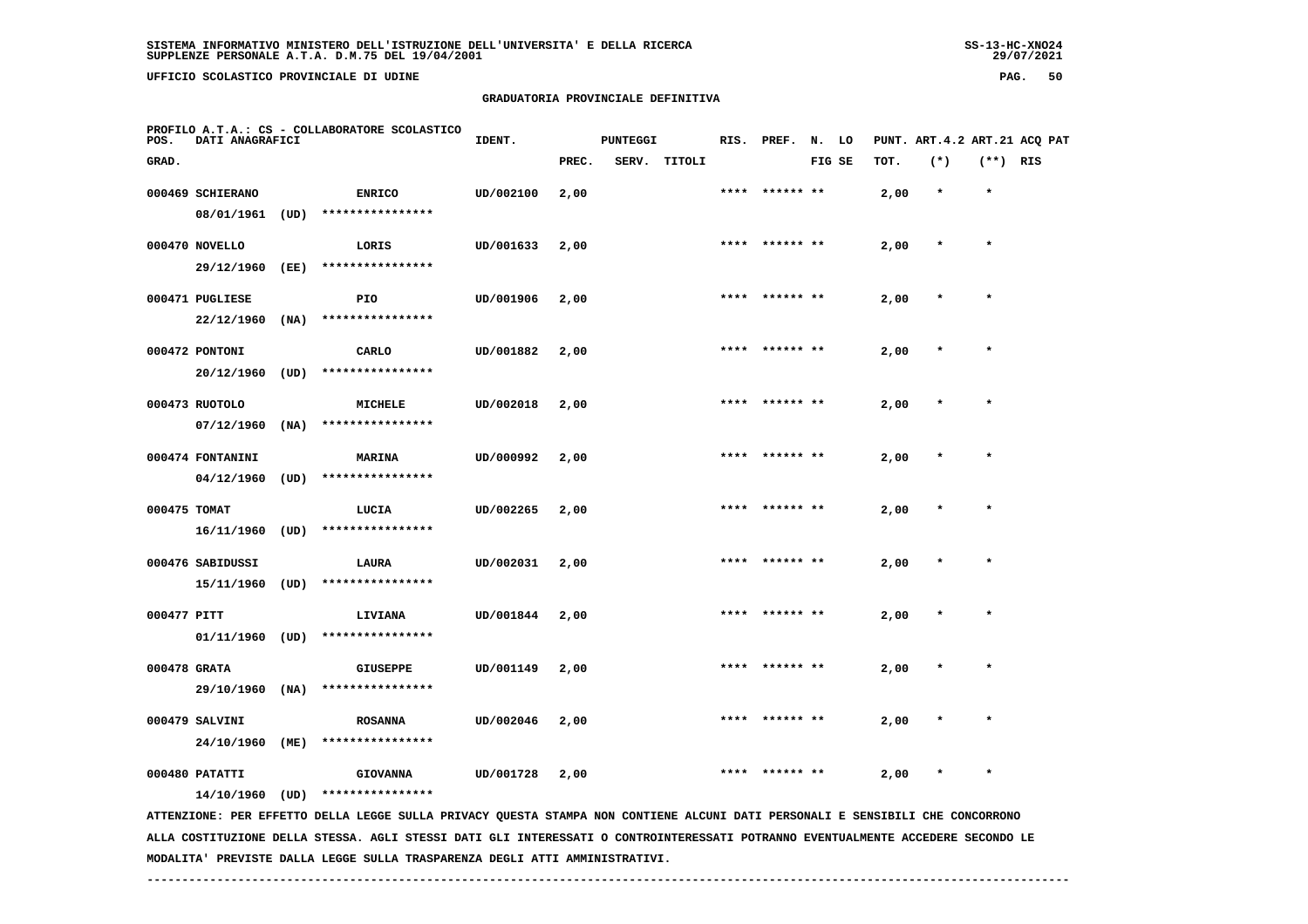**UFFICIO SCOLASTICO PROVINCIALE DI UDINE PAG. 51**

## **GRADUATORIA PROVINCIALE DEFINITIVA**

| POS.         | DATI ANAGRAFICI                     |      | PROFILO A.T.A.: CS - COLLABORATORE SCOLASTICO                                                                                 | IDENT.    |       | <b>PUNTEGGI</b> |        | RIS. | PREF.          | N. LO  |      |         |            | PUNT. ART. 4.2 ART. 21 ACO PAT |
|--------------|-------------------------------------|------|-------------------------------------------------------------------------------------------------------------------------------|-----------|-------|-----------------|--------|------|----------------|--------|------|---------|------------|--------------------------------|
| GRAD.        |                                     |      |                                                                                                                               |           | PREC. | SERV.           | TITOLI |      |                | FIG SE | TOT. | $(*)$   | $(**)$ RIS |                                |
|              | 000481 GOBESSI<br>04/10/1960        | (UD) | <b>GIANFRANCO</b><br>****************                                                                                         | UD/001124 | 2,00  |                 |        | **** | ****** **      |        | 2,00 | $\star$ | $\star$    |                                |
|              | 000482 CARBONE                      |      | MARIA<br>****************                                                                                                     | UD/000389 | 2,00  |                 |        |      | **** ****** ** |        | 2,00 |         | $\star$    |                                |
|              | 01/10/1960<br>000483 PADOVAN        | (NA) | <b>LORENZO</b>                                                                                                                | UD/001660 | 2,00  |                 |        |      |                |        | 2,00 |         | $\star$    |                                |
|              | 26/09/1960<br>000484 IANNELLO       | (UD) | ****************<br><b>ALFONSO</b>                                                                                            | UD/001193 | 2,00  |                 |        |      |                |        | 2,00 |         |            |                                |
|              | 24/09/1960<br>000485 DEL BIANCO     | (SA) | ****************<br>VITTORIO                                                                                                  | UD/000704 | 2,00  |                 |        | **** | ****** **      |        | 2,00 |         | $\star$    |                                |
|              | 20/09/1960                          | (UD) | ****************                                                                                                              |           |       |                 |        |      |                |        |      |         |            |                                |
|              | 000486 EMMANUELE<br>17/09/1960      | (CT) | <b>AGATA</b><br>****************                                                                                              | UD/000897 | 2,00  |                 |        |      | **** ****** ** |        | 2,00 |         |            |                                |
|              | 000487 TALLON<br>01/09/1960         | (TV) | GABRIELLA<br>****************                                                                                                 | UD/002209 | 2,00  |                 |        | **** | ****** **      |        | 2,00 |         | $\star$    |                                |
|              | 000488 NONINO<br>31/08/1960 (UD)    |      | TIZIANA<br>****************                                                                                                   | UD/001626 | 2,00  |                 |        |      |                |        | 2,00 |         |            |                                |
|              | 000489 FABBRO<br>22/08/1960 (UD)    |      | LUCIANO<br>****************                                                                                                   | UD/000913 | 2,00  |                 |        |      |                |        | 2,00 |         |            |                                |
|              | 000490 DOMENIS<br>$21/08/1960$ (UD) |      | <b>CHIARA</b><br>****************                                                                                             | UD/000846 | 2,00  |                 |        |      | **** ****** ** |        | 2,00 |         | $\star$    |                                |
| 000491 VOLPE | 16/08/1960                          | (UD) | <b>PAOLO</b><br>****************                                                                                              | UD/002437 | 2,00  |                 |        | **** | ****** **      |        | 2,00 |         | $\star$    |                                |
|              | 000492 MINISINI                     | (UD) | SONIA<br>****************                                                                                                     | UD/001520 | 2,00  |                 |        |      |                |        | 2,00 |         |            |                                |
|              | 05/08/1960                          |      | ATTENZIONE: PER EFFETTO DELLA LEGGE SULLA PRIVACY QUESTA STAMPA NON CONTIENE ALCUNI DATI PERSONALI E SENSIBILI CHE CONCORRONO |           |       |                 |        |      |                |        |      |         |            |                                |

 **ALLA COSTITUZIONE DELLA STESSA. AGLI STESSI DATI GLI INTERESSATI O CONTROINTERESSATI POTRANNO EVENTUALMENTE ACCEDERE SECONDO LE MODALITA' PREVISTE DALLA LEGGE SULLA TRASPARENZA DEGLI ATTI AMMINISTRATIVI.**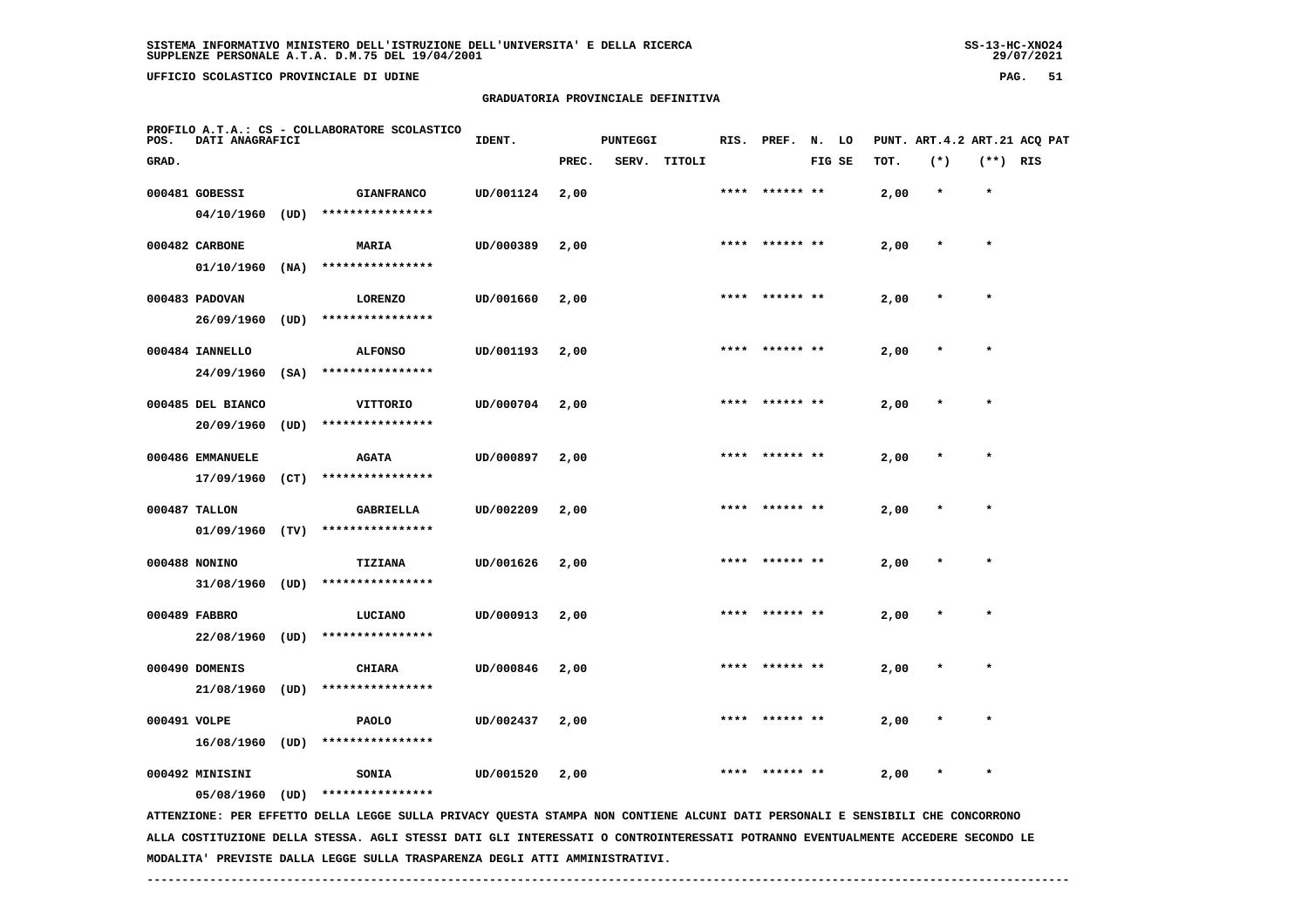**UFFICIO SCOLASTICO PROVINCIALE DI UDINE PAG. 52**

#### **GRADUATORIA PROVINCIALE DEFINITIVA**

| POS.         | DATI ANAGRAFICI  |      | PROFILO A.T.A.: CS - COLLABORATORE SCOLASTICO                                                                                 | IDENT.    |       | <b>PUNTEGGI</b> |        |      | RIS. PREF. N. LO |        |      |         |            | PUNT. ART.4.2 ART.21 ACQ PAT |
|--------------|------------------|------|-------------------------------------------------------------------------------------------------------------------------------|-----------|-------|-----------------|--------|------|------------------|--------|------|---------|------------|------------------------------|
| GRAD.        |                  |      |                                                                                                                               |           | PREC. | SERV.           | TITOLI |      |                  | FIG SE | TOT. | $(*)$   | $(**)$ RIS |                              |
|              | 000493 LA PORTA  |      | <b>ELISABETTA</b>                                                                                                             | UD/001249 | 2,00  |                 |        |      |                  |        | 2,00 | $\star$ | $\star$    |                              |
|              | 22/07/1960       | (FG) | ****************                                                                                                              |           |       |                 |        |      |                  |        |      |         |            |                              |
|              | 000494 DI PLOTTI |      | <b>GIORGIO</b>                                                                                                                | UD/000830 | 2,00  |                 |        |      | **** ****** **   |        | 2,00 | $\star$ | $\star$    |                              |
|              | 15/07/1960       | (UD) | ****************                                                                                                              |           |       |                 |        |      |                  |        |      |         |            |                              |
|              | 000495 TUMBIOLO  |      | <b>MARCO</b>                                                                                                                  | UD/002324 | 2,00  |                 |        | **** |                  |        | 2,00 |         | $\star$    |                              |
|              | 13/07/1960       | (TP) | ****************                                                                                                              |           |       |                 |        |      |                  |        |      |         |            |                              |
|              | 000496 BARBATO   |      | <b>GIUSEPPE</b>                                                                                                               | UD/000118 | 2,00  |                 |        |      |                  |        | 2,00 |         |            |                              |
|              | 09/07/1960       | (BN) | ****************                                                                                                              |           |       |                 |        |      |                  |        |      |         |            |                              |
| 000497 LEVI  |                  |      | <b>MARIA</b>                                                                                                                  | UD/001278 | 2,00  |                 |        | **** | ****** **        |        | 2,00 |         | $\star$    |                              |
|              | 24/06/1960 (CT)  |      | ****************                                                                                                              |           |       |                 |        |      |                  |        |      |         |            |                              |
|              | 000498 CAMPAGNA  |      | MARCELLA S.                                                                                                                   | UD/000343 | 2,00  |                 |        | **** | ****** **        |        | 2,00 |         |            |                              |
|              | 25/05/1960 (CT)  |      | ****************                                                                                                              |           |       |                 |        |      |                  |        |      |         |            |                              |
| 000499 ROSSI |                  |      | <b>ROBERTO</b>                                                                                                                | UD/002001 | 2,00  |                 |        |      | **** ****** **   |        | 2,00 |         | $\star$    |                              |
|              | 13/05/1960       | (NA) | ****************                                                                                                              |           |       |                 |        |      |                  |        |      |         |            |                              |
|              | 000500 BATTAINO  |      | <b>CATERINA</b>                                                                                                               | UD/000141 | 2,00  |                 |        |      |                  |        | 2,00 |         | $\star$    |                              |
|              | 28/04/1960       | (UD) | ****************                                                                                                              |           |       |                 |        |      |                  |        |      |         |            |                              |
|              | 000501 MILONE    |      | <b>ANTONIO</b>                                                                                                                | UD/001513 | 2,00  |                 |        |      |                  |        | 2,00 |         |            |                              |
|              | 18/04/1960 (CE)  |      | ****************                                                                                                              |           |       |                 |        |      |                  |        |      |         |            |                              |
|              | 000502 LICATA    |      | GIOVANNI                                                                                                                      | UD/001283 | 2,00  |                 |        |      |                  |        | 2,00 |         | $\star$    |                              |
|              | 15/04/1960       | (AG) | ****************                                                                                                              |           |       |                 |        |      |                  |        |      |         |            |                              |
| 000503 TOMAT |                  |      | LIDIA                                                                                                                         | UD/002264 | 2,00  |                 |        |      |                  |        | 2,00 |         |            |                              |
|              | 05/04/1960 (EE)  |      | ****************                                                                                                              |           |       |                 |        |      |                  |        |      |         |            |                              |
|              | 000504 BELARDI   |      | <b>CONCETTA</b>                                                                                                               | UD/000149 | 2,00  |                 |        | **** | ****** **        |        | 2,00 | $\star$ | $\star$    |                              |
|              | 27/03/1960 (PZ)  |      | ****************                                                                                                              |           |       |                 |        |      |                  |        |      |         |            |                              |
|              |                  |      | ATTENZIONE: PER EFFETTO DELLA LEGGE SULLA PRIVACY QUESTA STAMPA NON CONTIENE ALCUNI DATI PERSONALI E SENSIBILI CHE CONCORRONO |           |       |                 |        |      |                  |        |      |         |            |                              |

 **ALLA COSTITUZIONE DELLA STESSA. AGLI STESSI DATI GLI INTERESSATI O CONTROINTERESSATI POTRANNO EVENTUALMENTE ACCEDERE SECONDO LE MODALITA' PREVISTE DALLA LEGGE SULLA TRASPARENZA DEGLI ATTI AMMINISTRATIVI.**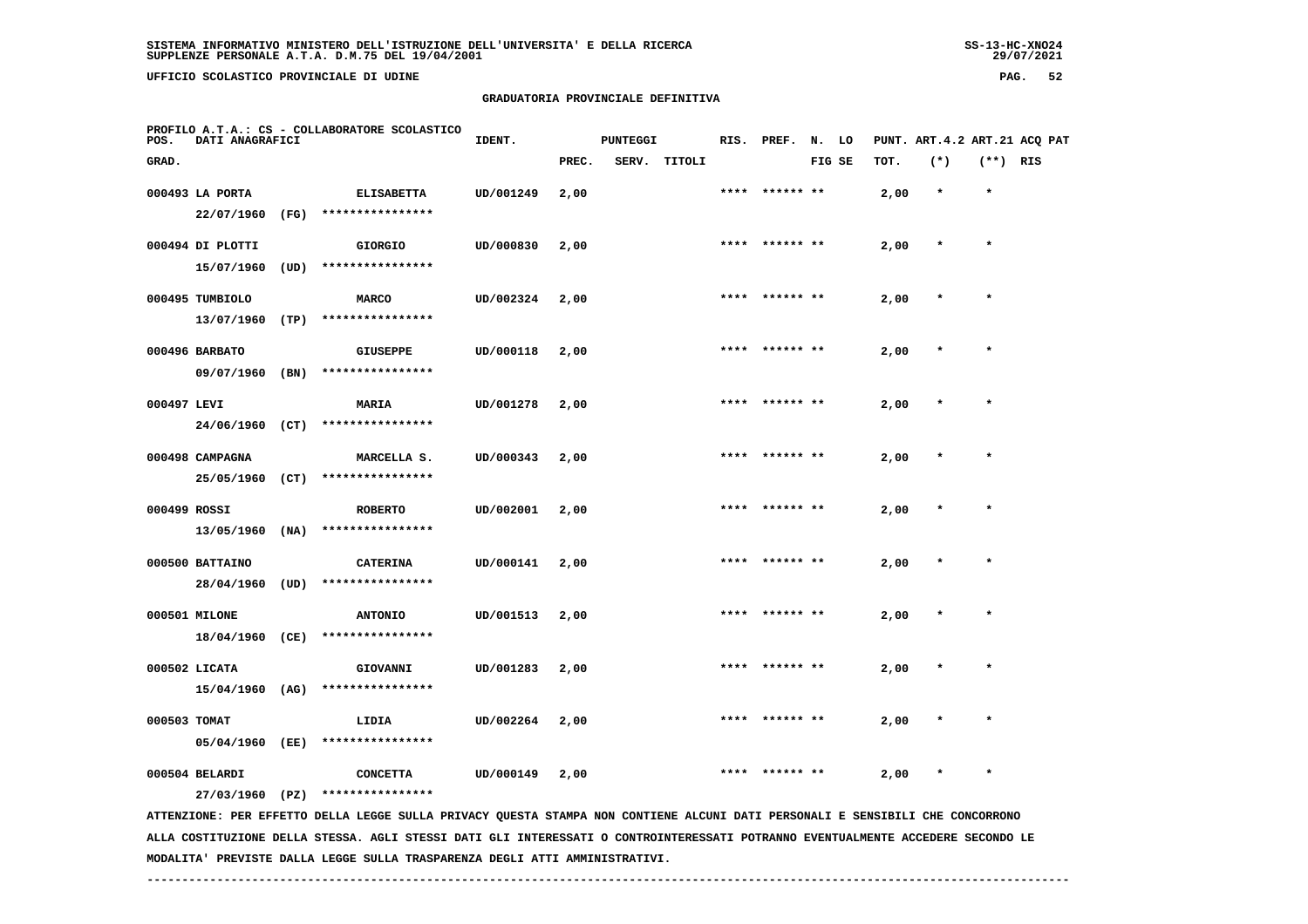**UFFICIO SCOLASTICO PROVINCIALE DI UDINE PAG. 53**

## **GRADUATORIA PROVINCIALE DEFINITIVA**

| POS.  | DATI ANAGRAFICI                        |      | PROFILO A.T.A.: CS - COLLABORATORE SCOLASTICO                                                                                 | IDENT.    |       | <b>PUNTEGGI</b> |        |      | RIS. PREF. N. LO |        |      |         |            | PUNT. ART. 4.2 ART. 21 ACQ PAT |
|-------|----------------------------------------|------|-------------------------------------------------------------------------------------------------------------------------------|-----------|-------|-----------------|--------|------|------------------|--------|------|---------|------------|--------------------------------|
| GRAD. |                                        |      |                                                                                                                               |           | PREC. | SERV.           | TITOLI |      |                  | FIG SE | TOT. | $(*)$   | $(**)$ RIS |                                |
|       | 000505 ILICETO                         |      | <b>GIUSEPPINA</b>                                                                                                             | UD/001201 | 2,00  |                 |        | **** | ****** **        |        | 2,00 | $\star$ | $\star$    |                                |
|       |                                        |      | 16/03/1960 (FG) ****************                                                                                              |           |       |                 |        |      |                  |        |      |         |            |                                |
|       | 000506 GIULIANO                        |      | <b>NICOLA</b>                                                                                                                 | UD/001113 | 2,00  |                 |        |      | **** ****** **   |        | 2,00 |         | $\star$    |                                |
|       | 11/03/1960 (FG)                        |      | ****************                                                                                                              |           |       |                 |        |      |                  |        |      |         |            |                                |
|       | 000507 BAVETTA                         |      | <b>FRANCESCO</b>                                                                                                              | UD/000144 | 2,00  |                 |        |      |                  |        | 2,00 |         |            |                                |
|       | 10/03/1960                             | (AG) | ****************                                                                                                              |           |       |                 |        |      |                  |        |      |         |            |                                |
|       |                                        |      |                                                                                                                               |           |       |                 |        |      |                  |        |      |         |            |                                |
|       | 000508 D ANGELO                        |      | <b>GIANNA</b>                                                                                                                 | UD/000665 | 2,00  |                 |        | **** | ****** **        |        | 2,00 |         |            |                                |
|       | 03/03/1960                             | (UD) | ****************                                                                                                              |           |       |                 |        |      |                  |        |      |         |            |                                |
|       | 000509 COLUCCI                         |      | <b>GIUSEPPE</b>                                                                                                               | UD/000551 | 2,00  |                 |        |      | **** ****** **   |        | 2,00 |         |            |                                |
|       | 19/02/1960 (BR)                        |      | ****************                                                                                                              |           |       |                 |        |      |                  |        |      |         |            |                                |
|       | 000510 IOVINO                          |      | <b>ALBERTO</b>                                                                                                                | UD/001213 | 2,00  |                 |        |      | **** ****** **   |        | 2,00 |         | $\star$    |                                |
|       | 16/02/1960                             | (NA) | ****************                                                                                                              |           |       |                 |        |      |                  |        |      |         |            |                                |
|       | 000511 VIDAL                           |      | LUCIA                                                                                                                         | UD/002398 | 2,00  |                 |        |      | **** ****** **   |        | 2,00 |         | $\star$    |                                |
|       | 14/02/1960 (UD)                        |      | ****************                                                                                                              |           |       |                 |        |      |                  |        |      |         |            |                                |
|       |                                        |      |                                                                                                                               |           |       |                 |        |      |                  |        |      |         |            |                                |
|       | 000512 BUCOVAZ                         |      | <b>DARIA</b><br>****************                                                                                              | UD/000310 | 2,00  |                 |        |      |                  |        | 2,00 |         |            |                                |
|       | $10/02/1960$ (UD)                      |      |                                                                                                                               |           |       |                 |        |      |                  |        |      |         |            |                                |
|       | 000513 FERRAGINA                       |      | <b>ELISABETTA</b>                                                                                                             | UD/000954 | 2,00  |                 |        | **** |                  |        | 2,00 |         |            |                                |
|       | 28/01/1960 (CZ)                        |      | ****************                                                                                                              |           |       |                 |        |      |                  |        |      |         |            |                                |
|       | 000514 GRILLI                          |      | <b>MATTEO</b>                                                                                                                 | UD/001159 | 2,00  |                 |        |      |                  |        | 2,00 |         |            |                                |
|       | 17/01/1960 (FG)                        |      | ****************                                                                                                              |           |       |                 |        |      |                  |        |      |         |            |                                |
|       | 000515 GANDIN                          |      | CLAUDIA                                                                                                                       | UD/001056 | 2,00  |                 |        |      | ****  ****** **  |        | 2,00 |         |            |                                |
|       | $04/01/1960$ (UD)                      |      | ****************                                                                                                              |           |       |                 |        |      |                  |        |      |         |            |                                |
|       |                                        |      |                                                                                                                               |           |       |                 |        |      |                  |        |      |         | $\star$    |                                |
|       | 000516 DELLA PIETRA<br>29/12/1959 (EE) |      | LUIGINA<br>****************                                                                                                   | UD/000724 | 2,00  |                 |        |      |                  |        | 2,00 |         |            |                                |
|       |                                        |      | ATTENZIONE: PER EFFETTO DELLA LEGGE SULLA PRIVACY QUESTA STAMPA NON CONTIENE ALCUNI DATI PERSONALI E SENSIBILI CHE CONCORRONO |           |       |                 |        |      |                  |        |      |         |            |                                |
|       |                                        |      |                                                                                                                               |           |       |                 |        |      |                  |        |      |         |            |                                |

 **ALLA COSTITUZIONE DELLA STESSA. AGLI STESSI DATI GLI INTERESSATI O CONTROINTERESSATI POTRANNO EVENTUALMENTE ACCEDERE SECONDO LE MODALITA' PREVISTE DALLA LEGGE SULLA TRASPARENZA DEGLI ATTI AMMINISTRATIVI.**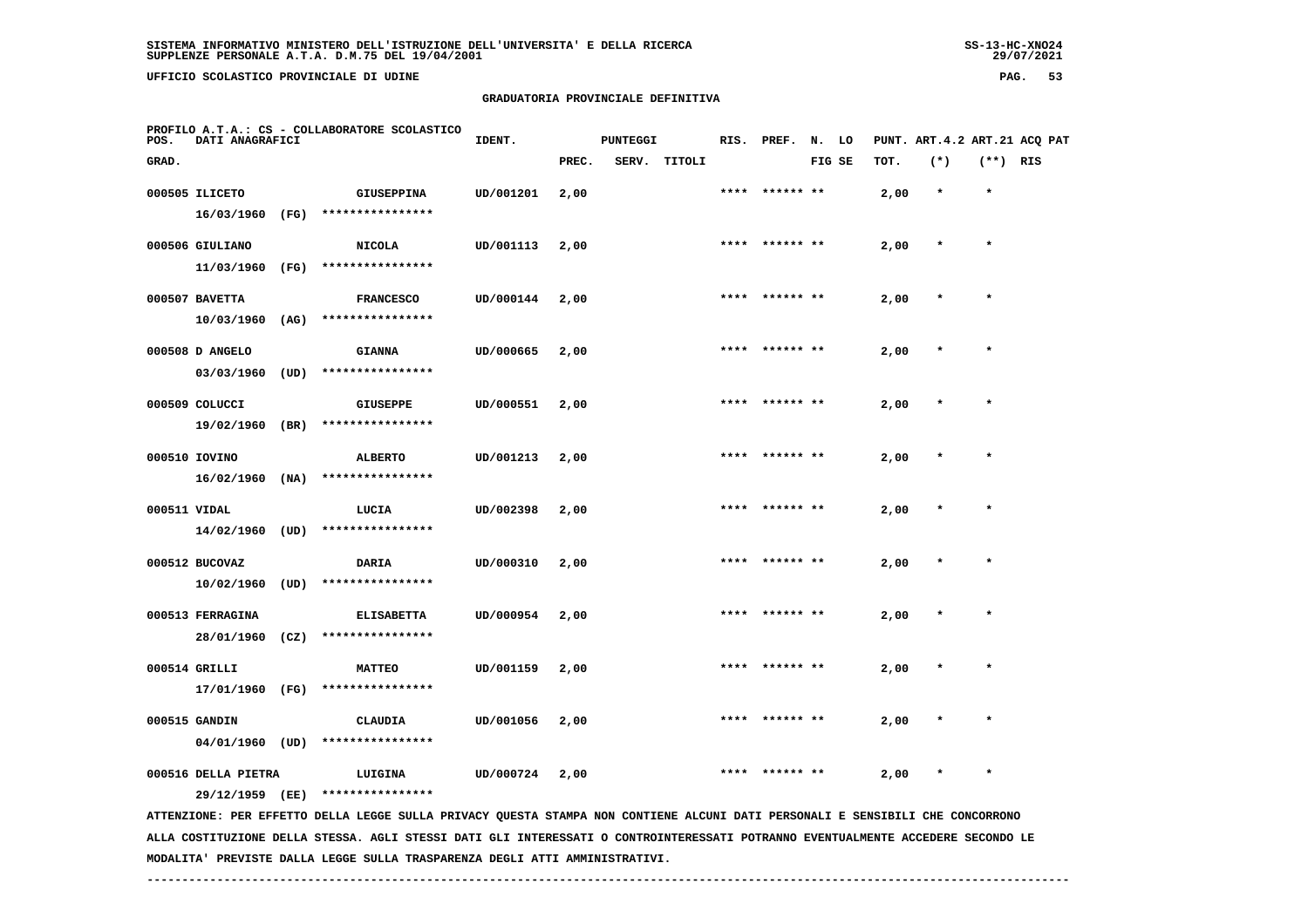**UFFICIO SCOLASTICO PROVINCIALE DI UDINE PAG. 54**

#### **GRADUATORIA PROVINCIALE DEFINITIVA**

| POS.         | DATI ANAGRAFICI  |      | PROFILO A.T.A.: CS - COLLABORATORE SCOLASTICO                                                                                   | IDENT.    |       | <b>PUNTEGGI</b> |        |      | RIS. PREF. | N. LO |        |      | PUNT. ART. 4.2 ART. 21 ACO PAT |            |  |
|--------------|------------------|------|---------------------------------------------------------------------------------------------------------------------------------|-----------|-------|-----------------|--------|------|------------|-------|--------|------|--------------------------------|------------|--|
| GRAD.        |                  |      |                                                                                                                                 |           | PREC. | SERV.           | TITOLI |      |            |       | FIG SE | TOT. | $(*)$                          | $(**)$ RIS |  |
|              | 000517 RINALDI   |      | <b>ANTIMO</b>                                                                                                                   | UD/001961 | 2,00  |                 |        |      |            |       |        | 2,00 | $\star$                        | $\star$    |  |
|              | 09/12/1959       | (NA) | ****************                                                                                                                |           |       |                 |        |      |            |       |        |      |                                |            |  |
| 000518 TAMI  |                  |      | <b>DANIELE</b>                                                                                                                  | UD/002216 | 2,00  |                 |        |      |            |       |        | 2,00 |                                |            |  |
|              | 24/11/1959 (UD)  |      | ****************                                                                                                                |           |       |                 |        |      |            |       |        |      |                                |            |  |
|              | 000519 DI LENA   |      | TIZIANA                                                                                                                         | UD/000810 | 2,00  |                 |        |      |            |       |        | 2,00 |                                |            |  |
|              | 14/10/1959       | (UD) | ****************                                                                                                                |           |       |                 |        |      |            |       |        |      |                                |            |  |
|              | 000520 GARDELLI  |      | VITTORINO                                                                                                                       | UD/001060 | 2,00  |                 |        |      | ****** **  |       |        | 2,00 |                                |            |  |
|              | 24/09/1959       | (UD) | ****************                                                                                                                |           |       |                 |        |      |            |       |        |      |                                |            |  |
|              | 000521 DEL REGNO |      | <b>MARINA</b>                                                                                                                   | UD/000749 | 2,00  |                 |        |      |            |       |        | 2,00 |                                | $\star$    |  |
|              | 20/09/1959       |      | $(UD)$ *****************                                                                                                        |           |       |                 |        |      |            |       |        |      |                                |            |  |
|              | 000522 PALMERI   |      | GIOVANNI COSIMO UD/001676                                                                                                       |           | 2,00  |                 |        | **** |            |       |        | 2,00 |                                | $\star$    |  |
|              | 15/08/1959       |      | $(CT)$ *****************                                                                                                        |           |       |                 |        |      |            |       |        |      |                                |            |  |
|              | 000523 DE MONTE  |      | <b>ROBERTO</b>                                                                                                                  | UD/000761 | 2,00  |                 |        | **** | ****** **  |       |        | 2,00 |                                |            |  |
|              | 04/08/1959       | (UD) | ****************                                                                                                                |           |       |                 |        |      |            |       |        |      |                                |            |  |
|              | 000524 PEZZINO   |      | <b>FILIPPA</b>                                                                                                                  | UD/001796 | 2,00  |                 |        |      |            |       |        | 2,00 |                                |            |  |
|              | 28/07/1959       | (PA) | ****************                                                                                                                |           |       |                 |        |      |            |       |        |      |                                |            |  |
|              | 000525 MORASSI   |      | <b>EMANUELA</b>                                                                                                                 | UD/001556 | 2,00  |                 |        | **** | ****** **  |       |        | 2,00 |                                |            |  |
|              | 16/07/1959       | (UD) | ****************                                                                                                                |           |       |                 |        |      |            |       |        |      |                                |            |  |
|              | 000526 FANTINI   |      | RITA                                                                                                                            | UD/000931 | 2,00  |                 |        |      |            |       |        | 2,00 |                                |            |  |
|              | 07/07/1959       | (UD) | ****************                                                                                                                |           |       |                 |        |      |            |       |        |      |                                |            |  |
| 000527 MANZI |                  |      | FERDINANDO                                                                                                                      | UD/001366 | 2,00  |                 |        |      |            |       |        | 2,00 |                                |            |  |
|              | 24/06/1959       | (NA) | ****************                                                                                                                |           |       |                 |        |      |            |       |        |      |                                |            |  |
|              | 000528 VERTULLO  |      | <b>CARMINE</b>                                                                                                                  | UD/002382 | 2,00  |                 |        |      |            |       |        | 2,00 |                                |            |  |
|              | 18/06/1959 (SA)  |      | ****************                                                                                                                |           |       |                 |        |      |            |       |        |      |                                |            |  |
|              |                  |      | ATTENZIONE: PER EFFETTO DELLA LEGGE SULLA PRIVACY QUESTA STAMPA NON CONTIENE ALCUNI DATI PERSONALI E SENSIBILI CHE CONCORRONO   |           |       |                 |        |      |            |       |        |      |                                |            |  |
|              |                  |      | ALLA COSTITUZIONE DELLA STESSA. AGLI STESSI DATI GLI INTERESSATI O CONTROINTERESSATI POTRANNO EVENTUALMENTE ACCEDERE SECONDO LE |           |       |                 |        |      |            |       |        |      |                                |            |  |

 **MODALITA' PREVISTE DALLA LEGGE SULLA TRASPARENZA DEGLI ATTI AMMINISTRATIVI.**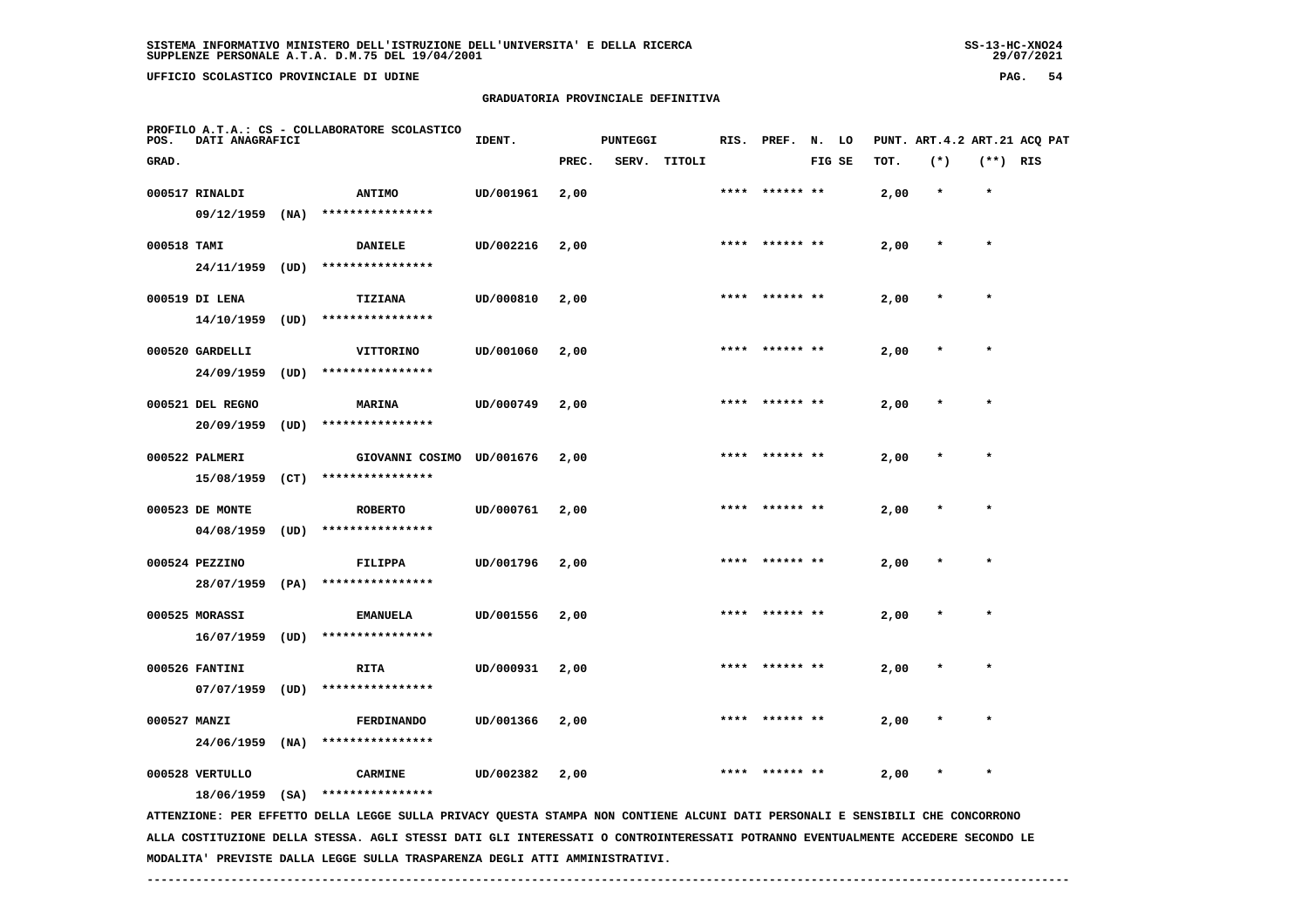**UFFICIO SCOLASTICO PROVINCIALE DI UDINE PAG. 55**

## **GRADUATORIA PROVINCIALE DEFINITIVA**

| POS.         | DATI ANAGRAFICI   |      | PROFILO A.T.A.: CS - COLLABORATORE SCOLASTICO                                                                                 | IDENT.    |       | <b>PUNTEGGI</b> |              |      | RIS. PREF. N. LO |        |      | PUNT. ART.4.2 ART.21 ACQ PAT |            |  |
|--------------|-------------------|------|-------------------------------------------------------------------------------------------------------------------------------|-----------|-------|-----------------|--------------|------|------------------|--------|------|------------------------------|------------|--|
| GRAD.        |                   |      |                                                                                                                               |           | PREC. |                 | SERV. TITOLI |      |                  | FIG SE | TOT. | $(*)$                        | $(**)$ RIS |  |
|              | 000529 FERRARA    |      | ANNA                                                                                                                          | UD/000957 | 2,00  |                 |              |      | **** ****** **   |        | 2,00 | $\star$                      | $\star$    |  |
|              | $14/06/1959$ (LT) |      | ****************                                                                                                              |           |       |                 |              |      |                  |        |      |                              |            |  |
|              | 000530 ELLERO     |      | <b>ANTONINO</b>                                                                                                               | UD/000892 | 2,00  |                 |              |      | **** ****** **   |        | 2,00 | $\ast$                       | $\star$    |  |
|              | 13/06/1959        | (UD) | ****************                                                                                                              |           |       |                 |              |      |                  |        |      |                              |            |  |
|              | 000531 BIFULCO    |      | MARIA                                                                                                                         | UD/000222 | 2,00  |                 |              | **** |                  |        | 2,00 | $\star$                      | $\star$    |  |
|              | 31/05/1959        | (NA) | ****************                                                                                                              |           |       |                 |              |      |                  |        |      |                              |            |  |
|              | 000532 COLACE     |      | <b>VITO</b>                                                                                                                   | UD/000534 | 2,00  |                 |              |      |                  |        | 2,00 |                              |            |  |
|              | 28/05/1959 (BO)   |      | ****************                                                                                                              |           |       |                 |              |      |                  |        |      |                              |            |  |
|              | 000533 VENIER     |      | <b>FABIANO</b>                                                                                                                | UD/002365 | 2,00  |                 |              |      | **** ****** **   |        | 2,00 |                              |            |  |
|              | 25/05/1959        | (UD) | ****************                                                                                                              |           |       |                 |              |      |                  |        |      |                              |            |  |
|              | 000534 DI RONZA   |      | <b>ALFONSO</b>                                                                                                                | UD/000833 | 2,00  |                 |              | **** | ****** **        |        | 2,00 |                              | $\star$    |  |
|              | 19/05/1959        | (CE) | ****************                                                                                                              |           |       |                 |              |      |                  |        |      |                              |            |  |
| 000535 MOZZI |                   |      | VALERIA                                                                                                                       | UD/001580 | 2,00  |                 |              |      | **** ****** **   |        | 2,00 |                              | $\star$    |  |
|              | 16/05/1959        | (UD) | ****************                                                                                                              |           |       |                 |              |      |                  |        |      |                              |            |  |
| 000536 IVONE |                   |      | <b>ELENA</b>                                                                                                                  | UD/001224 | 2,00  |                 |              | **** | ****** **        |        | 2,00 | $\star$                      | $\star$    |  |
|              | 18/04/1959        | (UD) | ****************                                                                                                              |           |       |                 |              |      |                  |        |      |                              |            |  |
|              | 000537 MONTICOLO  |      | <b>BEPPINO</b>                                                                                                                | UD/001550 | 2,00  |                 |              |      | ****  ****** **  |        | 2,00 |                              | $\star$    |  |
|              | 13/04/1959        | (UD) | ****************                                                                                                              |           |       |                 |              |      |                  |        |      |                              |            |  |
|              | 000538 VERONESE   |      | <b>ROSSANA</b>                                                                                                                | UD/002381 | 2,00  |                 |              |      |                  |        | 2,00 |                              |            |  |
|              | 08/04/1959        | (UD) | ****************                                                                                                              |           |       |                 |              |      |                  |        |      |                              |            |  |
|              | 000539 COLUSSI    |      | LUISA                                                                                                                         | UD/000555 | 2,00  |                 |              |      |                  |        | 2,00 |                              |            |  |
|              | 31/03/1959        | (UD) | ****************                                                                                                              |           |       |                 |              |      |                  |        |      |                              |            |  |
|              | 000540 DI MARZO   |      | <b>PAOLO</b>                                                                                                                  | UD/000817 | 2,00  |                 |              |      |                  |        | 2,00 |                              |            |  |
|              | 22/03/1959 (UD)   |      | ****************                                                                                                              |           |       |                 |              |      |                  |        |      |                              |            |  |
|              |                   |      | ATTENZIONE: PER EFFETTO DELLA LEGGE SULLA PRIVACY QUESTA STAMPA NON CONTIENE ALCUNI DATI PERSONALI E SENSIBILI CHE CONCORRONO |           |       |                 |              |      |                  |        |      |                              |            |  |

 **ALLA COSTITUZIONE DELLA STESSA. AGLI STESSI DATI GLI INTERESSATI O CONTROINTERESSATI POTRANNO EVENTUALMENTE ACCEDERE SECONDO LE MODALITA' PREVISTE DALLA LEGGE SULLA TRASPARENZA DEGLI ATTI AMMINISTRATIVI.**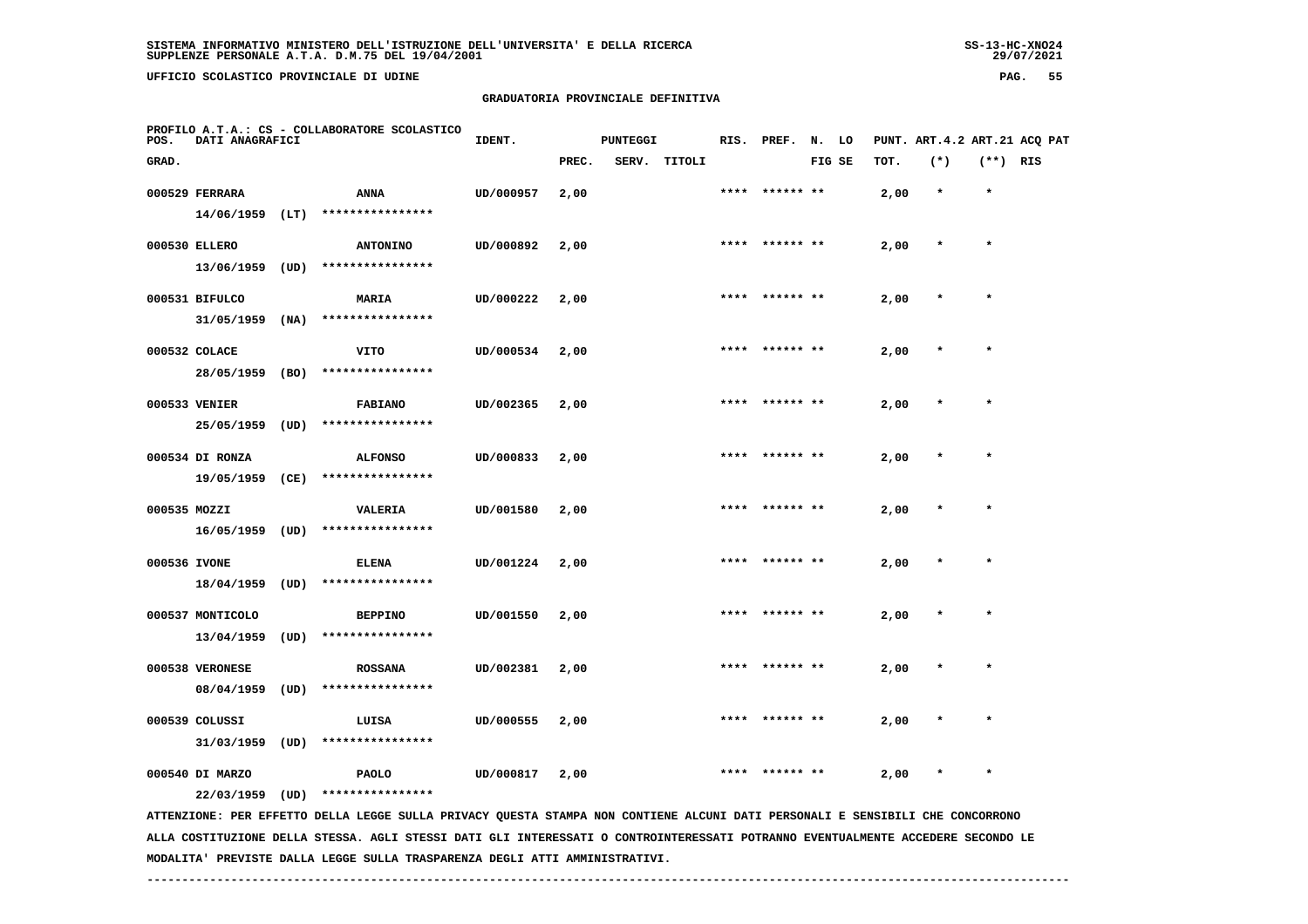**UFFICIO SCOLASTICO PROVINCIALE DI UDINE PAG. 56**

## **GRADUATORIA PROVINCIALE DEFINITIVA**

| POS.         | DATI ANAGRAFICI                    |      | PROFILO A.T.A.: CS - COLLABORATORE SCOLASTICO                                                                                 | IDENT.    |       | <b>PUNTEGGI</b> |              |      | RIS. PREF. N. LO |        |      |         |            | PUNT. ART.4.2 ART.21 ACQ PAT |
|--------------|------------------------------------|------|-------------------------------------------------------------------------------------------------------------------------------|-----------|-------|-----------------|--------------|------|------------------|--------|------|---------|------------|------------------------------|
| GRAD.        |                                    |      |                                                                                                                               |           | PREC. |                 | SERV. TITOLI |      |                  | FIG SE | TOT. | $(*)$   | $(**)$ RIS |                              |
|              | 000541 CASALE                      |      | <b>ANTONIO</b>                                                                                                                | UD/000418 | 2,00  |                 |              | **** | ****** **        |        | 2,00 | $\star$ | $\star$    |                              |
|              | 12/03/1959                         | (SA) | ****************                                                                                                              |           |       |                 |              |      |                  |        |      |         |            |                              |
|              | 000542 LOMBARDI                    |      | <b>ANNA MARIA</b>                                                                                                             | UD/001302 | 2,00  |                 |              |      | **** ****** **   |        | 2,00 | $\ast$  | $\star$    |                              |
|              | 27/02/1959                         | (FG) | ****************                                                                                                              |           |       |                 |              |      |                  |        |      |         |            |                              |
|              | 000543 IACOLETTIG                  |      | LAURO                                                                                                                         | UD/001181 | 2,00  |                 |              | **** |                  |        | 2,00 | $\star$ | $\star$    |                              |
|              | 19/02/1959                         | (UD) | ****************                                                                                                              |           |       |                 |              |      |                  |        |      |         |            |                              |
|              | 000544 MARRAZZO                    |      | <b>GIOACCHINO</b>                                                                                                             | UD/001405 | 2,00  |                 |              |      |                  |        | 2,00 |         |            |                              |
|              | $18/02/1959$ (SA)                  |      | ****************                                                                                                              |           |       |                 |              |      |                  |        |      |         |            |                              |
|              | 000545 LIGUORI                     |      | <b>DOMENICO</b>                                                                                                               | UD/001287 | 2,00  |                 |              | **** |                  |        | 2,00 |         |            |                              |
|              | 10/02/1959                         | (SA) | ****************                                                                                                              |           |       |                 |              |      |                  |        |      |         |            |                              |
|              | 000546 SCIACCA                     |      | <b>SALVATORE</b>                                                                                                              | UD/002108 | 2,00  |                 |              | **** | ****** **        |        | 2,00 |         | $\star$    |                              |
|              | 02/02/1959                         | (CT) | ****************                                                                                                              |           |       |                 |              |      |                  |        |      |         |            |                              |
|              | 000547 PIVIDORI                    |      | <b>VALLY</b>                                                                                                                  | UD/001864 | 2,00  |                 |              | **** | ****** **        |        | 2,00 |         | $\star$    |                              |
|              | 01/02/1959                         | (UD) | ****************                                                                                                              |           |       |                 |              |      |                  |        |      |         |            |                              |
| 000548 SCREM |                                    |      | <b>CATERINA</b>                                                                                                               | UD/002116 | 2,00  |                 |              |      |                  |        | 2,00 | $\star$ | $\star$    |                              |
|              | 01/02/1959                         | (UD) | ****************                                                                                                              |           |       |                 |              |      |                  |        |      |         |            |                              |
|              | 000549 FRANDINA                    |      | <b>ROSA</b>                                                                                                                   | UD/001015 | 2,00  |                 |              | **** | ****** **        |        | 2,00 | $\star$ | $\star$    |                              |
|              | 15/01/1959                         | (KR) | ****************                                                                                                              |           |       |                 |              |      |                  |        |      |         |            |                              |
|              | 000550 ROSSITTO                    |      | <b>SALVATORE</b>                                                                                                              | UD/002006 | 2,00  |                 |              |      |                  |        | 2,00 |         |            |                              |
|              | 14/01/1959                         | (SR) | ****************                                                                                                              |           |       |                 |              |      |                  |        |      |         |            |                              |
|              |                                    |      |                                                                                                                               |           |       |                 |              |      |                  |        |      |         | $\star$    |                              |
|              | 000551 BREVETTI<br>11/01/1959      | (AV) | <b>ANTONIO</b><br>****************                                                                                            | UD/000292 | 2,00  |                 |              |      |                  |        | 2,00 |         |            |                              |
|              |                                    |      |                                                                                                                               |           |       |                 |              |      |                  |        |      |         |            |                              |
|              | 000552 PATANE<br>$01/01/1959$ (CT) |      | MARIA<br>****************                                                                                                     | UD/001727 | 2,00  |                 |              |      |                  |        | 2,00 |         |            |                              |
|              |                                    |      | ATTENZIONE: PER EFFETTO DELLA LEGGE SULLA PRIVACY QUESTA STAMPA NON CONTIENE ALCUNI DATI PERSONALI E SENSIBILI CHE CONCORRONO |           |       |                 |              |      |                  |        |      |         |            |                              |

 **ALLA COSTITUZIONE DELLA STESSA. AGLI STESSI DATI GLI INTERESSATI O CONTROINTERESSATI POTRANNO EVENTUALMENTE ACCEDERE SECONDO LE MODALITA' PREVISTE DALLA LEGGE SULLA TRASPARENZA DEGLI ATTI AMMINISTRATIVI.**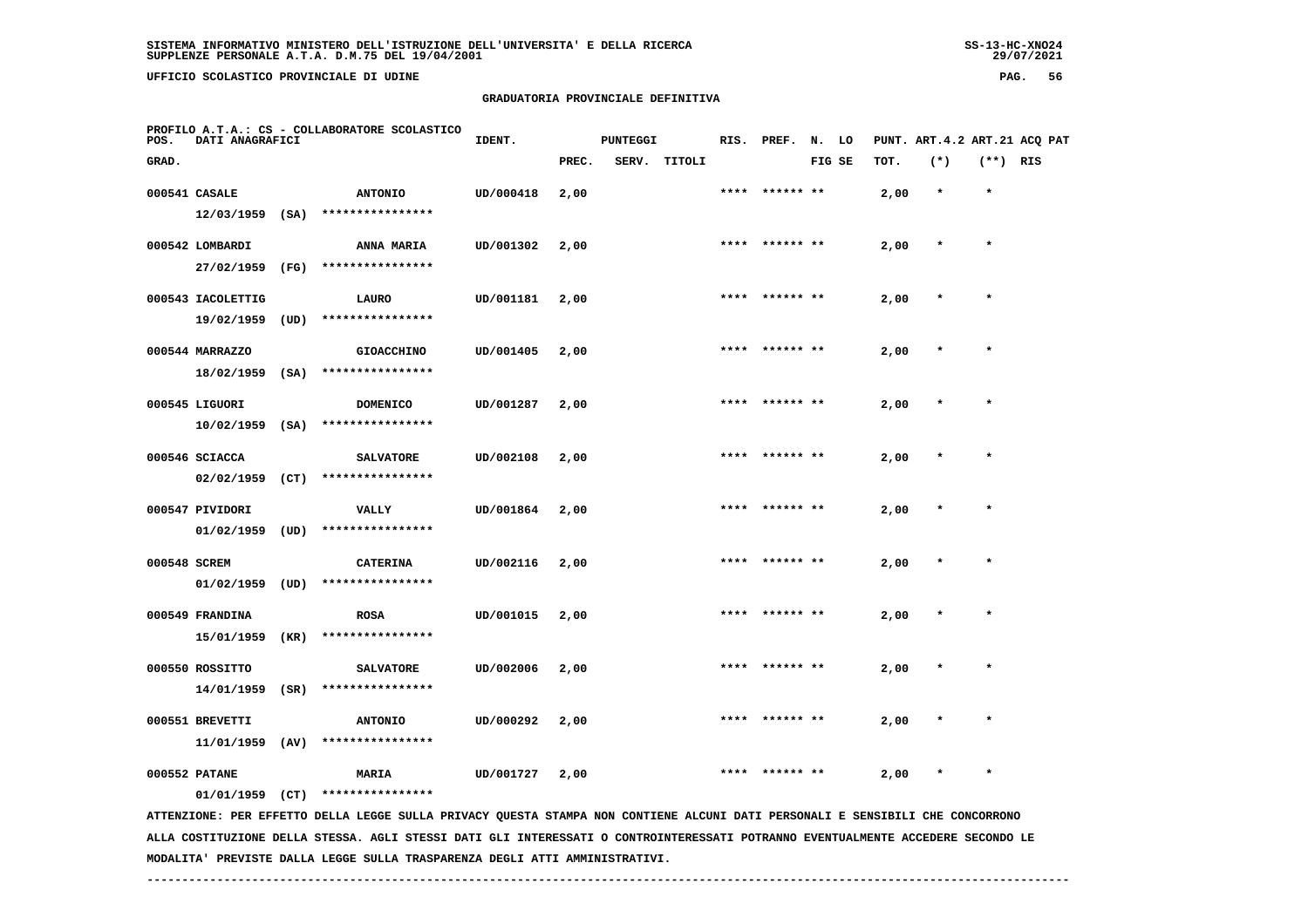**UFFICIO SCOLASTICO PROVINCIALE DI UDINE PAG. 57**

## **GRADUATORIA PROVINCIALE DEFINITIVA**

| POS.         | DATI ANAGRAFICI   |        | PROFILO A.T.A.: CS - COLLABORATORE SCOLASTICO                                                                                   | IDENT.    |       | <b>PUNTEGGI</b> |              | RIS. | PREF.          | N.     | LO |      | PUNT. ART. 4.2 ART. 21 ACO PAT |            |  |
|--------------|-------------------|--------|---------------------------------------------------------------------------------------------------------------------------------|-----------|-------|-----------------|--------------|------|----------------|--------|----|------|--------------------------------|------------|--|
| GRAD.        |                   |        |                                                                                                                                 |           | PREC. |                 | SERV. TITOLI |      |                | FIG SE |    | TOT. | $(*)$                          | $(**)$ RIS |  |
|              | 000553 SPECOGNA   |        | MAURIZIA                                                                                                                        | UD/002180 | 2,00  |                 |              |      |                |        |    | 2,00 | $\star$                        | $\star$    |  |
|              | 14/12/1958        | (UD)   | ****************                                                                                                                |           |       |                 |              |      |                |        |    |      |                                |            |  |
|              | 000554 PAMPALONE  |        | <b>BIAGIO</b>                                                                                                                   | UD/001683 | 2,00  |                 |              |      |                |        |    | 2,00 |                                | $\star$    |  |
|              | 04/12/1958        | (TP)   | ****************                                                                                                                |           |       |                 |              |      |                |        |    |      |                                |            |  |
|              | 000555 PAGLIUCA   |        | <b>ANTONIO</b>                                                                                                                  | UD/001670 | 2,00  |                 |              |      |                |        |    | 2,00 |                                |            |  |
|              | 19/11/1958        | (CE)   | ****************                                                                                                                |           |       |                 |              |      |                |        |    |      |                                |            |  |
| 000556 RUPIL |                   |        | LILIANA                                                                                                                         | UD/002020 | 2,00  |                 |              | **** | ****** **      |        |    | 2,00 |                                |            |  |
|              | 04/11/1958        | (GO)   | ****************                                                                                                                |           |       |                 |              |      |                |        |    |      |                                |            |  |
|              | 000557 PREDAN     |        | <b>CARMEN</b>                                                                                                                   | UD/001891 | 2,00  |                 |              |      | **** ****** ** |        |    | 2,00 |                                | $\star$    |  |
|              | 02/11/1958        | (EE)   | ****************                                                                                                                |           |       |                 |              |      |                |        |    |      |                                |            |  |
|              | 000558 ESPOSITO   |        | <b>UMBERTO</b>                                                                                                                  | UD/000912 | 2,00  |                 |              |      | ****** **      |        |    | 2,00 |                                |            |  |
|              | 25/10/1958        | (NA)   | ****************                                                                                                                |           |       |                 |              |      |                |        |    |      |                                |            |  |
| 000559 DAINA |                   |        | <b>PAOLA</b>                                                                                                                    | UD/000648 | 2,00  |                 |              |      |                |        |    | 2,00 |                                |            |  |
|              | $03/10/1958$ (AG) |        | ****************                                                                                                                |           |       |                 |              |      |                |        |    |      |                                |            |  |
|              | 000560 MILAZZO    |        | GIUSEPPE ROSARIO UD/001508                                                                                                      |           | 2,00  |                 |              |      |                |        |    | 2,00 |                                |            |  |
|              | 01/10/1958 (EN)   |        | ****************                                                                                                                |           |       |                 |              |      |                |        |    |      |                                |            |  |
| 000561 CAMPA |                   |        | <b>MARIA CRISTINA</b>                                                                                                           | UD/000342 | 2,00  |                 |              | **** | ****** **      |        |    | 2,00 |                                | $\star$    |  |
|              | 27/09/1958        | (LE)   | ****************                                                                                                                |           |       |                 |              |      |                |        |    |      |                                |            |  |
|              | 000562 DE CONTI   |        | <b>DANIELE</b>                                                                                                                  | UD/000687 | 2,00  |                 |              |      |                |        |    | 2,00 |                                |            |  |
|              | 18/09/1958        | (UD)   | ****************                                                                                                                |           |       |                 |              |      |                |        |    |      |                                |            |  |
|              | 000563 RONCARI    |        | <b>MARISA</b>                                                                                                                   | UD/001990 | 2,00  |                 |              |      |                |        |    | 2,00 |                                | $\star$    |  |
|              | 18/08/1958        | ( VE ) | ****************                                                                                                                |           |       |                 |              |      |                |        |    |      |                                |            |  |
|              | 000564 TRIOLO     |        | ANTONIO SALVATOR UD/002311                                                                                                      |           | 2,00  |                 |              |      |                |        |    | 2,00 |                                |            |  |
|              | 21/07/1958        | (ME)   | ****************                                                                                                                |           |       |                 |              |      |                |        |    |      |                                |            |  |
|              |                   |        | ATTENZIONE: PER EFFETTO DELLA LEGGE SULLA PRIVACY QUESTA STAMPA NON CONTIENE ALCUNI DATI PERSONALI E SENSIBILI CHE CONCORRONO   |           |       |                 |              |      |                |        |    |      |                                |            |  |
|              |                   |        | ALLA COSTITUZIONE DELLA STESSA. AGLI STESSI DATI GLI INTERESSATI O CONTROINTERESSATI POTRANNO EVENTUALMENTE ACCEDERE SECONDO LE |           |       |                 |              |      |                |        |    |      |                                |            |  |

 **MODALITA' PREVISTE DALLA LEGGE SULLA TRASPARENZA DEGLI ATTI AMMINISTRATIVI.**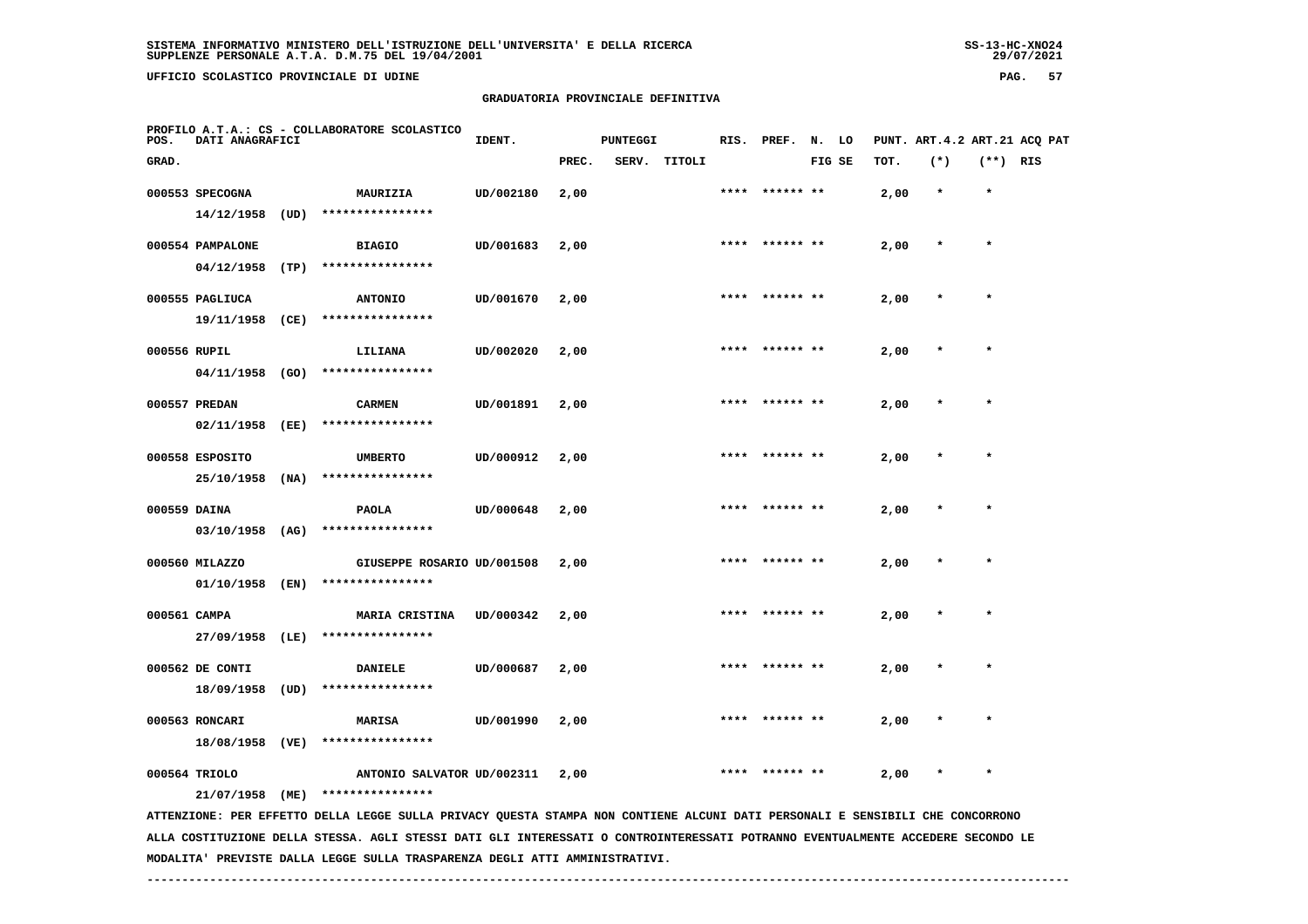**UFFICIO SCOLASTICO PROVINCIALE DI UDINE PAG. 58**

#### **GRADUATORIA PROVINCIALE DEFINITIVA**

| POS.  | DATI ANAGRAFICI   |      | PROFILO A.T.A.: CS - COLLABORATORE SCOLASTICO                                                                                   | IDENT.    |       | <b>PUNTEGGI</b> |        |      | RIS. PREF. | N.     | LO |      | PUNT. ART. 4.2 ART. 21 ACQ PAT |            |  |
|-------|-------------------|------|---------------------------------------------------------------------------------------------------------------------------------|-----------|-------|-----------------|--------|------|------------|--------|----|------|--------------------------------|------------|--|
| GRAD. |                   |      |                                                                                                                                 |           | PREC. | SERV.           | TITOLI |      |            | FIG SE |    | TOT. | $(*)$                          | $(**)$ RIS |  |
|       | 000565 FILAORO    |      | SILVIA                                                                                                                          | UD/000968 | 2,00  |                 |        | **** | ****** **  |        |    | 2,00 | $\star$                        | $\star$    |  |
|       | 07/07/1958        | (UD) | ****************                                                                                                                |           |       |                 |        |      |            |        |    |      |                                |            |  |
|       | 000566 GALLAS     |      | <b>MARISA</b>                                                                                                                   | UD/001047 | 2,00  |                 |        | **** |            |        |    | 2,00 |                                | $\star$    |  |
|       | 26/06/1958        | (GO) | ****************                                                                                                                |           |       |                 |        |      |            |        |    |      |                                |            |  |
|       | 000567 MANGINO    |      | <b>ETTORE</b>                                                                                                                   | UD/001353 | 2,00  |                 |        |      |            |        |    | 2,00 |                                |            |  |
|       | 20/06/1958        | (SA) | ****************                                                                                                                |           |       |                 |        |      |            |        |    |      |                                |            |  |
|       | 000568 MARCIGOTTO |      | <b>NICOLETTA</b>                                                                                                                | UD/001379 | 2,00  |                 |        |      | ****** **  |        |    | 2,00 |                                | $\star$    |  |
|       | 28/05/1958        | (UD) | ****************                                                                                                                |           |       |                 |        |      |            |        |    |      |                                |            |  |
|       | 000569 ERMACORA   |      | LOREDANA                                                                                                                        | UD/000902 | 2,00  |                 |        |      | ****** **  |        |    | 2,00 |                                |            |  |
|       | 22/03/1958        | (UD) | ****************                                                                                                                |           |       |                 |        |      |            |        |    |      |                                |            |  |
|       | 000570 SANZIO     |      | <b>GRAZIA</b>                                                                                                                   | UD/002065 | 2,00  |                 |        | **** |            |        |    | 2,00 |                                | $\star$    |  |
|       | 20/03/1958        | (CL) | ****************                                                                                                                |           |       |                 |        |      |            |        |    |      |                                |            |  |
|       | 000571 LEONE      |      | CARMELINA                                                                                                                       | UD/001268 | 2,00  |                 |        |      |            |        |    | 2,00 |                                |            |  |
|       | 19/03/1958        | (ME) | ****************                                                                                                                |           |       |                 |        |      |            |        |    |      |                                |            |  |
|       | 000572 MIRRIONE   |      | ROSA ALBA MARIA UD/001528                                                                                                       |           | 2,00  |                 |        |      |            |        |    | 2,00 |                                | $\star$    |  |
|       | 19/03/1958        | (TP) | ****************                                                                                                                |           |       |                 |        |      |            |        |    |      |                                |            |  |
|       | 000573 CECONI     |      | <b>SONIA</b>                                                                                                                    | UD/000451 | 2,00  |                 |        |      | ****** **  |        |    | 2,00 |                                |            |  |
|       | 16/03/1958        | (UD) | ****************                                                                                                                |           |       |                 |        |      |            |        |    |      |                                |            |  |
|       | 000574 MUSUMECI   |      | <b>VENERA</b>                                                                                                                   | UD/001590 | 2,00  |                 |        | **** | ****** **  |        |    | 2,00 |                                | $\star$    |  |
|       | 15/03/1958        | (ME) | ****************                                                                                                                |           |       |                 |        |      |            |        |    |      |                                |            |  |
|       | 000575 MANIGLIA   |      | CARMELO ANTONIO UD/001357                                                                                                       |           | 2,00  |                 |        |      |            |        |    | 2,00 |                                |            |  |
|       | 10/03/1958        | (CL) | ****************                                                                                                                |           |       |                 |        |      |            |        |    |      |                                |            |  |
|       | 000576 ZANON      |      | CLARA                                                                                                                           | UD/002483 | 2,00  |                 |        |      |            |        |    | 2,00 |                                |            |  |
|       | $04/02/1958$ (UD) |      | ****************                                                                                                                |           |       |                 |        |      |            |        |    |      |                                |            |  |
|       |                   |      | ATTENZIONE: PER EFFETTO DELLA LEGGE SULLA PRIVACY QUESTA STAMPA NON CONTIENE ALCUNI DATI PERSONALI E SENSIBILI CHE CONCORRONO   |           |       |                 |        |      |            |        |    |      |                                |            |  |
|       |                   |      | ALLA COSTITUZIONE DELLA STESSA. AGLI STESSI DATI GLI INTERESSATI O CONTROINTERESSATI POTRANNO EVENTUALMENTE ACCEDERE SECONDO LE |           |       |                 |        |      |            |        |    |      |                                |            |  |

 **MODALITA' PREVISTE DALLA LEGGE SULLA TRASPARENZA DEGLI ATTI AMMINISTRATIVI.**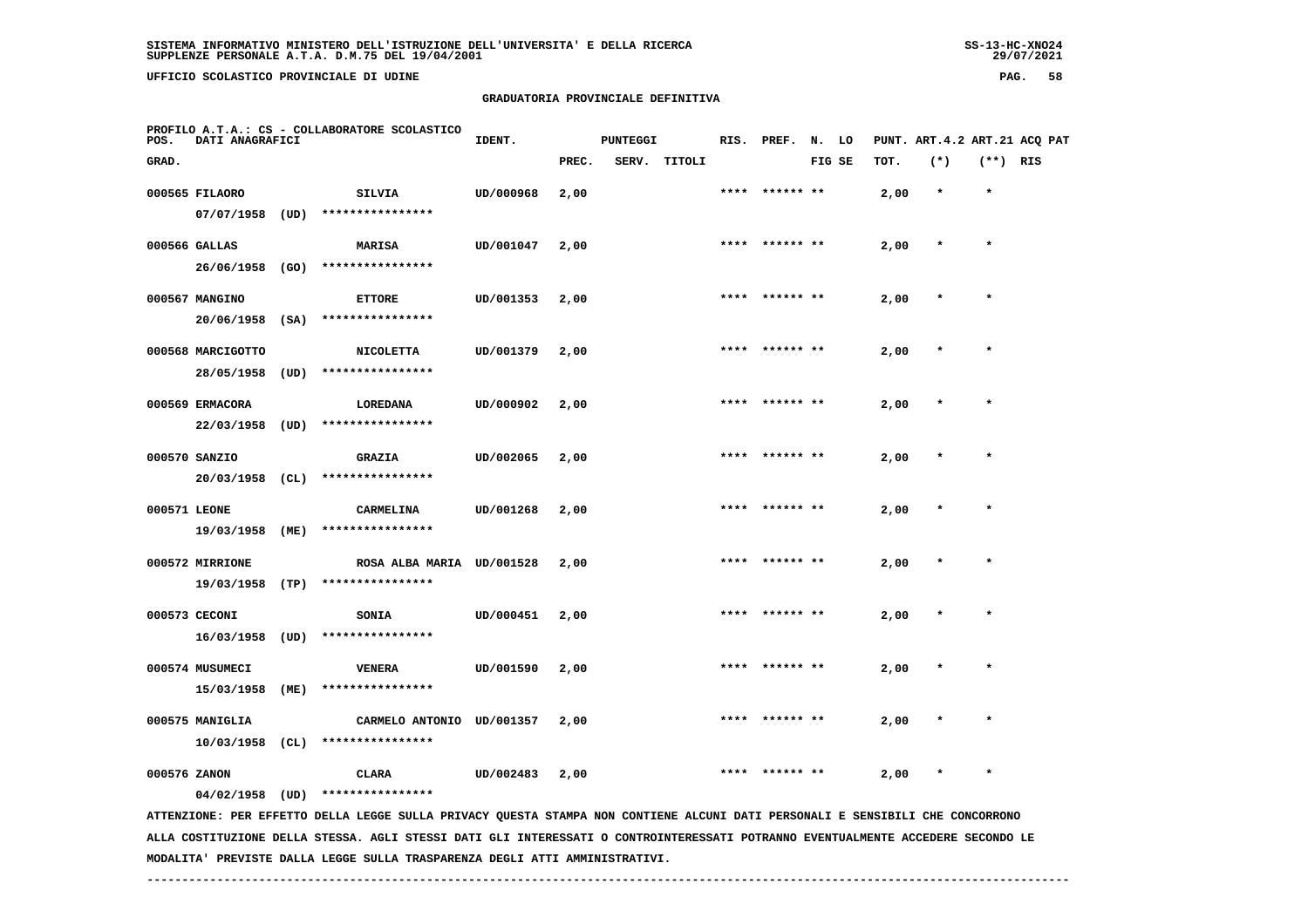**UFFICIO SCOLASTICO PROVINCIALE DI UDINE PAG. 59**

#### **GRADUATORIA PROVINCIALE DEFINITIVA**

| POS.  | DATI ANAGRAFICI     |      | PROFILO A.T.A.: CS - COLLABORATORE SCOLASTICO                                                                                 | IDENT.    |       | <b>PUNTEGGI</b> |              |      | RIS. PREF.     | N. LO  |      | PUNT. ART. 4.2 ART. 21 ACQ PAT |            |  |
|-------|---------------------|------|-------------------------------------------------------------------------------------------------------------------------------|-----------|-------|-----------------|--------------|------|----------------|--------|------|--------------------------------|------------|--|
| GRAD. |                     |      |                                                                                                                               |           | PREC. |                 | SERV. TITOLI |      |                | FIG SE | TOT. | $(*)$                          | $(**)$ RIS |  |
|       | 000577 MEDVES       |      | <b>BEATRICE</b>                                                                                                               | UD/001447 | 2,00  |                 |              |      | **** ****** ** |        | 2,00 | $\star$                        | $\star$    |  |
|       | 01/02/1958          | (UD) | ****************                                                                                                              |           |       |                 |              |      |                |        |      |                                |            |  |
|       | 000578 PICONE       |      | <b>VINCENZO</b>                                                                                                               | UD/001816 | 2,00  |                 |              |      | **** ****** ** |        | 2,00 |                                | $\star$    |  |
|       | 21/01/1958 (CE)     |      | ****************                                                                                                              |           |       |                 |              |      |                |        |      |                                |            |  |
|       | 000579 STOCCO       |      | GIUSEPPINA                                                                                                                    | UD/002196 | 2,00  |                 |              |      |                |        | 2,00 |                                | $\star$    |  |
|       | 03/01/1958          | (UD) | ****************                                                                                                              |           |       |                 |              |      |                |        |      |                                |            |  |
|       | 000580 SORRENTO     |      | PATRIZIA                                                                                                                      | UD/002172 | 2,00  |                 |              |      |                |        | 2,00 |                                |            |  |
|       | 31/12/1957          | (UD) | ****************                                                                                                              |           |       |                 |              |      |                |        |      |                                |            |  |
|       |                     |      |                                                                                                                               |           |       |                 |              |      |                |        |      |                                | $\star$    |  |
|       | 000581 VITIELLO     |      | <b>ROSALBA</b><br>****************                                                                                            | UD/002426 | 2,00  |                 |              |      |                |        | 2,00 |                                |            |  |
|       | 31/12/1957          | (NA) |                                                                                                                               |           |       |                 |              |      |                |        |      |                                |            |  |
|       | 000582 BELTRAME     |      | <b>ROSANNA</b>                                                                                                                | UD/000163 | 2,00  |                 |              |      | **** ****** ** |        | 2,00 |                                | $\star$    |  |
|       | 26/12/1957          | (UD) | ****************                                                                                                              |           |       |                 |              |      |                |        |      |                                |            |  |
|       | 000583 PEZZARINI    |      | <b>SANDRA</b>                                                                                                                 | UD/001794 | 2,00  |                 |              |      | **** ****** ** |        | 2,00 |                                | $\star$    |  |
|       | 24/12/1957          | (UD) | ****************                                                                                                              |           |       |                 |              |      |                |        |      |                                |            |  |
|       | 000584 DELLA PIETRA |      | MARINA                                                                                                                        | UD/000725 | 2,00  |                 |              |      |                |        | 2,00 |                                | $\star$    |  |
|       | 29/11/1957 (MI)     |      | ****************                                                                                                              |           |       |                 |              |      |                |        |      |                                |            |  |
|       | 000585 BOREAN       |      | LAURA                                                                                                                         | UD/000264 | 2,00  |                 |              |      |                |        | 2,00 |                                |            |  |
|       | 22/11/1957 (PN)     |      | ****************                                                                                                              |           |       |                 |              |      |                |        |      |                                |            |  |
|       |                     |      |                                                                                                                               |           |       |                 |              |      |                |        |      |                                |            |  |
|       | 000586 GROTTO       |      | <b>BRUNO</b>                                                                                                                  | UD/001164 | 2,00  |                 |              |      |                |        | 2,00 |                                |            |  |
|       | 10/11/1957          | (RO) | ****************                                                                                                              |           |       |                 |              |      |                |        |      |                                |            |  |
|       | 000587 SOLARINO     |      | <b>GAETANO</b>                                                                                                                | UD/002165 | 2,00  |                 |              | **** | ****** **      |        | 2,00 |                                | $\star$    |  |
|       | 28/10/1957 (RG)     |      | ****************                                                                                                              |           |       |                 |              |      |                |        |      |                                |            |  |
|       | 000588 GATTESCO     |      | <b>CARMEN</b>                                                                                                                 | UD/001075 | 2,00  |                 |              | **** | ****** **      |        | 2,00 | $\star$                        | $\star$    |  |
|       | 18/10/1957          | (UD) | ****************                                                                                                              |           |       |                 |              |      |                |        |      |                                |            |  |
|       |                     |      | ATTENZIONE: PER EFFETTO DELLA LEGGE SULLA PRIVACY QUESTA STAMPA NON CONTIENE ALCUNI DATI PERSONALI E SENSIBILI CHE CONCORRONO |           |       |                 |              |      |                |        |      |                                |            |  |

 **ALLA COSTITUZIONE DELLA STESSA. AGLI STESSI DATI GLI INTERESSATI O CONTROINTERESSATI POTRANNO EVENTUALMENTE ACCEDERE SECONDO LE MODALITA' PREVISTE DALLA LEGGE SULLA TRASPARENZA DEGLI ATTI AMMINISTRATIVI.**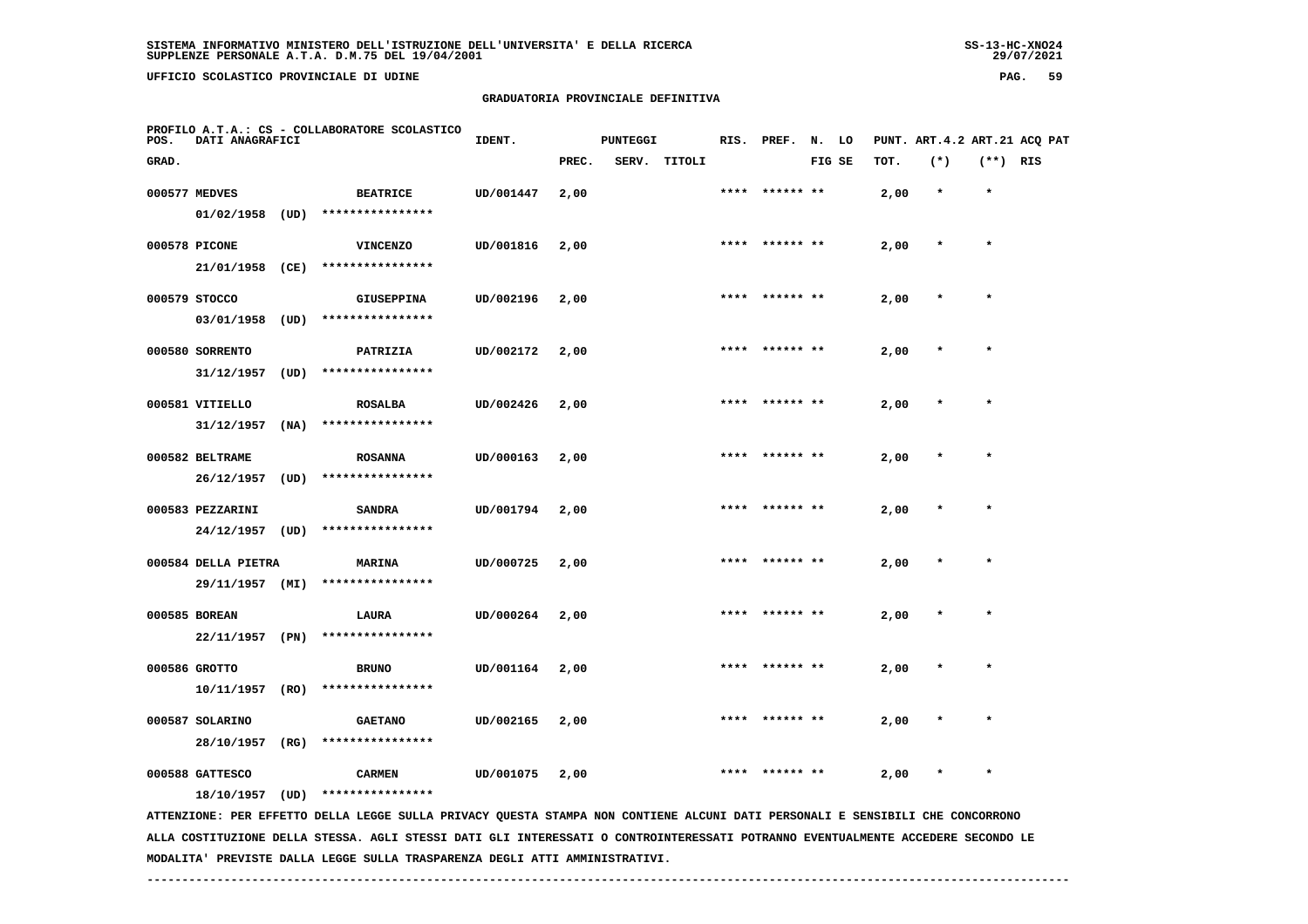**UFFICIO SCOLASTICO PROVINCIALE DI UDINE PAG. 60**

## **GRADUATORIA PROVINCIALE DEFINITIVA**

| POS.         | DATI ANAGRAFICI   |      | PROFILO A.T.A.: CS - COLLABORATORE SCOLASTICO                                                                                 | IDENT.    |       | <b>PUNTEGGI</b> |              |      | RIS. PREF. N. LO |        |      |         |            | PUNT. ART. 4.2 ART. 21 ACQ PAT |
|--------------|-------------------|------|-------------------------------------------------------------------------------------------------------------------------------|-----------|-------|-----------------|--------------|------|------------------|--------|------|---------|------------|--------------------------------|
| GRAD.        |                   |      |                                                                                                                               |           | PREC. |                 | SERV. TITOLI |      |                  | FIG SE | TOT. | $(*)$   | $(**)$ RIS |                                |
|              | 000589 SILETTA    |      | <b>ANTONIO</b>                                                                                                                | UD/002147 | 2,00  |                 |              | **** | ****** **        |        | 2,00 | $\star$ | $\star$    |                                |
|              | $11/10/1957$ (CS) |      | ****************                                                                                                              |           |       |                 |              |      |                  |        |      |         |            |                                |
|              | 000590 LIBERALE   |      | <b>MARCO</b>                                                                                                                  | UD/000009 | 2,00  |                 |              |      | **** ****** **   |        | 2,00 | $\star$ | $\star$    |                                |
|              | 29/09/1957 (UD)   |      | ****************                                                                                                              |           |       |                 |              |      |                  |        |      |         |            |                                |
|              | 000591 QUAINO     |      | <b>WALTER</b>                                                                                                                 | UD/001926 | 2,00  |                 |              | **** |                  |        | 2,00 |         | $\star$    |                                |
|              | 29/09/1957        | (UD) | ****************                                                                                                              |           |       |                 |              |      |                  |        |      |         |            |                                |
| 000592 MINEN |                   |      | <b>OLIVO</b>                                                                                                                  | UD/001514 | 2,00  |                 |              | **** | ****** **        |        | 2,00 |         |            |                                |
|              | 17/09/1957 (UD)   |      | ****************                                                                                                              |           |       |                 |              |      |                  |        |      |         |            |                                |
|              | 000593 ZAMPINO    |      | <b>RAFFAELE</b>                                                                                                               | UD/002460 | 2,00  |                 |              |      | ****** **        |        | 2,00 |         | $\star$    |                                |
|              | 14/09/1957        | (NA) | ****************                                                                                                              |           |       |                 |              |      |                  |        |      |         |            |                                |
|              | 000594 DE LUCIA   |      | <b>GABRIELE</b>                                                                                                               | UD/000753 | 2,00  |                 |              |      | **** ****** **   |        | 2,00 | $\star$ | $\star$    |                                |
|              | 13/09/1957        | (AV) | ****************                                                                                                              |           |       |                 |              |      |                  |        |      |         |            |                                |
|              | 000595 BATTISTINI |      | <b>BRUNA GILDA</b>                                                                                                            | UD/000143 | 2,00  |                 |              |      |                  |        | 2,00 |         |            |                                |
|              | 10/09/1957        | (UD) | ****************                                                                                                              |           |       |                 |              |      |                  |        |      |         |            |                                |
|              | 000596 GUZZARDO   |      | <b>ANNA MARIA</b>                                                                                                             | UD/001177 | 2,00  |                 |              |      | **** ****** **   |        | 2,00 | $\star$ | $\star$    |                                |
|              | $10/09/1957$ (AG) |      | ****************                                                                                                              |           |       |                 |              |      |                  |        |      |         |            |                                |
|              | 000597 VENTURINI  |      | MIRIAM                                                                                                                        | UD/002373 | 2,00  |                 |              |      |                  |        | 2,00 |         |            |                                |
|              | 08/09/1957        | (UD) | ****************                                                                                                              |           |       |                 |              |      |                  |        |      |         |            |                                |
| 000598 FORTE |                   |      | ALBA                                                                                                                          | UD/001004 | 2,00  |                 |              |      |                  |        | 2,00 |         |            |                                |
|              | $06/09/1957$ (UD) |      | ****************                                                                                                              |           |       |                 |              |      |                  |        |      |         |            |                                |
|              | 000599 FACHIN     |      | <b>ESTERINA</b>                                                                                                               | UD/000920 | 2,00  |                 |              |      |                  |        | 2,00 |         | $\star$    |                                |
|              | $03/09/1957$ (UD) |      | ****************                                                                                                              |           |       |                 |              |      |                  |        |      |         |            |                                |
|              | 000600 MARCON     |      | <b>NIVES</b>                                                                                                                  | UD/001383 | 2,00  |                 |              |      |                  |        | 2,00 |         |            |                                |
|              | $02/09/1957$ (UD) |      | ****************                                                                                                              |           |       |                 |              |      |                  |        |      |         |            |                                |
|              |                   |      | ATTENZIONE: PER EFFETTO DELLA LEGGE SULLA PRIVACY QUESTA STAMPA NON CONTIENE ALCUNI DATI PERSONALI E SENSIBILI CHE CONCORRONO |           |       |                 |              |      |                  |        |      |         |            |                                |

 **ALLA COSTITUZIONE DELLA STESSA. AGLI STESSI DATI GLI INTERESSATI O CONTROINTERESSATI POTRANNO EVENTUALMENTE ACCEDERE SECONDO LE MODALITA' PREVISTE DALLA LEGGE SULLA TRASPARENZA DEGLI ATTI AMMINISTRATIVI.**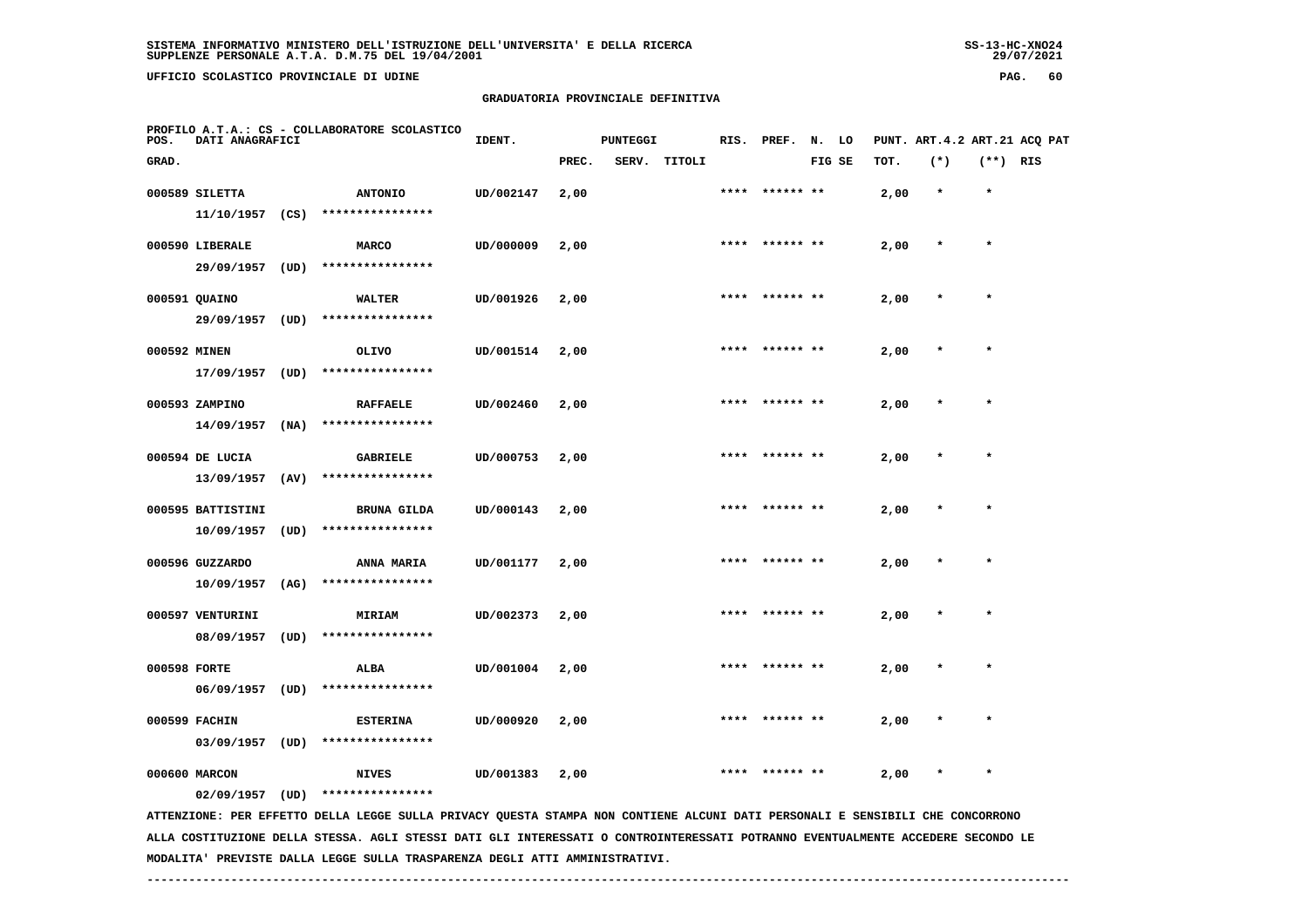**UFFICIO SCOLASTICO PROVINCIALE DI UDINE PAG. 61**

## **GRADUATORIA PROVINCIALE DEFINITIVA**

| POS.         | DATI ANAGRAFICI                 |      | PROFILO A.T.A.: CS - COLLABORATORE SCOLASTICO                                                                                                     | IDENT.    |       | <b>PUNTEGGI</b> |        | RIS. | PREF.     | N. LO |        |      |        |            | PUNT. ART.4.2 ART.21 ACQ PAT |
|--------------|---------------------------------|------|---------------------------------------------------------------------------------------------------------------------------------------------------|-----------|-------|-----------------|--------|------|-----------|-------|--------|------|--------|------------|------------------------------|
| GRAD.        |                                 |      |                                                                                                                                                   |           | PREC. | SERV.           | TITOLI |      |           |       | FIG SE | TOT. | $(*)$  | $(**)$ RIS |                              |
|              | 000601 BARBERIO<br>23/08/1957   | (UD) | <b>MARCO</b><br>****************                                                                                                                  | UD/000119 | 2,00  |                 |        |      |           |       |        | 2,00 |        | $\star$    |                              |
| 000602 PUPPO | 22/08/1957                      | (UD) | MARIA<br>****************                                                                                                                         | UD/001918 | 2,00  |                 |        | **** | ****** ** |       |        | 2,00 |        | $\star$    |                              |
|              | 000603 IOFFREDO<br>24/07/1957   | (NA) | <b>GIUSEPPE</b><br>****************                                                                                                               | UD/001212 | 2,00  |                 |        | **** |           |       |        | 2,00 | $\ast$ | $\star$    |                              |
|              | 000604 CESCUTTI<br>17/07/1957   | (UD) | ANNA MARIA<br>****************                                                                                                                    | UD/000467 | 2,00  |                 |        | **** |           |       |        | 2,00 |        | $\star$    |                              |
|              | 000605 PICCOLI<br>15/07/1957    | (UD) | <b>ANGELA</b><br>****************                                                                                                                 | UD/001814 | 2,00  |                 |        | **** | ****** ** |       |        | 2,00 |        | $\star$    |                              |
|              | 000606 GIACOMINI<br>14/07/1957  | (UD) | <b>GABRIELLA</b><br>****************                                                                                                              | UD/001096 | 2,00  |                 |        |      |           |       |        | 2,00 |        |            |                              |
|              | 000607 SAGLIOCCO<br>12/07/1957  | (CE) | <b>GIUSEPPE</b><br>****************                                                                                                               | UD/002036 | 2,00  |                 |        | **** | ****** ** |       |        | 2,00 |        | $\star$    |                              |
|              | 000608 PILLARI<br>20/06/1957    | (RC) | <b>ANNUNZIATA</b><br>****************                                                                                                             | UD/001821 | 2,00  |                 |        |      |           |       |        | 2,00 |        | $\star$    |                              |
|              | 000609 QUADRANTE<br>09/06/1957  | (NA) | <b>DOMENICO</b><br>****************                                                                                                               | UD/001922 | 2,00  |                 |        |      |           |       |        | 2,00 |        |            |                              |
| 000610 RIZZO | 25/05/1957                      | (AG) | <b>FILIPPO</b><br>****************                                                                                                                | UD/001972 | 2,00  |                 |        |      |           |       |        | 2,00 |        |            |                              |
|              | 000611 PIANTEDOSI<br>24/05/1957 | (AV) | <b>GENTILE</b><br>****************                                                                                                                | UD/001801 | 2,00  |                 |        |      |           |       |        | 2,00 |        |            |                              |
|              | 000612 DI VAI                   |      | MARZIA                                                                                                                                            | UD/000841 | 2,00  |                 |        |      |           |       |        | 2,00 |        |            |                              |
|              | 02/05/1957                      | (UD) | ****************<br>ATTENZIONE: PER EFFETTO DELLA LEGGE SULLA PRIVACY QUESTA STAMPA NON CONTIENE ALCUNI DATI PERSONALI E SENSIBILI CHE CONCORRONO |           |       |                 |        |      |           |       |        |      |        |            |                              |

 **ALLA COSTITUZIONE DELLA STESSA. AGLI STESSI DATI GLI INTERESSATI O CONTROINTERESSATI POTRANNO EVENTUALMENTE ACCEDERE SECONDO LE MODALITA' PREVISTE DALLA LEGGE SULLA TRASPARENZA DEGLI ATTI AMMINISTRATIVI.**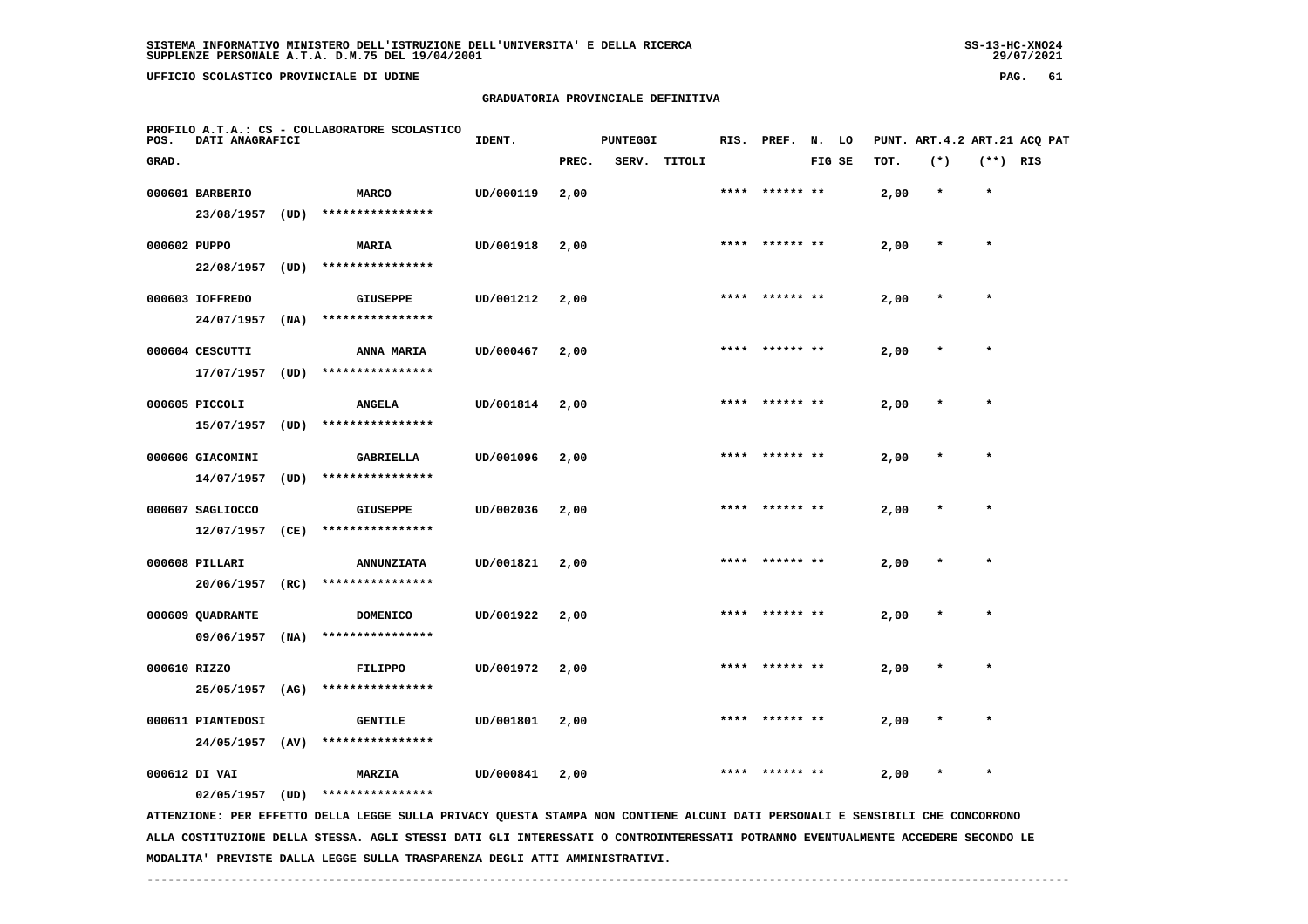**UFFICIO SCOLASTICO PROVINCIALE DI UDINE PAG. 62**

## **GRADUATORIA PROVINCIALE DEFINITIVA**

| POS.  | DATI ANAGRAFICI                    |      | PROFILO A.T.A.: CS - COLLABORATORE SCOLASTICO                                                                                 | IDENT.    |       | <b>PUNTEGGI</b> |        | RIS. | PREF.     | N. LO  |      |         |            | PUNT. ART.4.2 ART.21 ACQ PAT |
|-------|------------------------------------|------|-------------------------------------------------------------------------------------------------------------------------------|-----------|-------|-----------------|--------|------|-----------|--------|------|---------|------------|------------------------------|
| GRAD. |                                    |      |                                                                                                                               |           | PREC. | SERV.           | TITOLI |      |           | FIG SE | TOT. | $(*)$   | $(**)$ RIS |                              |
|       | 000613 CLOCCHIATTI<br>27/03/1957   | (UD) | LUIGI<br>****************                                                                                                     | UD/000526 | 2,00  |                 |        |      |           |        | 2,00 |         | $\star$    |                              |
|       | 000614 LAZZARO<br>19/03/1957       | (UD) | CLAUDIA<br>****************                                                                                                   | UD/001256 | 2,00  |                 |        |      |           |        | 2,00 |         |            |                              |
|       | 000615 BASSETTI<br>13/03/1957      | (UD) | <b>GRAZIELLA</b><br>****************                                                                                          | UD/000133 | 2,00  |                 |        | **** |           |        | 2,00 | $\star$ | $\star$    |                              |
|       | 000616 CIGNOLINI<br>04/03/1957     | (UD) | <b>ELENA</b><br>****************                                                                                              | UD/000503 | 2,00  |                 |        |      |           |        | 2,00 |         |            |                              |
|       | 000617 BIASONI<br>02/03/1957       | (UD) | <b>COSETTA</b><br>****************                                                                                            | UD/000218 | 2,00  |                 |        |      |           |        | 2,00 |         |            |                              |
|       | 000618 CONDORELLI<br>23/02/1957    | (CT) | <b>GRAZIA</b><br>****************                                                                                             | UD/000577 | 2,00  |                 |        | **** | ****** ** |        | 2,00 |         | $\star$    |                              |
|       | 000619 CANNOVA<br>11/02/1957       | (AG) | <b>MARIA AUDENZIA</b><br>****************                                                                                     | UD/000364 | 2,00  |                 |        |      |           |        | 2,00 |         |            |                              |
|       | 000620 DA ROLD<br>10/02/1957       | (TN) | <b>SILVANA</b><br>****************                                                                                            | UD/000673 | 2,00  |                 |        | **** | ****** ** |        | 2,00 |         | $\star$    |                              |
|       | 000621 CONTIN<br>$07/02/1957$ (UD) |      | CARLO<br>****************                                                                                                     | UD/000583 | 2,00  |                 |        |      |           |        | 2,00 |         |            |                              |
|       | 000622 LEOTTA<br>$01/02/1957$ (CT) |      | <b>VENERA</b><br>****************                                                                                             | UD/001270 | 2,00  |                 |        |      |           |        | 2,00 |         |            |                              |
|       | 000623 DREOSTO<br>30/01/1957       | (UD) | ALDA<br>****************                                                                                                      | UD/000866 | 2,00  |                 |        |      |           |        | 2,00 |         | $\star$    |                              |
|       | 000624 D'ARONZO<br>17/01/1957      | (BN) | LUCIA<br>****************                                                                                                     | UD/000674 | 2,00  |                 |        | **** |           |        | 2,00 |         |            |                              |
|       |                                    |      | ATTENZIONE: PER EFFETTO DELLA LEGGE SULLA PRIVACY QUESTA STAMPA NON CONTIENE ALCUNI DATI PERSONALI E SENSIBILI CHE CONCORRONO |           |       |                 |        |      |           |        |      |         |            |                              |

 **ALLA COSTITUZIONE DELLA STESSA. AGLI STESSI DATI GLI INTERESSATI O CONTROINTERESSATI POTRANNO EVENTUALMENTE ACCEDERE SECONDO LE MODALITA' PREVISTE DALLA LEGGE SULLA TRASPARENZA DEGLI ATTI AMMINISTRATIVI.**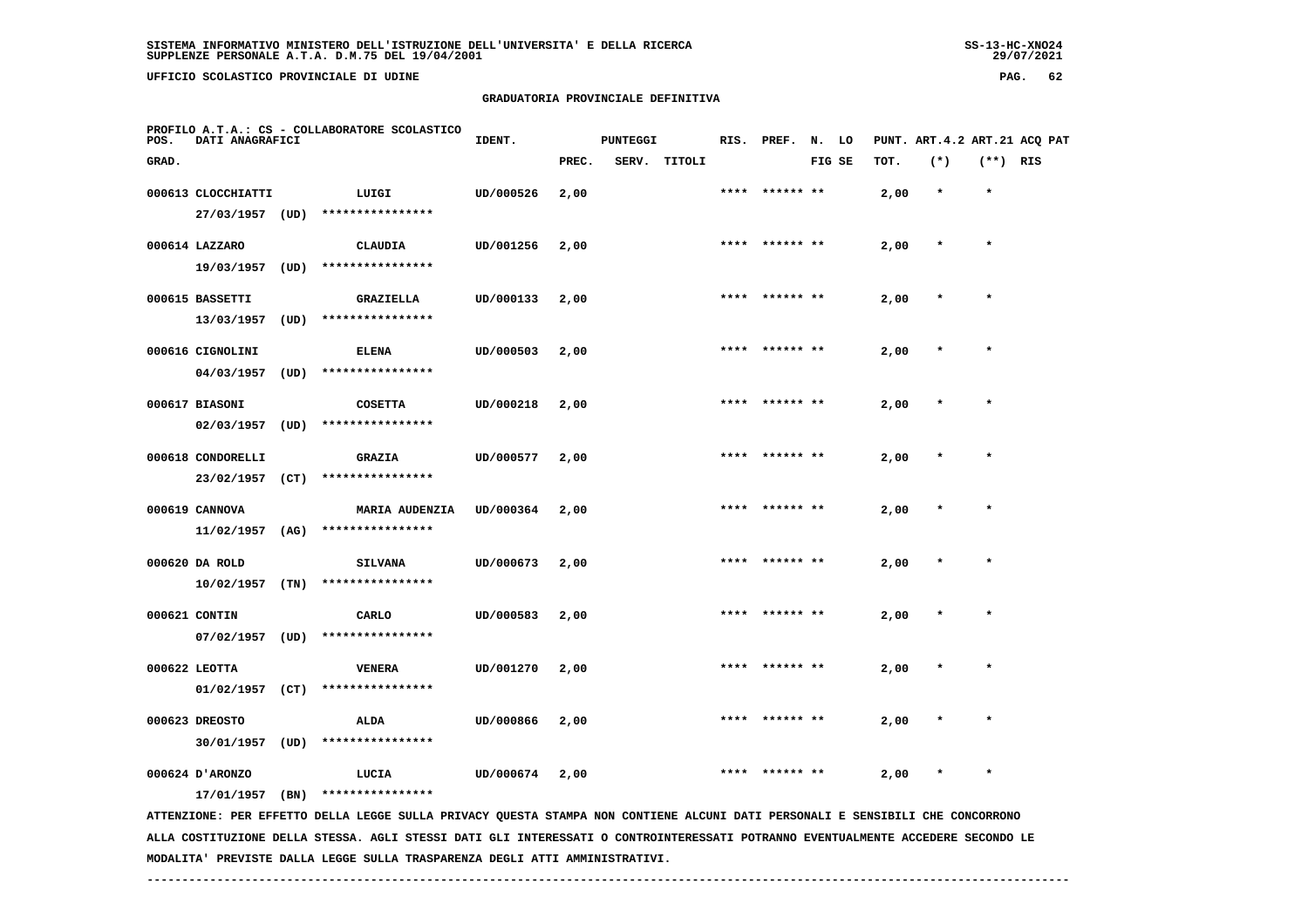**UFFICIO SCOLASTICO PROVINCIALE DI UDINE PAG. 63**

 **PROFILO A.T.A.: CS - COLLABORATORE SCOLASTICO**

 **20/11/1956 (UD) \*\*\*\*\*\*\*\*\*\*\*\*\*\*\*\***

 **10/06/1956 (EN) \*\*\*\*\*\*\*\*\*\*\*\*\*\*\*\***

#### **GRADUATORIA PROVINCIALE DEFINITIVA**

 **GRAD. PREC. SERV. TITOLI FIG SE TOT. (\*) (\*\*) RIS**

 **000625 DONADA SANDRA UD/000848 2,00 \*\*\*\* \*\*\*\*\*\* \*\* 2,00 \* \***

**IDENT.** PUNTEGGI RIS. PREF. N. LO PUNT. ART.4.2 ART.21 ACQ PAT

| 000626 DOSE  | 02/11/1956                     | (UD) | <b>MARINA</b><br>****************       | UD/000856 | 2,00 |      | **** ****** ** | 2,00 | $\star$ | $\star$ |
|--------------|--------------------------------|------|-----------------------------------------|-----------|------|------|----------------|------|---------|---------|
|              | 000627 CRUCIL<br>20/10/1956    | (UD) | <b>GIULIANA</b><br>****************     | UD/000620 | 2,00 |      | **** ****** ** | 2,00 | $\star$ | $\star$ |
|              | 000628 QUARGNOLO<br>16/10/1956 | (UD) | <b>ADONELLA</b><br>****************     | UD/001935 | 2,00 |      | **** ****** ** | 2,00 | $\star$ | $\star$ |
| 000629 ROSE  | 06/10/1956                     | (PD) | <b>ANNUNZIATO</b><br>****************   | UD/001996 | 2,00 | **** | ****** **      | 2,00 | $\star$ | $\star$ |
|              | 000630 BAZZOLA<br>11/09/1956   | (CR) | <b>MARIA TERESA</b><br>**************** | UD/000146 | 2,00 | **** | ****** **      | 2,00 | $\star$ | $\star$ |
|              | 000631 ELLERO<br>06/08/1956    | (UD) | CARLA<br>****************               | UD/000893 | 2,00 |      | **** ****** ** | 2,00 | $\star$ | $\star$ |
|              | 000632 MADONNA<br>23/07/1956   | (NA) | <b>VINCENZO</b><br>****************     | UD/001338 | 2,00 | **** | ****** **      | 2,00 | $\star$ | $\star$ |
|              | 000633 GARDENAL<br>07/07/1956  | (UD) | <b>GABRIELLA</b><br>****************    | UD/001061 | 2,00 |      | **** ****** ** | 2,00 | $\star$ | $\star$ |
| 000634 VIDAL | 07/07/1956                     | (UD) | <b>ALBERTA</b><br>****************      | UD/002397 | 2,00 | **** | ****** **      | 2,00 | $\star$ | $\star$ |

 **000636 ORLANDO LUCIA UD/001651 2,00 \*\*\*\* \*\*\*\*\*\* \*\* 2,00 \* \* 04/06/1956 (LE) \*\*\*\*\*\*\*\*\*\*\*\*\*\*\*\***

 **ATTENZIONE: PER EFFETTO DELLA LEGGE SULLA PRIVACY QUESTA STAMPA NON CONTIENE ALCUNI DATI PERSONALI E SENSIBILI CHE CONCORRONO ALLA COSTITUZIONE DELLA STESSA. AGLI STESSI DATI GLI INTERESSATI O CONTROINTERESSATI POTRANNO EVENTUALMENTE ACCEDERE SECONDO LE MODALITA' PREVISTE DALLA LEGGE SULLA TRASPARENZA DEGLI ATTI AMMINISTRATIVI.**

 **000635 MANCUSO ROSALBA UD/001351 2,00 \*\*\*\* \*\*\*\*\*\* \*\* 2,00 \* \***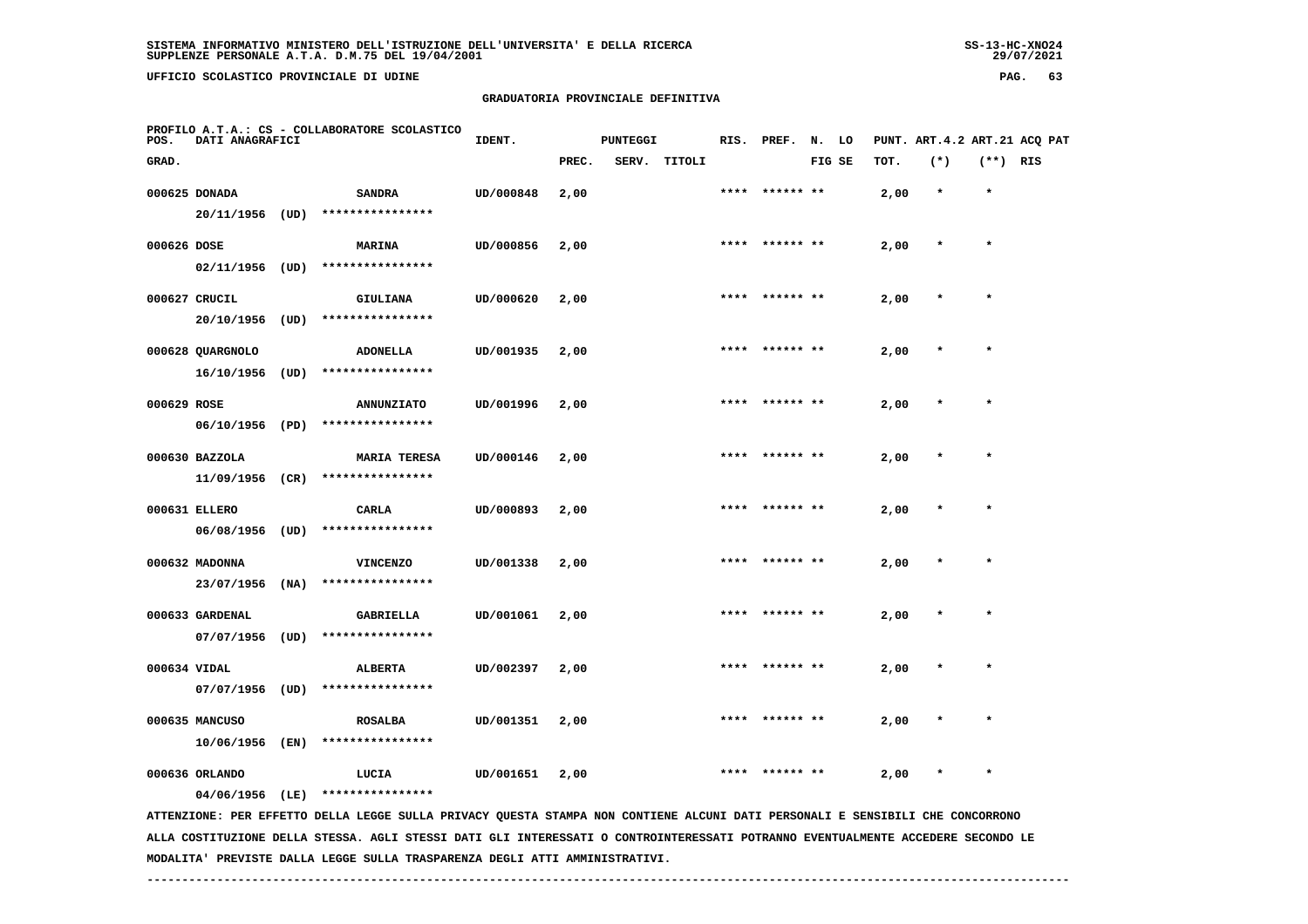**UFFICIO SCOLASTICO PROVINCIALE DI UDINE PAG. 64**

#### **GRADUATORIA PROVINCIALE DEFINITIVA**

| POS.         | DATI ANAGRAFICI   |      | PROFILO A.T.A.: CS - COLLABORATORE SCOLASTICO                                                                                 | IDENT.    |       | <b>PUNTEGGI</b> |        |      | RIS. PREF. N. LO |        |      |         |            | PUNT. ART.4.2 ART.21 ACQ PAT |
|--------------|-------------------|------|-------------------------------------------------------------------------------------------------------------------------------|-----------|-------|-----------------|--------|------|------------------|--------|------|---------|------------|------------------------------|
| GRAD.        |                   |      |                                                                                                                               |           | PREC. | SERV.           | TITOLI |      |                  | FIG SE | тот. | $(*)$   | $(**)$ RIS |                              |
|              | 000637 DE LUCA    |      | <b>ANNALISA</b>                                                                                                               | UD/000751 | 2,00  |                 |        |      |                  |        | 2,00 | $\star$ | $\star$    |                              |
|              | $01/06/1956$ (NA) |      | ****************                                                                                                              |           |       |                 |        |      |                  |        |      |         |            |                              |
| 000638 AITA  |                   |      | <b>MORENA</b>                                                                                                                 | UD/000051 | 2,00  |                 |        |      | **** ****** **   |        | 2,00 | $\star$ | $\star$    |                              |
|              | 18/05/1956 (UD)   |      | ****************                                                                                                              |           |       |                 |        |      |                  |        |      |         |            |                              |
| 000639 COSSA |                   |      | <b>SILVANO</b>                                                                                                                | UD/000604 | 2,00  |                 |        | **** |                  |        | 2,00 |         | $\star$    |                              |
|              | 18/05/1956 (UD)   |      | ****************                                                                                                              |           |       |                 |        |      |                  |        |      |         |            |                              |
|              | 000640 LONDERO    |      | <b>PAOLO</b>                                                                                                                  | UD/001309 | 2,00  |                 |        |      |                  |        | 2,00 |         |            |                              |
|              | 08/05/1956        | (UD) | ****************                                                                                                              |           |       |                 |        |      |                  |        |      |         |            |                              |
|              | 000641 FONTANA    |      | PATRIZIA                                                                                                                      | UD/000991 | 2,00  |                 |        |      |                  |        | 2,00 |         | $\star$    |                              |
|              | 06/04/1956        | (UD) | ****************                                                                                                              |           |       |                 |        |      |                  |        |      |         |            |                              |
|              | 000642 NADALUTTI  |      | <b>FRANCO</b>                                                                                                                 | UD/001594 | 2,00  |                 |        |      |                  |        | 2,00 |         |            |                              |
|              | 02/03/1956        | (UD) | ****************                                                                                                              |           |       |                 |        |      |                  |        |      |         |            |                              |
| 000643 TOPPO |                   |      | IUNA                                                                                                                          | UD/002281 | 2,00  |                 |        | **** | ****** **        |        | 2,00 |         | $\star$    |                              |
|              | 23/02/1956        | (UD) | ****************                                                                                                              |           |       |                 |        |      |                  |        |      |         |            |                              |
|              | 000644 MARCHETTI  |      | <b>GIANNI</b>                                                                                                                 | UD/001376 | 2,00  |                 |        |      |                  |        | 2,00 |         | $\star$    |                              |
|              | 12/02/1956        | (UD) | ****************                                                                                                              |           |       |                 |        |      |                  |        |      |         |            |                              |
|              | 000645 VELLISCIG  |      | <b>MAURO</b>                                                                                                                  | UD/002362 | 2,00  |                 |        |      |                  |        | 2,00 |         | $\star$    |                              |
|              | 25/11/1955        | (UD) | ****************                                                                                                              |           |       |                 |        |      |                  |        |      |         |            |                              |
|              | 000646 TONELLI    |      | VIVIANA                                                                                                                       | UD/002272 | 2,00  |                 |        |      |                  |        | 2,00 |         |            |                              |
|              | 18/11/1955 (UD)   |      | ****************                                                                                                              |           |       |                 |        |      |                  |        |      |         |            |                              |
|              | 000647 QUAGLIA    |      | <b>LEONARDO</b>                                                                                                               | UD/001923 | 2,00  |                 |        | **** | ****** **        |        | 2,00 |         | $\star$    |                              |
|              | $07/10/1955$ (UD) |      | ****************                                                                                                              |           |       |                 |        |      |                  |        |      |         |            |                              |
|              | 000648 DI LAURO   |      | <b>BRUNO</b>                                                                                                                  | UD/000806 | 2,00  |                 |        | **** | ****** **        |        | 2,00 |         | $\star$    |                              |
|              | 02/10/1955        | (NA) | ****************                                                                                                              |           |       |                 |        |      |                  |        |      |         |            |                              |
|              |                   |      | ATTENZIONE: PER EFFETTO DELLA LEGGE SULLA PRIVACY QUESTA STAMPA NON CONTIENE ALCUNI DATI PERSONALI E SENSIBILI CHE CONCORRONO |           |       |                 |        |      |                  |        |      |         |            |                              |

 **ALLA COSTITUZIONE DELLA STESSA. AGLI STESSI DATI GLI INTERESSATI O CONTROINTERESSATI POTRANNO EVENTUALMENTE ACCEDERE SECONDO LE MODALITA' PREVISTE DALLA LEGGE SULLA TRASPARENZA DEGLI ATTI AMMINISTRATIVI.**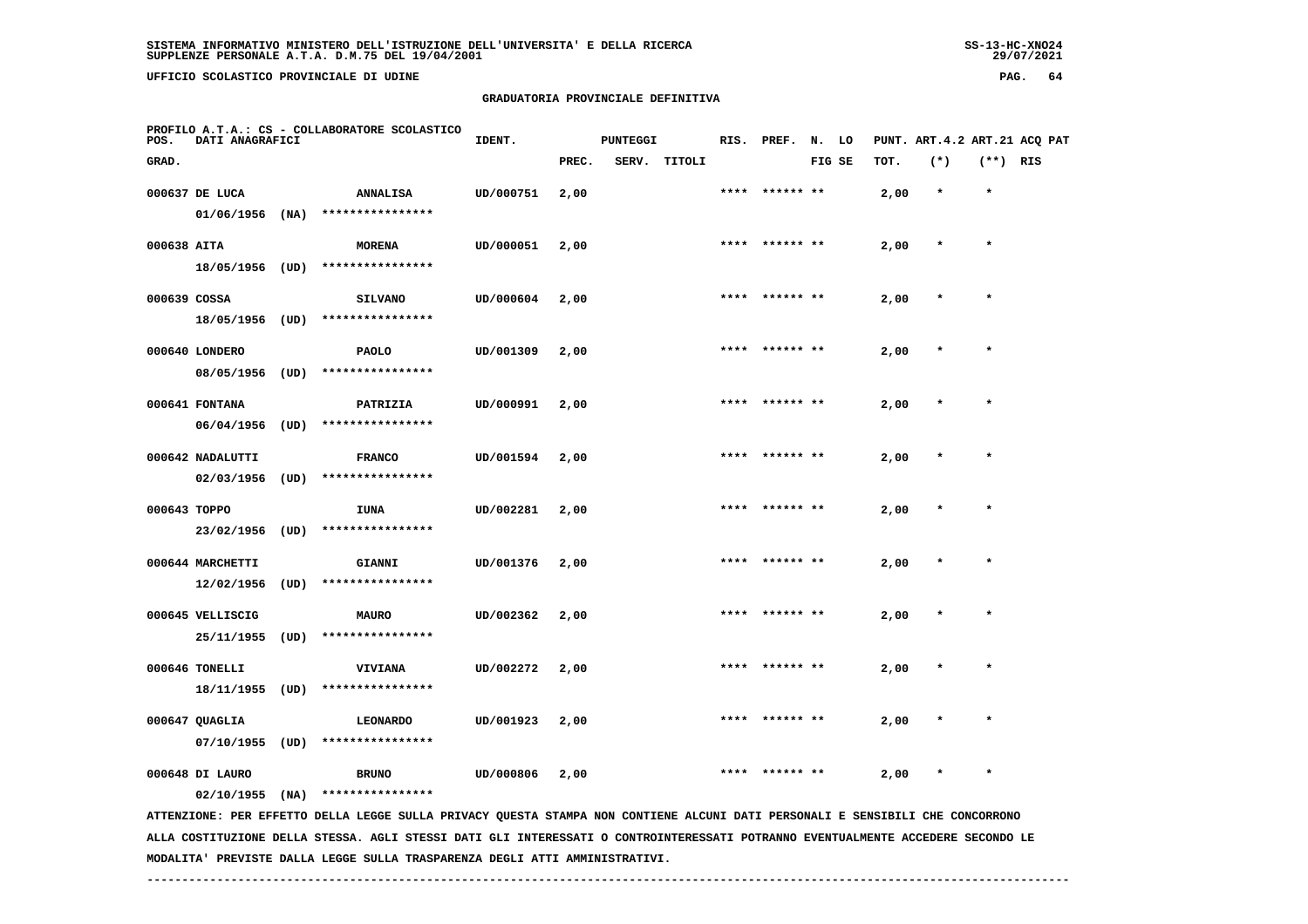**UFFICIO SCOLASTICO PROVINCIALE DI UDINE PAG. 65**

## **GRADUATORIA PROVINCIALE DEFINITIVA**

| POS.         | DATI ANAGRAFICI        |      | PROFILO A.T.A.: CS - COLLABORATORE SCOLASTICO                                                                                 | IDENT.    |       | <b>PUNTEGGI</b> |        |      | RIS. PREF.      | N. LO  |      |         |            | PUNT. ART.4.2 ART.21 ACQ PAT |
|--------------|------------------------|------|-------------------------------------------------------------------------------------------------------------------------------|-----------|-------|-----------------|--------|------|-----------------|--------|------|---------|------------|------------------------------|
| GRAD.        |                        |      |                                                                                                                               |           | PREC. | SERV.           | TITOLI |      |                 | FIG SE | тот. | $(*)$   | $(**)$ RIS |                              |
|              | 000649 BAZZARO         |      | <b>GIUSEPPE</b>                                                                                                               | UD/000145 | 2,00  |                 |        | **** | ****** **       |        | 2,00 | $\star$ | $\star$    |                              |
|              | 18/09/1955 (UD)        |      | ****************                                                                                                              |           |       |                 |        |      |                 |        |      |         |            |                              |
|              | 000650 MOREALE         |      | <b>CLAUDIA</b>                                                                                                                | UD/001561 | 2,00  |                 |        | **** |                 |        | 2,00 | $\star$ | $\star$    |                              |
|              | 13/09/1955             | (UD) | ****************                                                                                                              |           |       |                 |        |      |                 |        |      |         |            |                              |
|              | 000651 ZAMPARUTTI      |      | <b>INES</b>                                                                                                                   | UD/002458 | 2,00  |                 |        | **** | ****** **       |        | 2,00 |         | $\star$    |                              |
|              | 08/09/1955             | (EE) | ****************                                                                                                              |           |       |                 |        |      |                 |        |      |         |            |                              |
|              | 000652 CANTAGALLI      |      | LIVIA                                                                                                                         | UD/000004 | 2,00  |                 |        | **** | ****** **       |        | 2,00 |         |            |                              |
|              | 05/09/1955             | (GO) | ****************                                                                                                              |           |       |                 |        |      |                 |        |      |         |            |                              |
|              | 000653 DI GASPERO      |      | ANNA ROSA                                                                                                                     | UD/000798 | 2,00  |                 |        | **** | ****** **       |        | 2,00 |         | $\star$    |                              |
|              | 29/08/1955             | (UD) | ****************                                                                                                              |           |       |                 |        |      |                 |        |      |         |            |                              |
| 000654 CANCI |                        |      | LAURA                                                                                                                         | UD/000352 | 2,00  |                 |        |      |                 |        | 2,00 |         |            |                              |
|              | 12/08/1955             | (UD) | ****************                                                                                                              |           |       |                 |        |      |                 |        |      |         |            |                              |
|              | 000655 GARLATTI        |      | RITA                                                                                                                          | UD/001065 | 2,00  |                 |        |      | **** ****** **  |        | 2,00 | $\ast$  | $\star$    |                              |
|              | 18/07/1955 (PN)        |      | ****************                                                                                                              |           |       |                 |        |      |                 |        |      |         |            |                              |
|              | 000656 D'ANDREA MOLINO |      | <b>DONATELLA</b>                                                                                                              | UD/000661 | 2,00  |                 |        |      |                 |        | 2,00 |         |            |                              |
|              | $16/05/1955$ (UD)      |      | ****************                                                                                                              |           |       |                 |        |      |                 |        |      |         |            |                              |
|              | 000657 FERRARI         |      | <b>FABRIZIA MARIA</b>                                                                                                         | UD/000959 | 2,00  |                 |        |      |                 |        | 2,00 |         |            |                              |
|              | 11/05/1955 (VE)        |      | ****************                                                                                                              |           |       |                 |        |      |                 |        |      |         |            |                              |
| 000658 GUS   |                        |      | ANNA                                                                                                                          | UD/001174 | 2,00  |                 |        |      | ****** **       |        | 2,00 |         |            |                              |
|              | 23/04/1955 (UD)        |      | ****************                                                                                                              |           |       |                 |        |      |                 |        |      |         |            |                              |
| 000659 BREDA |                        |      | <b>FRANCA</b>                                                                                                                 | UD/000289 | 2,00  |                 |        |      | ****  ****** ** |        | 2,00 |         | $\star$    |                              |
|              | 18/04/1955 (UD)        |      | ****************                                                                                                              |           |       |                 |        |      |                 |        |      |         |            |                              |
|              | 000660 ZANONE          |      | <b>FRANCA</b>                                                                                                                 | UD/002486 | 2,00  |                 |        |      |                 |        | 2,00 |         |            |                              |
|              | 17/04/1955             | (UD) | ****************                                                                                                              |           |       |                 |        |      |                 |        |      |         |            |                              |
|              |                        |      | ATTENZIONE: PER EFFETTO DELLA LEGGE SULLA PRIVACY QUESTA STAMPA NON CONTIENE ALCUNI DATI PERSONALI E SENSIBILI CHE CONCORRONO |           |       |                 |        |      |                 |        |      |         |            |                              |

 **ALLA COSTITUZIONE DELLA STESSA. AGLI STESSI DATI GLI INTERESSATI O CONTROINTERESSATI POTRANNO EVENTUALMENTE ACCEDERE SECONDO LE MODALITA' PREVISTE DALLA LEGGE SULLA TRASPARENZA DEGLI ATTI AMMINISTRATIVI.**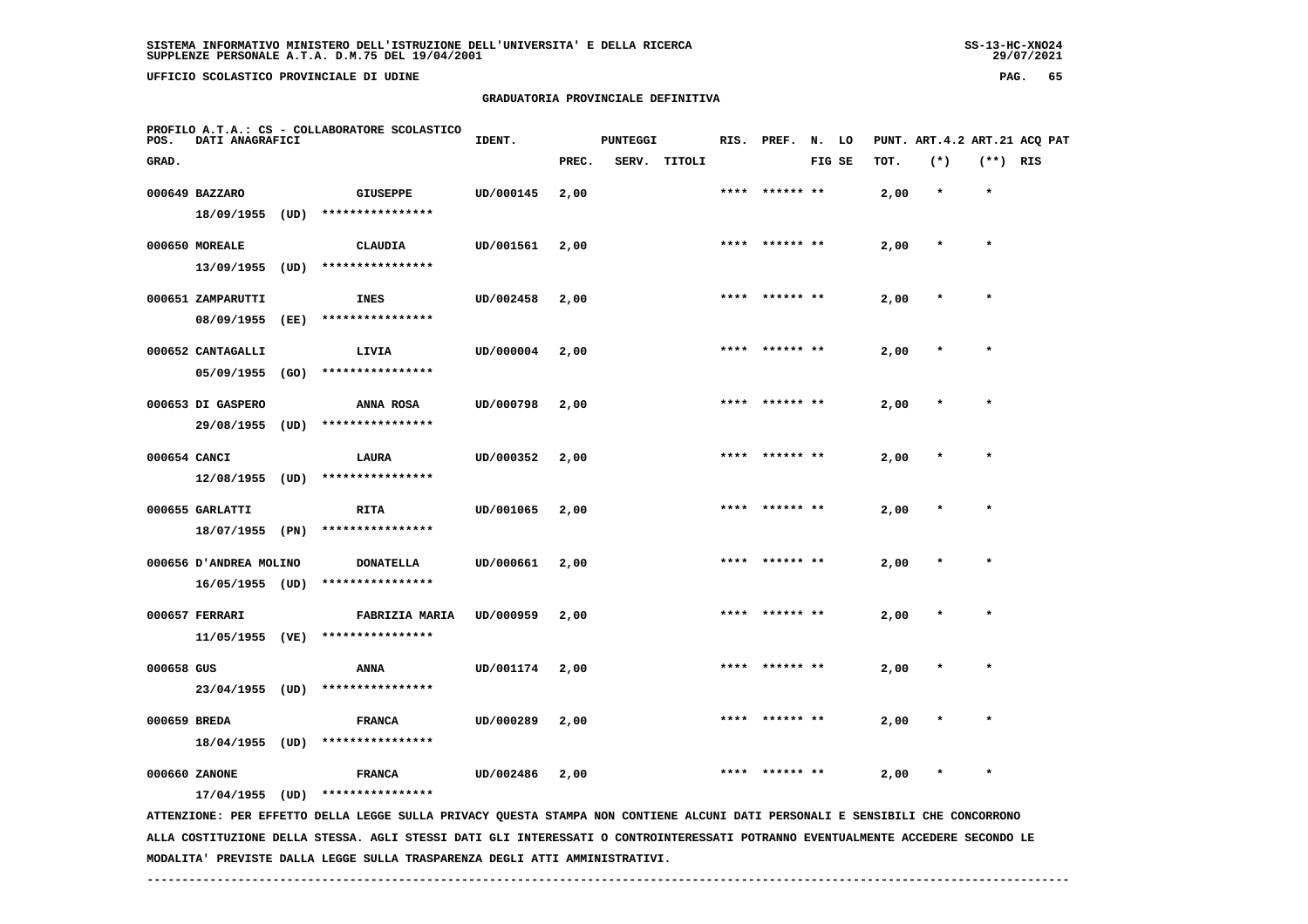**UFFICIO SCOLASTICO PROVINCIALE DI UDINE PAG. 66**

## **GRADUATORIA PROVINCIALE DEFINITIVA**

| POS.         | DATI ANAGRAFICI                        |      | PROFILO A.T.A.: CS - COLLABORATORE SCOLASTICO                                                                                 | IDENT.    |       | <b>PUNTEGGI</b> |              |      | RIS. PREF. N. LO |        |      | PUNT. ART.4.2 ART.21 ACQ PAT |            |  |
|--------------|----------------------------------------|------|-------------------------------------------------------------------------------------------------------------------------------|-----------|-------|-----------------|--------------|------|------------------|--------|------|------------------------------|------------|--|
| GRAD.        |                                        |      |                                                                                                                               |           | PREC. |                 | SERV. TITOLI |      |                  | FIG SE | TOT. | $(*)$                        | $(**)$ RIS |  |
| 000661 PINTO | 08/04/1955                             | (BA) | <b>DOMENICA</b><br>****************                                                                                           | UD/001828 | 2,00  |                 |              | **** | ****** **        |        | 2,00 | $\star$                      | $\star$    |  |
|              | 000662 GIACCOTTO<br>20/03/1955         | (EE) | VINCENZA<br>****************                                                                                                  | UD/001094 | 2,00  |                 |              | **** | ****** **        |        | 2,00 |                              | $\star$    |  |
|              | 000663 PELLEGRINO<br>12/03/1955        | (UD) | SILVIO<br>****************                                                                                                    | UD/001748 | 2,00  |                 |              | **** | ****** **        |        | 2,00 | $\star$                      | $\star$    |  |
|              | 000664 FORGIARINI<br>24/01/1955        | (UD) | <b>ANNAMARIA</b><br>****************                                                                                          | UD/000997 | 2,00  |                 |              |      |                  |        | 2,00 |                              |            |  |
|              | 000665 BENEDETTI<br>23/01/1955         | (UD) | <b>ELVIA</b><br>****************                                                                                              | UD/000173 | 2,00  |                 |              |      |                  |        | 2,00 |                              |            |  |
|              | 000666 GUERIN<br>23/01/1955            | (UD) | <b>FABRIZIO</b><br>****************                                                                                           | UD/001170 | 2,00  |                 |              | **** | ****** **        |        | 2,00 |                              | $\star$    |  |
|              | 000667 PERGOLA<br>25/12/1954 (LE)      |      | CLAUDIO<br>****************                                                                                                   | UD/001767 | 2,00  |                 |              |      |                  |        | 2,00 |                              |            |  |
|              | 000668 CACITTI<br>$08/12/1954$ (UD)    |      | IRMA<br>****************                                                                                                      | UD/000326 | 2,00  |                 |              | **** | ****** **        |        | 2,00 | $\star$                      | $\star$    |  |
|              | 000669 CASTELLANO<br>$30/09/1954$ (NA) |      | <b>AGOSTINO</b><br>****************                                                                                           | UD/000430 | 2,00  |                 |              |      |                  |        | 2,00 |                              |            |  |
|              | 000670 MICELLI<br>12/09/1954           | (UD) | LUIGI<br>****************                                                                                                     | UD/001488 | 2,00  |                 |              |      |                  |        | 2,00 |                              |            |  |
|              | 000671 BELVEDERE<br>19/11/1955         | (VV) | <b>FRANCESCO</b><br>****************                                                                                          | UD/000168 | 1,80  |                 |              |      |                  |        | 1,80 |                              |            |  |
| 000672 LONGO | 08/01/1960 (TP)                        |      | VITO<br>****************                                                                                                      | UD/001313 | 1,20  |                 |              |      |                  |        | 1,20 |                              | $\star$    |  |
|              |                                        |      | ATTENZIONE: PER EFFETTO DELLA LEGGE SULLA PRIVACY QUESTA STAMPA NON CONTIENE ALCUNI DATI PERSONALI E SENSIBILI CHE CONCORRONO |           |       |                 |              |      |                  |        |      |                              |            |  |

 **ALLA COSTITUZIONE DELLA STESSA. AGLI STESSI DATI GLI INTERESSATI O CONTROINTERESSATI POTRANNO EVENTUALMENTE ACCEDERE SECONDO LE MODALITA' PREVISTE DALLA LEGGE SULLA TRASPARENZA DEGLI ATTI AMMINISTRATIVI.**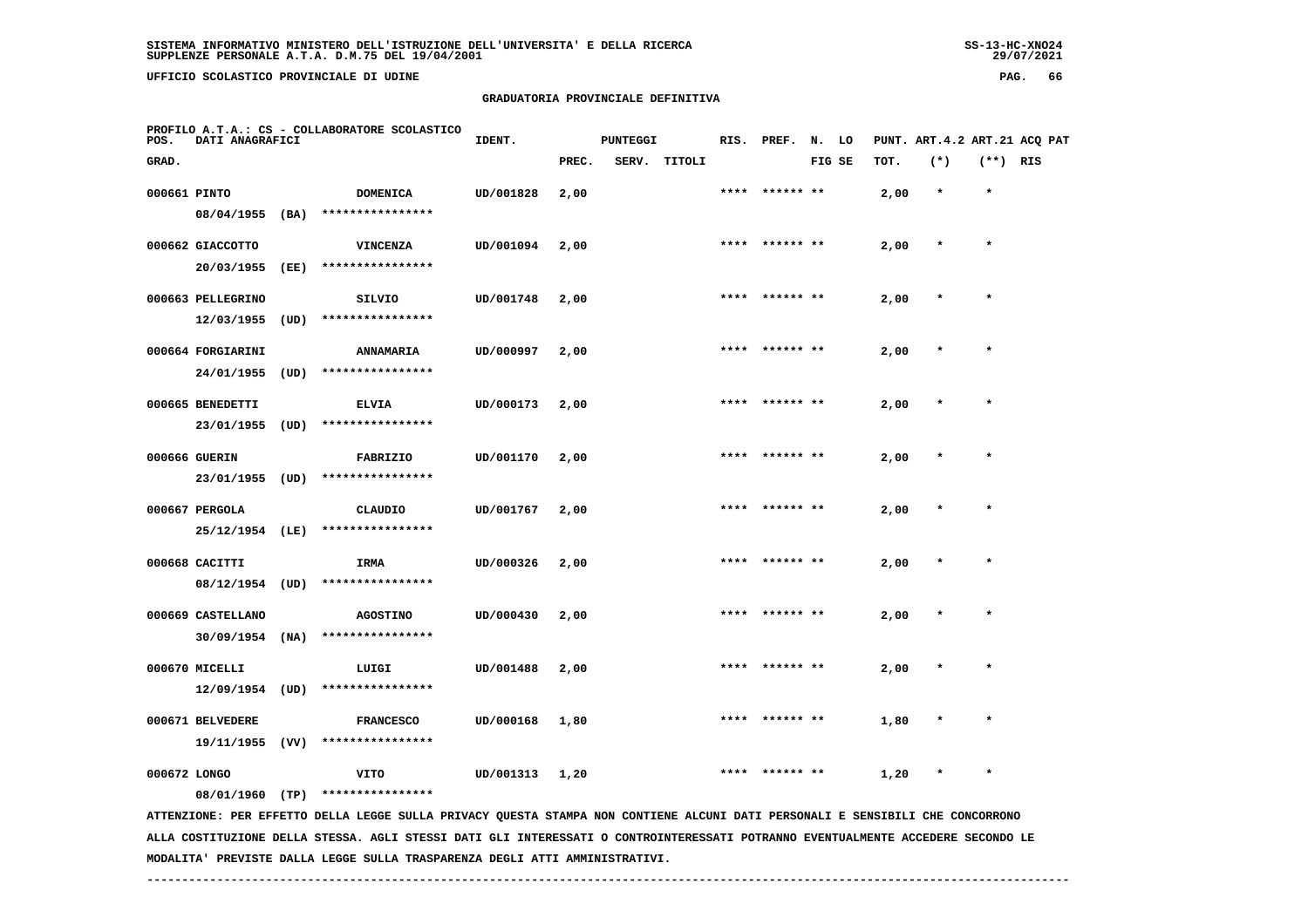**UFFICIO SCOLASTICO PROVINCIALE DI UDINE PAG. 67**

#### **GRADUATORIA PROVINCIALE DEFINITIVA**

| POS.         | DATI ANAGRAFICI               |      | PROFILO A.T.A.: CS - COLLABORATORE SCOLASTICO                                                                                   | IDENT.    |       | PUNTEGGI |        |      | RIS. PREF. | N. LO |        |      | PUNT. ART.4.2 ART.21 ACQ PAT |            |  |
|--------------|-------------------------------|------|---------------------------------------------------------------------------------------------------------------------------------|-----------|-------|----------|--------|------|------------|-------|--------|------|------------------------------|------------|--|
| GRAD.        |                               |      |                                                                                                                                 |           | PREC. | SERV.    | TITOLI |      |            |       | FIG SE | TOT. | $(*)$                        | $(**)$ RIS |  |
|              | 000673 CASTELLANO             |      | <b>ANTONIO</b>                                                                                                                  | UD/000431 | 1,20  |          |        |      | ****** **  |       |        | 1,20 | $\star$                      | $\star$    |  |
|              | 28/09/1955                    |      | $(SA)$ *****************                                                                                                        |           |       |          |        |      |            |       |        |      |                              |            |  |
|              | 000674 PASSONI                |      | <b>ROBERTO</b>                                                                                                                  | UD/001724 | 1,10  |          |        |      |            |       |        | 1,10 |                              |            |  |
|              | 24/03/1959                    | (UD) | ****************                                                                                                                |           |       |          |        |      |            |       |        |      |                              |            |  |
| 000675 ALOE' |                               |      | <b>ERASMO</b>                                                                                                                   | UD/000057 | 1,10  |          |        |      |            |       |        | 1,10 |                              |            |  |
|              | 22/11/1958                    | (BA) | ****************                                                                                                                |           |       |          |        |      |            |       |        |      |                              |            |  |
|              |                               |      |                                                                                                                                 |           |       |          |        |      |            |       |        |      |                              |            |  |
|              | 000676 SINICCO<br>29/08/1962  | (UD) | <b>GIORGIO</b><br>****************                                                                                              | UD/002159 | 1,05  |          |        | **** | ****** **  |       |        | 1,05 |                              |            |  |
|              |                               |      |                                                                                                                                 |           |       |          |        |      |            |       |        |      |                              |            |  |
|              | 000677 PISANO                 |      | LUIGI                                                                                                                           | UD/001841 | 1,05  |          |        |      |            |       |        | 1,05 |                              |            |  |
|              | 07/12/1959                    | (CS) | ****************                                                                                                                |           |       |          |        |      |            |       |        |      |                              |            |  |
|              | 000678 RONCHI                 |      | <b>ANTONELLA</b>                                                                                                                | UD/003002 |       | 1,00     |        |      |            |       |        | 1,00 |                              |            |  |
|              | 13/05/1962 (TV)               |      | ****************                                                                                                                |           |       |          |        |      |            |       |        |      |                              |            |  |
|              | 000679 BOVENZI                |      | <b>BARTOLOMEO</b>                                                                                                               | UD/000279 | 0,90  |          |        |      |            |       |        | 0,90 |                              |            |  |
|              | 28/10/1958                    | (CE) | ****************                                                                                                                |           |       |          |        |      |            |       |        |      |                              |            |  |
|              | 000680 MENOSSI                |      | <b>ANGELA</b>                                                                                                                   | UD/001459 | 0,80  |          |        |      |            |       |        | 0,80 |                              |            |  |
|              | 09/07/1957                    | (PN) | ****************                                                                                                                |           |       |          |        |      |            |       |        |      |                              |            |  |
| 000681 LIMA  |                               |      | NUNZIO                                                                                                                          | UD/001289 | 0,75  |          |        |      |            |       |        | 0,75 |                              |            |  |
|              | 19/05/1958 (BA)               |      | ****************                                                                                                                |           |       |          |        |      |            |       |        |      |                              |            |  |
|              |                               |      |                                                                                                                                 |           |       |          |        |      |            |       |        |      |                              |            |  |
|              | 000682 DI MARCO<br>16/08/1955 | (PE) | <b>ROCCO</b><br>****************                                                                                                | UD/000814 | 0,75  |          |        |      |            |       |        | 0,75 |                              |            |  |
|              |                               |      |                                                                                                                                 |           |       |          |        |      |            |       |        |      |                              |            |  |
|              | 000683 FURLAN                 |      | <b>EMANUELA</b>                                                                                                                 | UD/001034 | 0,70  |          |        |      |            |       |        | 0,70 |                              |            |  |
|              | $02/04/1962$ (UD)             |      | ****************                                                                                                                |           |       |          |        |      |            |       |        |      |                              |            |  |
|              | 000684 SIGNORIELLO            |      | GIOVANNI FRANCES UD/002146                                                                                                      |           | 0,70  |          |        | **** |            |       |        | 0,70 |                              |            |  |
|              | 02/08/1956 (FG)               |      | ****************                                                                                                                |           |       |          |        |      |            |       |        |      |                              |            |  |
|              |                               |      | ATTENZIONE: PER EFFETTO DELLA LEGGE SULLA PRIVACY QUESTA STAMPA NON CONTIENE ALCUNI DATI PERSONALI E SENSIBILI CHE CONCORRONO   |           |       |          |        |      |            |       |        |      |                              |            |  |
|              |                               |      | ALLA COSTITUZIONE DELLA STESSA. AGLI STESSI DATI GLI INTERESSATI O CONTROINTERESSATI POTRANNO EVENTUALMENTE ACCEDERE SECONDO LE |           |       |          |        |      |            |       |        |      |                              |            |  |

 **MODALITA' PREVISTE DALLA LEGGE SULLA TRASPARENZA DEGLI ATTI AMMINISTRATIVI.**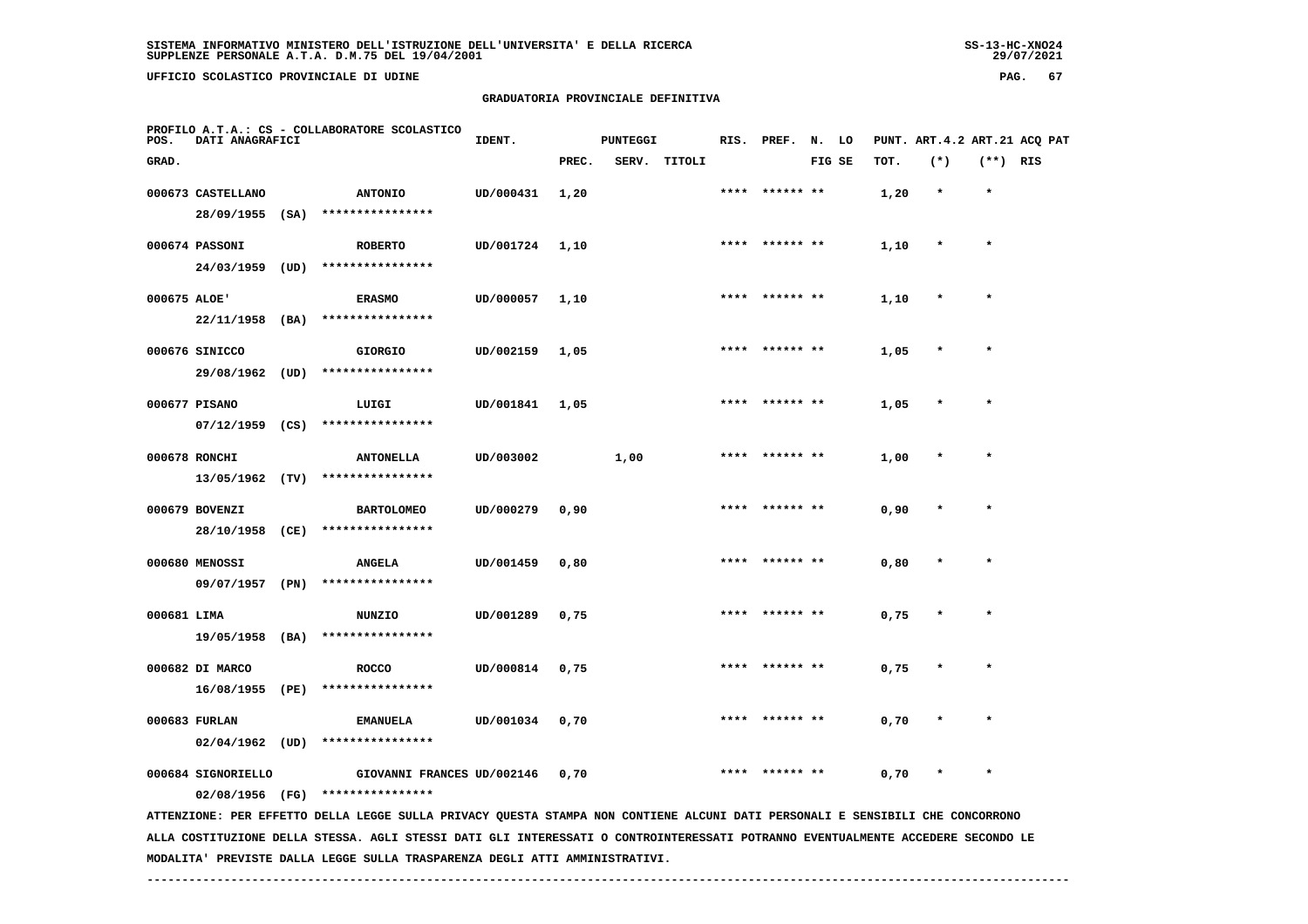**UFFICIO SCOLASTICO PROVINCIALE DI UDINE PAG. 68**

## **GRADUATORIA PROVINCIALE DEFINITIVA**

| POS.         | DATI ANAGRAFICI                      |      | PROFILO A.T.A.: CS - COLLABORATORE SCOLASTICO                                                                                 | IDENT.    | <b>PUNTEGGI</b> |       |        | RIS. | PREF.     | N. LO  |      |         |            | PUNT. ART.4.2 ART.21 ACQ PAT |
|--------------|--------------------------------------|------|-------------------------------------------------------------------------------------------------------------------------------|-----------|-----------------|-------|--------|------|-----------|--------|------|---------|------------|------------------------------|
| GRAD.        |                                      |      |                                                                                                                               |           | PREC.           | SERV. | TITOLI |      |           | FIG SE | TOT. | $(*)$   | $(**)$ RIS |                              |
| 000685 ULINO | 31/07/1955 (BN)                      |      | <b>GIUSEPPE</b><br>****************                                                                                           | UD/002332 | 0,65            |       |        |      |           |        | 0,65 |         | $\star$    |                              |
|              | 000686 CODUTTI<br>$10/12/1954$ (UD)  |      | LUCIANO<br>****************                                                                                                   | UD/000532 | 0,65            |       |        |      |           |        | 0,65 |         |            |                              |
|              | 000687 TEMPORINI<br>24/09/1954       | (UD) | CLAUDIO<br>****************                                                                                                   | UD/002236 | 0,65            |       |        | **** |           |        | 0,65 | $\star$ | $\star$    |                              |
|              | 000688 VANONE<br>19/06/1962 (UD)     |      | <b>GIANFRANCO</b><br>****************                                                                                         | UD/002355 | 0,60            |       |        |      |           |        | 0,60 |         |            |                              |
|              | 000689 PIROZZI<br>28/04/1962 (CE)    |      | <b>PASQUALE</b><br>****************                                                                                           | UD/001836 | 0,60            |       |        |      |           |        | 0,60 |         |            |                              |
|              | 000690 SALVADOR<br>$07/02/1962$ (UD) |      | <b>MORENO</b><br>****************                                                                                             | UD/002041 | 0,60            |       |        | **** | ****** ** |        | 0,60 |         | $\ast$     |                              |
|              | 000691 NOTARO<br>09/01/1962 (CZ)     |      | CLAUDIO<br>****************                                                                                                   | UD/001629 | 0,60            |       |        |      |           |        | 0,60 |         |            |                              |
|              | 000692 TROTTA                        |      | <b>RENATO</b><br>$17/11/1961$ (CS) ****************                                                                           | UD/002318 | 0,60            |       |        | **** | ****** ** |        | 0,60 |         | $\star$    |                              |
|              | 000693 ALESSIO<br>$04/11/1961$ (CS)  |      | <b>PIETRO</b><br>****************                                                                                             | UD/000053 | 0,60            |       |        |      |           |        | 0,60 |         |            |                              |
|              | 000694 NADALINI<br>17/08/1961 (EE)   |      | <b>WALTER</b><br>****************                                                                                             | UD/001593 | 0,60            |       |        |      |           |        | 0,60 |         |            |                              |
| 000695 MENIS | 26/05/1961 (UD)                      |      | <b>PAOLO</b><br>****************                                                                                              | UD/001456 | 0,60            |       |        |      |           |        | 0,60 |         | $\star$    |                              |
|              | 000696 GOTTARDO<br>29/04/1961 (UD)   |      | <b>SILVANO</b><br>****************                                                                                            | UD/001138 | 0,60            |       |        | **** |           |        | 0,60 |         |            |                              |
|              |                                      |      | ATTENZIONE: PER EFFETTO DELLA LEGGE SULLA PRIVACY QUESTA STAMPA NON CONTIENE ALCUNI DATI PERSONALI E SENSIBILI CHE CONCORRONO |           |                 |       |        |      |           |        |      |         |            |                              |

 **ALLA COSTITUZIONE DELLA STESSA. AGLI STESSI DATI GLI INTERESSATI O CONTROINTERESSATI POTRANNO EVENTUALMENTE ACCEDERE SECONDO LE MODALITA' PREVISTE DALLA LEGGE SULLA TRASPARENZA DEGLI ATTI AMMINISTRATIVI.**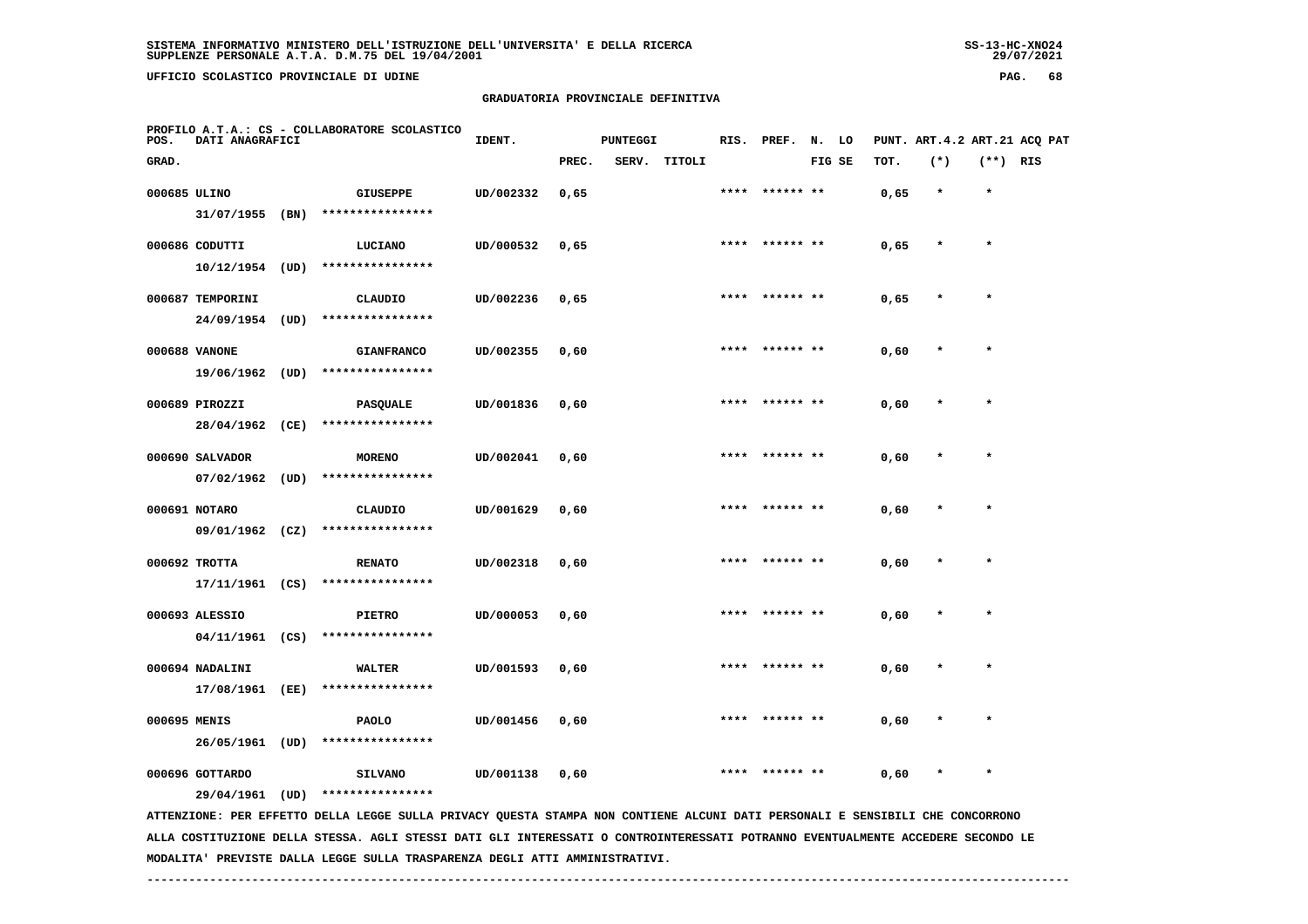**UFFICIO SCOLASTICO PROVINCIALE DI UDINE PAG. 69**

## **GRADUATORIA PROVINCIALE DEFINITIVA**

| POS.         | DATI ANAGRAFICI      |      | PROFILO A.T.A.: CS - COLLABORATORE SCOLASTICO                                                                                   | PUNTEGGI<br>IDENT. |       |       |        | RIS. PREF. | N. LO     |  |        | PUNT. ART. 4.2 ART. 21 ACO PAT |         |            |  |
|--------------|----------------------|------|---------------------------------------------------------------------------------------------------------------------------------|--------------------|-------|-------|--------|------------|-----------|--|--------|--------------------------------|---------|------------|--|
| GRAD.        |                      |      |                                                                                                                                 |                    | PREC. | SERV. | TITOLI |            |           |  | FIG SE | TOT.                           | $(*)$   | $(**)$ RIS |  |
|              | 000697 GRANDI        |      | <b>ANTONIO</b>                                                                                                                  | UD/001145          | 0,60  |       |        |            |           |  |        | 0,60                           | $\star$ | $\star$    |  |
|              |                      |      | 18/04/1961 (UD) ****************                                                                                                |                    |       |       |        |            |           |  |        |                                |         |            |  |
| 000698 CORVO |                      |      | <b>FRANCESCO</b>                                                                                                                | UD/000596          | 0,60  |       |        |            |           |  |        | 0,60                           |         |            |  |
|              | 25/02/1961 (RG)      |      | ****************                                                                                                                |                    |       |       |        |            |           |  |        |                                |         |            |  |
|              | 000699 TRAMONTE      |      | <b>VINCENZO</b>                                                                                                                 | UD/002301          | 0,60  |       |        |            |           |  |        | 0,60                           |         |            |  |
|              | 25/12/1960           | (TP) | ****************                                                                                                                |                    |       |       |        |            |           |  |        |                                |         |            |  |
|              | 000700 PALLAVICINI   |      | <b>WALTER</b>                                                                                                                   | UD/001675          | 0,60  |       |        | ****       | ****** ** |  |        | 0,60                           |         |            |  |
|              | 14/11/1960 (UD)      |      | ****************                                                                                                                |                    |       |       |        |            |           |  |        |                                |         |            |  |
|              | 000701 DAINA PALERMO |      | GIOVANNI                                                                                                                        | UD/000649          | 0,60  |       |        | ****       |           |  |        | 0,60                           |         | $\star$    |  |
|              | $24/09/1960$ (AG)    |      | ****************                                                                                                                |                    |       |       |        |            |           |  |        |                                |         |            |  |
| 000702 DURI' |                      |      | <b>DINO</b>                                                                                                                     | UD/000882          | 0,60  |       |        |            |           |  |        | 0,60                           |         |            |  |
|              | 22/06/1960 (EE)      |      | ****************                                                                                                                |                    |       |       |        |            |           |  |        |                                |         |            |  |
|              | 000703 PASSONI       |      | <b>PAOLO</b>                                                                                                                    | UD/001723          | 0,60  |       |        |            |           |  |        | 0,60                           |         |            |  |
|              | 09/06/1960           | (NA) | ****************                                                                                                                |                    |       |       |        |            |           |  |        |                                |         |            |  |
| 000704 RIZZA |                      |      | PAOLO                                                                                                                           | UD/001965          | 0,60  |       |        |            | ****** ** |  |        | 0,60                           |         |            |  |
|              | 29/05/1960 (SR)      |      | ****************                                                                                                                |                    |       |       |        |            |           |  |        |                                |         |            |  |
|              | 000705 DI TRAPANI    |      | <b>GAETANO</b>                                                                                                                  | UD/000839          | 0,60  |       |        |            |           |  |        | 0,60                           |         |            |  |
|              | 18/03/1960 (AG)      |      | ****************                                                                                                                |                    |       |       |        |            |           |  |        |                                |         |            |  |
|              | 000706 RAMETTA       |      | <b>ROCCO</b>                                                                                                                    | UD/001939          | 0,60  |       |        |            |           |  |        | 0,60                           |         |            |  |
|              |                      |      | 24/02/1960 (TP) ****************                                                                                                |                    |       |       |        |            |           |  |        |                                |         |            |  |
|              | 000707 IACUZZI       |      | MAURIZIO                                                                                                                        | UD/001187          | 0,60  |       |        | ****       |           |  |        | 0,60                           |         |            |  |
|              | 05/01/1960 (UD)      |      | ****************                                                                                                                |                    |       |       |        |            |           |  |        |                                |         |            |  |
|              | 000708 TAMMARO       |      | CARMINE SALVATOR UD/002217                                                                                                      |                    | 0,60  |       |        |            |           |  |        | 0,60                           |         |            |  |
|              | $22/12/1959$ (NA)    |      | ****************                                                                                                                |                    |       |       |        |            |           |  |        |                                |         |            |  |
|              |                      |      | ATTENZIONE: PER EFFETTO DELLA LEGGE SULLA PRIVACY QUESTA STAMPA NON CONTIENE ALCUNI DATI PERSONALI E SENSIBILI CHE CONCORRONO   |                    |       |       |        |            |           |  |        |                                |         |            |  |
|              |                      |      | ALLA COSTITUZIONE DELLA STESSA. AGLI STESSI DATI GLI INTERESSATI O CONTROINTERESSATI POTRANNO EVENTUALMENTE ACCEDERE SECONDO LE |                    |       |       |        |            |           |  |        |                                |         |            |  |

 **MODALITA' PREVISTE DALLA LEGGE SULLA TRASPARENZA DEGLI ATTI AMMINISTRATIVI.**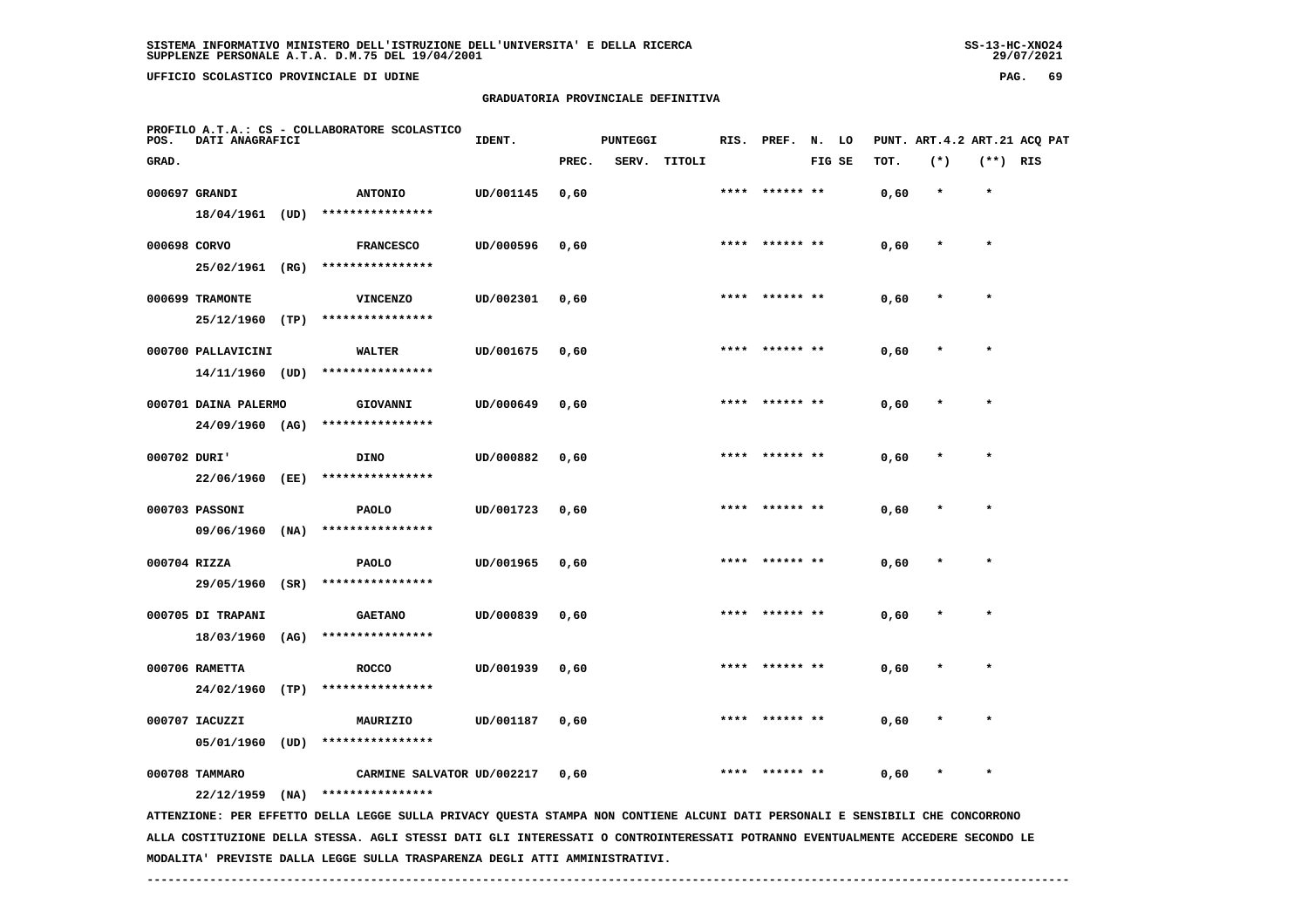UFFICIO SCOLASTICO PROVINCIALE DI UDINE

# **GRADUATORIA PROVINCIALE DEFINITIVA**

| POS.         | DATI ANAGRAFICI    |      | PROFILO A.T.A.: CS - COLLABORATORE SCOLASTICO                                                                                 | IDENT.<br><b>PUNTEGGI</b> |       |  |              | RIS. PREF. | N. LO     |        | PUNT. ART.4.2 ART.21 ACQ PAT |         |            |  |
|--------------|--------------------|------|-------------------------------------------------------------------------------------------------------------------------------|---------------------------|-------|--|--------------|------------|-----------|--------|------------------------------|---------|------------|--|
| GRAD.        |                    |      |                                                                                                                               |                           | PREC. |  | SERV. TITOLI |            |           | FIG SE | TOT.                         | $(*)$   | $(**)$ RIS |  |
|              | 000709 CAMPANIELLO |      | <b>ENZO</b>                                                                                                                   | UD/000347                 | 0,60  |  |              | ****       | ****** ** |        | 0,60                         | $\star$ | $\star$    |  |
|              | 25/09/1959 (SA)    |      | ****************                                                                                                              |                           |       |  |              |            |           |        |                              |         |            |  |
|              | 000710 MARRUSO     |      | ENRICO GIOVANNI UD/001406                                                                                                     |                           | 0,60  |  |              | ****       | ****** ** |        | 0,60                         |         | $\star$    |  |
|              | 24/08/1959         | (SA) | ****************                                                                                                              |                           |       |  |              |            |           |        |                              |         |            |  |
| 000711 POTI' |                    |      | <b>RINALDO</b>                                                                                                                | UD/001885                 | 0,60  |  |              | ****       | ****** ** |        | 0,60                         | $\star$ | $\star$    |  |
|              | 23/08/1959         | (GO) | ****************                                                                                                              |                           |       |  |              |            |           |        |                              |         |            |  |
|              | 000712 MARZULLO    |      | <b>ALBERTO</b>                                                                                                                | UD/001419                 | 0,60  |  |              | ****       |           |        | 0,60                         |         | $\star$    |  |
|              | 06/07/1959         | (UD) | ****************                                                                                                              |                           |       |  |              |            |           |        |                              |         |            |  |
|              | 000713 ZENAROLLA   |      | MAURIZIO                                                                                                                      | UD/002492                 | 0,60  |  |              | ****       | ****** ** |        | 0,60                         |         |            |  |
|              | 25/05/1959         | (UD) | ****************                                                                                                              |                           |       |  |              |            |           |        |                              |         |            |  |
|              | 000714 CARGNELLO   |      | <b>SERGIO</b>                                                                                                                 | UD/000396                 | 0.60  |  |              |            |           |        | 0,60                         |         | $\star$    |  |
|              | 16/03/1959         | (UD) | ****************                                                                                                              |                           |       |  |              |            |           |        |                              |         |            |  |
|              | 000715 MONTANINO   |      | <b>PAOLO</b>                                                                                                                  | UD/001547                 | 0,60  |  |              |            |           |        | 0,60                         |         |            |  |
|              | 10/03/1959         | (EE) | ****************                                                                                                              |                           |       |  |              |            |           |        |                              |         |            |  |
|              | 000716 CLEMENTE    |      | IGNAZIO                                                                                                                       | UD/000521                 | 0,60  |  |              | ****       | ****** ** |        | 0,60                         |         | $\star$    |  |
|              | 29/12/1958         | (CT) | ****************                                                                                                              |                           |       |  |              |            |           |        |                              |         |            |  |
| 000717 VETRO |                    |      | <b>ANTONIO</b>                                                                                                                | UD/002392                 | 0,60  |  |              | ****       | ****** ** |        | 0,60                         | $\ast$  | $\star$    |  |
|              | 02/09/1958         | (AG) | ****************                                                                                                              |                           |       |  |              |            |           |        |                              |         |            |  |
|              |                    |      |                                                                                                                               |                           |       |  |              |            |           |        |                              |         |            |  |
| 000718 LECCI | 30/05/1958 (LE)    |      | COSIMO<br>****************                                                                                                    | UD/001258                 | 0,60  |  |              |            |           |        | 0,60                         |         |            |  |
|              |                    |      |                                                                                                                               |                           |       |  |              |            |           |        |                              |         |            |  |
|              | 000719 DEL MASTRO  |      | <b>PIETRO</b><br>****************                                                                                             | UD/000740                 | 0,60  |  |              |            |           |        | 0,60                         |         |            |  |
|              | 25/05/1958         | (FG) |                                                                                                                               |                           |       |  |              |            |           |        |                              |         |            |  |
| 000720 BOARO |                    |      | LUIGINO                                                                                                                       | UD/000236                 | 0,60  |  |              |            |           |        | 0,60                         |         | $\star$    |  |
|              | 24/05/1958         | (UD) | ****************                                                                                                              |                           |       |  |              |            |           |        |                              |         |            |  |
|              |                    |      | ATTENZIONE: PER EFFETTO DELLA LEGGE SULLA PRIVACY QUESTA STAMPA NON CONTIENE ALCUNI DATI PERSONALI E SENSIBILI CHE CONCORRONO |                           |       |  |              |            |           |        |                              |         |            |  |

 **ALLA COSTITUZIONE DELLA STESSA. AGLI STESSI DATI GLI INTERESSATI O CONTROINTERESSATI POTRANNO EVENTUALMENTE ACCEDERE SECONDO LE MODALITA' PREVISTE DALLA LEGGE SULLA TRASPARENZA DEGLI ATTI AMMINISTRATIVI.**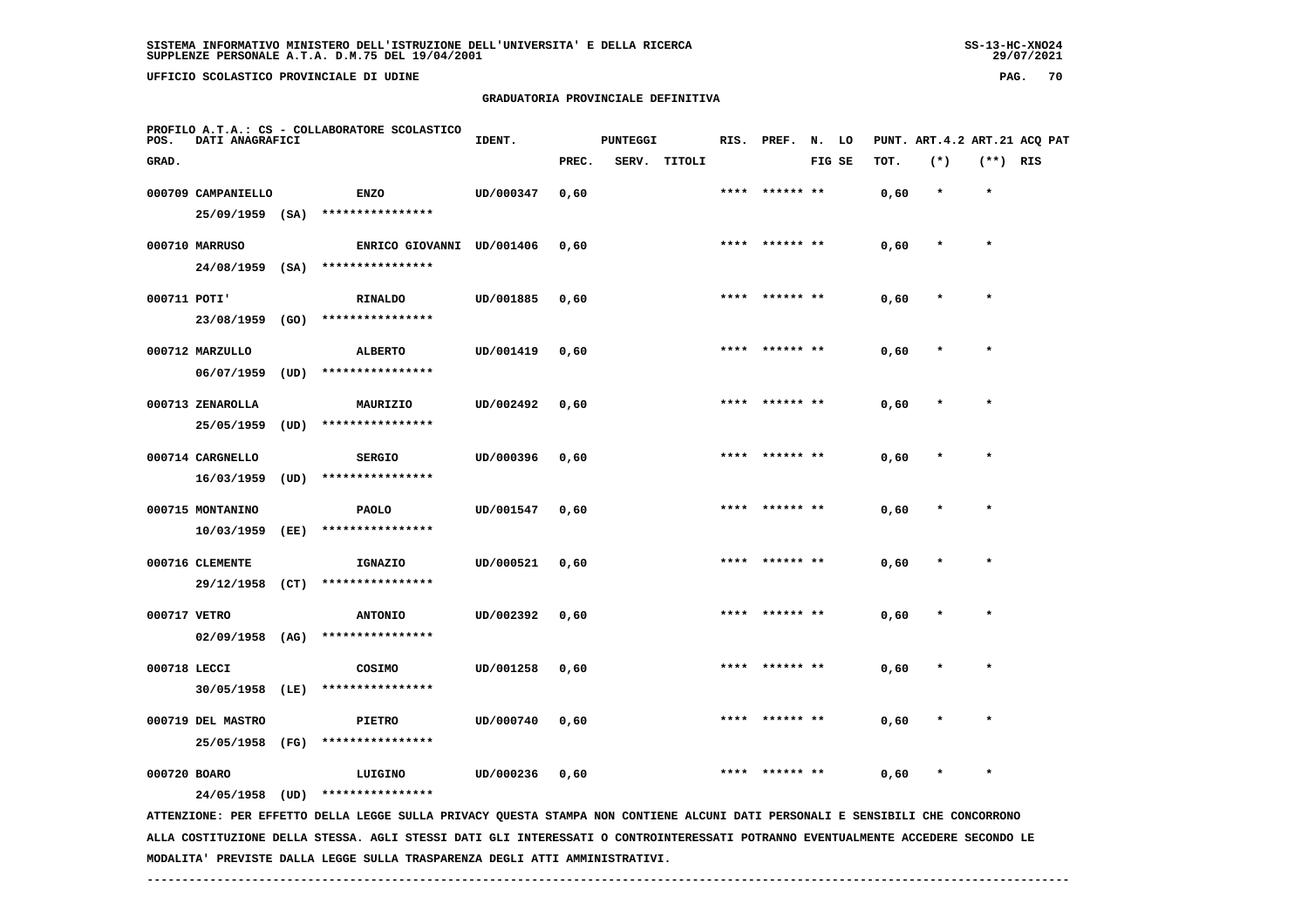**UFFICIO SCOLASTICO PROVINCIALE DI UDINE PAG. 71**

# **GRADUATORIA PROVINCIALE DEFINITIVA**

| POS.                                                                                                                          | DATI ANAGRAFICI                         |      | PROFILO A.T.A.: CS - COLLABORATORE SCOLASTICO | IDENT.    |       | <b>PUNTEGGI</b> |        | RIS. | PREF.          | N.     | LO |      |         |            | PUNT. ART. 4.2 ART. 21 ACO PAT |
|-------------------------------------------------------------------------------------------------------------------------------|-----------------------------------------|------|-----------------------------------------------|-----------|-------|-----------------|--------|------|----------------|--------|----|------|---------|------------|--------------------------------|
| GRAD.                                                                                                                         |                                         |      |                                               |           | PREC. | SERV.           | TITOLI |      |                | FIG SE |    | TOT. | $(*)$   | $(**)$ RIS |                                |
|                                                                                                                               | 000721 CARCHEDI<br>19/05/1958 (VV)      |      | <b>GIUSEPPE</b><br>****************           | UD/000391 | 0,60  |                 |        | **** | ****** **      |        |    | 0,60 | $\star$ | $\star$    |                                |
|                                                                                                                               | 000722 PAOLIN<br>11/01/1958             | (UD) | <b>FRANCO</b><br>****************             | UD/001687 | 0,60  |                 |        |      | **** ****** ** |        |    | 0,60 |         | $\star$    |                                |
|                                                                                                                               | 000723 DEL MESTRE<br>10/09/1957         | (UD) | <b>ROBERTO</b><br>****************            | UD/000741 | 0,60  |                 |        |      |                |        |    | 0,60 |         | $\star$    |                                |
|                                                                                                                               | 000724 LANZILLOTTA<br>$05/02/1957$ (CS) |      | LEOPOLDO FRANCO UD/001247<br>**************** |           | 0,60  |                 |        |      | ****** **      |        |    | 0,60 |         |            |                                |
|                                                                                                                               | 000725 CALDAROLA<br>$31/10/1956$ (BA)   |      | VITO<br>****************                      | UD/000329 | 0,60  |                 |        |      | ****** **      |        |    | 0,60 |         | $\star$    |                                |
| 000726 IZZO                                                                                                                   | $27/08/1956$ (SA)                       |      | <b>SALVATORE</b><br>****************          | UD/001227 | 0,60  |                 |        | **** | ****** **      |        |    | 0,60 |         |            |                                |
|                                                                                                                               | 000727 NOTARO<br>$18/04/1956$ (CZ)      |      | <b>LEONARDO</b><br>****************           | UD/001630 | 0,60  |                 |        | **** | ****** **      |        |    | 0,60 |         | $\star$    |                                |
|                                                                                                                               | 000728 GIGLIO                           |      | LUCIO<br>08/02/1956 (PA) ****************     | UD/001104 | 0,60  |                 |        | **** | ****** **      |        |    | 0,60 |         | $\star$    |                                |
|                                                                                                                               | 000729 CONZA<br>09/06/1955 (AV)         |      | <b>GELSOMINO</b><br>****************          | UD/000584 | 0,60  |                 |        | **** | ****** **      |        |    | 0,60 |         |            |                                |
|                                                                                                                               | 000730 BENTIVEGNA<br>28/01/1955 (CL)    |      | GIACOMO ANTONIO UD/000179<br>**************** |           | 0,60  |                 |        |      |                |        |    | 0,60 |         |            |                                |
|                                                                                                                               | 000731 MILLOCH<br>15/01/1959 (UD)       |      | <b>SILVANA</b><br>****************            | UD/001510 | 0,50  |                 |        |      |                |        |    | 0,50 |         |            |                                |
|                                                                                                                               | 000732 COLUSSI<br>24/02/1955            | (UD) | LUCIANA<br>****************                   | UD/000554 | 0,50  |                 |        |      |                |        |    | 0,50 |         |            |                                |
| ATTENZIONE: PER EFFETTO DELLA LEGGE SULLA PRIVACY QUESTA STAMPA NON CONTIENE ALCUNI DATI PERSONALI E SENSIBILI CHE CONCORRONO |                                         |      |                                               |           |       |                 |        |      |                |        |    |      |         |            |                                |

 **ALLA COSTITUZIONE DELLA STESSA. AGLI STESSI DATI GLI INTERESSATI O CONTROINTERESSATI POTRANNO EVENTUALMENTE ACCEDERE SECONDO LE MODALITA' PREVISTE DALLA LEGGE SULLA TRASPARENZA DEGLI ATTI AMMINISTRATIVI.**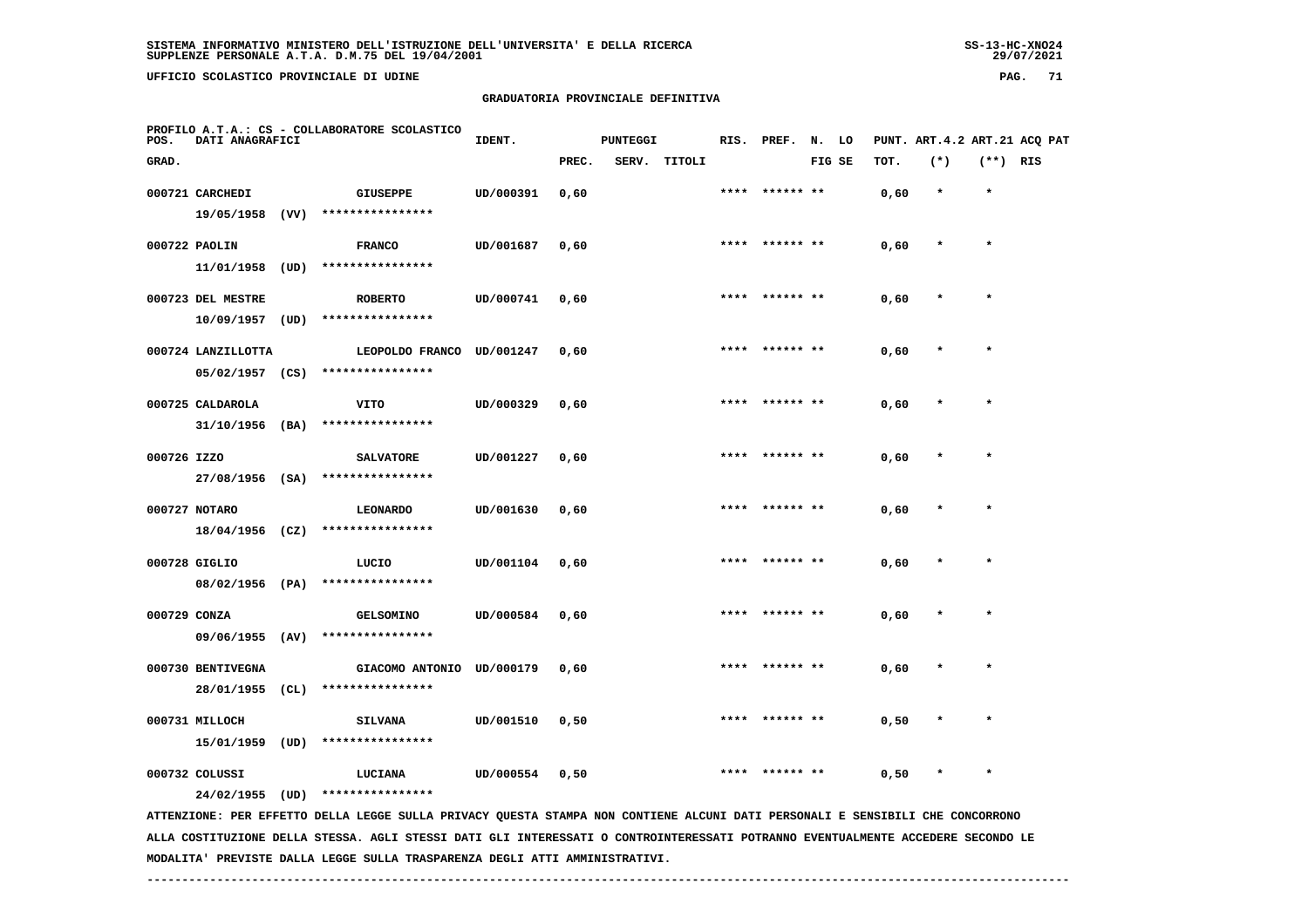**UFFICIO SCOLASTICO PROVINCIALE DI UDINE PAG. 72**

#### **GRADUATORIA PROVINCIALE DEFINITIVA**

| POS.  | DATI ANAGRAFICI   |      | PROFILO A.T.A.: CS - COLLABORATORE SCOLASTICO                                                                                                     | IDENT.    |       | <b>PUNTEGGI</b> |              |      | RIS. PREF. | N.     | LO |       |         |            | PUNT. ART. 4.2 ART. 21 ACQ PAT |
|-------|-------------------|------|---------------------------------------------------------------------------------------------------------------------------------------------------|-----------|-------|-----------------|--------------|------|------------|--------|----|-------|---------|------------|--------------------------------|
| GRAD. |                   |      |                                                                                                                                                   |           | PREC. |                 | SERV. TITOLI |      |            | FIG SE |    | TOT.  | $(*)$   | $(**)$ RIS |                                |
|       | 000733 SGUASSERO  |      | LAURA                                                                                                                                             | UD/002137 | 0,45  |                 |              | **** | ****** **  |        |    | 0,45  | $\star$ | $\star$    |                                |
|       | 15/12/1960        | (UD) | ****************                                                                                                                                  |           |       |                 |              |      |            |        |    |       |         |            |                                |
|       | 000734 BERNARDI   |      | <b>FRANCESCA</b>                                                                                                                                  | UD/000188 | 0,45  |                 |              |      |            |        |    | 0,45  |         | $\star$    |                                |
|       | 26/07/1960        | (UD) | ****************                                                                                                                                  |           |       |                 |              |      |            |        |    |       |         |            |                                |
|       | 000735 LAZZARA    |      | LUCIA GIUSEPPA                                                                                                                                    | UD/001255 | 0,45  |                 |              |      |            |        |    | 0,45  |         |            |                                |
|       | 27/11/1956        | (UD) | ****************                                                                                                                                  |           |       |                 |              |      |            |        |    |       |         |            |                                |
|       | 000736 BALLICO    |      | VALENTINA                                                                                                                                         | UD/000107 | 0,40  |                 |              |      |            |        |    | 0,40  |         |            |                                |
|       | 24/01/1959        | (UD) | ****************                                                                                                                                  |           |       |                 |              |      |            |        |    |       |         |            |                                |
|       | 000737 CULCASI    |      | <b>SANDRA</b>                                                                                                                                     | UD/000632 | 0, 35 |                 |              |      |            |        |    | 0,35  |         | $\star$    |                                |
|       | 13/04/1960        | (UD) | ****************                                                                                                                                  |           |       |                 |              |      |            |        |    |       |         |            |                                |
|       | 000738 MACUGLIA   |      | LORENA                                                                                                                                            | UD/001337 | 0, 30 |                 |              |      |            |        |    | 0, 30 |         | $\star$    |                                |
|       | 04/07/1962        | (UD) | ****************                                                                                                                                  |           |       |                 |              |      |            |        |    |       |         |            |                                |
|       | 000739 RINALDIS   |      | <b>FRANCESCA</b>                                                                                                                                  | UD/001963 | 0, 30 |                 |              |      |            |        |    | 0, 30 |         |            |                                |
|       | 14/01/1962        | (UD) | ****************                                                                                                                                  |           |       |                 |              |      |            |        |    |       |         |            |                                |
|       | 000740 ZOCCOLAN   |      | <b>DANIELA</b>                                                                                                                                    | UD/002501 | 0, 30 |                 |              |      |            |        |    | 0, 30 |         |            |                                |
|       | 03/11/1961        | (MI) | ****************                                                                                                                                  |           |       |                 |              |      |            |        |    |       |         |            |                                |
|       | 000741 MICULAN    |      | <b>MILENA</b>                                                                                                                                     | UD/001500 | 0, 30 |                 |              | **** | ****** **  |        |    | 0, 30 |         | $\star$    |                                |
|       | $01/06/1961$ (UD) |      | ****************                                                                                                                                  |           |       |                 |              |      |            |        |    |       |         |            |                                |
|       | 000742 FLORIO     |      | MARIA CONCETTA                                                                                                                                    | UD/000985 | 0, 30 |                 |              |      |            |        |    | 0, 30 |         | $\star$    |                                |
|       | $30/09/1960$ (PA) |      | ****************                                                                                                                                  |           |       |                 |              |      |            |        |    |       |         |            |                                |
|       | 000743 SABBADINI  |      | <b>MICHELE</b>                                                                                                                                    | UD/002029 | 0, 30 |                 |              |      |            |        |    | 0, 30 |         |            |                                |
|       | 15/06/1960        | (VE) | ****************                                                                                                                                  |           |       |                 |              |      |            |        |    |       |         |            |                                |
|       | 000744 CICCIA     |      | PASQUALINO OTTAV UD/000498                                                                                                                        |           | 0,25  |                 |              |      | ****** **  |        |    | 0,25  |         | $\star$    |                                |
|       | 28/12/1958 (RC)   |      | ****************<br>ATTENZIONE: PER EFFETTO DELLA LEGGE SULLA PRIVACY QUESTA STAMPA NON CONTIENE ALCUNI DATI PERSONALI E SENSIBILI CHE CONCORRONO |           |       |                 |              |      |            |        |    |       |         |            |                                |
|       |                   |      | ALLA COSTITUZIONE DELLA STESSA. AGLI STESSI DATI GLI INTERESSATI O CONTROINTERESSATI POTRANNO EVENTUALMENTE ACCEDERE SECONDO LE                   |           |       |                 |              |      |            |        |    |       |         |            |                                |

 **------------------------------------------------------------------------------------------------------------------------------------**

 **MODALITA' PREVISTE DALLA LEGGE SULLA TRASPARENZA DEGLI ATTI AMMINISTRATIVI.**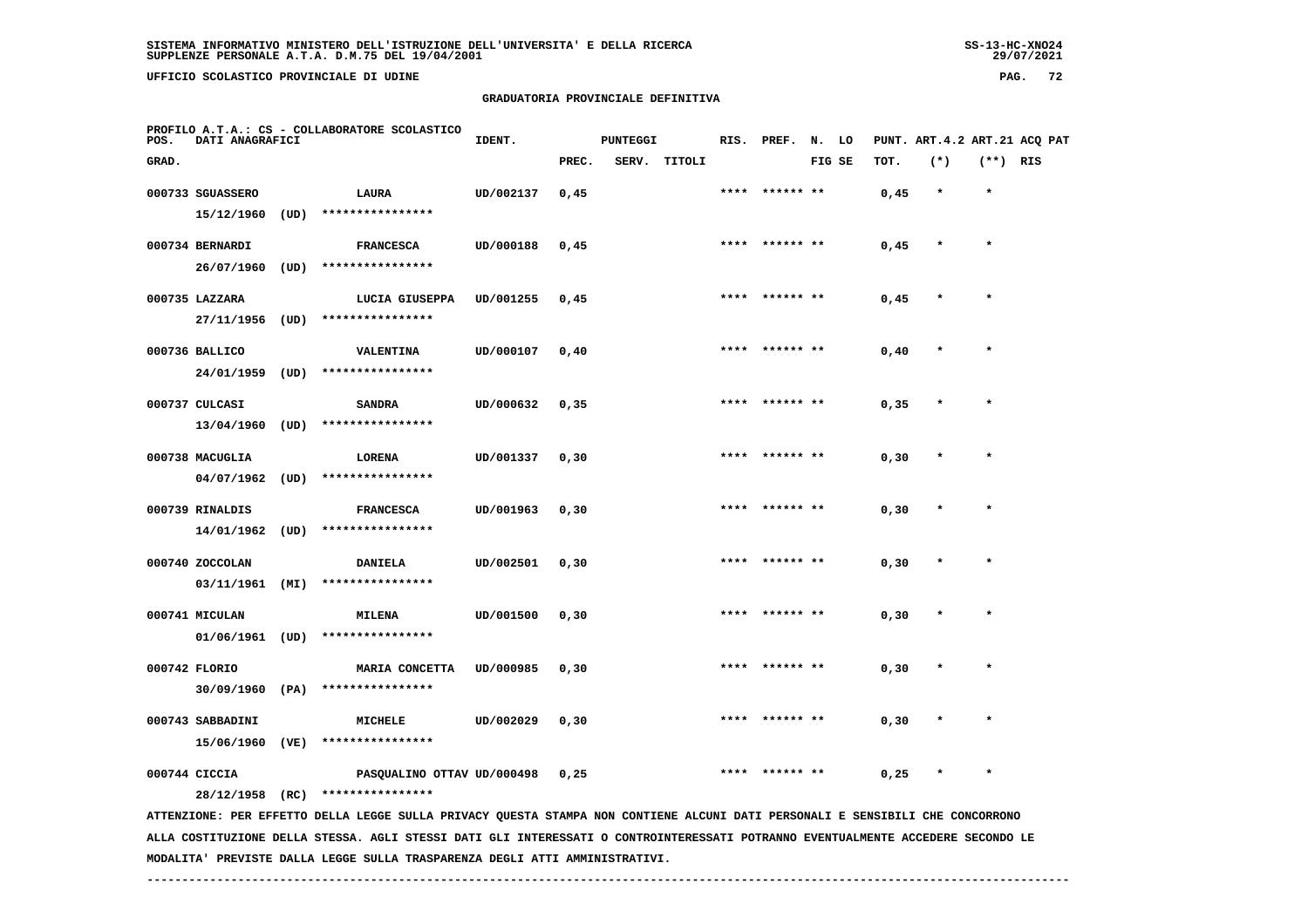**UFFICIO SCOLASTICO PROVINCIALE DI UDINE PAG. 73**

### **GRADUATORIA PROVINCIALE DEFINITIVA**

| POS.        | DATI ANAGRAFICI                    |      | PROFILO A.T.A.: CS - COLLABORATORE SCOLASTICO                                                                                   | IDENT.    |       | <b>PUNTEGGI</b> |              | RIS. | PREF.          | N. LO  |      |         |            | PUNT. ART. 4.2 ART. 21 ACQ PAT |
|-------------|------------------------------------|------|---------------------------------------------------------------------------------------------------------------------------------|-----------|-------|-----------------|--------------|------|----------------|--------|------|---------|------------|--------------------------------|
| GRAD.       |                                    |      |                                                                                                                                 |           | PREC. |                 | SERV. TITOLI |      |                | FIG SE | TOT. | $(*)$   | $(**)$ RIS |                                |
|             | 000745 CASARSA<br>24/01/1957 (UD)  |      | GABRIELLA<br>****************                                                                                                   | UD/000420 | 0, 20 |                 |              |      | **** ****** ** |        | 0,20 | $\star$ | $\star$    |                                |
|             | 000746 GERVASI<br>13/07/1962 (EE)  |      | ATTILIO<br>****************                                                                                                     | UD/001089 | 0,15  |                 |              |      |                |        | 0,15 | $\star$ | $\star$    |                                |
|             | 000747 COCIANCICH                  |      | LUCIA                                                                                                                           | UD/000528 | 0,15  |                 |              |      |                |        | 0,15 |         |            |                                |
|             | 02/02/1962<br>000748 SEPULCRI      | (UD) | ****************<br>LORENA                                                                                                      | UD/002130 | 0,15  |                 |              |      |                |        | 0,15 |         |            |                                |
|             | 14/07/1961 (UD)<br>000749 CONTESSI |      | ****************<br><b>PAOLA</b>                                                                                                | UD/000581 | 0,15  |                 |              | **** | ****** **      |        | 0,15 |         |            |                                |
|             | 25/04/1961 (EE)<br>000750 BREVETTI |      | ****************<br><b>FRANCESCO</b>                                                                                            | UD/000293 | 0,15  |                 |              | **** | ****** **      |        | 0,15 | $\ast$  | $\star$    |                                |
| 000751 LIVA | 23/04/1961 (AV)                    |      | ****************<br><b>TIZIANA</b>                                                                                              | UD/001296 | 0,15  |                 |              |      |                |        | 0,15 |         |            |                                |
|             | 11/02/1961 (UD)                    |      | ****************                                                                                                                |           |       |                 |              |      |                |        |      |         |            |                                |
|             | 000752 RIZZELLO<br>16/07/1960      | (UD) | <b>STEFANO</b><br>****************                                                                                              | UD/001966 | 0,15  |                 |              |      |                |        | 0,15 |         |            |                                |
|             | 000753 COLAETTA<br>02/01/1959      | (UD) | <b>GIOVANNA</b><br>****************                                                                                             | UD/000535 | 0,15  |                 |              |      |                |        | 0,15 |         |            |                                |
|             | 000754 BRUMAT<br>23/04/1958 (GO)   |      | EDI<br>****************                                                                                                         | UD/000302 | 0,15  |                 |              |      |                |        | 0,15 |         | $\star$    |                                |
| 000755 RUGO | 23/12/1956 (UD)                    |      | <b>ELISABETTA</b><br>****************                                                                                           | UD/002015 | 0,15  |                 |              |      |                |        | 0,15 |         |            |                                |
|             | 000756 SUGNATO<br>14/12/1956 (UD)  |      | PINUCCIA<br>****************                                                                                                    | UD/002206 | 0,15  |                 |              |      |                |        | 0,15 |         |            |                                |
|             |                                    |      | ATTENZIONE: PER EFFETTO DELLA LEGGE SULLA PRIVACY QUESTA STAMPA NON CONTIENE ALCUNI DATI PERSONALI E SENSIBILI CHE CONCORRONO   |           |       |                 |              |      |                |        |      |         |            |                                |
|             |                                    |      | ALLA COSTITUZIONE DELLA STESSA. AGLI STESSI DATI GLI INTERESSATI O CONTROINTERESSATI POTRANNO EVENTUALMENTE ACCEDERE SECONDO LE |           |       |                 |              |      |                |        |      |         |            |                                |

 **MODALITA' PREVISTE DALLA LEGGE SULLA TRASPARENZA DEGLI ATTI AMMINISTRATIVI.**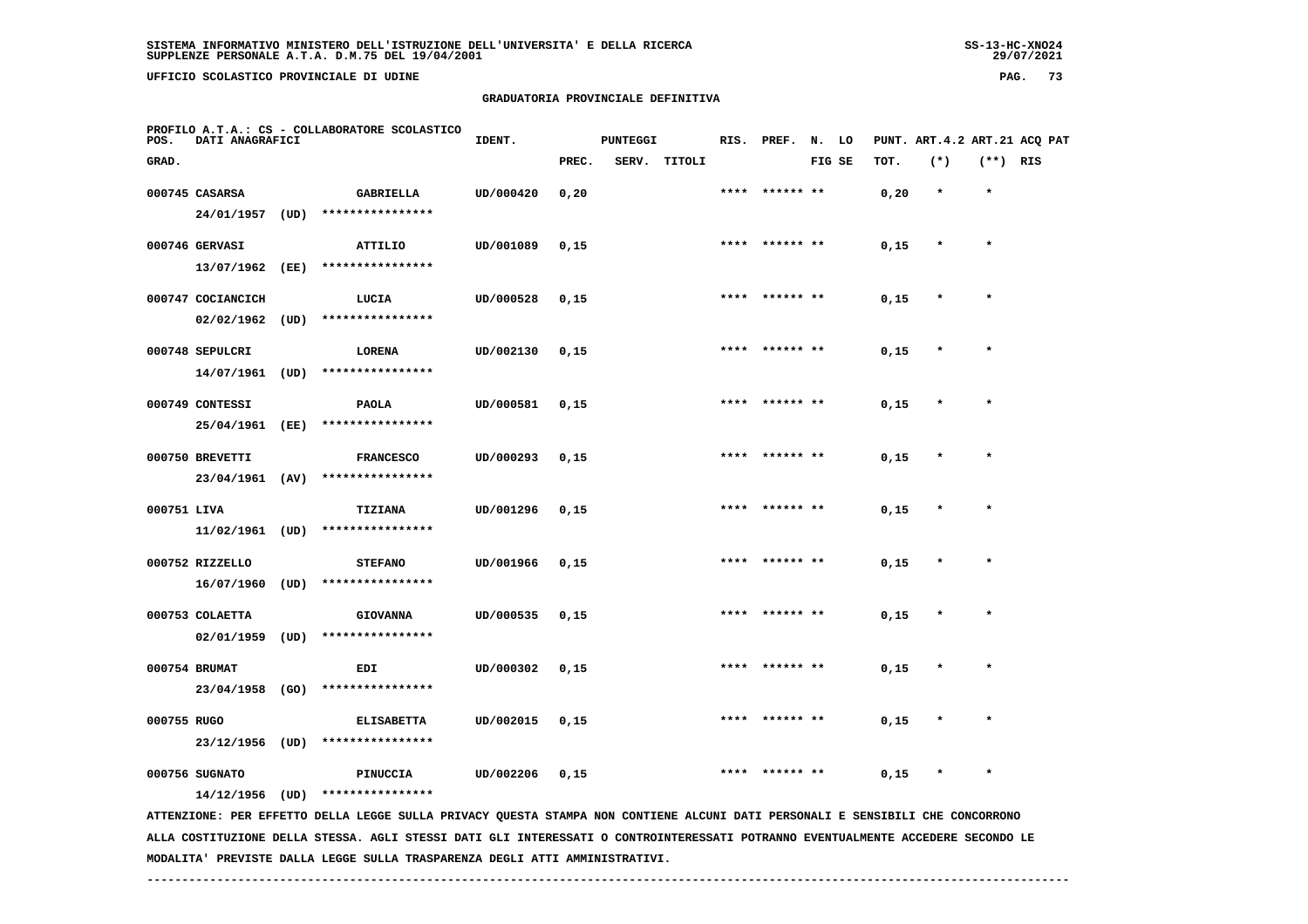**UFFICIO SCOLASTICO PROVINCIALE DI UDINE PAG. 74**

### **GRADUATORIA PROVINCIALE DEFINITIVA**

| POS.  | DATI ANAGRAFICI      |      | PROFILO A.T.A.: CS - COLLABORATORE SCOLASTICO                                                                                 | IDENT.    |       | <b>PUNTEGGI</b> |              |      | RIS. PREF. N. LO |        |      |         |            | PUNT. ART.4.2 ART.21 ACQ PAT |
|-------|----------------------|------|-------------------------------------------------------------------------------------------------------------------------------|-----------|-------|-----------------|--------------|------|------------------|--------|------|---------|------------|------------------------------|
| GRAD. |                      |      |                                                                                                                               |           | PREC. |                 | SERV. TITOLI |      |                  | FIG SE | TOT. | $(*)$   | $(**)$ RIS |                              |
|       | 000757 RINALDI       |      | ADRIANA                                                                                                                       | UD/001959 | 0,10  |                 |              |      | ****** **        |        | 0,10 | $\star$ | $\star$    |                              |
|       | $12/10/1963$ (UD)    |      | ****************                                                                                                              |           |       |                 |              |      |                  |        |      |         |            |                              |
|       | 000758 PARISI        |      | <b>ANNA</b>                                                                                                                   | UD/001696 | 0,10  |                 |              |      | **** ****** **   |        | 0,10 | $\star$ | $\star$    |                              |
|       | $23/09/1963$ (SA)    |      | ****************                                                                                                              |           |       |                 |              |      |                  |        |      |         |            |                              |
|       | 000759 PESTRIN       |      | MASSIMO                                                                                                                       | UD/001775 | 0,10  |                 |              |      |                  |        | 0,10 |         | $\star$    |                              |
|       | 13/06/1962 (TO)      |      | ****************                                                                                                              |           |       |                 |              |      |                  |        |      |         |            |                              |
|       | 000760 PLAZZOTTA     |      | <b>PAOLA</b>                                                                                                                  | UD/001867 | 0,10  |                 |              |      | **** ****** **   |        | 0,10 |         |            |                              |
|       | 21/07/1960           | (UD) | ****************                                                                                                              |           |       |                 |              |      |                  |        |      |         |            |                              |
|       | 000761 CHIAVONE      |      | PAOLA MARIA                                                                                                                   | UD/000489 | 0,05  |                 |              | **** | ****** **        |        | 0,05 |         | $\star$    |                              |
|       | $30/08/1964$ (BZ)    |      | ****************                                                                                                              |           |       |                 |              |      |                  |        |      |         |            |                              |
|       | 000762 BOREATTI      |      | MANUELA                                                                                                                       | UD/000265 | 0,05  |                 |              |      | **** ****** **   |        | 0,05 | $\ast$  | $\star$    |                              |
|       | 16/05/1962           | (UD) | ****************                                                                                                              |           |       |                 |              |      |                  |        |      |         |            |                              |
|       | 000763 ZANFAGNIN     |      | <b>TAMARA</b>                                                                                                                 | UD/002467 |       |                 |              |      |                  |        |      |         | $\star$    |                              |
|       | 02/04/1965           | (EE) | ****************                                                                                                              |           |       |                 |              |      |                  |        |      |         |            |                              |
|       | 000764 DELLA PAOLERA |      | LAURA                                                                                                                         | UD/000723 |       |                 |              |      | ****** **        |        |      | $\star$ | $\star$    |                              |
|       | $01/04/1965$ (CE)    |      | ****************                                                                                                              |           |       |                 |              |      |                  |        |      |         |            |                              |
|       | 000765 TRIPICIANO    |      | ANTONINO                                                                                                                      | UD/002313 |       |                 |              |      |                  |        |      |         | $\star$    |                              |
|       | 25/02/1965 (ME)      |      | ****************                                                                                                              |           |       |                 |              |      |                  |        |      |         |            |                              |
|       | 000766 DE NARDI      |      | <b>ALFONSO</b>                                                                                                                | UD/000765 |       |                 |              | **** | ****** **        |        |      |         |            |                              |
|       | $23/02/1965$ (SA)    |      | ****************                                                                                                              |           |       |                 |              |      |                  |        |      |         |            |                              |
|       | 000767 DI LENA       |      | LIA                                                                                                                           | UD/000808 |       |                 |              |      |                  |        |      |         |            |                              |
|       | $14/02/1965$ (UD)    |      | ****************                                                                                                              |           |       |                 |              |      |                  |        |      |         |            |                              |
|       | 000768 PRESACCO      |      | <b>VIVIANA</b>                                                                                                                | UD/001894 |       |                 |              |      |                  |        |      |         |            |                              |
|       | 28/12/1964 (UD)      |      | ****************                                                                                                              |           |       |                 |              |      |                  |        |      |         |            |                              |
|       |                      |      | ATTENZIONE: PER EFFETTO DELLA LEGGE SULLA PRIVACY QUESTA STAMPA NON CONTIENE ALCUNI DATI PERSONALI E SENSIBILI CHE CONCORRONO |           |       |                 |              |      |                  |        |      |         |            |                              |

 **ALLA COSTITUZIONE DELLA STESSA. AGLI STESSI DATI GLI INTERESSATI O CONTROINTERESSATI POTRANNO EVENTUALMENTE ACCEDERE SECONDO LE MODALITA' PREVISTE DALLA LEGGE SULLA TRASPARENZA DEGLI ATTI AMMINISTRATIVI.**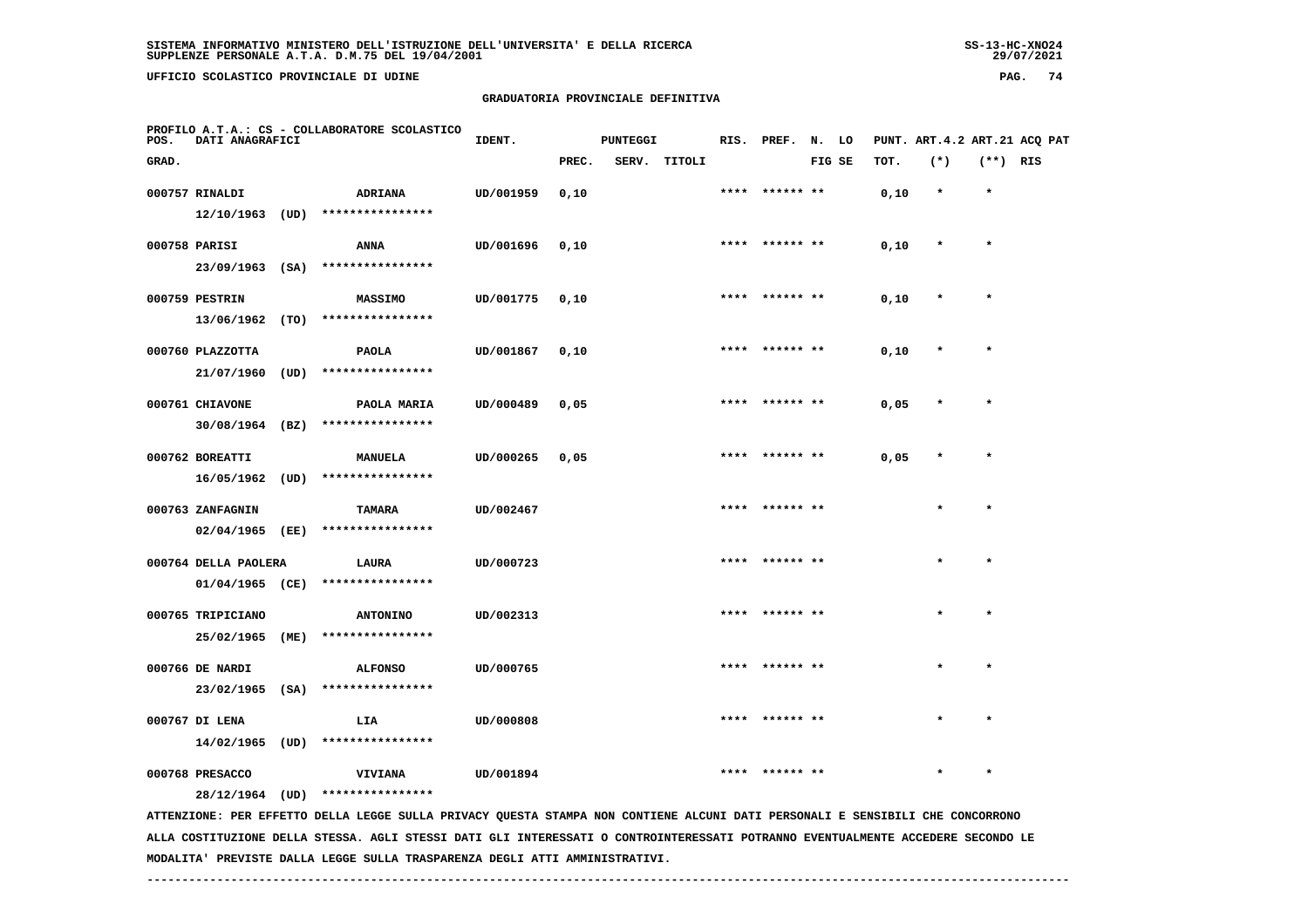# **GRADUATORIA PROVINCIALE DEFINITIVA**

| POS.         | DATI ANAGRAFICI   | PROFILO A.T.A.: CS - COLLABORATORE SCOLASTICO                                                                                   | IDENT.    |       | <b>PUNTEGGI</b> |        |      | RIS. PREF. N. LO |        |      | PUNT. ART. 4.2 ART. 21 ACQ PAT |            |  |
|--------------|-------------------|---------------------------------------------------------------------------------------------------------------------------------|-----------|-------|-----------------|--------|------|------------------|--------|------|--------------------------------|------------|--|
| GRAD.        |                   |                                                                                                                                 |           | PREC. | SERV.           | TITOLI |      |                  | FIG SE | TOT. | $(*)$                          | $(**)$ RIS |  |
|              | 000769 BERGAGNA   | <b>ANNARITA</b>                                                                                                                 | UD/000182 |       |                 |        | **** | ****** **        |        |      | $\bullet$                      | $\bullet$  |  |
|              | $08/12/1964$ (UD) | ****************                                                                                                                |           |       |                 |        |      |                  |        |      |                                |            |  |
|              | 000770 MARZIN     | CRISTINA                                                                                                                        | UD/001417 |       |                 |        |      | **** ****** **   |        |      | $\star$                        | $\star$    |  |
|              |                   | 08/11/1964 (UD) ****************                                                                                                |           |       |                 |        |      |                  |        |      |                                |            |  |
|              | 000771 DIODATI    | MARIA ANTONIETTA UD/000825                                                                                                      |           |       |                 |        |      | **** ****** **   |        |      |                                | $\star$    |  |
|              |                   | $02/11/1964$ (BO) ****************                                                                                              |           |       |                 |        |      |                  |        |      |                                |            |  |
|              | 000772 MUCIGNATO  | MARIA GABRIELLA UD/001582                                                                                                       |           |       |                 |        |      | **** ****** **   |        |      |                                |            |  |
|              |                   | 09/10/1964 (PD) ****************                                                                                                |           |       |                 |        |      |                  |        |      |                                |            |  |
|              | 000773 RUOCCO     | <b>RAFFAELE</b>                                                                                                                 | UD/002017 |       |                 |        |      |                  |        |      |                                |            |  |
|              |                   | 06/10/1964 (SA) ****************                                                                                                |           |       |                 |        |      |                  |        |      |                                |            |  |
|              | 000774 SPELAT     | PATRIZIA                                                                                                                        | UD/002182 |       |                 |        |      |                  |        |      |                                |            |  |
|              | 19/09/1964 (UD)   | ****************                                                                                                                |           |       |                 |        |      |                  |        |      |                                |            |  |
|              | 000775 BOLDARINO  | <b>CHIARA</b>                                                                                                                   | UD/000241 |       |                 |        |      |                  |        |      |                                | $\star$    |  |
|              | 09/09/1964 (UD)   | ****************                                                                                                                |           |       |                 |        |      |                  |        |      |                                |            |  |
| 000776 BURRA |                   | <b>NADIA</b>                                                                                                                    | UD/000319 |       |                 |        |      |                  |        |      |                                |            |  |
|              | 09/09/1964 (UD)   | ****************                                                                                                                |           |       |                 |        |      |                  |        |      |                                |            |  |
|              | 000777 SIMIONATO  | <b>EMANUELA</b>                                                                                                                 | UD/002155 |       |                 |        |      | **** ****** **   |        |      |                                | $\star$    |  |
|              | 06/08/1964 (GO)   | ****************                                                                                                                |           |       |                 |        |      |                  |        |      |                                |            |  |
|              | 000778 COZZUTTI   | <b>FRANCO</b>                                                                                                                   | UD/000610 |       |                 |        |      | **** ****** **   |        |      |                                | $\star$    |  |
|              |                   | 02/08/1964 (UD) ****************                                                                                                |           |       |                 |        |      |                  |        |      |                                |            |  |
|              | 000779 IANNACONE  | ROSA ANNA LISA                                                                                                                  | UD/001192 |       |                 |        |      |                  |        |      |                                |            |  |
|              |                   | 27/07/1964 (EE) ****************                                                                                                |           |       |                 |        |      |                  |        |      |                                |            |  |
| 000780 VIT   |                   | <b>DANIELA</b>                                                                                                                  | UD/002422 |       |                 |        |      | **** ****** **   |        |      |                                |            |  |
|              |                   | 17/07/1964 (UD) ****************                                                                                                |           |       |                 |        |      |                  |        |      |                                |            |  |
|              |                   | ATTENTIONE. OFD FFFFTTO OFILIA LECCE SUILLA DELUACY OUFSTA STANDA NON CONTIFNE ALCUNI DATI DEPSONALI F SENSIBILI CHE CONCOPPONO |           |       |                 |        |      |                  |        |      |                                |            |  |

 **ATTENZIONE: PER EFFETTO DELLA LEGGE SULLA PRIVACY QUESTA STAMPA NON CONTIENE ALCUNI DATI PERSONALI E SENSIBILI CHE CONCORRONO ALLA COSTITUZIONE DELLA STESSA. AGLI STESSI DATI GLI INTERESSATI O CONTROINTERESSATI POTRANNO EVENTUALMENTE ACCEDERE SECONDO LE MODALITA' PREVISTE DALLA LEGGE SULLA TRASPARENZA DEGLI ATTI AMMINISTRATIVI.**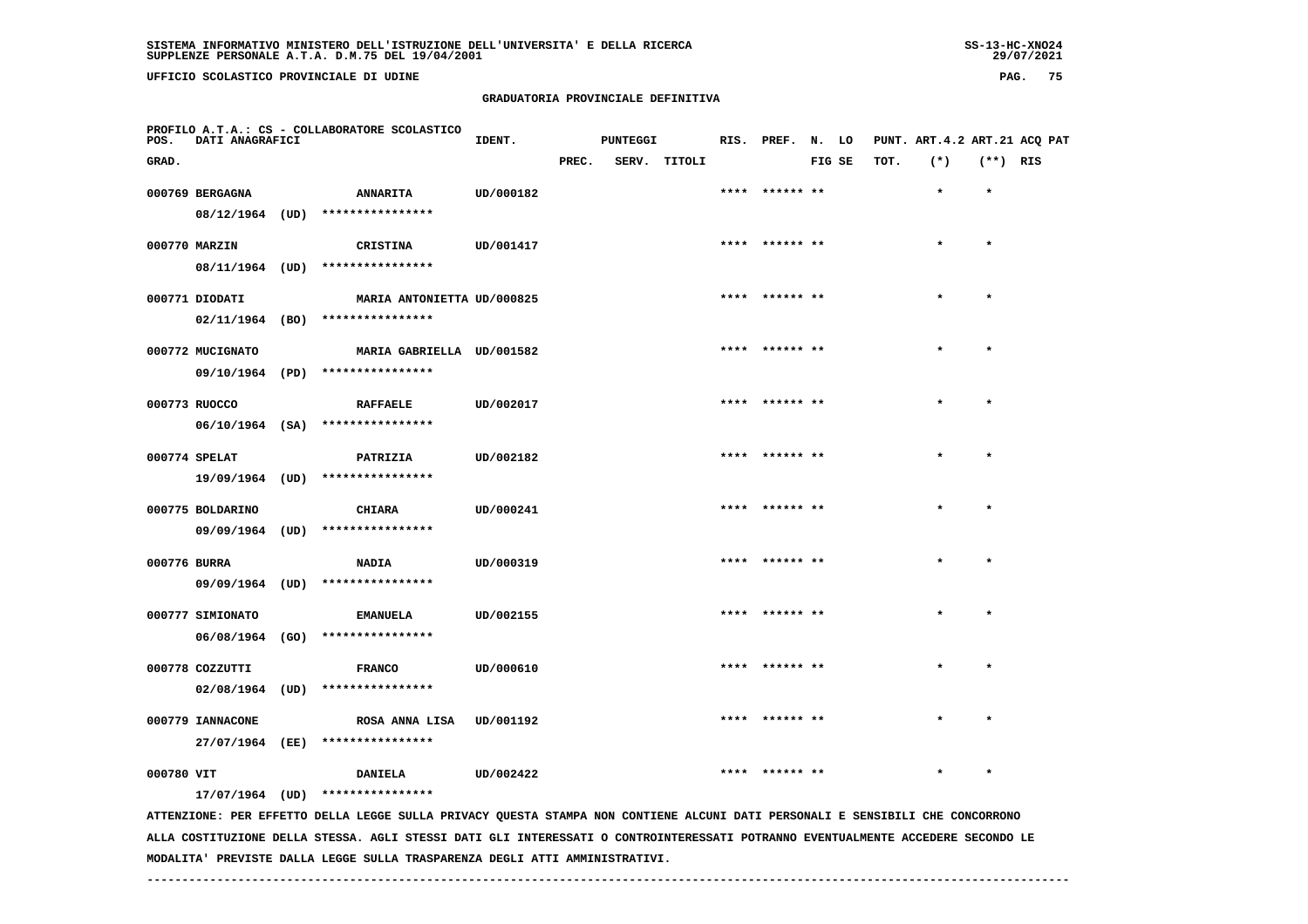# **GRADUATORIA PROVINCIALE DEFINITIVA**

| POS.         | DATI ANAGRAFICI   | PROFILO A.T.A.: CS - COLLABORATORE SCOLASTICO                                                                                 | IDENT.    |       | PUNTEGGI |              |      | RIS. PREF. N. LO |        |      |         |            | PUNT. ART. 4.2 ART. 21 ACQ PAT |
|--------------|-------------------|-------------------------------------------------------------------------------------------------------------------------------|-----------|-------|----------|--------------|------|------------------|--------|------|---------|------------|--------------------------------|
| GRAD.        |                   |                                                                                                                               |           | PREC. |          | SERV. TITOLI |      |                  | FIG SE | TOT. | $(*)$   | $(**)$ RIS |                                |
|              | 000781 PASQUALINI | <b>MONICA</b>                                                                                                                 | UD/001714 |       |          |              | **** | ****** **        |        |      | $\star$ | $\star$    |                                |
|              |                   | $13/07/1964$ (UD) ****************                                                                                            |           |       |          |              |      |                  |        |      |         |            |                                |
|              | 000782 BIANCO     | <b>MANUELA</b>                                                                                                                | UD/000214 |       |          |              |      |                  |        |      |         | $\star$    |                                |
|              |                   | 10/07/1964 (UD) ****************                                                                                              |           |       |          |              |      |                  |        |      |         |            |                                |
| 000783 TASSI |                   | <b>DANIELA</b>                                                                                                                | UD/002230 |       |          |              |      | ****  ****** **  |        |      | $\star$ | $\star$    |                                |
|              |                   | 10/07/1964 (UD) ****************                                                                                              |           |       |          |              |      |                  |        |      |         |            |                                |
|              | 000784 TAZZINI    | <b>MARIA GIOVANNA</b>                                                                                                         | UD/002235 |       |          |              |      | **** ****** **   |        |      |         | $\star$    |                                |
|              | 08/07/1964 (MS)   | ****************                                                                                                              |           |       |          |              |      |                  |        |      |         |            |                                |
|              | 000785 BERTOLI    | ORIETTA                                                                                                                       | UD/000203 |       |          |              |      |                  |        |      |         |            |                                |
|              | 16/06/1964 (UD)   | ****************                                                                                                              |           |       |          |              |      |                  |        |      |         |            |                                |
|              | 000786 COLLARO    | <b>VINCENZO</b>                                                                                                               | UD/000541 |       |          |              |      | **** ****** **   |        |      | $\star$ | $\star$    |                                |
|              | 29/05/1964 (NA)   | ****************                                                                                                              |           |       |          |              |      |                  |        |      |         |            |                                |
|              | 000787 GRAFFI     | <b>DANIELA</b>                                                                                                                | UD/001142 |       |          |              | **** | ****** **        |        |      |         | $\bullet$  |                                |
|              | 21/05/1964 (UD)   | ****************                                                                                                              |           |       |          |              |      |                  |        |      |         |            |                                |
|              | 000788 DI BIAGIO  | <b>NADIA</b>                                                                                                                  | UD/000783 |       |          |              |      | **** ****** **   |        |      |         | $\star$    |                                |
|              |                   | 24/04/1964 (UD) ****************                                                                                              |           |       |          |              |      |                  |        |      |         |            |                                |
| 000789 MAGRI |                   | <b>DANIELA</b>                                                                                                                | UD/001342 |       |          |              |      | ****  ****** **  |        |      |         | $\bullet$  |                                |
|              |                   | $12/04/1964$ (UD) ****************                                                                                            |           |       |          |              |      |                  |        |      |         |            |                                |
|              | 000790 GREGORCIC  | <b>MARINA</b>                                                                                                                 | UD/001155 |       |          |              |      |                  |        |      |         |            |                                |
|              | 20/03/1964 (UD)   | ****************                                                                                                              |           |       |          |              |      |                  |        |      |         |            |                                |
|              | 000791 IODICE     | PASQUALINA                                                                                                                    | UD/001211 |       |          |              |      | **** ****** **   |        |      | $\star$ | $\star$    |                                |
|              |                   | 16/03/1964 (NA) ****************                                                                                              |           |       |          |              |      |                  |        |      |         |            |                                |
|              | 000792 PONTEL     | <b>PAOLO</b>                                                                                                                  | UD/001880 |       |          |              | **** | ****** **        |        |      |         | $\star$    |                                |
|              | 08/03/1964 (UD)   | ****************                                                                                                              |           |       |          |              |      |                  |        |      |         |            |                                |
|              |                   | ATTENZIONE: PER EFFETTO DELLA LEGGE SULLA PRIVACY QUESTA STAMPA NON CONTIENE ALCUNI DATI PERSONALI E SENSIBILI CHE CONCORRONO |           |       |          |              |      |                  |        |      |         |            |                                |

 **ALLA COSTITUZIONE DELLA STESSA. AGLI STESSI DATI GLI INTERESSATI O CONTROINTERESSATI POTRANNO EVENTUALMENTE ACCEDERE SECONDO LE MODALITA' PREVISTE DALLA LEGGE SULLA TRASPARENZA DEGLI ATTI AMMINISTRATIVI.**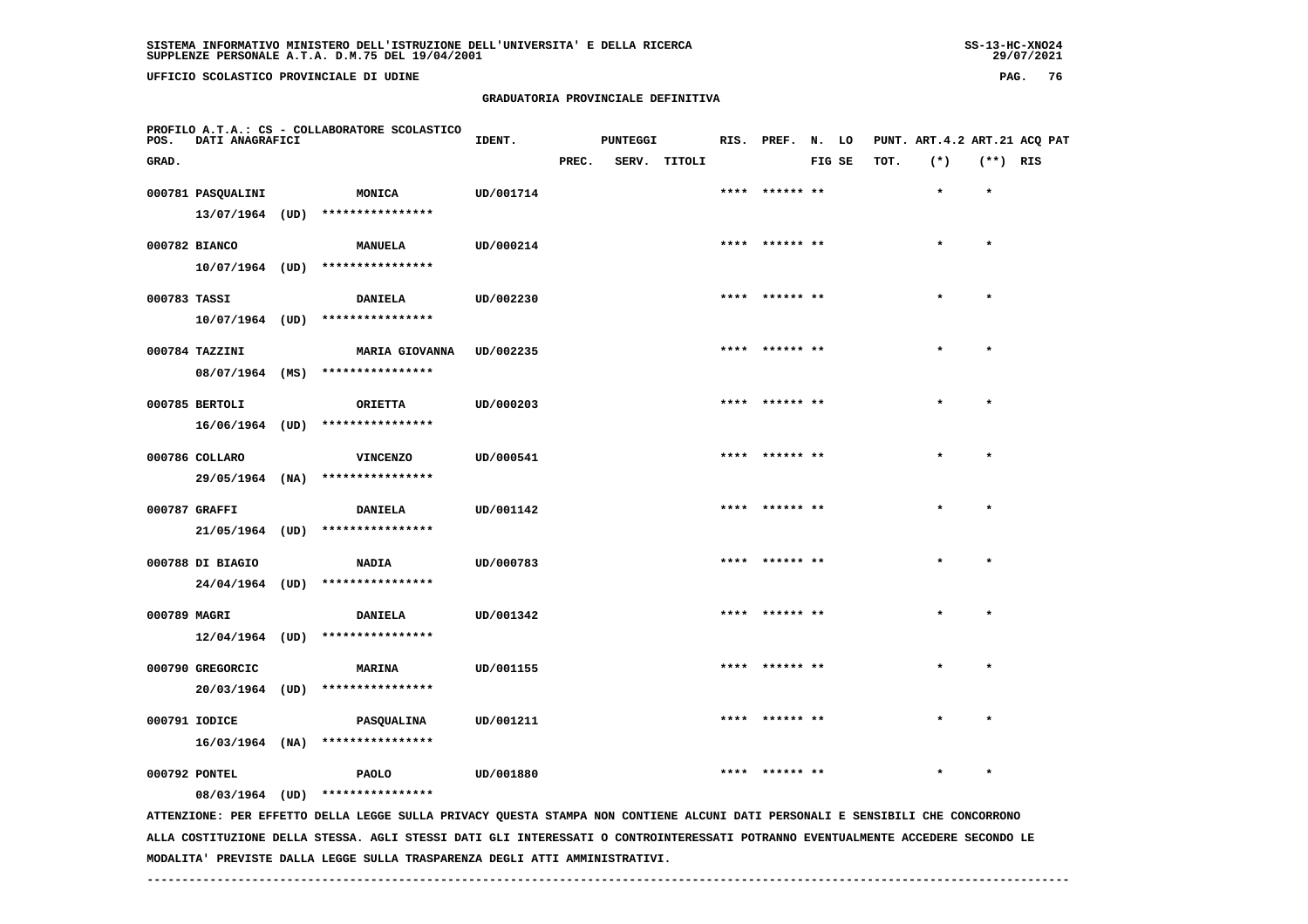# **GRADUATORIA PROVINCIALE DEFINITIVA**

| POS.       | DATI ANAGRAFICI   |      | PROFILO A.T.A.: CS - COLLABORATORE SCOLASTICO                                                                                 | IDENT.    |       | <b>PUNTEGGI</b> |              |      | RIS. PREF. N. LO |        |      | PUNT. ART. 4.2 ART. 21 ACQ PAT |            |  |
|------------|-------------------|------|-------------------------------------------------------------------------------------------------------------------------------|-----------|-------|-----------------|--------------|------|------------------|--------|------|--------------------------------|------------|--|
| GRAD.      |                   |      |                                                                                                                               |           | PREC. |                 | SERV. TITOLI |      |                  | FIG SE | TOT. | $(*)$                          | $(**)$ RIS |  |
|            | 000793 GARLANT    |      | TIZIANO                                                                                                                       | UD/001064 |       |                 |              |      | **** ****** **   |        |      | $\star$                        | $\star$    |  |
|            | $02/03/1964$ (UD) |      | ****************                                                                                                              |           |       |                 |              |      |                  |        |      |                                |            |  |
|            | 000794 DI MISA    |      | LAURA                                                                                                                         | UD/000820 |       |                 |              |      | **** ****** **   |        |      |                                | $\star$    |  |
|            |                   |      | ****************                                                                                                              |           |       |                 |              |      |                  |        |      |                                |            |  |
|            | 28/02/1964 (CE)   |      |                                                                                                                               |           |       |                 |              |      |                  |        |      |                                |            |  |
| 000795 DRI |                   |      | <b>DANIELE</b>                                                                                                                | UD/000869 |       |                 |              |      | ****  ****** **  |        |      | $\star$                        | $\star$    |  |
|            |                   |      | 09/02/1964 (UD) ****************                                                                                              |           |       |                 |              |      |                  |        |      |                                |            |  |
|            | 000796 PASCHINI   |      | <b>INES</b>                                                                                                                   | UD/001703 |       |                 |              |      |                  |        |      |                                | $\star$    |  |
|            |                   |      | $02/02/1964$ (UD) ****************                                                                                            |           |       |                 |              |      |                  |        |      |                                |            |  |
|            |                   |      |                                                                                                                               |           |       |                 |              |      | **** ****** **   |        |      |                                | $\star$    |  |
|            | 000797 DE ROSA    |      | <b>VINCENZO</b>                                                                                                               | UD/000771 |       |                 |              |      |                  |        |      |                                |            |  |
|            | $16/01/1964$ (SA) |      | ****************                                                                                                              |           |       |                 |              |      |                  |        |      |                                |            |  |
|            | 000798 CENCIG     |      | <b>PAOLA</b>                                                                                                                  | UD/000460 |       |                 |              |      | **** ****** **   |        |      |                                | $\star$    |  |
|            | 13/01/1964 (UD)   |      | ****************                                                                                                              |           |       |                 |              |      |                  |        |      |                                |            |  |
|            | 000799 COMUZZI    |      | CLAUDIO                                                                                                                       | UD/000570 |       |                 |              |      | ****  ****** **  |        |      |                                | $\star$    |  |
|            | 19/12/1963 (EE)   |      | ****************                                                                                                              |           |       |                 |              |      |                  |        |      |                                |            |  |
|            |                   |      |                                                                                                                               |           |       |                 |              |      |                  |        |      |                                |            |  |
|            | 000800 MISSIO     |      | <b>FABIO</b>                                                                                                                  | UD/001532 |       |                 |              |      |                  |        |      |                                | $\star$    |  |
|            | 17/12/1963 (UD)   |      | ****************                                                                                                              |           |       |                 |              |      |                  |        |      |                                |            |  |
|            | 000801 CASTELLONE |      | <b>MARCO</b>                                                                                                                  | UD/000434 |       |                 |              |      | **** ****** **   |        |      | $\star$                        | $\star$    |  |
|            |                   |      | 09/12/1963 (GO) ****************                                                                                              |           |       |                 |              |      |                  |        |      |                                |            |  |
|            | 000802 DI GIUSTO  |      | ADRIANA                                                                                                                       | UD/000800 |       |                 |              | **** |                  |        |      |                                |            |  |
|            | 06/12/1963        | (UD) | ****************                                                                                                              |           |       |                 |              |      |                  |        |      |                                |            |  |
|            |                   |      |                                                                                                                               |           |       |                 |              |      |                  |        |      |                                |            |  |
|            | 000803 FIDANZA    |      | <b>ROSA</b>                                                                                                                   | UD/000966 |       |                 |              |      | ****  ****** **  |        |      | $\star$                        | $\star$    |  |
|            | 28/11/1963 (FG)   |      | ****************                                                                                                              |           |       |                 |              |      |                  |        |      |                                |            |  |
|            | 000804 D'AGOSTINI |      | <b>SILVANA</b>                                                                                                                | UD/000644 |       |                 |              | **** | ****** **        |        |      |                                | $\star$    |  |
|            | 08/11/1963 (UD)   |      | ****************                                                                                                              |           |       |                 |              |      |                  |        |      |                                |            |  |
|            |                   |      | ATTENZIONE: PER EFFETTO DELLA LEGGE SULLA PRIVACY QUESTA STAMPA NON CONTIENE ALCUNI DATI PERSONALI E SENSIBILI CHE CONCORRONO |           |       |                 |              |      |                  |        |      |                                |            |  |

 **ALLA COSTITUZIONE DELLA STESSA. AGLI STESSI DATI GLI INTERESSATI O CONTROINTERESSATI POTRANNO EVENTUALMENTE ACCEDERE SECONDO LE MODALITA' PREVISTE DALLA LEGGE SULLA TRASPARENZA DEGLI ATTI AMMINISTRATIVI.**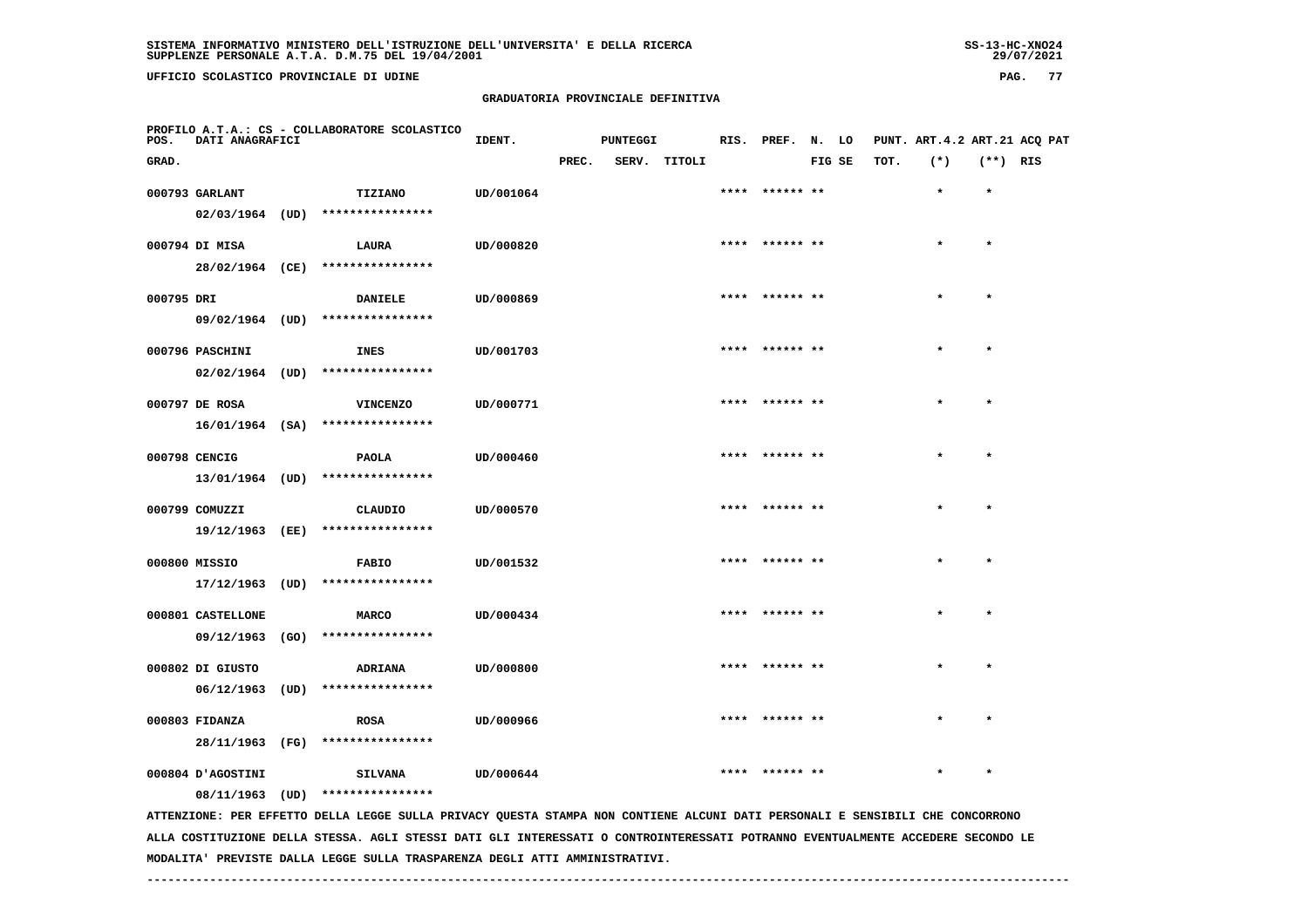# **GRADUATORIA PROVINCIALE DEFINITIVA**

| POS.         | DATI ANAGRAFICI                       |      | PROFILO A.T.A.: CS - COLLABORATORE SCOLASTICO                                                                                 | IDENT.    |       | <b>PUNTEGGI</b> |              | RIS. PREF. N. LO |        |      | PUNT. ART.4.2 ART.21 ACQ PAT |            |  |
|--------------|---------------------------------------|------|-------------------------------------------------------------------------------------------------------------------------------|-----------|-------|-----------------|--------------|------------------|--------|------|------------------------------|------------|--|
| GRAD.        |                                       |      |                                                                                                                               |           | PREC. |                 | SERV. TITOLI |                  | FIG SE | TOT. | $(*)$                        | $(**)$ RIS |  |
|              | 000805 BOEZIO<br>04/11/1963 (RM)      |      | <b>DIOMIRA</b><br>****************                                                                                            | UD/000240 |       |                 |              |                  |        |      | $\star$                      | $\star$    |  |
|              | 000806 SAPPADA<br>10/10/1963 (EE)     |      | PATRIZIA<br>****************                                                                                                  | UD/002067 |       |                 |              | **** ****** **   |        |      | $\star$                      | $\star$    |  |
|              | 000807 VERDOFER<br>29/09/1963 (UD)    |      | ANNA<br>****************                                                                                                      | UD/002379 |       |                 |              |                  |        |      |                              | $\star$    |  |
| 000808 BOER  |                                       |      | <b>PAOLO</b><br>20/09/1963 (UD) ****************                                                                              | UD/000238 |       |                 |              | **** ****** **   |        |      | $\bullet$                    | $\star$    |  |
|              | 000809 MELCHIOR<br>12/09/1963         | (UD) | <b>GLORIA</b><br>****************                                                                                             | UD/001450 |       |                 |              |                  |        |      |                              |            |  |
|              | 000810 CHIARELLI<br>31/08/1963        | (PZ) | <b>FRANCESCO</b><br>****************                                                                                          | UD/000482 |       |                 |              | ****  ****** **  |        |      | $\star$                      | $\star$    |  |
|              | 000811 CASASOLA<br>19/08/1963 (UD)    |      | <b>ANTONELLA</b><br>****************                                                                                          | UD/000422 |       |                 |              |                  |        |      |                              | $\star$    |  |
| 000812 ROSSI | 17/08/1963 (EE)                       |      | TIZIANA<br>****************                                                                                                   | UD/002004 |       |                 |              | **** ****** **   |        |      |                              | $\bullet$  |  |
|              | 000813 VALLINI<br>07/08/1963 (EE)     |      | <b>ORNELLA</b><br>****************                                                                                            | UD/002350 |       |                 |              |                  |        |      |                              | $\star$    |  |
|              | 000814 MERLINO<br>13/07/1963 (UD)     |      | <b>DELFINA</b><br>****************                                                                                            | UD/001464 |       |                 |              | **** ****** **   |        |      |                              | $\star$    |  |
|              | 000815 CAPPELLETTI<br>17/06/1963 (UD) |      | <b>EMILIANA</b><br>****************                                                                                           | UD/000378 |       |                 |              |                  |        |      |                              |            |  |
| 000816 RUSSO |                                       |      | <b>MATTEO</b><br>13/06/1963 (FG) ****************                                                                             | UD/002024 |       |                 |              | ****  ****** **  |        |      |                              | $\star$    |  |
|              |                                       |      | ATTENZIONE: PER EFFETTO DELLA LEGGE SULLA PRIVACY QUESTA STAMPA NON CONTIENE ALCUNI DATI PERSONALI E SENSIBILI CHE CONCORRONO |           |       |                 |              |                  |        |      |                              |            |  |

 **ALLA COSTITUZIONE DELLA STESSA. AGLI STESSI DATI GLI INTERESSATI O CONTROINTERESSATI POTRANNO EVENTUALMENTE ACCEDERE SECONDO LE MODALITA' PREVISTE DALLA LEGGE SULLA TRASPARENZA DEGLI ATTI AMMINISTRATIVI.**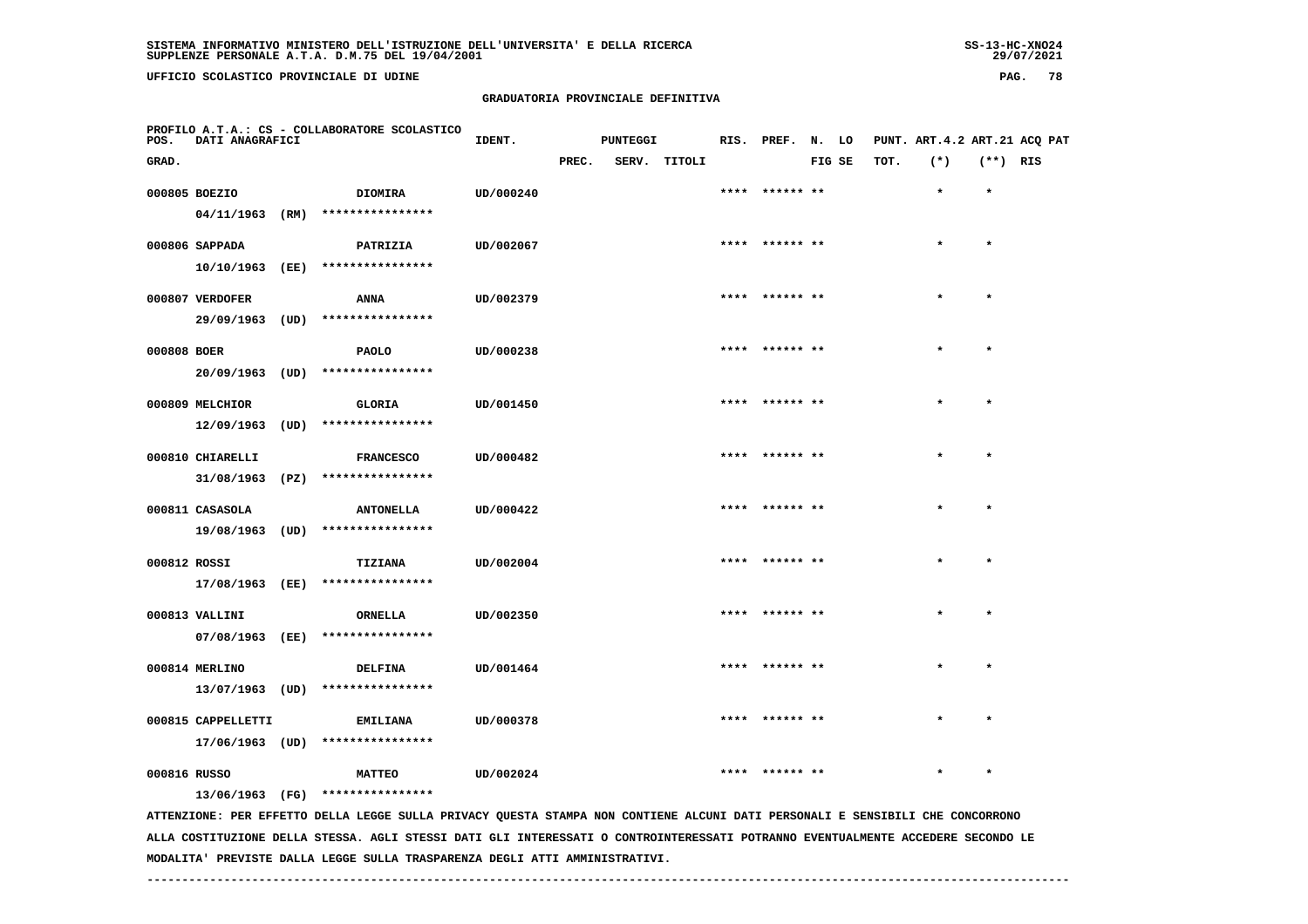# **GRADUATORIA PROVINCIALE DEFINITIVA**

| <b>PAG.</b> |  | 79 |
|-------------|--|----|
|-------------|--|----|

| POS.       | DATI ANAGRAFICI       |      | PROFILO A.T.A.: CS - COLLABORATORE SCOLASTICO | IDENT.    | <b>PUNTEGGI</b> |  | RIS. PREF. N. LO |                |        | PUNT. ART. 4.2 ART. 21 ACQ PAT |         |            |  |
|------------|-----------------------|------|-----------------------------------------------|-----------|-----------------|--|------------------|----------------|--------|--------------------------------|---------|------------|--|
| GRAD.      |                       |      |                                               |           | PREC.           |  | SERV. TITOLI     |                | FIG SE | TOT.                           | $(*)$   | $(**)$ RIS |  |
|            | 000817 LASZOCH        |      | CARLA                                         | UD/001251 |                 |  |                  | **** ****** ** |        |                                | $\star$ | $\star$    |  |
|            | 06/06/1963 (UD)       |      | ****************                              |           |                 |  |                  |                |        |                                |         |            |  |
|            | 000818 CIRILLO        |      | ELIA                                          | UD/000515 |                 |  |                  | **** ****** ** |        |                                | $\star$ | $\star$    |  |
|            | $31/05/1963$ (NA)     |      | ****************                              |           |                 |  |                  |                |        |                                |         |            |  |
|            | 000819 MACCARRONE     |      | ROSANNA CINZIA L UD/001328                    |           |                 |  |                  | **** ****** ** |        |                                |         | $\star$    |  |
|            | 10/05/1963            | (EN) | ****************                              |           |                 |  |                  |                |        |                                |         |            |  |
|            | 000820 DELLA RICCA    |      | <b>RENATA</b>                                 | UD/000726 |                 |  |                  | **** ****** ** |        |                                | $\star$ | $\star$    |  |
|            | 04/05/1963 (EE)       |      | ****************                              |           |                 |  |                  |                |        |                                |         |            |  |
|            | 000821 CARBONE        |      | <b>CONCETTA</b>                               | UD/000386 |                 |  |                  | **** ****** ** |        |                                | $\star$ | $\star$    |  |
|            | 27/04/1963 (RC)       |      | ****************                              |           |                 |  |                  |                |        |                                |         |            |  |
|            | 000822 BARBIERI       |      | <b>ANDREA</b>                                 | UD/000121 |                 |  |                  | **** ****** ** |        |                                | $\star$ | $\star$    |  |
|            | 14/04/1963 (UD)       |      | ****************                              |           |                 |  |                  |                |        |                                |         |            |  |
|            | 000823 SIMEONI        |      | <b>CHIARA</b>                                 | UD/002152 |                 |  |                  | **** ****** ** |        |                                |         | $\star$    |  |
|            | 11/04/1963            | (UD) | ****************                              |           |                 |  |                  |                |        |                                |         |            |  |
|            | 000824 CATINELLA      |      | UGO                                           | UD/000441 |                 |  |                  | **** ****** ** |        |                                | $\star$ | $\star$    |  |
|            | 27/02/1963 (PA)       |      | ****************                              |           |                 |  |                  |                |        |                                |         |            |  |
|            | 000825 CASANOVA BORCA |      | <b>SILVANA</b>                                | UD/000419 |                 |  |                  | **** ****** ** |        |                                | $\star$ | $\star$    |  |
|            | $14/02/1963$ (RC)     |      | ****************                              |           |                 |  |                  |                |        |                                |         |            |  |
|            | 000826 PASCOTTINI     |      | <b>MARIA TERESA</b>                           | UD/001709 |                 |  |                  | **** ****** ** |        |                                |         | $\star$    |  |
|            | $14/02/1963$ (UD)     |      | ****************                              |           |                 |  |                  |                |        |                                |         |            |  |
|            | 000827 SAVELLA        |      | <b>FEDERICA</b>                               | UD/002071 |                 |  |                  | **** ****** ** |        |                                |         | $\star$    |  |
|            |                       |      | 04/02/1963 (TO) ****************              |           |                 |  |                  |                |        |                                |         |            |  |
| 000828 IOB |                       |      | <b>MARINO</b>                                 | UD/001210 |                 |  |                  | **** ****** ** |        |                                | $\star$ | $\star$    |  |
|            |                       |      | 27/01/1963 (UD) ****************              |           |                 |  |                  |                |        |                                |         |            |  |

 **ATTENZIONE: PER EFFETTO DELLA LEGGE SULLA PRIVACY QUESTA STAMPA NON CONTIENE ALCUNI DATI PERSONALI E SENSIBILI CHE CONCORRONO ALLA COSTITUZIONE DELLA STESSA. AGLI STESSI DATI GLI INTERESSATI O CONTROINTERESSATI POTRANNO EVENTUALMENTE ACCEDERE SECONDO LE MODALITA' PREVISTE DALLA LEGGE SULLA TRASPARENZA DEGLI ATTI AMMINISTRATIVI.**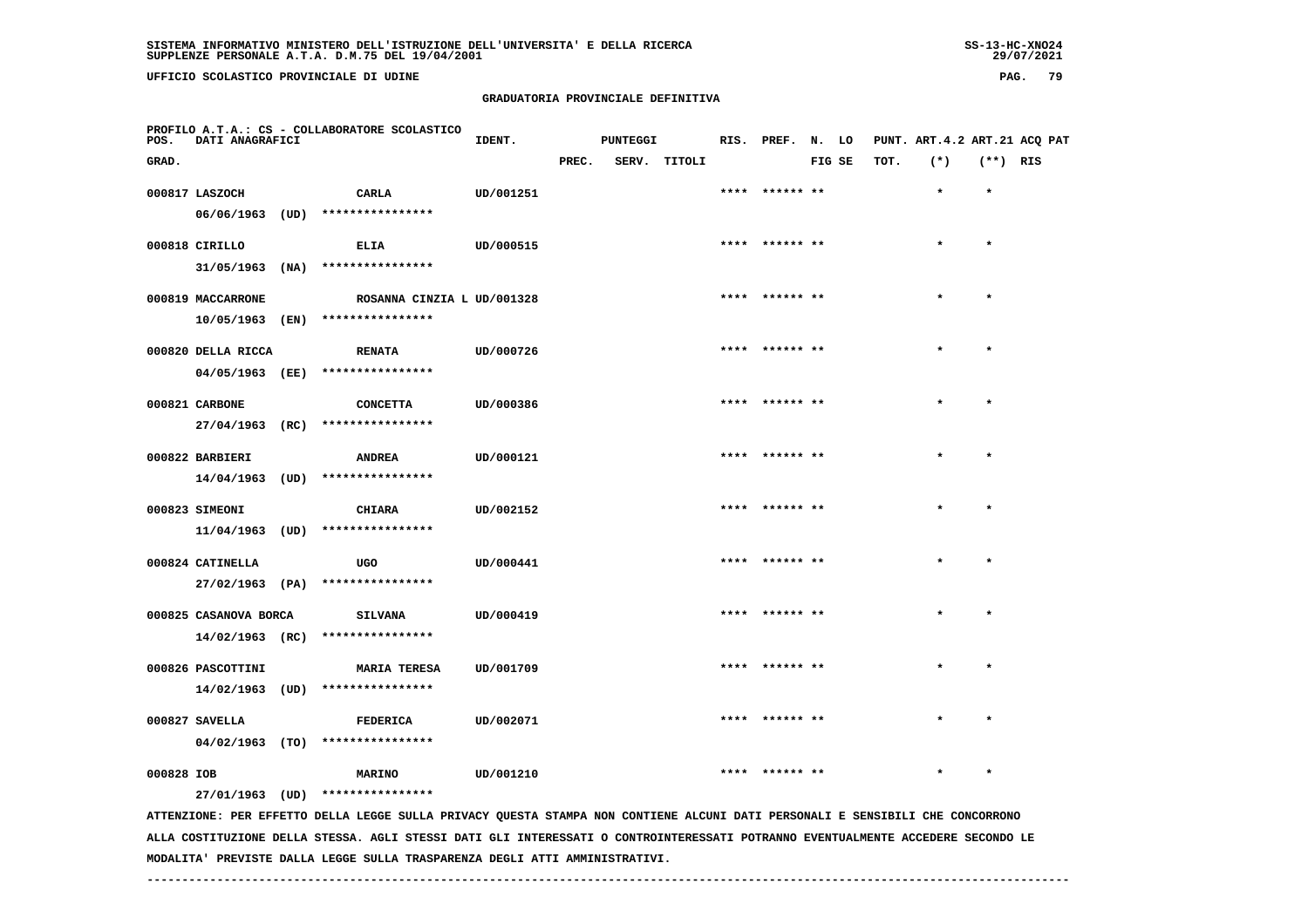# **GRADUATORIA PROVINCIALE DEFINITIVA**

| POS.       | <b>DATI ANAGRAFICI</b> |      | PROFILO A.T.A.: CS - COLLABORATORE SCOLASTICO                                                                                 | IDENT.    |       | <b>PUNTEGGI</b> |        |      | RIS. PREF. N. LO |        |      | PUNT. ART. 4.2 ART. 21 ACQ PAT |            |  |
|------------|------------------------|------|-------------------------------------------------------------------------------------------------------------------------------|-----------|-------|-----------------|--------|------|------------------|--------|------|--------------------------------|------------|--|
| GRAD.      |                        |      |                                                                                                                               |           | PREC. | SERV.           | TITOLI |      |                  | FIG SE | TOT. | $(*)$                          | $(**)$ RIS |  |
|            | 000829 LIBERALE        |      | <b>ANTONELLA</b>                                                                                                              | UD/001282 |       |                 |        | **** | ****** **        |        |      | $\star$                        | $\star$    |  |
|            | 26/01/1963             | (UD) | ****************                                                                                                              |           |       |                 |        |      |                  |        |      |                                |            |  |
|            | 000830 GIORGIUTTI      |      | <b>BRUNO</b>                                                                                                                  | UD/001109 |       |                 |        |      |                  |        |      |                                | $\star$    |  |
|            | 16/01/1963             | (UD) | ****************                                                                                                              |           |       |                 |        |      |                  |        |      |                                |            |  |
|            | 000831 BUCCIERO        |      | <b>DONATO</b>                                                                                                                 | UD/000309 |       |                 |        |      | **** ****** **   |        |      |                                |            |  |
|            | 05/01/1963 (CE)        |      | ****************                                                                                                              |           |       |                 |        |      |                  |        |      |                                |            |  |
|            | 000832 BERDUSSIN       |      | <b>MIRIAM</b>                                                                                                                 | UD/000181 |       |                 |        |      | **** ****** **   |        |      |                                |            |  |
|            | 02/01/1963             | (UD) | ****************                                                                                                              |           |       |                 |        |      |                  |        |      |                                |            |  |
|            | 000833 BONARO          |      | <b>MARIA CONCETTA</b>                                                                                                         | UD/000251 |       |                 |        |      |                  |        |      |                                |            |  |
|            | $08/12/1962$ (SR)      |      | ****************                                                                                                              |           |       |                 |        |      |                  |        |      |                                |            |  |
|            | 000834 CANCELLO        |      | <b>VINCENZO</b>                                                                                                               | UD/000351 |       |                 |        |      | **** ****** **   |        |      |                                | $\star$    |  |
|            | 08/12/1962 (CE)        |      | ****************                                                                                                              |           |       |                 |        |      |                  |        |      |                                |            |  |
|            | 000835 BONAVITA        |      | <b>MARINA</b>                                                                                                                 | UD/000255 |       |                 |        |      | ****  ****** **  |        |      |                                | $\star$    |  |
|            | 27/10/1962 (TV)        |      | ****************                                                                                                              |           |       |                 |        |      |                  |        |      |                                |            |  |
|            | 000836 TERMINE         |      | <b>SALVATORE</b>                                                                                                              | UD/002237 |       |                 |        |      | **** ****** **   |        |      | $\star$                        | $\star$    |  |
|            |                        |      | 26/10/1962 (PA) ****************                                                                                              |           |       |                 |        |      |                  |        |      |                                |            |  |
|            | 000837 DI LIBERTO      |      | <b>SEBASTIANO</b>                                                                                                             | UD/000813 |       |                 |        |      |                  |        |      |                                |            |  |
|            |                        |      | 14/10/1962 (TP) ****************                                                                                              |           |       |                 |        |      |                  |        |      |                                |            |  |
|            | 000838 FRANCO          |      | <b>ROBERTO</b>                                                                                                                | UD/001014 |       |                 |        |      | ****  ****** **  |        |      |                                |            |  |
|            | 15/09/1962 (UD)        |      | ****************                                                                                                              |           |       |                 |        |      |                  |        |      |                                |            |  |
| 000839 BIN |                        |      | <b>EMMANUELLA</b>                                                                                                             | UD/000225 |       |                 |        |      | **** ****** **   |        |      | $\star$                        | $\star$    |  |
|            | 06/09/1962 (EE)        |      | ****************                                                                                                              |           |       |                 |        |      |                  |        |      |                                |            |  |
|            | 000840 DEL NEGRO       |      | DANIELA                                                                                                                       | UD/000745 |       |                 |        |      |                  |        |      |                                | $\star$    |  |
|            | $02/09/1962$ (UD)      |      | ****************                                                                                                              |           |       |                 |        |      |                  |        |      |                                |            |  |
|            |                        |      | ATTENZIONE: PER EFFETTO DELLA LEGGE SULLA PRIVACY QUESTA STAMPA NON CONTIENE ALCUNI DATI PERSONALI E SENSIBILI CHE CONCORRONO |           |       |                 |        |      |                  |        |      |                                |            |  |

 **ALLA COSTITUZIONE DELLA STESSA. AGLI STESSI DATI GLI INTERESSATI O CONTROINTERESSATI POTRANNO EVENTUALMENTE ACCEDERE SECONDO LE MODALITA' PREVISTE DALLA LEGGE SULLA TRASPARENZA DEGLI ATTI AMMINISTRATIVI.**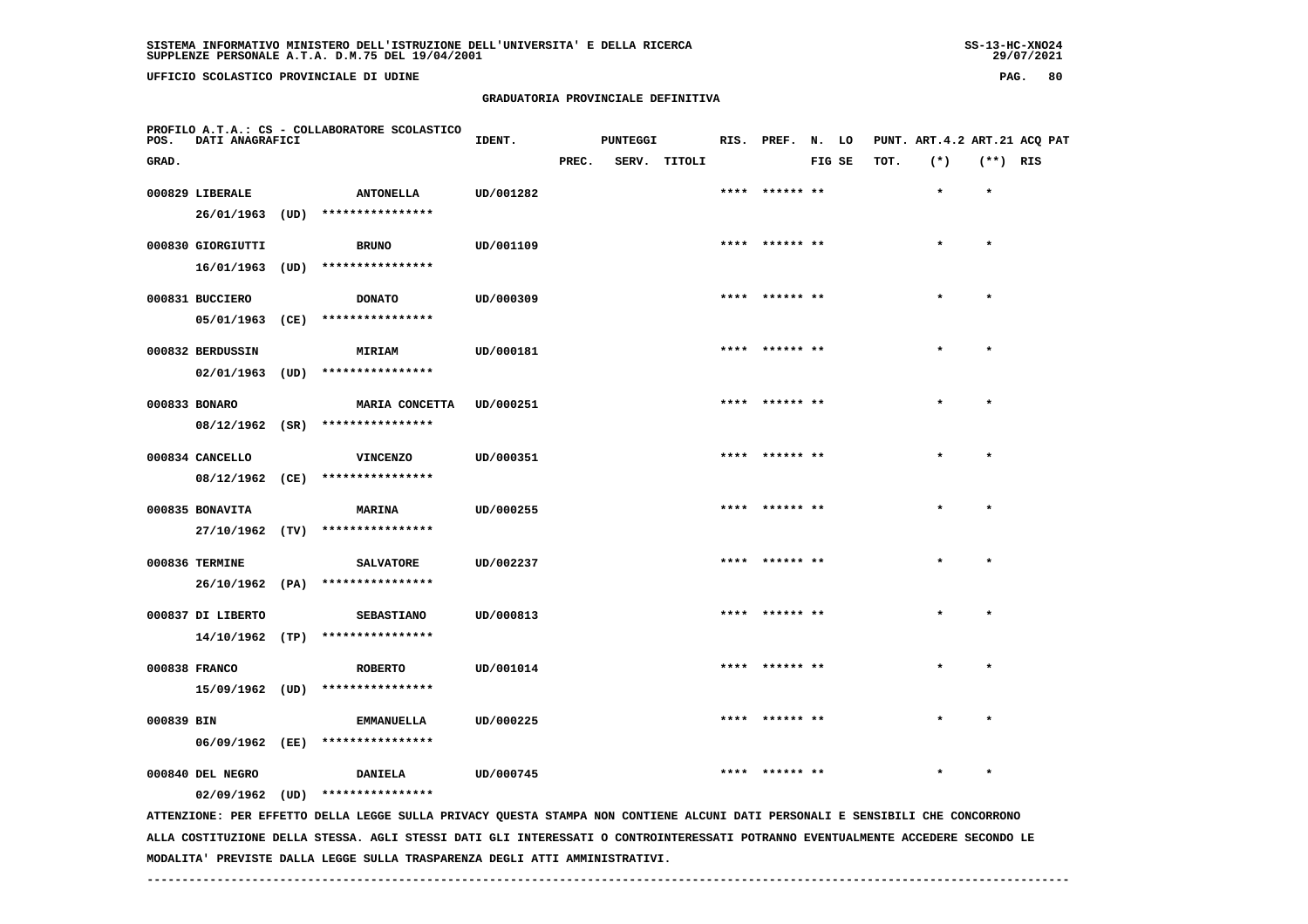# **GRADUATORIA PROVINCIALE DEFINITIVA**

| POS.  | DATI ANAGRAFICI   |      | PROFILO A.T.A.: CS - COLLABORATORE SCOLASTICO                                                                                 | IDENT.    |       | PUNTEGGI |        |      | RIS. PREF.      | N. LO  |      | PUNT. ART.4.2 ART.21 ACQ PAT |            |  |
|-------|-------------------|------|-------------------------------------------------------------------------------------------------------------------------------|-----------|-------|----------|--------|------|-----------------|--------|------|------------------------------|------------|--|
| GRAD. |                   |      |                                                                                                                               |           | PREC. | SERV.    | TITOLI |      |                 | FIG SE | TOT. | $(*)$                        | $(**)$ RIS |  |
|       | 000841 TOSONE     |      | <b>RENATO</b>                                                                                                                 | UD/002290 |       |          |        |      |                 |        |      | $\star$                      | $\star$    |  |
|       | 14/08/1962 (UD)   |      | ****************                                                                                                              |           |       |          |        |      |                 |        |      |                              |            |  |
|       | 000842 PAOLINI    |      | CRISTIANO                                                                                                                     | UD/001688 |       |          |        |      | ****** **       |        |      |                              | $\star$    |  |
|       | 29/07/1962 (UD)   |      | ****************                                                                                                              |           |       |          |        |      |                 |        |      |                              |            |  |
|       | 000843 FOSCOLINI  |      | <b>DIANA</b>                                                                                                                  | UD/001007 |       |          |        |      | ****  ****** ** |        |      | $\star$                      | $\star$    |  |
|       | 25/07/1962        | (UD) | ****************                                                                                                              |           |       |          |        |      |                 |        |      |                              |            |  |
|       | 000844 PERESSINI  |      | <b>ANTONELLA</b>                                                                                                              | UD/001763 |       |          |        |      |                 |        |      |                              | $\star$    |  |
|       | 11/07/1962        | (UD) | ****************                                                                                                              |           |       |          |        |      |                 |        |      |                              |            |  |
|       | 000845 ROMANO     |      | <b>ASSUNTA</b>                                                                                                                | UD/001987 |       |          |        |      | **** ****** **  |        |      |                              | $\bullet$  |  |
|       | 28/06/1962        | (NA) | ****************                                                                                                              |           |       |          |        |      |                 |        |      |                              |            |  |
|       | 000846 STANZIONE  |      | <b>VINCENZO</b>                                                                                                               | UD/002188 |       |          |        |      |                 |        |      |                              |            |  |
|       | 25/06/1962        | (SA) | ****************                                                                                                              |           |       |          |        |      |                 |        |      |                              |            |  |
|       | 000847 GIACOMINI  |      | <b>ANTONELLA</b>                                                                                                              | UD/001095 |       |          |        |      | ****  ****** ** |        |      |                              | $\star$    |  |
|       | 12/06/1962        | (UD) | ****************                                                                                                              |           |       |          |        |      |                 |        |      |                              |            |  |
|       | 000848 BRESOLIN   |      | ADRIANA                                                                                                                       | UD/000291 |       |          |        | **** | ****** **       |        |      |                              | $\star$    |  |
|       | 15/05/1962 (UD)   |      | ****************                                                                                                              |           |       |          |        |      |                 |        |      |                              |            |  |
|       | 000849 DI CARLO   |      | <b>MATTEO</b>                                                                                                                 | UD/000789 |       |          |        |      |                 |        |      |                              | $\star$    |  |
|       |                   |      | 13/05/1962 (FG) ****************                                                                                              |           |       |          |        |      |                 |        |      |                              |            |  |
|       | 000850 COSENTINO  |      | <b>ENRICO</b>                                                                                                                 | UD/000600 |       |          |        | **** | ****** **       |        |      |                              |            |  |
|       | 31/03/1962        | (UD) | ****************                                                                                                              |           |       |          |        |      |                 |        |      |                              |            |  |
|       | 000851 ARZANO     |      | <b>FRANCESCO</b>                                                                                                              | UD/000090 |       |          |        |      |                 |        |      |                              |            |  |
|       | $02/03/1962$ (NA) |      | ****************                                                                                                              |           |       |          |        |      |                 |        |      |                              |            |  |
|       | 000852 GENNARIONE |      | <b>GENNARINA</b>                                                                                                              | UD/001082 |       |          |        |      |                 |        |      |                              |            |  |
|       | 21/02/1962        | (CE) | ****************                                                                                                              |           |       |          |        |      |                 |        |      |                              |            |  |
|       |                   |      | ATTENZIONE: PER EFFETTO DELLA LEGGE SULLA PRIVACY QUESTA STAMPA NON CONTIENE ALCUNI DATI PERSONALI E SENSIBILI CHE CONCORRONO |           |       |          |        |      |                 |        |      |                              |            |  |

 **ALLA COSTITUZIONE DELLA STESSA. AGLI STESSI DATI GLI INTERESSATI O CONTROINTERESSATI POTRANNO EVENTUALMENTE ACCEDERE SECONDO LE MODALITA' PREVISTE DALLA LEGGE SULLA TRASPARENZA DEGLI ATTI AMMINISTRATIVI.**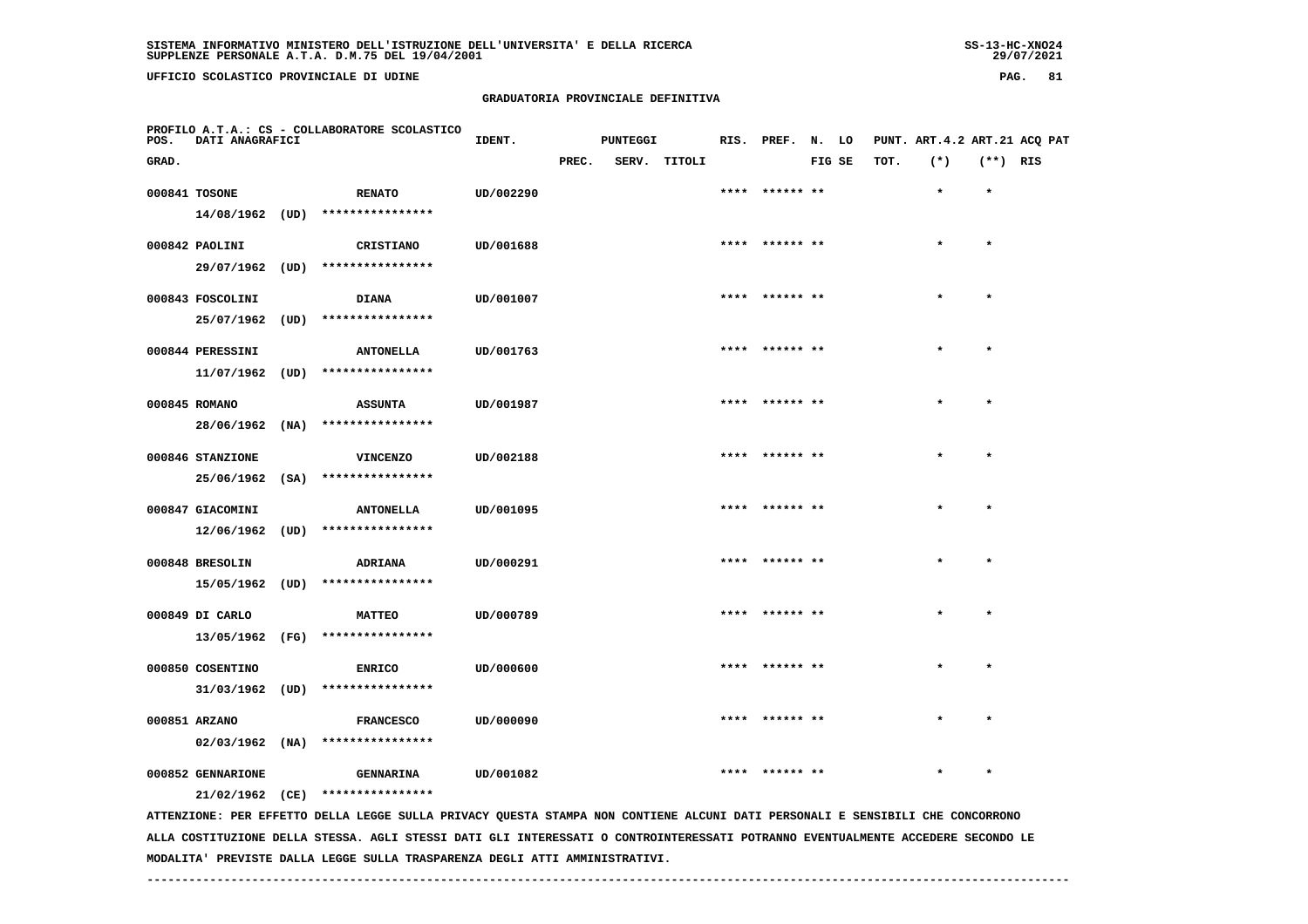# **GRADUATORIA PROVINCIALE DEFINITIVA**

| POS.         | DATI ANAGRAFICI                       |      | PROFILO A.T.A.: CS - COLLABORATORE SCOLASTICO                                                                                 | IDENT.    |       | <b>PUNTEGGI</b> |        |      | RIS. PREF.     | N. LO  |      | PUNT. ART. 4.2 ART. 21 ACQ PAT |            |  |
|--------------|---------------------------------------|------|-------------------------------------------------------------------------------------------------------------------------------|-----------|-------|-----------------|--------|------|----------------|--------|------|--------------------------------|------------|--|
| GRAD.        |                                       |      |                                                                                                                               |           | PREC. | SERV.           | TITOLI |      |                | FIG SE | TOT. | $(*)$                          | $(**)$ RIS |  |
|              | 000853 FERUGLIO                       |      | MARIO                                                                                                                         | UD/000964 |       |                 |        | **** | ****** **      |        |      | $\star$                        | $\star$    |  |
|              | 10/02/1962                            | (UD) | ****************                                                                                                              |           |       |                 |        |      |                |        |      |                                |            |  |
|              | 000854 AVIANO                         |      | <b>MANUELA</b>                                                                                                                | UD/000097 |       |                 |        |      | **** ****** ** |        |      | $\star$                        | $\star$    |  |
|              | 06/02/1962                            |      | $(UD)$ *****************                                                                                                      |           |       |                 |        |      |                |        |      |                                |            |  |
|              | 000855 CEFARIELLO                     |      | <b>MICHELE</b>                                                                                                                | UD/000456 |       |                 |        |      |                |        |      |                                |            |  |
|              | 24/01/1962                            | (NA) | ****************                                                                                                              |           |       |                 |        |      |                |        |      |                                |            |  |
|              | 000856 MORCIANO                       |      | <b>ANTONIO</b>                                                                                                                | UD/001558 |       |                 |        |      |                |        |      |                                |            |  |
|              | 13/01/1962                            | (LE) | ****************                                                                                                              |           |       |                 |        |      |                |        |      |                                |            |  |
|              | 000857 DI NUNZIO                      |      | <b>ANNA</b>                                                                                                                   | UD/000824 |       |                 |        |      | ****** **      |        |      | $\bullet$                      | $\bullet$  |  |
|              | 11/01/1962                            | (NA) | ****************                                                                                                              |           |       |                 |        |      |                |        |      |                                |            |  |
|              | 000858 COMISSO                        |      | <b>FABIOLA</b>                                                                                                                | UD/000560 |       |                 |        |      | **** ****** ** |        |      | $\star$                        | $\star$    |  |
|              | 08/01/1962                            | (UD) | ****************                                                                                                              |           |       |                 |        |      |                |        |      |                                |            |  |
|              | 000859 BARBATO                        |      | <b>BENITO</b>                                                                                                                 | UD/000117 |       |                 |        |      | ****** **      |        |      |                                | $\star$    |  |
|              | 28/12/1961 (CE)                       |      | ****************                                                                                                              |           |       |                 |        |      |                |        |      |                                |            |  |
| 000860 EBOLI |                                       |      | <b>PASQUALE</b>                                                                                                               | UD/000887 |       |                 |        |      |                |        |      |                                | $\star$    |  |
|              | $10/11/1961$ (NA)                     |      | ****************                                                                                                              |           |       |                 |        |      |                |        |      |                                |            |  |
|              | 000861 PERESANO                       |      | LUIGI                                                                                                                         | UD/001762 |       |                 |        |      | **** ****** ** |        |      |                                | $\star$    |  |
|              | 01/11/1961 (UD)                       |      | ****************                                                                                                              |           |       |                 |        |      |                |        |      |                                |            |  |
|              | 000862 GARLATTI COSTA                 |      | CARLA                                                                                                                         | UD/001066 |       |                 |        |      | ****** **      |        |      |                                |            |  |
|              | 14/10/1961 (UD)                       |      | ****************                                                                                                              |           |       |                 |        |      |                |        |      |                                |            |  |
|              |                                       |      |                                                                                                                               |           |       |                 |        | **** | ****** **      |        |      |                                | $\bullet$  |  |
|              | 000863 BONAFFINI<br>$03/10/1961$ (CL) |      | <b>GIUSEPPE</b><br>****************                                                                                           | UD/000249 |       |                 |        |      |                |        |      |                                |            |  |
|              |                                       |      |                                                                                                                               |           |       |                 |        |      |                |        |      |                                |            |  |
|              | 000864 BERGAGNA                       |      | <b>GERMANA</b><br>30/09/1961 (UD) ****************                                                                            | UD/000184 |       |                 |        |      |                |        |      |                                |            |  |
|              |                                       |      | ATTENZIONE: PER EFFETTO DELLA LEGGE SULLA PRIVACY QUESTA STAMPA NON CONTIENE ALCUNI DATI PERSONALI E SENSIBILI CHE CONCORRONO |           |       |                 |        |      |                |        |      |                                |            |  |

 **ALLA COSTITUZIONE DELLA STESSA. AGLI STESSI DATI GLI INTERESSATI O CONTROINTERESSATI POTRANNO EVENTUALMENTE ACCEDERE SECONDO LE MODALITA' PREVISTE DALLA LEGGE SULLA TRASPARENZA DEGLI ATTI AMMINISTRATIVI.**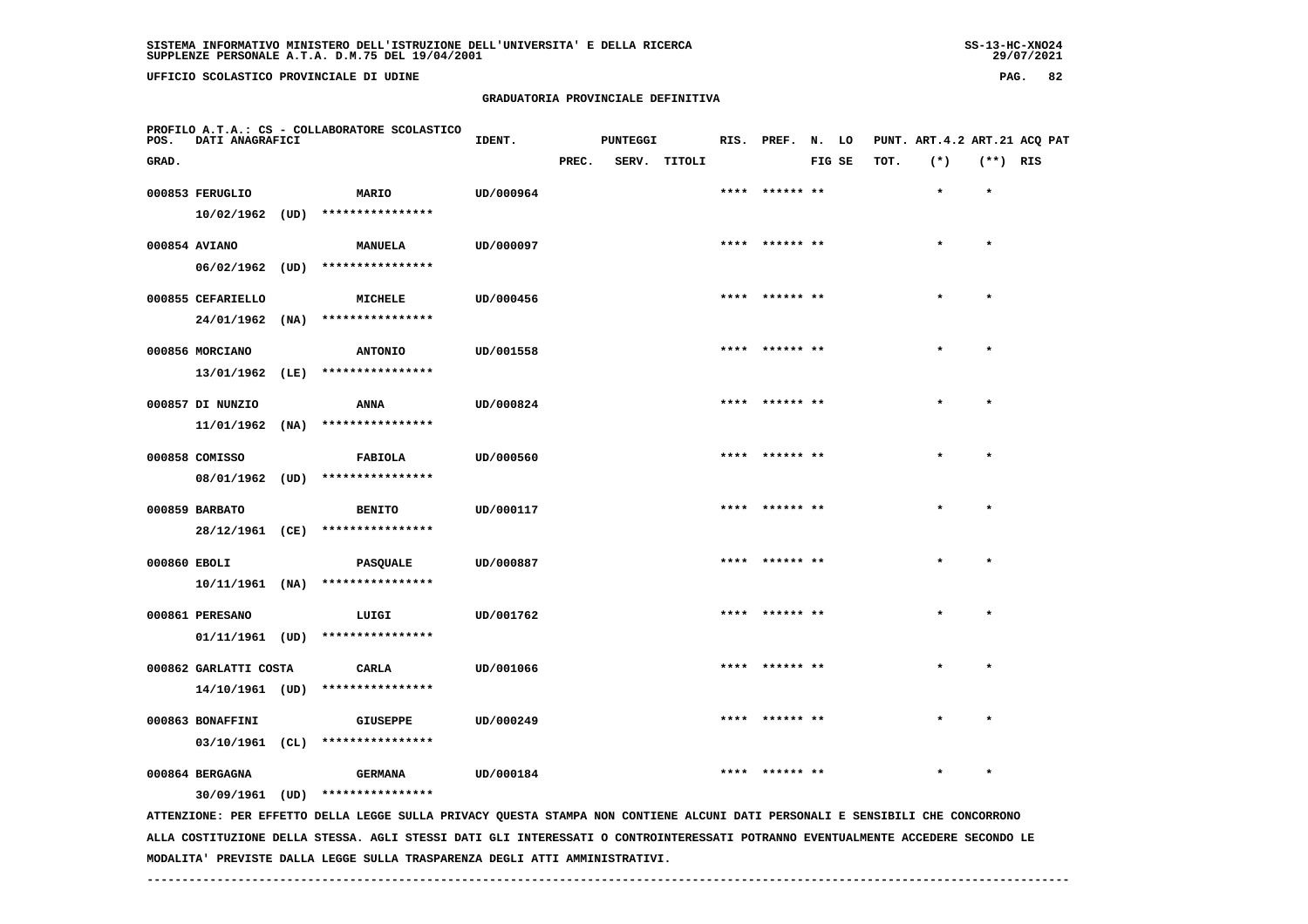# **GRADUATORIA PROVINCIALE DEFINITIVA**

| POS.         | DATI ANAGRAFICI    | PROFILO A.T.A.: CS - COLLABORATORE SCOLASTICO                                                                                 | IDENT.    |       | <b>PUNTEGGI</b> |              | RIS. PREF.      | N. LO  |      | PUNT. ART. 4.2 ART. 21 ACO PAT |            |  |
|--------------|--------------------|-------------------------------------------------------------------------------------------------------------------------------|-----------|-------|-----------------|--------------|-----------------|--------|------|--------------------------------|------------|--|
| GRAD.        |                    |                                                                                                                               |           | PREC. |                 | SERV. TITOLI |                 | FIG SE | TOT. | $(*)$                          | $(**)$ RIS |  |
| 000865 LIZZI |                    | FABRIZIO                                                                                                                      | UD/001298 |       |                 |              |                 |        |      | $\star$                        | $\star$    |  |
|              |                    | 16/09/1961 (UD) ****************                                                                                              |           |       |                 |              |                 |        |      |                                |            |  |
| 000866 RUSSO |                    | <b>ANTONIO</b>                                                                                                                | UD/002023 |       |                 |              | **** ****** **  |        |      | $\star$                        | $\star$    |  |
|              |                    | 13/09/1961 (CE) ****************                                                                                              |           |       |                 |              |                 |        |      |                                |            |  |
|              | 000867 MASIERO     | <b>VIVIANA</b>                                                                                                                | UD/001422 |       |                 |              | **** ****** **  |        |      |                                | $\star$    |  |
|              | 07/09/1961 (UD)    | ****************                                                                                                              |           |       |                 |              |                 |        |      |                                |            |  |
|              | 000868 MONTANINO   | <b>ROBERTO</b>                                                                                                                | UD/001548 |       |                 |              |                 |        |      |                                |            |  |
|              | $03/08/1961$ (UD)  | ****************                                                                                                              |           |       |                 |              |                 |        |      |                                |            |  |
|              | 000869 GRAFFI      | <b>ANNA LIA</b>                                                                                                               | UD/001141 |       |                 |              | **** ****** **  |        |      |                                | $\star$    |  |
|              |                    | 25/07/1961 (UD) ****************                                                                                              |           |       |                 |              |                 |        |      |                                |            |  |
|              |                    |                                                                                                                               |           |       |                 |              | ****  ****** ** |        |      | $\star$                        | $\star$    |  |
| 000870 MURRI | 14/07/1961 (ME)    | LAURA<br>****************                                                                                                     | UD/001587 |       |                 |              |                 |        |      |                                |            |  |
|              |                    |                                                                                                                               |           |       |                 |              |                 |        |      |                                |            |  |
|              | 000871 CAPONE      | <b>ALFONSO</b><br>****************                                                                                            | UD/000373 |       |                 |              | **** ****** **  |        |      |                                | $\star$    |  |
|              | $14/06/1961$ (SA)  |                                                                                                                               |           |       |                 |              |                 |        |      |                                |            |  |
|              | 000872 PLOZNER     | <b>DINO</b>                                                                                                                   | UD/001869 |       |                 |              | **** ****** **  |        |      |                                | $\star$    |  |
|              |                    | 03/05/1961 (UD) ****************                                                                                              |           |       |                 |              |                 |        |      |                                |            |  |
|              | 000873 BANZATO     | <b>ALVARO</b>                                                                                                                 | UD/000111 |       |                 |              | **** ****** **  |        |      |                                | $\star$    |  |
|              |                    | 21/04/1961 (UD) ****************                                                                                              |           |       |                 |              |                 |        |      |                                |            |  |
|              | 000874 FURLAN      | <b>ORIETTA</b>                                                                                                                | UD/001036 |       |                 |              | ****  ****** ** |        |      |                                |            |  |
|              | 21/04/1961 (UD)    | ****************                                                                                                              |           |       |                 |              |                 |        |      |                                |            |  |
|              | 000875 BATTAGLIA   | <b>DANIELA</b>                                                                                                                | UD/000140 |       |                 |              | **** ****** **  |        |      |                                |            |  |
|              | 08/03/1961 (UD)    | ****************                                                                                                              |           |       |                 |              |                 |        |      |                                |            |  |
|              | 000876 COLORICCHIO | CINZIA                                                                                                                        | UD/000549 |       |                 |              |                 |        |      |                                | $\star$    |  |
|              |                    | 28/02/1961 (UD) ****************                                                                                              |           |       |                 |              |                 |        |      |                                |            |  |
|              |                    | ATTENZIONE: PER EFFETTO DELLA LEGGE SULLA PRIVACY QUESTA STAMPA NON CONTIENE ALCUNI DATI PERSONALI E SENSIBILI CHE CONCORRONO |           |       |                 |              |                 |        |      |                                |            |  |

 **ALLA COSTITUZIONE DELLA STESSA. AGLI STESSI DATI GLI INTERESSATI O CONTROINTERESSATI POTRANNO EVENTUALMENTE ACCEDERE SECONDO LE MODALITA' PREVISTE DALLA LEGGE SULLA TRASPARENZA DEGLI ATTI AMMINISTRATIVI.**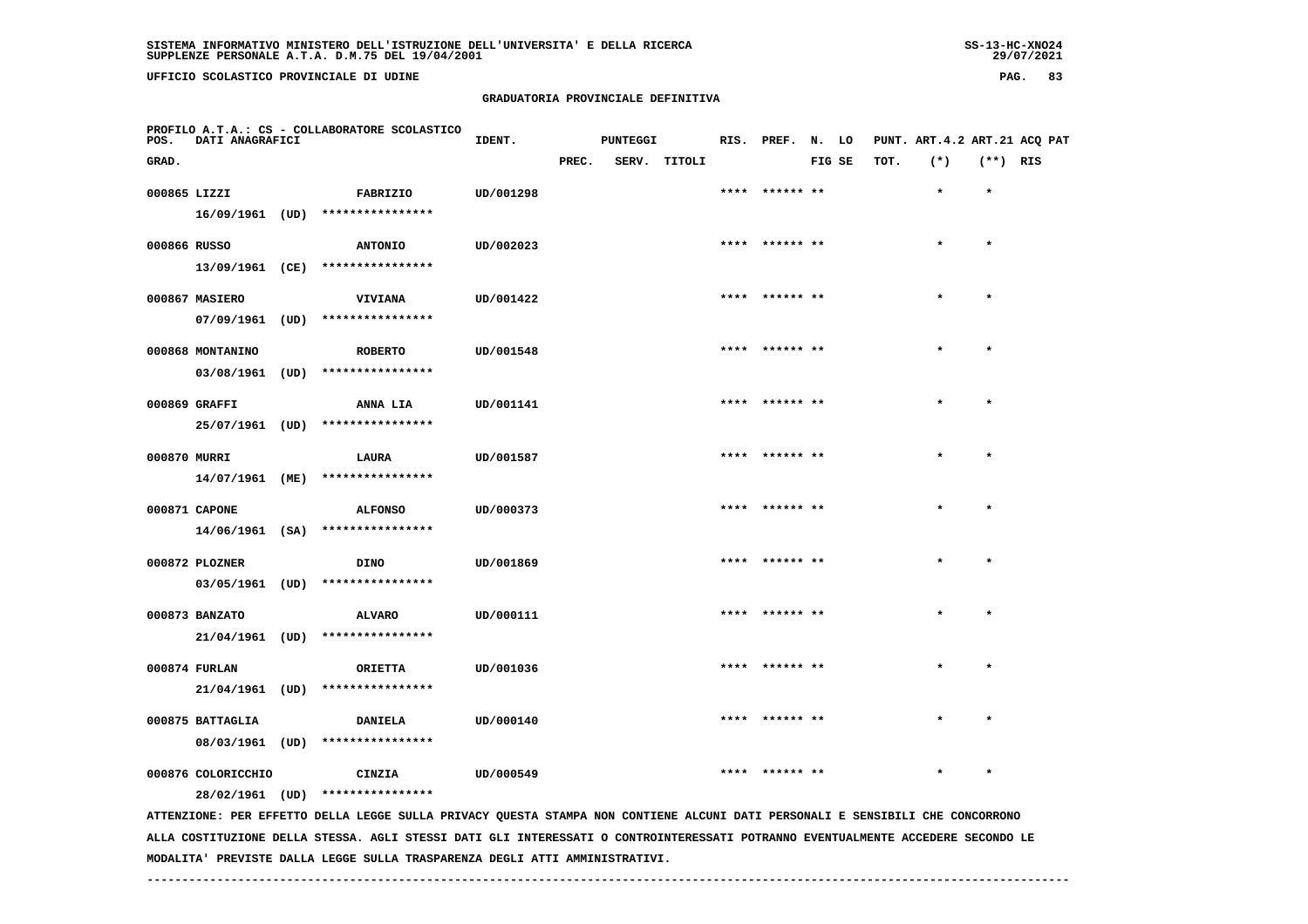**UFFICIO SCOLASTICO PROVINCIALE DI UDINE PAG. 84**

#### **GRADUATORIA PROVINCIALE DEFINITIVA**

| POS.         | <b>DATI ANAGRAFICI</b> |      | PROFILO A.T.A.: CS - COLLABORATORE SCOLASTICO                                                                                 | IDENT.    |       | <b>PUNTEGGI</b> |              |      | RIS. PREF. N. LO |        |      | PUNT. ART. 4.2 ART. 21 ACQ PAT |            |  |
|--------------|------------------------|------|-------------------------------------------------------------------------------------------------------------------------------|-----------|-------|-----------------|--------------|------|------------------|--------|------|--------------------------------|------------|--|
| GRAD.        |                        |      |                                                                                                                               |           | PREC. |                 | SERV. TITOLI |      |                  | FIG SE | TOT. | $(*)$                          | $(**)$ RIS |  |
|              | 000877 PERTOLDI        |      | FABIOLA                                                                                                                       | UD/001772 |       |                 |              | **** | ****** **        |        |      | $\star$                        | $\star$    |  |
|              | 25/02/1961 (UD)        |      | ****************                                                                                                              |           |       |                 |              |      |                  |        |      |                                |            |  |
|              | 000878 PILOSIO         |      | <b>GERMANO</b>                                                                                                                | UD/001823 |       |                 |              |      | **** ****** **   |        |      | $\star$                        | $\star$    |  |
|              |                        |      | 16/02/1961 (UD) ****************                                                                                              |           |       |                 |              |      |                  |        |      |                                |            |  |
|              |                        |      |                                                                                                                               |           |       |                 |              |      |                  |        |      |                                | $\star$    |  |
|              | 000879 CESARINI        |      | <b>EUGENIA</b><br>18/01/1961 (UD) ****************                                                                            | UD/000465 |       |                 |              |      |                  |        |      |                                |            |  |
|              |                        |      |                                                                                                                               |           |       |                 |              |      |                  |        |      |                                |            |  |
|              | 000880 VOLPETTI        |      | <b>ANTONELLA</b>                                                                                                              | UD/002438 |       |                 |              |      | **** ****** **   |        |      |                                |            |  |
|              | $02/01/1961$ (UD)      |      | ****************                                                                                                              |           |       |                 |              |      |                  |        |      |                                |            |  |
|              | 000881 ARCELLA         |      | <b>ROSARIO</b>                                                                                                                | UD/000075 |       |                 |              |      | **** ****** **   |        |      | $\star$                        | $\star$    |  |
|              |                        |      | $01/01/1961$ (VV) ****************                                                                                            |           |       |                 |              |      |                  |        |      |                                |            |  |
| 000882 OLIVO |                        |      |                                                                                                                               | UD/001644 |       |                 |              |      | ****** **        |        |      |                                | $\star$    |  |
|              | 26/12/1960 (UD)        |      | <b>IVANA</b><br>****************                                                                                              |           |       |                 |              |      |                  |        |      |                                |            |  |
|              |                        |      |                                                                                                                               |           |       |                 |              |      |                  |        |      |                                |            |  |
|              | 000883 PERTOLDI        |      | <b>MAGDA</b>                                                                                                                  | UD/001774 |       |                 |              |      | **** ****** **   |        |      |                                | $\star$    |  |
|              | 27/11/1960 (UD)        |      | ****************                                                                                                              |           |       |                 |              |      |                  |        |      |                                |            |  |
|              | 000884 CAPONE          |      | <b>VALTER</b>                                                                                                                 | UD/000374 |       |                 |              |      | ****  ****** **  |        |      | $\star$                        | $\star$    |  |
|              |                        |      | 22/11/1960 (UD) ****************                                                                                              |           |       |                 |              |      |                  |        |      |                                |            |  |
|              | 000885 PASQUALINO      |      |                                                                                                                               | UD/001715 |       |                 |              |      |                  |        |      |                                | $\star$    |  |
|              |                        |      | <b>EMANUELA</b><br>17/11/1960 (MI) ****************                                                                           |           |       |                 |              |      |                  |        |      |                                |            |  |
|              |                        |      |                                                                                                                               |           |       |                 |              |      |                  |        |      |                                |            |  |
|              | 000886 D ODORICO       |      | <b>MARA</b>                                                                                                                   | UD/000844 |       |                 |              | **** |                  |        |      |                                |            |  |
|              | 10/10/1960             | (UD) | ****************                                                                                                              |           |       |                 |              |      |                  |        |      |                                |            |  |
| 000887 GON   |                        |      | <b>SERGIO</b>                                                                                                                 | UD/001125 |       |                 |              |      | ****  ****** **  |        |      | $\star$                        | $\star$    |  |
|              | $02/10/1960$ (UD)      |      | ****************                                                                                                              |           |       |                 |              |      |                  |        |      |                                |            |  |
|              | 000888 LOPREIATO       |      |                                                                                                                               |           |       |                 |              |      |                  |        |      |                                |            |  |
|              |                        |      | <b>RAFFAELE</b><br>29/08/1960 (VV) ****************                                                                           | UD/001314 |       |                 |              |      |                  |        |      |                                |            |  |
|              |                        |      | ATTENZIONE: PER EFFETTO DELLA LEGGE SULLA PRIVACY QUESTA STAMPA NON CONTIENE ALCUNI DATI PERSONALI E SENSIBILI CHE CONCORRONO |           |       |                 |              |      |                  |        |      |                                |            |  |
|              |                        |      |                                                                                                                               |           |       |                 |              |      |                  |        |      |                                |            |  |

 **ALLA COSTITUZIONE DELLA STESSA. AGLI STESSI DATI GLI INTERESSATI O CONTROINTERESSATI POTRANNO EVENTUALMENTE ACCEDERE SECONDO LE MODALITA' PREVISTE DALLA LEGGE SULLA TRASPARENZA DEGLI ATTI AMMINISTRATIVI.**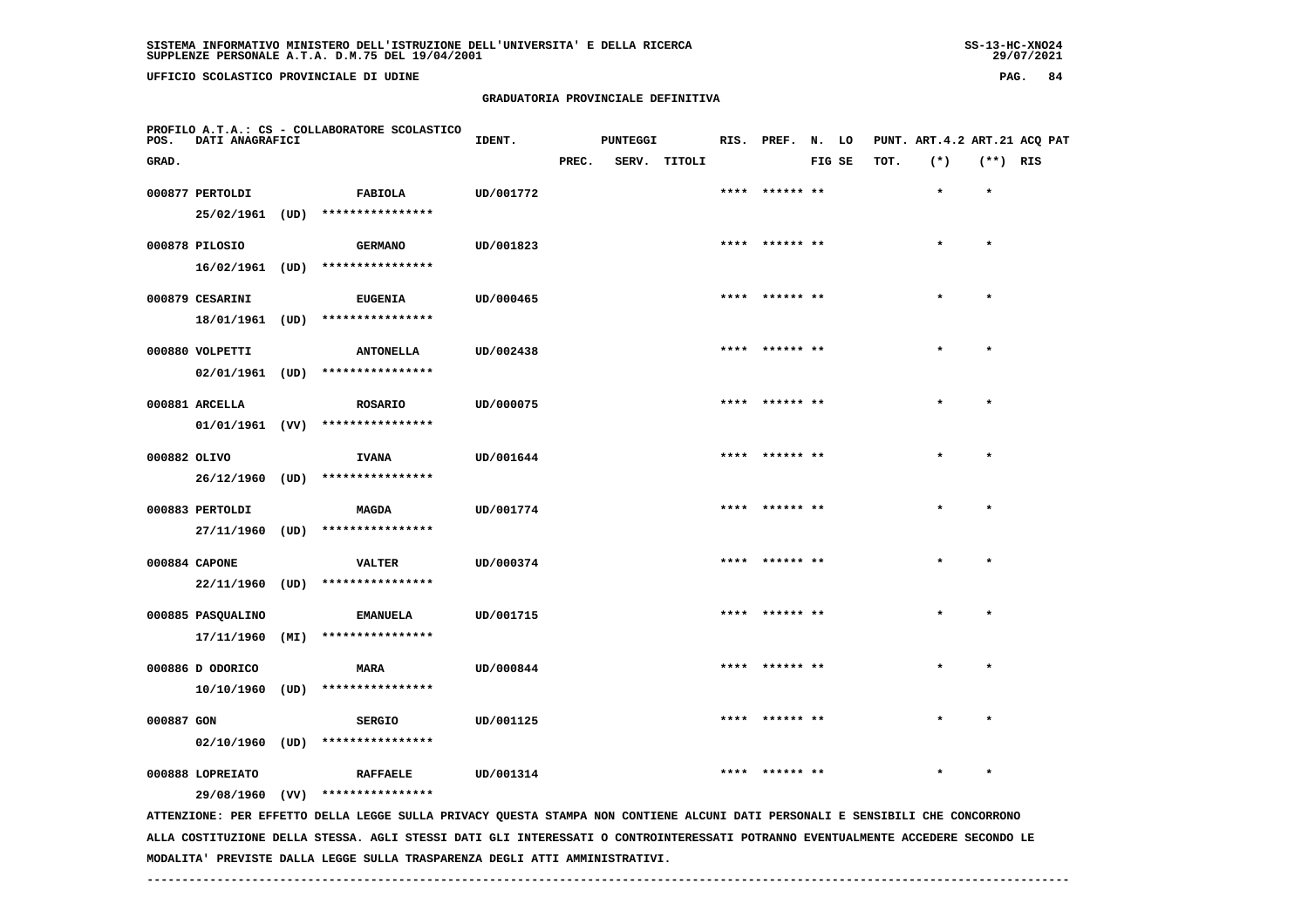**UFFICIO SCOLASTICO PROVINCIALE DI UDINE PAG. 85**

### **GRADUATORIA PROVINCIALE DEFINITIVA**

| POS.         | DATI ANAGRAFICI    |      | PROFILO A.T.A.: CS - COLLABORATORE SCOLASTICO                                                                                 | IDENT.    |       | <b>PUNTEGGI</b> |              |      | RIS. PREF. N. LO |        |      | PUNT. ART. 4.2 ART. 21 ACQ PAT |            |  |
|--------------|--------------------|------|-------------------------------------------------------------------------------------------------------------------------------|-----------|-------|-----------------|--------------|------|------------------|--------|------|--------------------------------|------------|--|
| GRAD.        |                    |      |                                                                                                                               |           | PREC. |                 | SERV. TITOLI |      |                  | FIG SE | TOT. | $(*)$                          | $(**)$ RIS |  |
|              | 000889 NINZATTI    |      | <b>GIULIANO</b>                                                                                                               | UD/001619 |       |                 |              | **** | ****** **        |        |      | $\star$                        | $\star$    |  |
|              | 14/08/1960         | (UD) | ****************                                                                                                              |           |       |                 |              |      |                  |        |      |                                |            |  |
|              | 000890 FILICIOTTO  |      | <b>CATERINA</b>                                                                                                               | UD/000970 |       |                 |              |      | **** ****** **   |        |      | $\star$                        | $\star$    |  |
|              | 08/08/1960         | (ME) | ****************                                                                                                              |           |       |                 |              |      |                  |        |      |                                |            |  |
|              | 000891 BERTOCCHI   |      | <b>MIRELLA</b>                                                                                                                | UD/000196 |       |                 |              |      | **** ****** **   |        |      |                                | $\star$    |  |
|              |                    |      | 06/08/1960 (TS) ****************                                                                                              |           |       |                 |              |      |                  |        |      |                                |            |  |
|              | 000892 IULIANO     |      | PASQUALE                                                                                                                      | UD/001217 |       |                 |              |      |                  |        |      |                                |            |  |
|              | 21/06/1960         | (NA) | ****************                                                                                                              |           |       |                 |              |      |                  |        |      |                                |            |  |
|              | 000893 DE GIGLIO   |      | GIULIO                                                                                                                        | UD/000699 |       |                 |              |      | ****  ****** **  |        |      | $\star$                        | $\star$    |  |
|              | 18/06/1960 (UD)    |      | ****************                                                                                                              |           |       |                 |              |      |                  |        |      |                                |            |  |
|              | 000894 CHIARANDINI |      | <b>MILVA</b>                                                                                                                  | UD/000481 |       |                 |              |      | **** ****** **   |        |      | $\star$                        | $\star$    |  |
|              | $01/06/1960$ (UD)  |      | ****************                                                                                                              |           |       |                 |              |      |                  |        |      |                                |            |  |
|              |                    |      |                                                                                                                               |           |       |                 |              |      |                  |        |      |                                |            |  |
| 000895 GATTI | 17/05/1960 (UD)    |      | <b>ENZO</b><br>****************                                                                                               | UD/001077 |       |                 |              |      |                  |        |      |                                | $\star$    |  |
|              |                    |      |                                                                                                                               |           |       |                 |              |      |                  |        |      |                                |            |  |
|              | 000896 MANGIONE    |      | <b>FRANCESCO</b>                                                                                                              | UD/001354 |       |                 |              |      | **** ****** **   |        |      | $\star$                        | $\star$    |  |
|              | 27/04/1960         | (NA) | ****************                                                                                                              |           |       |                 |              |      |                  |        |      |                                |            |  |
|              | 000897 NASCIMBENI  |      | <b>GERMANA</b>                                                                                                                | UD/001605 |       |                 |              |      | ****  ****** **  |        |      | $\star$                        | $\star$    |  |
|              |                    |      | 25/04/1960 (UD) ****************                                                                                              |           |       |                 |              |      |                  |        |      |                                |            |  |
|              | 000898 PISANI      |      | <b>ANGELA</b>                                                                                                                 | UD/001839 |       |                 |              |      |                  |        |      |                                |            |  |
|              | 18/04/1960 (UD)    |      | ****************                                                                                                              |           |       |                 |              |      |                  |        |      |                                |            |  |
|              | 000899 GUARINO     |      | <b>CARMINE</b>                                                                                                                | UD/001167 |       |                 |              |      | **** ****** **   |        |      |                                |            |  |
|              | 15/04/1960 (AV)    |      | ****************                                                                                                              |           |       |                 |              |      |                  |        |      |                                |            |  |
|              | 000900 BARUZZO     |      | LAURA                                                                                                                         | UD/000131 |       |                 |              |      | ****  ****** **  |        |      | $\star$                        | $\star$    |  |
|              | 03/04/1960 (UD)    |      | ****************                                                                                                              |           |       |                 |              |      |                  |        |      |                                |            |  |
|              |                    |      | ATTENZIONE: PER EFFETTO DELLA LEGGE SULLA PRIVACY QUESTA STAMPA NON CONTIENE ALCUNI DATI PERSONALI E SENSIBILI CHE CONCORRONO |           |       |                 |              |      |                  |        |      |                                |            |  |

 **ALLA COSTITUZIONE DELLA STESSA. AGLI STESSI DATI GLI INTERESSATI O CONTROINTERESSATI POTRANNO EVENTUALMENTE ACCEDERE SECONDO LE MODALITA' PREVISTE DALLA LEGGE SULLA TRASPARENZA DEGLI ATTI AMMINISTRATIVI.**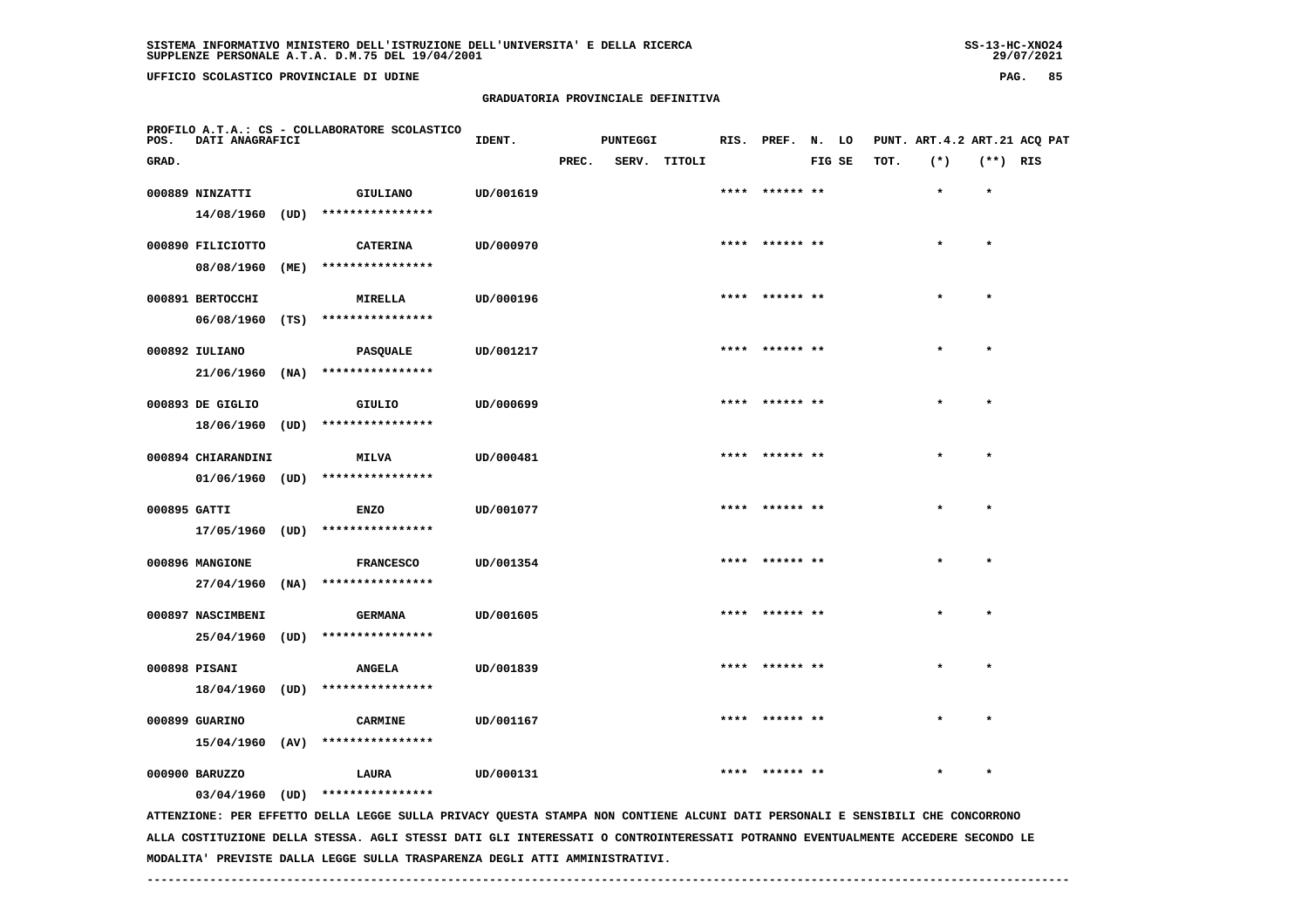**UFFICIO SCOLASTICO PROVINCIALE DI UDINE PAG. 86**

#### **GRADUATORIA PROVINCIALE DEFINITIVA**

| POS.         | DATI ANAGRAFICI   |      | PROFILO A.T.A.: CS - COLLABORATORE SCOLASTICO                                                                                 | IDENT.    |       | <b>PUNTEGGI</b> |              |      | RIS. PREF. N. LO |        |      | PUNT. ART. 4.2 ART. 21 ACQ PAT |            |  |
|--------------|-------------------|------|-------------------------------------------------------------------------------------------------------------------------------|-----------|-------|-----------------|--------------|------|------------------|--------|------|--------------------------------|------------|--|
| GRAD.        |                   |      |                                                                                                                               |           | PREC. |                 | SERV. TITOLI |      |                  | FIG SE | TOT. | $(*)$                          | $(**)$ RIS |  |
|              | 000901 BUSATTO    |      | <b>MANUELA</b>                                                                                                                | UD/000320 |       |                 |              |      | **** ****** **   |        |      | $\star$                        | $\star$    |  |
|              | $03/04/1960$ (UD) |      | ****************                                                                                                              |           |       |                 |              |      |                  |        |      |                                |            |  |
|              |                   |      |                                                                                                                               |           |       |                 |              |      | **** ****** **   |        |      |                                | $\star$    |  |
|              | 000902 TOSONE     |      | <b>GRAZIANO</b>                                                                                                               | UD/002289 |       |                 |              |      |                  |        |      |                                |            |  |
|              | $01/04/1960$ (UD) |      | ****************                                                                                                              |           |       |                 |              |      |                  |        |      |                                |            |  |
|              | 000903 BRUSINI    |      | <b>DANIELA</b>                                                                                                                | UD/000308 |       |                 |              |      | **** ****** **   |        |      |                                | $\star$    |  |
|              | 24/03/1960 (UD)   |      | ****************                                                                                                              |           |       |                 |              |      |                  |        |      |                                |            |  |
| 000904 LISI  |                   |      | <b>ANTONIO</b>                                                                                                                | UD/001295 |       |                 |              |      | **** ****** **   |        |      | $\star$                        | $\star$    |  |
|              |                   |      | $21/03/1960$ (BA) ****************                                                                                            |           |       |                 |              |      |                  |        |      |                                |            |  |
|              |                   |      |                                                                                                                               |           |       |                 |              |      |                  |        |      |                                |            |  |
|              | 000905 MOLINARO   |      | PASQUALE                                                                                                                      | UD/001541 |       |                 |              |      | **** ****** **   |        |      |                                |            |  |
|              | $05/02/1960$ (SA) |      | ****************                                                                                                              |           |       |                 |              |      |                  |        |      |                                |            |  |
|              | 000906 NOTARO     |      | ANNA                                                                                                                          | UD/001628 |       |                 |              |      | ****  ****** **  |        |      | $\star$                        | $\star$    |  |
|              | $04/02/1960$ (CZ) |      | ****************                                                                                                              |           |       |                 |              |      |                  |        |      |                                |            |  |
|              |                   |      |                                                                                                                               |           |       |                 |              |      |                  |        |      |                                |            |  |
|              | 000907 MATTIOLI   |      | <b>FRANCO</b>                                                                                                                 | UD/001436 |       |                 |              |      | **** ****** **   |        |      |                                | $\star$    |  |
|              | 25/01/1960 (UD)   |      | ****************                                                                                                              |           |       |                 |              |      |                  |        |      |                                |            |  |
|              | 000908 DREUSSI    |      | <b>VANNI</b>                                                                                                                  | UD/000868 |       |                 |              |      | **** ****** **   |        |      |                                | $\star$    |  |
|              | 18/01/1960 (UD)   |      | ****************                                                                                                              |           |       |                 |              |      |                  |        |      |                                |            |  |
|              |                   |      |                                                                                                                               |           |       |                 |              |      |                  |        |      |                                | $\star$    |  |
|              | 000909 DORLINI    |      | <b>STEFANO</b>                                                                                                                | UD/000854 |       |                 |              |      | ****  ****** **  |        |      |                                |            |  |
|              |                   |      | 03/01/1960 (UD) ****************                                                                                              |           |       |                 |              |      |                  |        |      |                                |            |  |
|              | 000910 AVELLA     |      | <b>GIUSEPPE</b>                                                                                                               | UD/000095 |       |                 |              |      |                  |        |      |                                |            |  |
|              | 27/12/1959 (SA)   |      | ****************                                                                                                              |           |       |                 |              |      |                  |        |      |                                |            |  |
|              |                   |      |                                                                                                                               |           |       |                 |              | **** |                  |        |      |                                |            |  |
| 000911 GORZA |                   |      | <b>NADIA</b>                                                                                                                  | UD/001133 |       |                 |              |      |                  |        |      |                                |            |  |
|              | 17/12/1959        | (UD) | ****************                                                                                                              |           |       |                 |              |      |                  |        |      |                                |            |  |
|              | 000912 PAGNUTTI   |      | LUCIA                                                                                                                         | UD/001671 |       |                 |              |      |                  |        |      |                                |            |  |
|              | 11/12/1959 (UD)   |      | ****************                                                                                                              |           |       |                 |              |      |                  |        |      |                                |            |  |
|              |                   |      | ATTENZIONE: PER EFFETTO DELLA LEGGE SULLA PRIVACY QUESTA STAMPA NON CONTIENE ALCUNI DATI PERSONALI E SENSIBILI CHE CONCORRONO |           |       |                 |              |      |                  |        |      |                                |            |  |

 **ALLA COSTITUZIONE DELLA STESSA. AGLI STESSI DATI GLI INTERESSATI O CONTROINTERESSATI POTRANNO EVENTUALMENTE ACCEDERE SECONDO LE MODALITA' PREVISTE DALLA LEGGE SULLA TRASPARENZA DEGLI ATTI AMMINISTRATIVI.**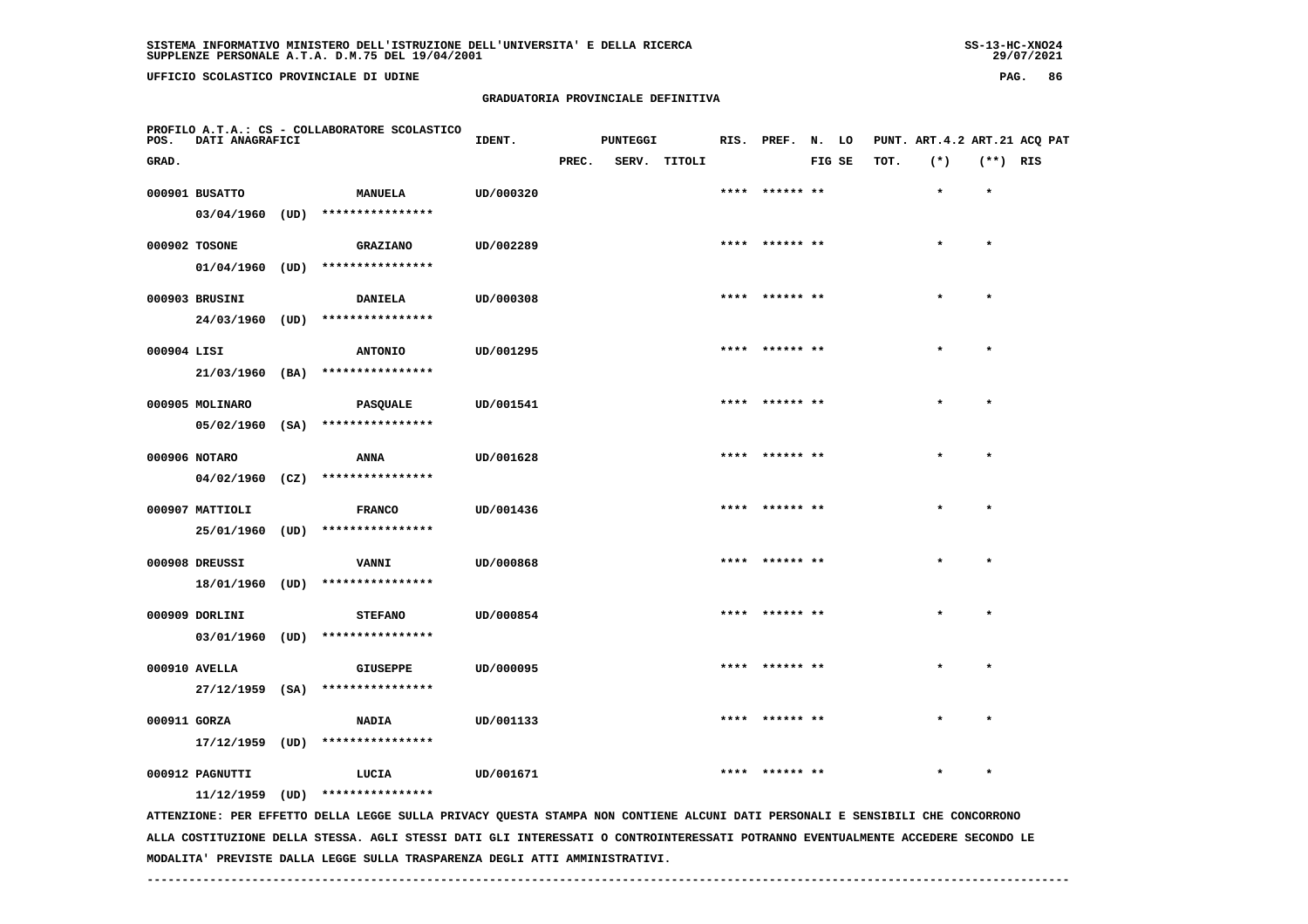# **GRADUATORIA PROVINCIALE DEFINITIVA**

| POS.         | DATI ANAGRAFICI    | PROFILO A.T.A.: CS - COLLABORATORE SCOLASTICO                                                                                 | IDENT.    |       | <b>PUNTEGGI</b> |              | RIS. PREF. N. LO |        |      | PUNT. ART. 4.2 ART. 21 ACQ PAT |            |  |
|--------------|--------------------|-------------------------------------------------------------------------------------------------------------------------------|-----------|-------|-----------------|--------------|------------------|--------|------|--------------------------------|------------|--|
| GRAD.        |                    |                                                                                                                               |           | PREC. |                 | SERV. TITOLI |                  | FIG SE | TOT. | $(*)$                          | $(**)$ RIS |  |
|              | 000913 ZANUTTIGH   | <b>FRANCO</b>                                                                                                                 | UD/002489 |       |                 |              | **** ****** **   |        |      | $\star$                        | $\star$    |  |
|              | 08/12/1959         | $(UD)$ *****************                                                                                                      |           |       |                 |              |                  |        |      |                                |            |  |
| 000914 MANNO |                    | EMILIO LUIGI                                                                                                                  | UD/001361 |       |                 |              | **** ****** **   |        |      |                                | $\star$    |  |
|              |                    | 16/10/1959 (CE) ****************                                                                                              |           |       |                 |              |                  |        |      |                                |            |  |
| 000915 SIAS  |                    | <b>SALVATORE</b>                                                                                                              | UD/002140 |       |                 |              | **** ****** **   |        |      |                                | $\star$    |  |
|              |                    | $07/10/1959$ (SS) ****************                                                                                            |           |       |                 |              |                  |        |      |                                |            |  |
|              | 000916 TOIANI      | <b>FLAVIA</b>                                                                                                                 | UD/002251 |       |                 |              | **** ****** **   |        |      |                                |            |  |
|              | 27/09/1959 (UD)    | ****************                                                                                                              |           |       |                 |              |                  |        |      |                                |            |  |
|              | 000917 ROMANO      | ALFIO                                                                                                                         | UD/001986 |       |                 |              |                  |        |      |                                |            |  |
|              | $10/09/1959$ (EE)  | ****************                                                                                                              |           |       |                 |              |                  |        |      |                                |            |  |
|              | 000918 GAMBARDELLA | <b>ANTONIETTA</b>                                                                                                             | UD/001055 |       |                 |              | **** ****** **   |        |      |                                | $\star$    |  |
|              | $22/08/1959$ (NA)  | ****************                                                                                                              |           |       |                 |              |                  |        |      |                                |            |  |
| 000919 POZ   |                    | <b>FIORENZA</b>                                                                                                               | UD/001886 |       |                 |              | **** ****** **   |        |      |                                | $\star$    |  |
|              | 11/08/1959 (MI)    | ****************                                                                                                              |           |       |                 |              |                  |        |      |                                |            |  |
| 000920 CENSI |                    | <b>MARINELLA</b>                                                                                                              | UD/000461 |       |                 |              | **** ****** **   |        |      | $\star$                        | $\star$    |  |
|              |                    | 17/07/1959 (UD) ****************                                                                                              |           |       |                 |              |                  |        |      |                                |            |  |
| 000921 TUAN  |                    | <b>RICCARDO</b>                                                                                                               | UD/002320 |       |                 |              |                  |        |      |                                | $\star$    |  |
|              |                    | 11/07/1959 (UD) ****************                                                                                              |           |       |                 |              |                  |        |      |                                |            |  |
|              | 000922 MANTOANI    | SONIA                                                                                                                         | UD/001365 |       |                 |              | **** ****** **   |        |      |                                |            |  |
|              | $05/06/1959$ (UD)  | ****************                                                                                                              |           |       |                 |              |                  |        |      |                                |            |  |
|              | 000923 BELTRAMINI  | ANNA                                                                                                                          | UD/000167 |       |                 |              | ****  ****** **  |        |      | $\star$                        | $\star$    |  |
|              | 15/05/1959 (UD)    | ****************                                                                                                              |           |       |                 |              |                  |        |      |                                |            |  |
|              | 000924 SPADARO     | MICHELE                                                                                                                       | UD/002173 |       |                 |              |                  |        |      |                                |            |  |
|              | 24/04/1959 (ME)    | ****************                                                                                                              |           |       |                 |              |                  |        |      |                                |            |  |
|              |                    | ATTENZIONE: PER EFFETTO DELLA LEGGE SULLA PRIVACY QUESTA STAMPA NON CONTIENE ALCUNI DATI PERSONALI E SENSIBILI CHE CONCORRONO |           |       |                 |              |                  |        |      |                                |            |  |

 **ALLA COSTITUZIONE DELLA STESSA. AGLI STESSI DATI GLI INTERESSATI O CONTROINTERESSATI POTRANNO EVENTUALMENTE ACCEDERE SECONDO LE MODALITA' PREVISTE DALLA LEGGE SULLA TRASPARENZA DEGLI ATTI AMMINISTRATIVI.**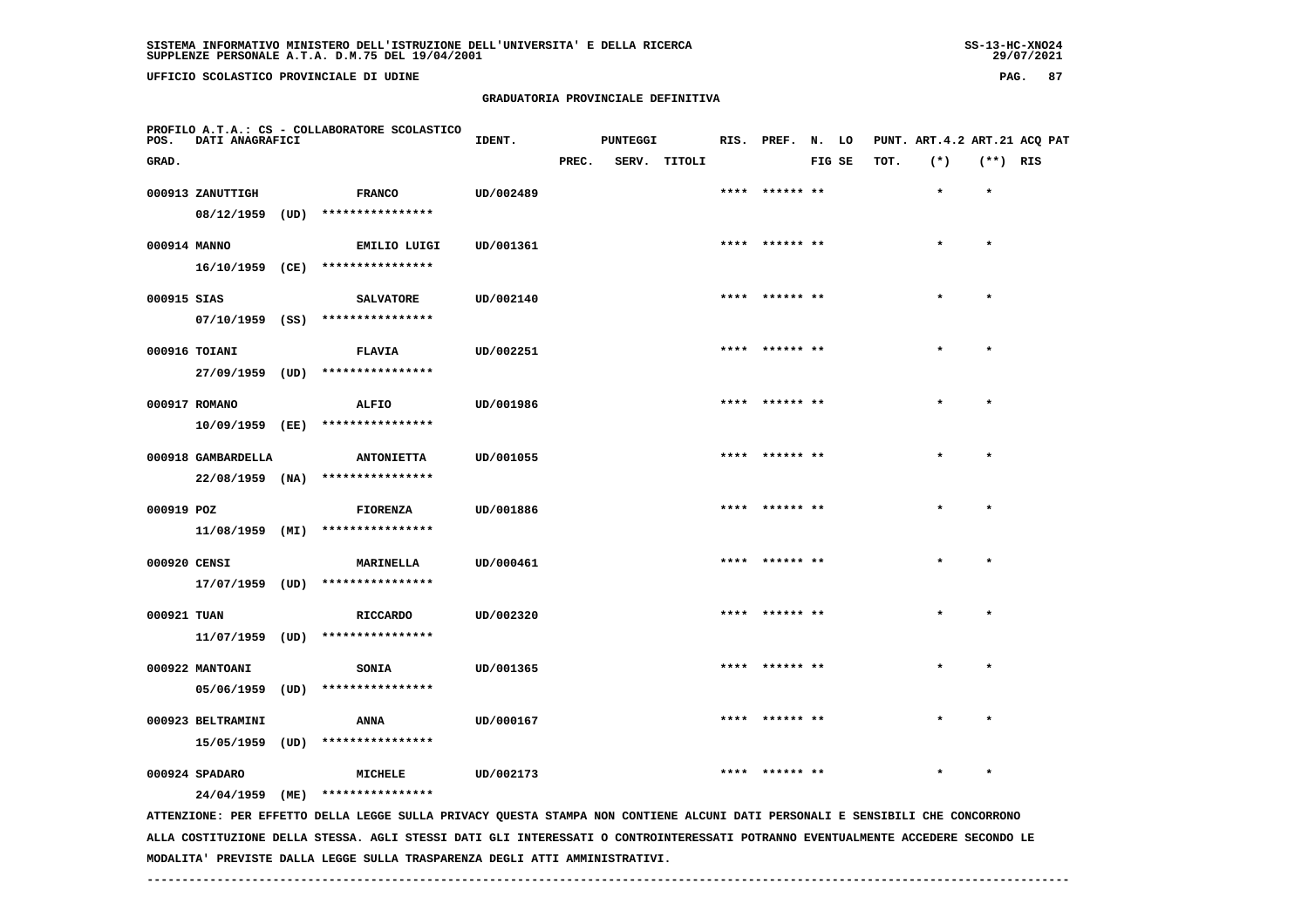# **GRADUATORIA PROVINCIALE DEFINITIVA**

| POS.          | DATI ANAGRAFICI   |      | PROFILO A.T.A.: CS - COLLABORATORE SCOLASTICO                                                                                 | IDENT.    |       | <b>PUNTEGGI</b> |        | RIS. PREF. N. LO |        |      | PUNT. ART. 4.2 ART. 21 ACQ PAT |            |  |
|---------------|-------------------|------|-------------------------------------------------------------------------------------------------------------------------------|-----------|-------|-----------------|--------|------------------|--------|------|--------------------------------|------------|--|
| GRAD.         |                   |      |                                                                                                                               |           | PREC. | SERV.           | TITOLI |                  | FIG SE | TOT. | $(*)$                          | $(**)$ RIS |  |
|               | 000925 TOSORATTI  |      | <b>SANDRA</b>                                                                                                                 | UD/002296 |       |                 |        | **** ****** **   |        |      | $\star$                        | $\star$    |  |
|               | 07/04/1959        | (UD) | ****************                                                                                                              |           |       |                 |        |                  |        |      |                                |            |  |
|               |                   |      |                                                                                                                               |           |       |                 |        | **** ****** **   |        |      |                                | $\star$    |  |
|               | 000926 CALLIGARO  |      | CARLA<br>****************                                                                                                     | UD/000335 |       |                 |        |                  |        |      |                                |            |  |
|               | 30/03/1959        | (UD) |                                                                                                                               |           |       |                 |        |                  |        |      |                                |            |  |
| 000927 BIFONE |                   |      | APOLLONIA                                                                                                                     | UD/000221 |       |                 |        | ****  ****** **  |        |      |                                |            |  |
|               | 25/03/1959 (CE)   |      | ****************                                                                                                              |           |       |                 |        |                  |        |      |                                |            |  |
|               | 000928 TOMASINO   |      | <b>PAOLA</b>                                                                                                                  | UD/002259 |       |                 |        | **** ****** **   |        |      |                                | $\star$    |  |
|               | $10/03/1959$ (UD) |      | ****************                                                                                                              |           |       |                 |        |                  |        |      |                                |            |  |
| 000929 VITALE |                   |      | <b>FRANCESCO</b>                                                                                                              | UD/002425 |       |                 |        | **** ****** **   |        |      |                                | $\star$    |  |
|               | $02/03/1959$ (NA) |      | ****************                                                                                                              |           |       |                 |        |                  |        |      |                                |            |  |
|               |                   |      |                                                                                                                               |           |       |                 |        |                  |        |      |                                |            |  |
|               | 000930 MORCIANO   |      | MICHELE FORTUNAT UD/001559                                                                                                    |           |       |                 |        | **** ****** **   |        |      |                                | $\bullet$  |  |
|               | 26/02/1959 (LE)   |      | ****************                                                                                                              |           |       |                 |        |                  |        |      |                                |            |  |
| 000931 NELLI  |                   |      | <b>GIUDITTA</b>                                                                                                               | UD/001610 |       |                 |        | ****  ****** **  |        |      |                                | $\star$    |  |
|               | 25/02/1959 (TE)   |      | ****************                                                                                                              |           |       |                 |        |                  |        |      |                                |            |  |
|               | 000932 SIMEONI    |      | <b>MAURO</b>                                                                                                                  | UD/002153 |       |                 |        | **** ****** **   |        |      |                                | $\star$    |  |
|               | 23/02/1959 (UD)   |      | ****************                                                                                                              |           |       |                 |        |                  |        |      |                                |            |  |
|               | 000933 MASSABETI  |      | ANNA ANTONIA                                                                                                                  | UD/001425 |       |                 |        |                  |        |      |                                |            |  |
|               | 11/02/1959        | (TP) | ****************                                                                                                              |           |       |                 |        |                  |        |      |                                |            |  |
|               |                   |      |                                                                                                                               |           |       |                 |        |                  |        |      |                                |            |  |
|               | 000934 DE MAIO    |      | <b>ANNUNZIATO</b>                                                                                                             | UD/000755 |       |                 |        | **** ****** **   |        |      |                                | $\star$    |  |
|               | 16/01/1959 (RC)   |      | ****************                                                                                                              |           |       |                 |        |                  |        |      |                                |            |  |
|               | 000935 CUCCHIARO  |      | <b>ROSANGELA</b>                                                                                                              | UD/000626 |       |                 |        | ****** **        |        |      |                                |            |  |
|               | 14/01/1959 (UD)   |      | ****************                                                                                                              |           |       |                 |        |                  |        |      |                                |            |  |
| 000936 FERIGO |                   |      | AMMANDA                                                                                                                       | UD/000950 |       |                 |        |                  |        |      |                                | $\star$    |  |
|               | $05/01/1959$ (UD) |      | ****************                                                                                                              |           |       |                 |        |                  |        |      |                                |            |  |
|               |                   |      | ATTENZIONE: PER EFFETTO DELLA LEGGE SULLA PRIVACY QUESTA STAMPA NON CONTIENE ALCUNI DATI PERSONALI E SENSIBILI CHE CONCORRONO |           |       |                 |        |                  |        |      |                                |            |  |
|               |                   |      |                                                                                                                               |           |       |                 |        |                  |        |      |                                |            |  |

 **ALLA COSTITUZIONE DELLA STESSA. AGLI STESSI DATI GLI INTERESSATI O CONTROINTERESSATI POTRANNO EVENTUALMENTE ACCEDERE SECONDO LE MODALITA' PREVISTE DALLA LEGGE SULLA TRASPARENZA DEGLI ATTI AMMINISTRATIVI.**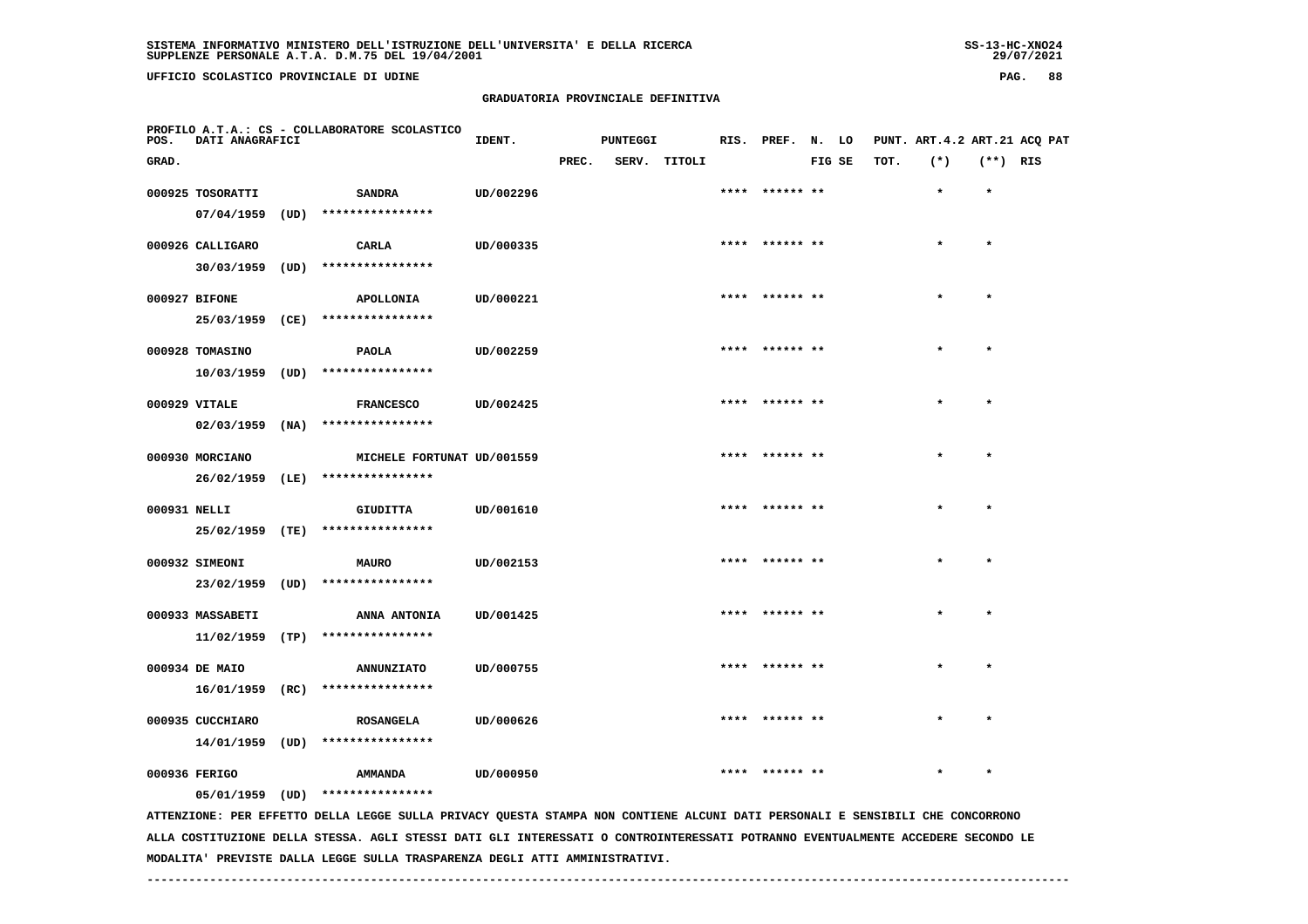**UFFICIO SCOLASTICO PROVINCIALE DI UDINE PAG. 89**

#### **GRADUATORIA PROVINCIALE DEFINITIVA**

| POS.         | DATI ANAGRAFICI                |      | PROFILO A.T.A.: CS - COLLABORATORE SCOLASTICO                                                                                                                     | IDENT.    |       | <b>PUNTEGGI</b> |              |      | RIS. PREF. N. LO |        |      | PUNT. ART. 4.2 ART. 21 ACQ PAT |            |  |
|--------------|--------------------------------|------|-------------------------------------------------------------------------------------------------------------------------------------------------------------------|-----------|-------|-----------------|--------------|------|------------------|--------|------|--------------------------------|------------|--|
| GRAD.        |                                |      |                                                                                                                                                                   |           | PREC. |                 | SERV. TITOLI |      |                  | FIG SE | TOT. | $(*)$                          | $(**)$ RIS |  |
|              | 000937 GASPAROTTO              |      | <b>MARINA</b>                                                                                                                                                     | UD/001074 |       |                 |              |      | **** ****** **   |        |      | $\star$                        | $\star$    |  |
|              | 01/01/1959                     | (UD) | ****************                                                                                                                                                  |           |       |                 |              |      |                  |        |      |                                |            |  |
|              | 000938 SORRENTINO              |      | <b>RAFFAELE</b>                                                                                                                                                   | UD/002171 |       |                 |              |      | ****** **        |        |      |                                | $\star$    |  |
|              | 23/12/1958                     | (NA) | ****************                                                                                                                                                  |           |       |                 |              |      |                  |        |      |                                |            |  |
|              | 000939 PALUMBO                 |      | ANIELLO                                                                                                                                                           | UD/001680 |       |                 |              |      | **** ****** **   |        |      | $\star$                        | $\star$    |  |
|              | 12/11/1958                     | (NA) | ****************                                                                                                                                                  |           |       |                 |              |      |                  |        |      |                                |            |  |
|              | 000940 MARCHETTO               |      | <b>GIUSEPPE</b>                                                                                                                                                   | UD/001377 |       |                 |              |      | **** ****** **   |        |      | $\star$                        | $\star$    |  |
|              | 28/09/1958                     | (UD) | ****************                                                                                                                                                  |           |       |                 |              |      |                  |        |      |                                |            |  |
| 000941 ZUCCO |                                |      | ZAIRA                                                                                                                                                             | UD/002514 |       |                 |              |      | **** ****** **   |        |      |                                |            |  |
|              | 26/09/1958 (UD)                |      | ****************                                                                                                                                                  |           |       |                 |              |      |                  |        |      |                                |            |  |
|              | 000942 SCHIFO                  |      | <b>PAOLO</b>                                                                                                                                                      | UD/002107 |       |                 |              |      | ****  ****** **  |        |      | $\star$                        | $\star$    |  |
|              | 01/07/1958                     | (RG) | ****************                                                                                                                                                  |           |       |                 |              |      |                  |        |      |                                |            |  |
|              | 000943 MAIORANA                |      | <b>MARCO</b>                                                                                                                                                      | UD/001345 |       |                 |              |      | **** ****** **   |        |      | $\star$                        | $\star$    |  |
|              | $14/06/1958$ (TP)              |      | ****************                                                                                                                                                  |           |       |                 |              |      |                  |        |      |                                |            |  |
|              | 000944 SANTANGELO              |      | <b>VINCENZO</b>                                                                                                                                                   | UD/002055 |       |                 |              |      | **** ****** **   |        |      |                                | $\star$    |  |
|              | 27/05/1958 (CT)                |      | ****************                                                                                                                                                  |           |       |                 |              |      |                  |        |      |                                |            |  |
|              | 000945 LOMBARDO                |      | GABRIELLA                                                                                                                                                         | UD/001305 |       |                 |              |      | **** ****** **   |        |      |                                | $\star$    |  |
|              | 16/03/1958                     | (UD) | ****************                                                                                                                                                  |           |       |                 |              |      |                  |        |      |                                |            |  |
|              | 000946 RICCIARDI               |      |                                                                                                                                                                   | UD/001954 |       |                 |              |      |                  |        |      |                                | $\star$    |  |
|              | 09/03/1958 (AV)                |      | <b>FRANCO</b><br>****************                                                                                                                                 |           |       |                 |              |      |                  |        |      |                                |            |  |
|              |                                |      |                                                                                                                                                                   |           |       |                 |              |      |                  |        |      |                                |            |  |
|              | 000947 IACOLUTTI<br>06/03/1958 | (UD) | <b>MARIA GIOVANNA</b><br>****************                                                                                                                         | UD/001182 |       |                 |              | **** | ****** **        |        |      |                                |            |  |
|              |                                |      |                                                                                                                                                                   |           |       |                 |              |      |                  |        |      |                                |            |  |
|              | 000948 PAGABEN                 |      | <b>CARMEN</b>                                                                                                                                                     | UD/001663 |       |                 |              |      |                  |        |      |                                |            |  |
|              |                                |      | 26/01/1958 (CS) ****************<br>ATTENZIONE: PER EFFETTO DELLA LEGGE SULLA PRIVACY QUESTA STAMPA NON CONTIENE ALCUNI DATI PERSONALI E SENSIBILI CHE CONCORRONO |           |       |                 |              |      |                  |        |      |                                |            |  |

 **ALLA COSTITUZIONE DELLA STESSA. AGLI STESSI DATI GLI INTERESSATI O CONTROINTERESSATI POTRANNO EVENTUALMENTE ACCEDERE SECONDO LE MODALITA' PREVISTE DALLA LEGGE SULLA TRASPARENZA DEGLI ATTI AMMINISTRATIVI.**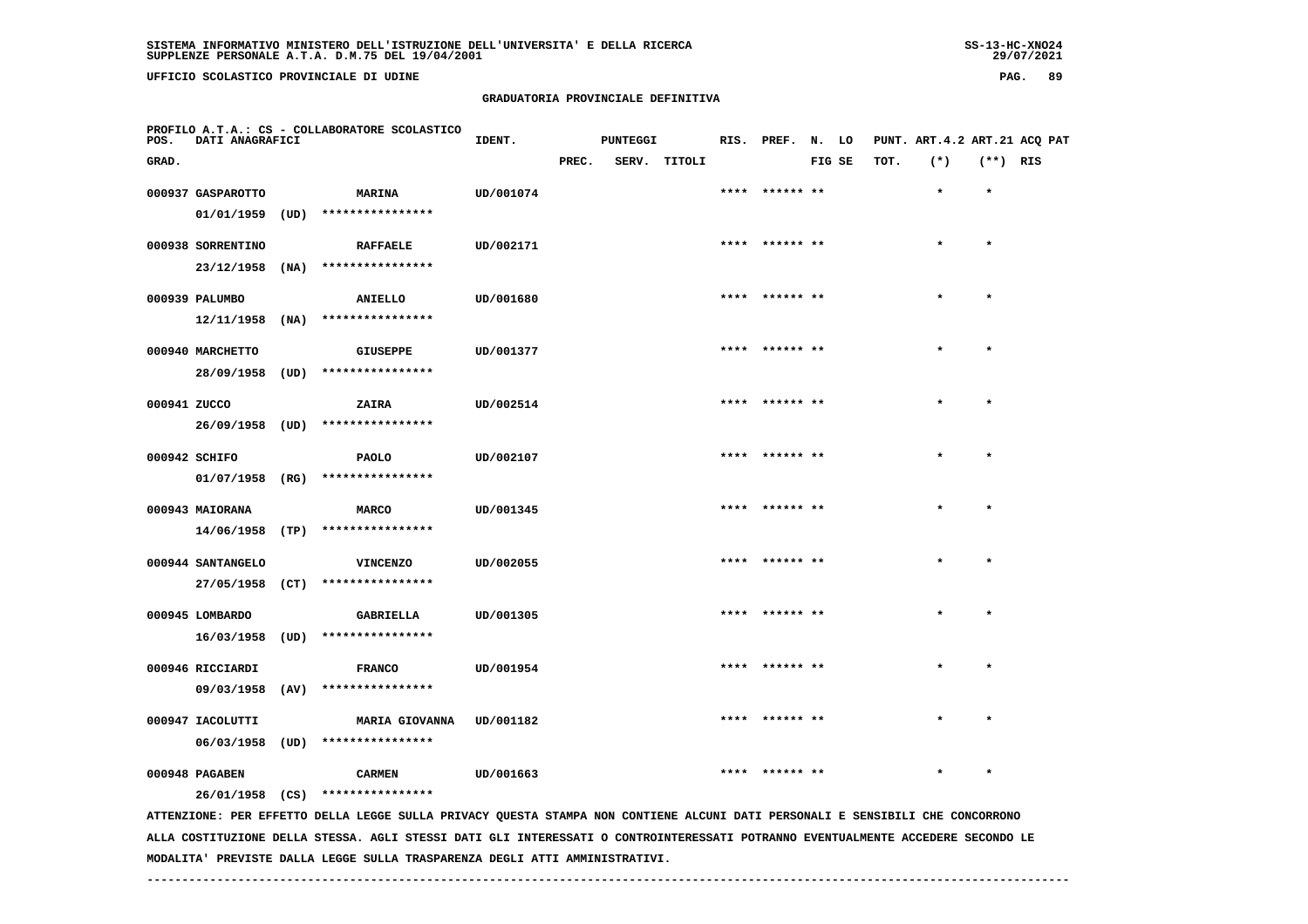## **GRADUATORIA PROVINCIALE DEFINITIVA**

| POS.         | DATI ANAGRAFICI   |      | PROFILO A.T.A.: CS - COLLABORATORE SCOLASTICO                                                                                 | IDENT.    |       | <b>PUNTEGGI</b> |        | RIS. PREF. N. LO |        |      | PUNT. ART. 4.2 ART. 21 ACQ PAT |            |  |
|--------------|-------------------|------|-------------------------------------------------------------------------------------------------------------------------------|-----------|-------|-----------------|--------|------------------|--------|------|--------------------------------|------------|--|
| GRAD.        |                   |      |                                                                                                                               |           | PREC. | SERV.           | TITOLI |                  | FIG SE | TOT. | $(*)$                          | $(**)$ RIS |  |
|              | 000949 CAPPELLARI |      | PATRIZIA                                                                                                                      | UD/000377 |       |                 |        | **** ****** **   |        |      | $\star$                        | $\star$    |  |
|              | 08/01/1958 (UD)   |      | ****************                                                                                                              |           |       |                 |        |                  |        |      |                                |            |  |
|              | 000950 REITANO    |      | <b>GIUSEPPE</b>                                                                                                               | UD/001946 |       |                 |        | **** ****** **   |        |      | $\star$                        | $\star$    |  |
|              |                   |      | 30/11/1957 (CT) ****************                                                                                              |           |       |                 |        |                  |        |      |                                |            |  |
|              | 000951 CORRADO    |      | <b>SANTA</b>                                                                                                                  | UD/000592 |       |                 |        | **** ****** **   |        |      | $\star$                        | $\star$    |  |
|              |                   |      | $11/11/1957$ (SA) ****************                                                                                            |           |       |                 |        |                  |        |      |                                |            |  |
| 000952 BONIN |                   |      | <b>ANNA MARIA</b>                                                                                                             | UD/000258 |       |                 |        |                  |        |      |                                |            |  |
|              | $10/10/1957$ (EE) |      | ****************                                                                                                              |           |       |                 |        |                  |        |      |                                |            |  |
| 000953 ZORZA |                   |      | <b>MARIA GRAZIA</b>                                                                                                           | UD/002504 |       |                 |        | ****** **        |        |      |                                |            |  |
|              |                   |      | 19/09/1957 (UD) ****************                                                                                              |           |       |                 |        |                  |        |      |                                |            |  |
|              | 000954 SALVATI    |      | <b>GAETANO</b>                                                                                                                | UD/002043 |       |                 |        | **** ****** **   |        |      |                                | $\star$    |  |
|              | $12/09/1957$ (NA) |      | ****************                                                                                                              |           |       |                 |        |                  |        |      |                                |            |  |
|              | 000955 CAPUANO    |      | DOMENICO                                                                                                                      | UD/000384 |       |                 |        | **** ****** **   |        |      |                                | $\star$    |  |
|              | $09/09/1957$ (NA) |      | ****************                                                                                                              |           |       |                 |        |                  |        |      |                                |            |  |
|              | 000956 SANTELLANI |      | <b>ANGELA</b>                                                                                                                 | UD/002057 |       |                 |        | **** ****** **   |        |      |                                | $\star$    |  |
|              | 04/09/1957        | (UD) | ****************                                                                                                              |           |       |                 |        |                  |        |      |                                |            |  |
|              | 000957 ZORZENON   |      | GIOVANNI                                                                                                                      | UD/002505 |       |                 |        | ****  ****** **  |        |      | $\star$                        | $\star$    |  |
|              |                   |      | 05/08/1957 (UD) ****************                                                                                              |           |       |                 |        |                  |        |      |                                |            |  |
|              | 000958 ZACHEO     |      | <b>ROSAANNA</b>                                                                                                               | UD/002450 |       |                 |        | **** ****** **   |        |      | $\star$                        | $\star$    |  |
|              | $06/07/1957$ (LE) |      | ****************                                                                                                              |           |       |                 |        |                  |        |      |                                |            |  |
|              | 000959 BUTTAZZONI |      | <b>DORINA</b>                                                                                                                 | UD/000322 |       |                 |        | ****  ****** **  |        |      |                                |            |  |
|              | 12/05/1957 (UD)   |      | ****************                                                                                                              |           |       |                 |        |                  |        |      |                                |            |  |
|              | 000960 VALFRE     |      | <b>ROSARIO</b>                                                                                                                | UD/002348 |       |                 |        |                  |        |      |                                |            |  |
|              |                   |      | $01/05/1957$ (TP) ****************                                                                                            |           |       |                 |        |                  |        |      |                                |            |  |
|              |                   |      | ATTENZIONE: PER EFFETTO DELLA LEGGE SULLA PRIVACY OUESTA STAMPA NON CONTIENE ALCUNI DATI PERSONALI E SENSIBILI CHE CONCORRONO |           |       |                 |        |                  |        |      |                                |            |  |

 **ATTENZIONE: PER EFFETTO DELLA LEGGE SULLA PRIVACY QUESTA STAMPA NON CONTIENE ALCUNI DATI PERSONALI E SENSIBILI CHE CONCORRONO ALLA COSTITUZIONE DELLA STESSA. AGLI STESSI DATI GLI INTERESSATI O CONTROINTERESSATI POTRANNO EVENTUALMENTE ACCEDERE SECONDO LE MODALITA' PREVISTE DALLA LEGGE SULLA TRASPARENZA DEGLI ATTI AMMINISTRATIVI.**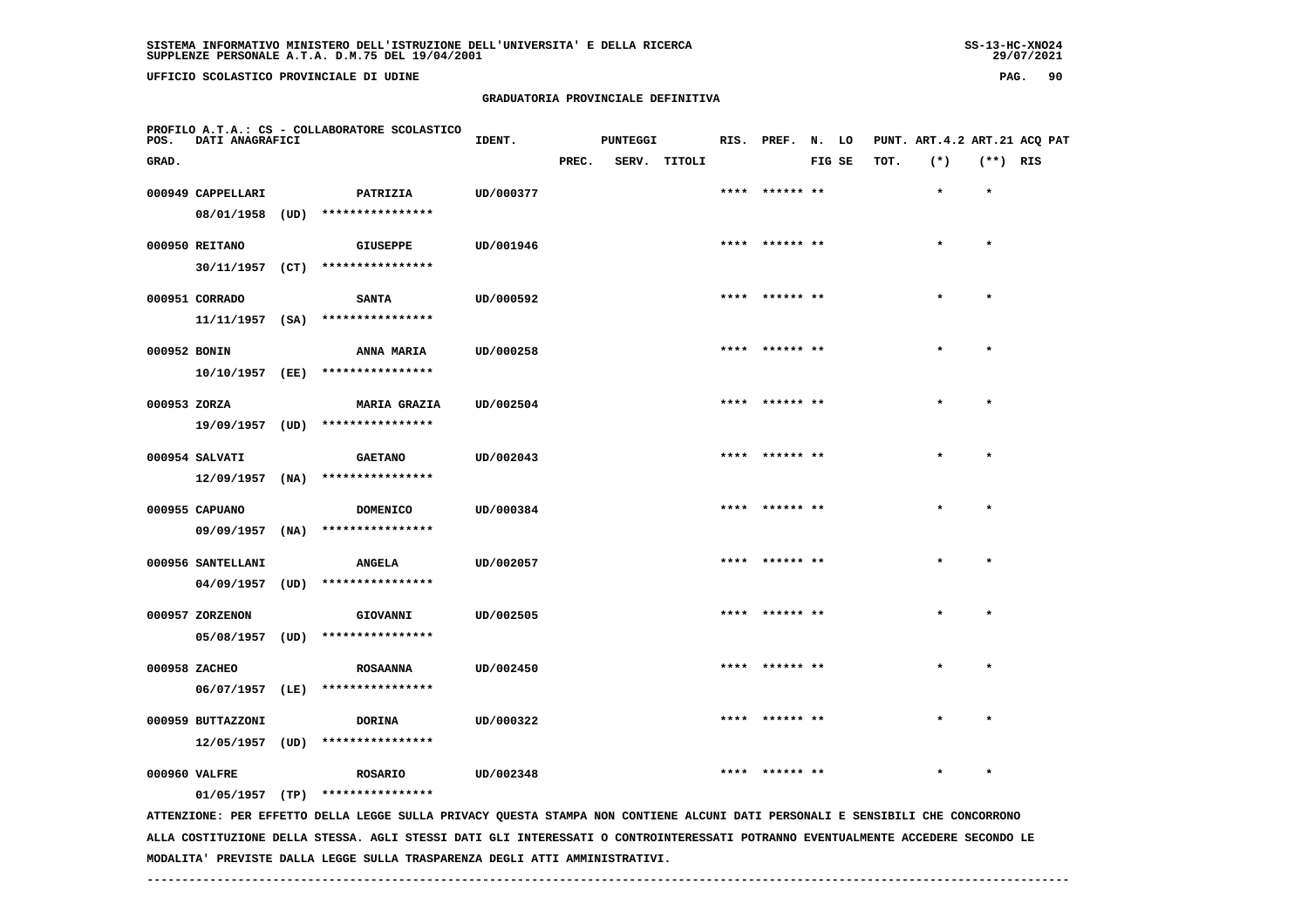# **GRADUATORIA PROVINCIALE DEFINITIVA**

| POS.         | DATI ANAGRAFICI   |      | PROFILO A.T.A.: CS - COLLABORATORE SCOLASTICO                                                                                   | IDENT.    |       | <b>PUNTEGGI</b> |              |      | RIS. PREF. N. LO |        |      | PUNT. ART. 4.2 ART. 21 ACQ PAT |            |  |
|--------------|-------------------|------|---------------------------------------------------------------------------------------------------------------------------------|-----------|-------|-----------------|--------------|------|------------------|--------|------|--------------------------------|------------|--|
| GRAD.        |                   |      |                                                                                                                                 |           | PREC. |                 | SERV. TITOLI |      |                  | FIG SE | TOT. | $(*)$                          | $(**)$ RIS |  |
| 000961 BINI  |                   |      | MARIA ANGELA                                                                                                                    | UD/000228 |       |                 |              |      | **** ****** **   |        |      | $\star$                        | $\star$    |  |
|              | 20/04/1957        | (UD) | ****************                                                                                                                |           |       |                 |              |      |                  |        |      |                                |            |  |
|              | 000962 GNESUTTA   |      | <b>MARIA ROSARIA</b>                                                                                                            | UD/001120 |       |                 |              |      |                  |        |      |                                | $\star$    |  |
|              | 28/03/1957        | (CE) | ****************                                                                                                                |           |       |                 |              |      |                  |        |      |                                |            |  |
|              | 000963 ARMELLINI  |      | <b>BRUNO</b>                                                                                                                    | UD/000082 |       |                 |              |      | **** ****** **   |        |      | $\star$                        | $\star$    |  |
|              | 26/03/1957        | (UD) | ****************                                                                                                                |           |       |                 |              |      |                  |        |      |                                |            |  |
|              |                   |      |                                                                                                                                 |           |       |                 |              |      |                  |        |      |                                |            |  |
|              | 000964 COLICINO   |      | LUCIANO                                                                                                                         | UD/000540 |       |                 |              |      | **** ****** **   |        |      | $\star$                        | $\star$    |  |
|              | $22/03/1957$ (SA) |      | ****************                                                                                                                |           |       |                 |              |      |                  |        |      |                                |            |  |
|              | 000965 CASABURI   |      | <b>ANTONIO</b>                                                                                                                  | UD/000415 |       |                 |              |      |                  |        |      |                                |            |  |
|              | $14/03/1957$ (SA) |      | ****************                                                                                                                |           |       |                 |              |      |                  |        |      |                                |            |  |
|              | 000966 PINZAN     |      | GIULIANA                                                                                                                        | UD/001830 |       |                 |              |      |                  |        |      |                                |            |  |
|              | 31/01/1957 (UD)   |      | ****************                                                                                                                |           |       |                 |              |      |                  |        |      |                                |            |  |
| 000967 NEGRO |                   |      | <b>ANNA</b>                                                                                                                     | UD/001607 |       |                 |              |      | ****** **        |        |      |                                | $\star$    |  |
|              | 16/01/1957        | (UD) | ****************                                                                                                                |           |       |                 |              |      |                  |        |      |                                |            |  |
|              |                   |      |                                                                                                                                 |           |       |                 |              |      |                  |        |      |                                |            |  |
|              | 000968 GOSPARINI  |      | <b>ROBERTA</b>                                                                                                                  | UD/001135 |       |                 |              |      | **** ****** **   |        |      |                                | $\star$    |  |
|              | 14/01/1957 (UD)   |      | ****************                                                                                                                |           |       |                 |              |      |                  |        |      |                                |            |  |
|              | 000969 VILLANI    |      | MICHELE                                                                                                                         | UD/002408 |       |                 |              |      | **** ****** **   |        |      |                                | $\star$    |  |
|              | 21/11/1956        | (NA) | ****************                                                                                                                |           |       |                 |              |      |                  |        |      |                                |            |  |
|              | 000970 DI DIO     |      | <b>DOMENICO</b>                                                                                                                 | UD/000792 |       |                 |              |      |                  |        |      |                                | $\star$    |  |
|              | 16/11/1956        | (MI) | ****************                                                                                                                |           |       |                 |              |      |                  |        |      |                                |            |  |
|              |                   |      |                                                                                                                                 |           |       |                 |              |      |                  |        |      |                                |            |  |
|              | 000971 PAOLUZZI   |      | <b>MIRELLA</b>                                                                                                                  | UD/001689 |       |                 |              |      |                  |        |      |                                |            |  |
|              | 07/11/1956 (UD)   |      | ****************                                                                                                                |           |       |                 |              |      |                  |        |      |                                |            |  |
| 000972 SICA  |                   |      | <b>MARIA</b>                                                                                                                    | UD/002142 |       |                 |              | **** | ****** **        |        |      |                                |            |  |
|              |                   |      | $01/11/1956$ (SA) ****************                                                                                              |           |       |                 |              |      |                  |        |      |                                |            |  |
|              |                   |      | ATTENTIONE. OFD FFFFTTO OFILIA LECCE SUILLA DELUACY OUFSTA STANDA NON CONTIFNE ALCUNI DATI DEPSONALI F SENSIBILI CHE CONCOPPONO |           |       |                 |              |      |                  |        |      |                                |            |  |

 **ATTENZIONE: PER EFFETTO DELLA LEGGE SULLA PRIVACY QUESTA STAMPA NON CONTIENE ALCUNI DATI PERSONALI E SENSIBILI CHE CONCORRONO ALLA COSTITUZIONE DELLA STESSA. AGLI STESSI DATI GLI INTERESSATI O CONTROINTERESSATI POTRANNO EVENTUALMENTE ACCEDERE SECONDO LE MODALITA' PREVISTE DALLA LEGGE SULLA TRASPARENZA DEGLI ATTI AMMINISTRATIVI.**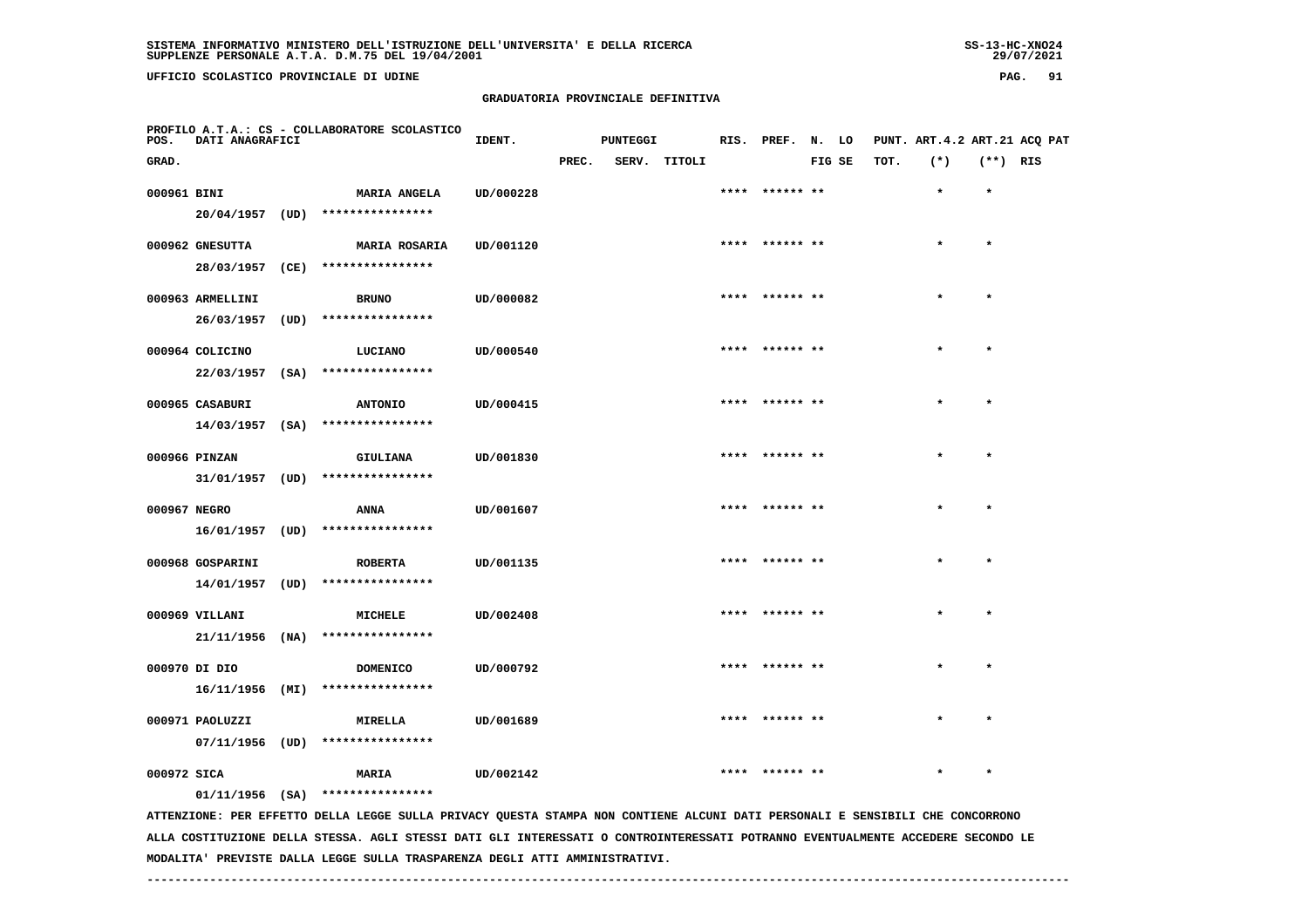**UFFICIO SCOLASTICO PROVINCIALE DI UDINE PAG. 92**

#### **GRADUATORIA PROVINCIALE DEFINITIVA**

| GRAD.<br>000973 PASCOLIN<br>09/10/1956 (UD)<br>000974 MARTINIS<br>16/09/1956 (UD) ****************                                                                | <b>FULVIO</b>       | UD/001706                                                                                                                       | PREC. | SERV. TITOLI |                 | FIG SE | TOT. | $(*)$   | $(**)$ RIS |  |
|-------------------------------------------------------------------------------------------------------------------------------------------------------------------|---------------------|---------------------------------------------------------------------------------------------------------------------------------|-------|--------------|-----------------|--------|------|---------|------------|--|
|                                                                                                                                                                   |                     |                                                                                                                                 |       |              |                 |        |      |         |            |  |
|                                                                                                                                                                   |                     |                                                                                                                                 |       |              |                 |        |      | $\star$ | $\star$    |  |
|                                                                                                                                                                   | ****************    |                                                                                                                                 |       |              |                 |        |      |         |            |  |
|                                                                                                                                                                   | <b>GINO ROBERTO</b> | UD/001415                                                                                                                       |       |              | ****  ****** ** |        |      |         | $\star$    |  |
|                                                                                                                                                                   |                     |                                                                                                                                 |       |              |                 |        |      |         |            |  |
| 000975 VERCELLI                                                                                                                                                   | PIER CARLO          | UD/002378                                                                                                                       |       |              | ****  ****** ** |        |      |         |            |  |
| 08/09/1956 (AL)                                                                                                                                                   | ****************    |                                                                                                                                 |       |              |                 |        |      |         |            |  |
| 000976 DIMINUTTO                                                                                                                                                  | <b>PIERINO</b>      | UD/000819                                                                                                                       |       |              |                 |        |      |         |            |  |
| $05/09/1956$ (UD)                                                                                                                                                 | ****************    |                                                                                                                                 |       |              |                 |        |      |         |            |  |
| 000977 BERNARDI                                                                                                                                                   | <b>RAFFAELE</b>     | UD/000189                                                                                                                       |       |              | **** ****** **  |        |      |         | $\star$    |  |
| 02/08/1956 (UD) ****************                                                                                                                                  |                     |                                                                                                                                 |       |              |                 |        |      |         |            |  |
| 000978 GRASSO                                                                                                                                                     | <b>ROSA</b>         | UD/001148                                                                                                                       |       |              |                 |        |      |         |            |  |
| 23/07/1956 (CT)                                                                                                                                                   | ****************    |                                                                                                                                 |       |              |                 |        |      |         |            |  |
| 000979 COMELLO                                                                                                                                                    | LUIGI               | UD/000557                                                                                                                       |       |              |                 |        |      |         |            |  |
| 10/06/1956 (UD)                                                                                                                                                   | ****************    |                                                                                                                                 |       |              |                 |        |      |         |            |  |
| 000980 PIRRONE                                                                                                                                                    | <b>CONCETTA</b>     | UD/001838                                                                                                                       |       |              | ****** **       |        |      |         |            |  |
| 16/05/1956 (PA)                                                                                                                                                   | ****************    |                                                                                                                                 |       |              |                 |        |      |         |            |  |
| 000981 ROPPA                                                                                                                                                      | ANNA MARIA          | UD/001991                                                                                                                       |       |              | **** ****** **  |        |      |         | $\star$    |  |
| 15/04/1956 (UD) ****************                                                                                                                                  |                     |                                                                                                                                 |       |              |                 |        |      |         |            |  |
| 000982 CARCHEDI                                                                                                                                                   | <b>DOMENICO</b>     | UD/000390                                                                                                                       |       |              |                 |        |      |         |            |  |
| 13/04/1956 (VV)                                                                                                                                                   | ****************    |                                                                                                                                 |       |              |                 |        |      |         |            |  |
| 000983 COCCOLO                                                                                                                                                    | GIULIANA            | UD/000527                                                                                                                       |       |              | ****** **       |        |      |         |            |  |
| 10/04/1956 (UD)                                                                                                                                                   | ****************    |                                                                                                                                 |       |              |                 |        |      |         |            |  |
| 000984 SCORZO                                                                                                                                                     |                     | VINCENZINA FERNA UD/002113                                                                                                      |       |              |                 |        |      |         |            |  |
| 05/02/1956 (CS) ****************<br>ATTENZIONE: PER EFFETTO DELLA LEGGE SULLA PRIVACY QUESTA STAMPA NON CONTIENE ALCUNI DATI PERSONALI E SENSIBILI CHE CONCORRONO |                     |                                                                                                                                 |       |              |                 |        |      |         |            |  |
|                                                                                                                                                                   |                     | ALLA COSTITUZIONE DELLA STESSA. AGLI STESSI DATI GLI INTERESSATI O CONTROINTERESSATI POTRANNO EVENTUALMENTE ACCEDERE SECONDO LE |       |              |                 |        |      |         |            |  |

 **MODALITA' PREVISTE DALLA LEGGE SULLA TRASPARENZA DEGLI ATTI AMMINISTRATIVI.**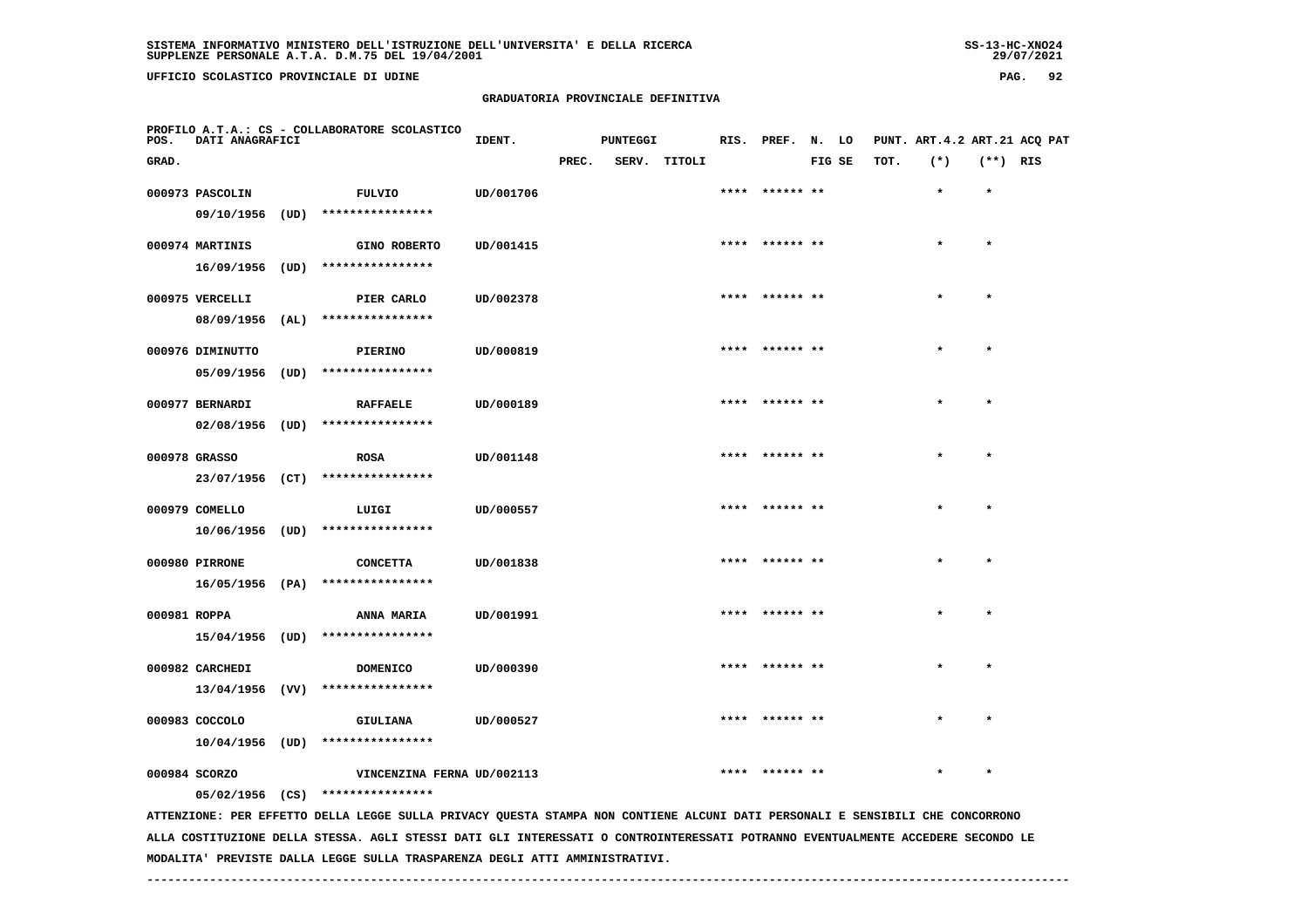**UFFICIO SCOLASTICO PROVINCIALE DI UDINE PAG. 93**

#### **GRADUATORIA PROVINCIALE DEFINITIVA**

| POS.         | DATI ANAGRAFICI     |      | PROFILO A.T.A.: CS - COLLABORATORE SCOLASTICO                                                                                 | IDENT.    |       | <b>PUNTEGGI</b> |              |      | RIS. PREF. N. LO |        |      | PUNT. ART. 4.2 ART. 21 ACQ PAT |            |  |
|--------------|---------------------|------|-------------------------------------------------------------------------------------------------------------------------------|-----------|-------|-----------------|--------------|------|------------------|--------|------|--------------------------------|------------|--|
| GRAD.        |                     |      |                                                                                                                               |           | PREC. |                 | SERV. TITOLI |      |                  | FIG SE | TOT. | $(*)$                          | $(**)$ RIS |  |
|              | 000985 ORLANDO      |      | <b>MARIA ROSA</b>                                                                                                             | UD/001652 |       |                 |              |      | **** ****** **   |        |      | $\star$                        | $\star$    |  |
|              | 02/02/1956          | (UD) | ****************                                                                                                              |           |       |                 |              |      |                  |        |      |                                |            |  |
|              |                     |      |                                                                                                                               |           |       |                 |              |      |                  |        |      |                                | $\star$    |  |
|              | 000986 BORTOLATO    |      | TIZIANO                                                                                                                       | UD/000269 |       |                 |              |      |                  |        |      |                                |            |  |
|              | 27/01/1956 (VE)     |      | ****************                                                                                                              |           |       |                 |              |      |                  |        |      |                                |            |  |
| 000987 MANNO |                     |      | <b>ANTONIO</b>                                                                                                                | UD/001359 |       |                 |              |      | ****  ****** **  |        |      | $\star$                        | $\star$    |  |
|              | 16/01/1956 (CE)     |      | ****************                                                                                                              |           |       |                 |              |      |                  |        |      |                                |            |  |
|              | 000988 VILLANI      |      | <b>PASQUALE</b>                                                                                                               | UD/002409 |       |                 |              |      | **** ****** **   |        |      | $\star$                        | $\star$    |  |
|              | 04/01/1956          | (NA) | ****************                                                                                                              |           |       |                 |              |      |                  |        |      |                                |            |  |
|              |                     |      |                                                                                                                               |           |       |                 |              |      |                  |        |      |                                |            |  |
|              | 000989 DE GENNARO   |      | MARIA                                                                                                                         | UD/000698 |       |                 |              | **** | ****** **        |        |      |                                |            |  |
|              | 12/09/1955          | (NA) | ****************                                                                                                              |           |       |                 |              |      |                  |        |      |                                |            |  |
|              | 000990 BIASIZZO     |      | ANNA                                                                                                                          | UD/000216 |       |                 |              |      | ****  ****** **  |        |      | $\star$                        | $\star$    |  |
|              | 28/07/1955 (UD)     |      | ****************                                                                                                              |           |       |                 |              |      |                  |        |      |                                |            |  |
|              |                     |      |                                                                                                                               |           |       |                 |              |      | **** ****** **   |        |      |                                | $\star$    |  |
|              | 000991 DI BENEDETTO |      | <b>PAOLO</b>                                                                                                                  | UD/000778 |       |                 |              |      |                  |        |      |                                |            |  |
|              | $04/07/1955$ (UD)   |      | ****************                                                                                                              |           |       |                 |              |      |                  |        |      |                                |            |  |
|              | 000992 DELLA VEDOVA |      | <b>SERGIO</b>                                                                                                                 | UD/000734 |       |                 |              |      | **** ****** **   |        |      |                                | $\star$    |  |
|              | 13/06/1955 (UD)     |      | ****************                                                                                                              |           |       |                 |              |      |                  |        |      |                                |            |  |
| 000993 TOMAT |                     |      | <b>FRANCO</b>                                                                                                                 | UD/002261 |       |                 |              |      |                  |        |      |                                | $\star$    |  |
|              | 26/05/1955 (UD)     |      | ****************                                                                                                              |           |       |                 |              |      |                  |        |      |                                |            |  |
|              |                     |      |                                                                                                                               |           |       |                 |              |      |                  |        |      |                                |            |  |
|              | 000994 IACONISSI    |      | <b>CLAUDIA</b>                                                                                                                | UD/001185 |       |                 |              |      |                  |        |      |                                | $\star$    |  |
|              | 20/05/1955 (UD)     |      | ****************                                                                                                              |           |       |                 |              |      |                  |        |      |                                |            |  |
|              | 000995 LO PRESTI    |      | <b>BENEDETTO</b>                                                                                                              | UD/001315 |       |                 |              | **** |                  |        |      |                                |            |  |
|              | 07/05/1955          | (EN) | ****************                                                                                                              |           |       |                 |              |      |                  |        |      |                                |            |  |
|              |                     |      |                                                                                                                               |           |       |                 |              |      |                  |        |      |                                |            |  |
|              | 000996 QUENDOLO     |      | <b>NILA</b>                                                                                                                   | UD/001936 |       |                 |              |      |                  |        |      |                                |            |  |
|              | 15/04/1955 (EE)     |      | ****************                                                                                                              |           |       |                 |              |      |                  |        |      |                                |            |  |
|              |                     |      | ATTENZIONE: PER EFFETTO DELLA LEGGE SULLA PRIVACY QUESTA STAMPA NON CONTIENE ALCUNI DATI PERSONALI E SENSIBILI CHE CONCORRONO |           |       |                 |              |      |                  |        |      |                                |            |  |

 **ALLA COSTITUZIONE DELLA STESSA. AGLI STESSI DATI GLI INTERESSATI O CONTROINTERESSATI POTRANNO EVENTUALMENTE ACCEDERE SECONDO LE MODALITA' PREVISTE DALLA LEGGE SULLA TRASPARENZA DEGLI ATTI AMMINISTRATIVI.**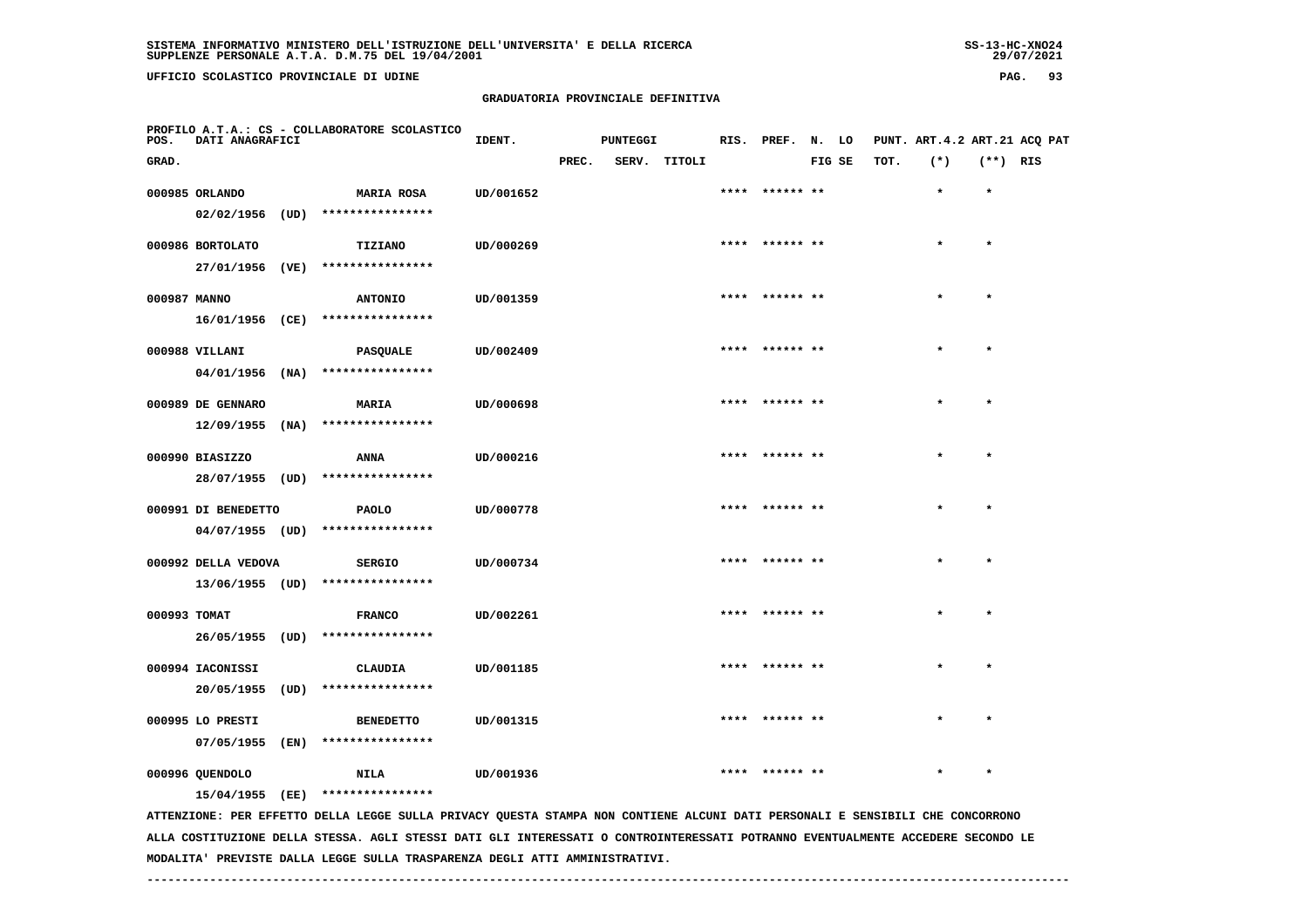**UFFICIO SCOLASTICO PROVINCIALE DI UDINE PAG. 94**

#### **GRADUATORIA PROVINCIALE DEFINITIVA**

| PROFILO A.T.A.: CS - COLLABORATORE SCOLASTICO<br>POS.<br>DATI ANAGRAFICI                                                      |                   |      | IDENT.           | PUNTEGGI  |       |  | RIS. PREF.   | N. LO |                |        | PUNT. ART. 4.2 ART. 21 ACQ PAT |      |         |            |  |
|-------------------------------------------------------------------------------------------------------------------------------|-------------------|------|------------------|-----------|-------|--|--------------|-------|----------------|--------|--------------------------------|------|---------|------------|--|
| GRAD.                                                                                                                         |                   |      |                  |           | PREC. |  | SERV. TITOLI |       |                | FIG SE |                                | TOT. | $(*)$   | $(**)$ RIS |  |
| 000997 TOTIS                                                                                                                  |                   |      | LOREDANA         | UD/002300 |       |  |              |       | **** ****** ** |        |                                |      | $\star$ | $\star$    |  |
|                                                                                                                               | 11/02/1955        | (UD) | **************** |           |       |  |              |       |                |        |                                |      |         |            |  |
|                                                                                                                               | 000998 PITTONI    |      | LUISA            | UD/001854 |       |  |              |       | **** ****** ** |        |                                |      | $\star$ | $\star$    |  |
|                                                                                                                               | 24/01/1955        | (UD) | **************** |           |       |  |              |       |                |        |                                |      |         |            |  |
| 000999 GALLO                                                                                                                  |                   |      | <b>ELVIRA</b>    | UD/001051 |       |  |              |       | **** ****** ** |        |                                |      | $\star$ | $\star$    |  |
|                                                                                                                               | 04/01/1955        | (UD) | **************** |           |       |  |              |       |                |        |                                |      |         |            |  |
|                                                                                                                               | 001000 CAMPANA    |      | <b>GRAZIA</b>    | UD/000346 |       |  |              |       | **** ****** ** |        |                                |      | $\star$ | $\star$    |  |
|                                                                                                                               | $21/12/1954$ (BA) |      | **************** |           |       |  |              |       |                |        |                                |      |         |            |  |
|                                                                                                                               | 001001 COMUZZO    |      | <b>FRANCO</b>    | UD/000572 |       |  |              |       | **** ****** ** |        |                                |      | $\star$ | $\star$    |  |
|                                                                                                                               | 24/11/1954 (UD)   |      | **************** |           |       |  |              |       |                |        |                                |      |         |            |  |
|                                                                                                                               | 001002 PADOAN     |      | LAURA            | UD/001659 |       |  |              |       | **** ****** ** |        |                                |      |         | $\star$    |  |
|                                                                                                                               | 23/10/1954 (UD)   |      | **************** |           |       |  |              |       |                |        |                                |      |         |            |  |
|                                                                                                                               | 001003 VIGUTTI    |      | LUIGINO          | UD/002405 |       |  |              |       | **** ****** ** |        |                                |      | $\star$ | $\star$    |  |
|                                                                                                                               | 17/10/1954 (UD)   |      | **************** |           |       |  |              |       |                |        |                                |      |         |            |  |
|                                                                                                                               | 001004 CACCIATORE |      | GIOVANNI         | UD/000325 |       |  |              |       | **** ****** ** |        |                                |      | $\star$ | $\star$    |  |
|                                                                                                                               | 17/09/1954        | (AG) | **************** |           |       |  |              |       |                |        |                                |      |         |            |  |
| ATTENZIONE: PER EFFETTO DELLA LEGGE SULLA PRIVACY QUESTA STAMPA NON CONTIENE ALCUNI DATI PERSONALI E SENSIBILI CHE CONCORRONO |                   |      |                  |           |       |  |              |       |                |        |                                |      |         |            |  |

 **ALLA COSTITUZIONE DELLA STESSA. AGLI STESSI DATI GLI INTERESSATI O CONTROINTERESSATI POTRANNO EVENTUALMENTE ACCEDERE SECONDO LE MODALITA' PREVISTE DALLA LEGGE SULLA TRASPARENZA DEGLI ATTI AMMINISTRATIVI.**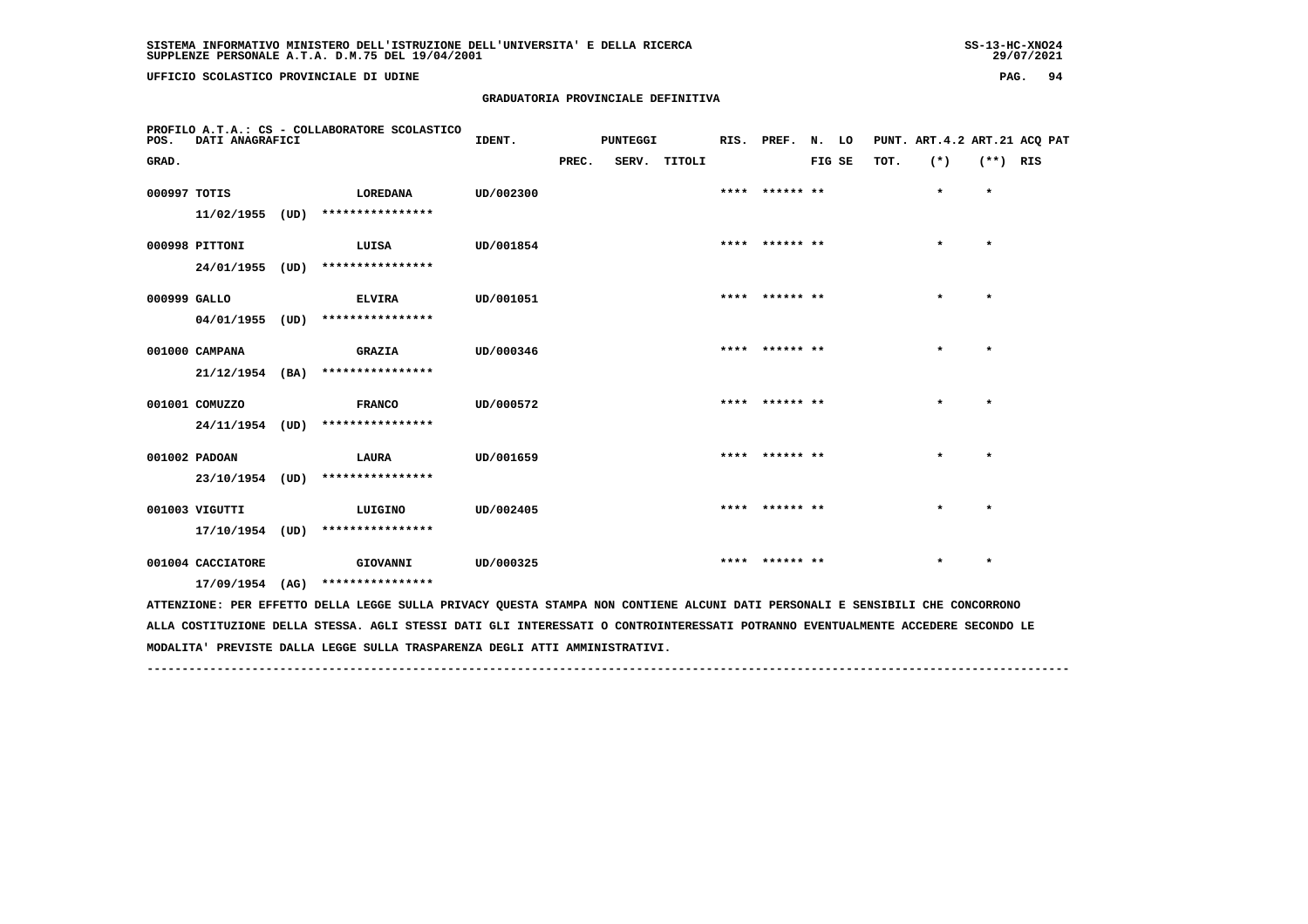| SUPPLENZE PERSONALE A.T.A. D.M.75 DEL 19/04/2001<br>29/07/2021 |        |       |          |        |  |            |    |        |      |                              |      |      |    |
|----------------------------------------------------------------|--------|-------|----------|--------|--|------------|----|--------|------|------------------------------|------|------|----|
| UFFICIO SCOLASTICO PROVINCIALE DI UDINE                        |        |       |          |        |  |            |    |        |      |                              |      | PAG. | 95 |
| GRADUATORIA PROVINCIALE DEFINITIVA                             |        |       |          |        |  |            |    |        |      |                              |      |      |    |
| PROFILO A.T.A.: GA - GUARDAROBIERE<br>DATI ANAGRAFICI<br>POS.  | IDENT. |       | PUNTEGGI |        |  | RIS. PREF. | N. | LO     |      | PUNT. ART.4.2 ART.21 ACQ PAT |      |      |    |
| GRAD.                                                          |        | PREC. | SERV.    | TITOLI |  |            |    | FIG SE | TOT. | $(*)$                        | (**) | RIS  |    |
| NON CI SONO ASPIRANTI DA STAMPARE                              |        |       |          |        |  |            |    |        |      |                              |      |      |    |

 **SISTEMA INFORMATIVO MINISTERO DELL'ISTRUZIONE DELL'UNIVERSITA' E DELLA RICERCA SS-13-HC-XNO24**

 **ATTENZIONE: PER EFFETTO DELLA LEGGE SULLA PRIVACY QUESTA STAMPA NON CONTIENE ALCUNI DATI PERSONALI E SENSIBILI CHE CONCORRONO**

 **ALLA COSTITUZIONE DELLA STESSA. AGLI STESSI DATI GLI INTERESSATI O CONTROINTERESSATI POTRANNO EVENTUALMENTE ACCEDERE SECONDO LE**

 **MODALITA' PREVISTE DALLA LEGGE SULLA TRASPARENZA DEGLI ATTI AMMINISTRATIVI.**